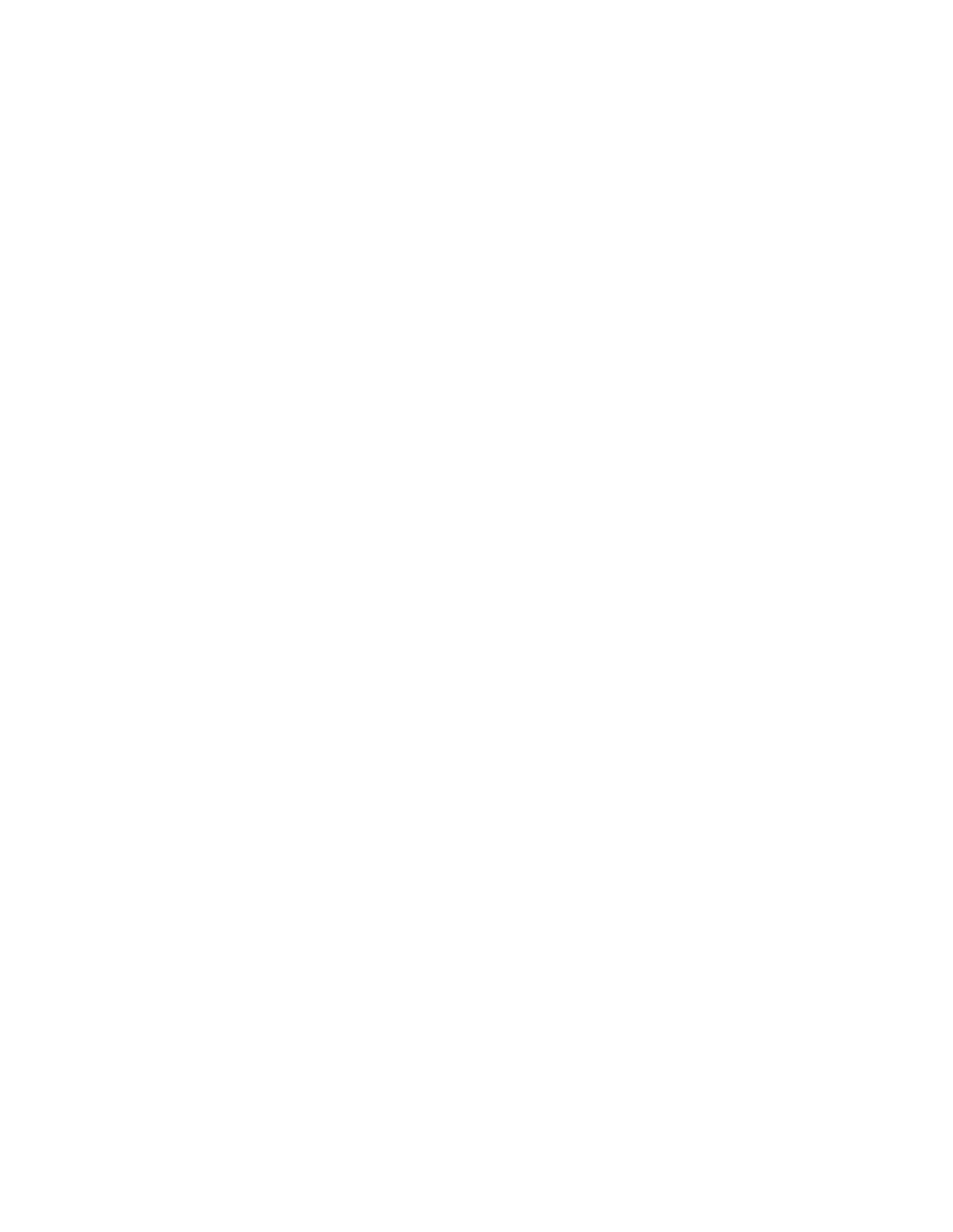| Mounting                                                       |  |  |  |  |    |
|----------------------------------------------------------------|--|--|--|--|----|
|                                                                |  |  |  |  |    |
|                                                                |  |  |  |  |    |
|                                                                |  |  |  |  |    |
|                                                                |  |  |  |  |    |
|                                                                |  |  |  |  |    |
|                                                                |  |  |  |  |    |
|                                                                |  |  |  |  |    |
|                                                                |  |  |  |  |    |
|                                                                |  |  |  |  |    |
|                                                                |  |  |  |  |    |
|                                                                |  |  |  |  |    |
|                                                                |  |  |  |  | 10 |
|                                                                |  |  |  |  | 10 |
| [804]                                                          |  |  |  |  | 10 |
|                                                                |  |  |  |  | 10 |
|                                                                |  |  |  |  | 11 |
|                                                                |  |  |  |  | 11 |
|                                                                |  |  |  |  |    |
|                                                                |  |  |  |  | 12 |
| 0001 Module Lables                                             |  |  |  |  |    |
| 804][000] Wireless Device Enrollment – Wireless Keys  14       |  |  |  |  |    |
| 804][000] Wireless Device Enrollment – Wireless Keypads        |  |  |  |  | 15 |
| [804][000] Wireless Device Enrollment - Wireless Repeaters  15 |  |  |  |  |    |
|                                                                |  |  |  |  | 20 |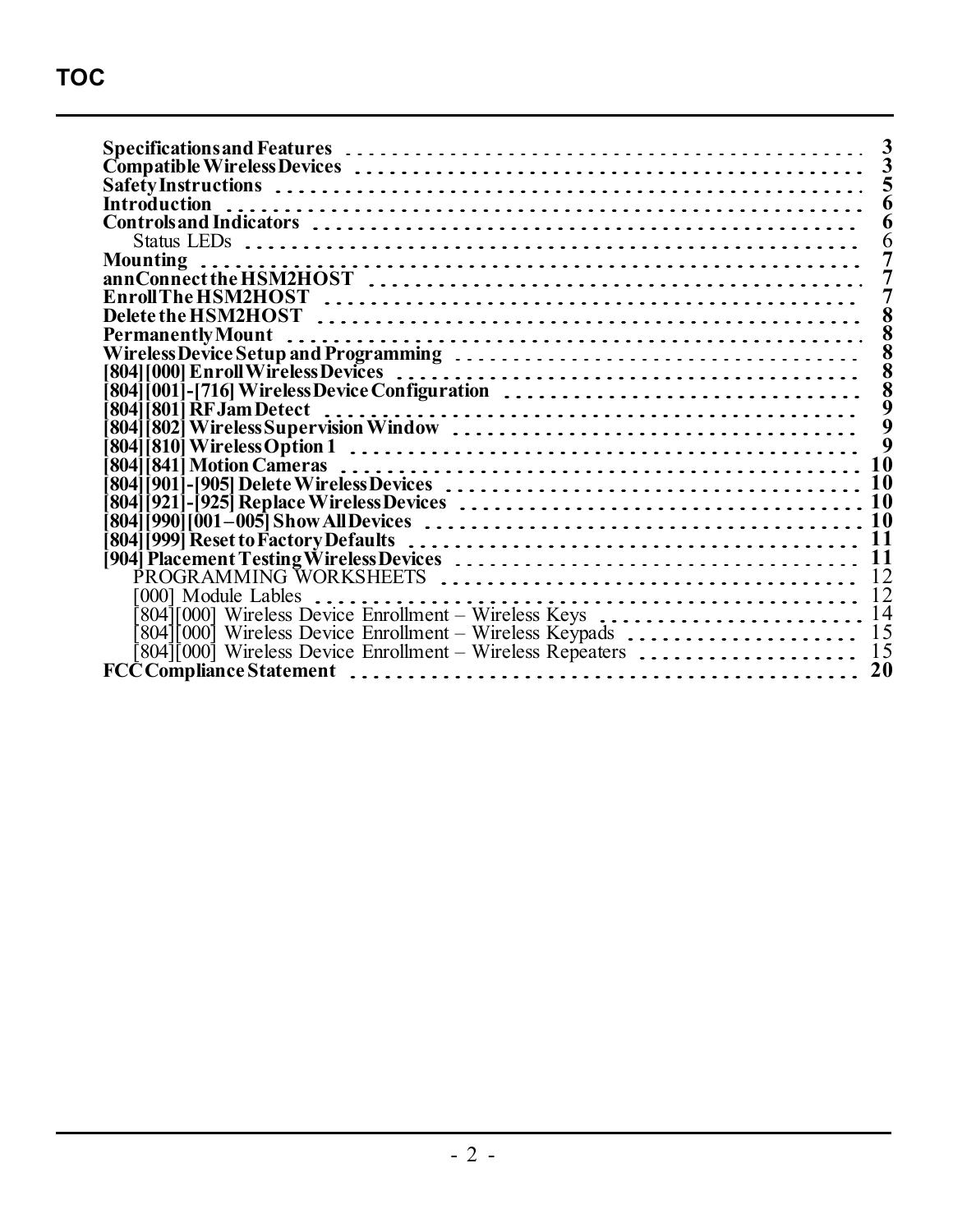## <span id="page-3-0"></span>**Specifications and Features**

- <sup>l</sup> Current Draw: 60mA
- <sup>l</sup> Voltage: Draws current from the PowerSeries Neo alarm controller (10.8VDC to 12.5VDC) (Limited Power Supply)
- <sup>l</sup> Frequency: 433MHz (HSM2HOST4), 868MHz (HSM2HOST8), 912-919MHz (HSM2HOST9UL)
- Zones can receive signals from up to 128 wireless zones, plus 16 wireless keypads. Also supports up to 32 wireless keys or 32 panic pendants
- Supervisory programmable supervisory window
- Can be wired up to 1000 ft.  $/$  230 m from the main panel with 22 AWG wire
- <sup>l</sup> Connects to Corbus
- Compatibility: The HSM2HOST is used with PowerSeries Neo alarm panels
- Operating temperature: NA=  $0^{\circ}$ C +49°C (32-122°F); EU= -10°C +55°C
- Relative humidity: 93% non-condensing
- Separate, built-in wall and case tampers

**Note:** For Commercial BURG (UL) the Supervisory window shall be set to 4 hours. For Residential Fire (UL/ULC) the Supervisory window shall be setto 200 seconds.

For Residential BURG (UL/ULC) the supervisory window shall be set to 24 hours. For UL Home Healthcare applications the supervisory window shall be set to 24 hours Onlymodels operating in the band 912-919 MHz are UL/ULC listed where indicated. Only UL approved devices are to be used with UL/ULC listed systems.

### <span id="page-3-1"></span>**Compatible Wireless Devices**

The HSM2HOSTx  $(x= 4/8/9)$  can receive signals from the devices listed in the following chart. Please refer to the individual device instruction sheet. Throughout this document, x in the model number represents the operating frequency of the device as follows: 9 (912-919 MHz), 8 (868MHz), 4 (433MHz).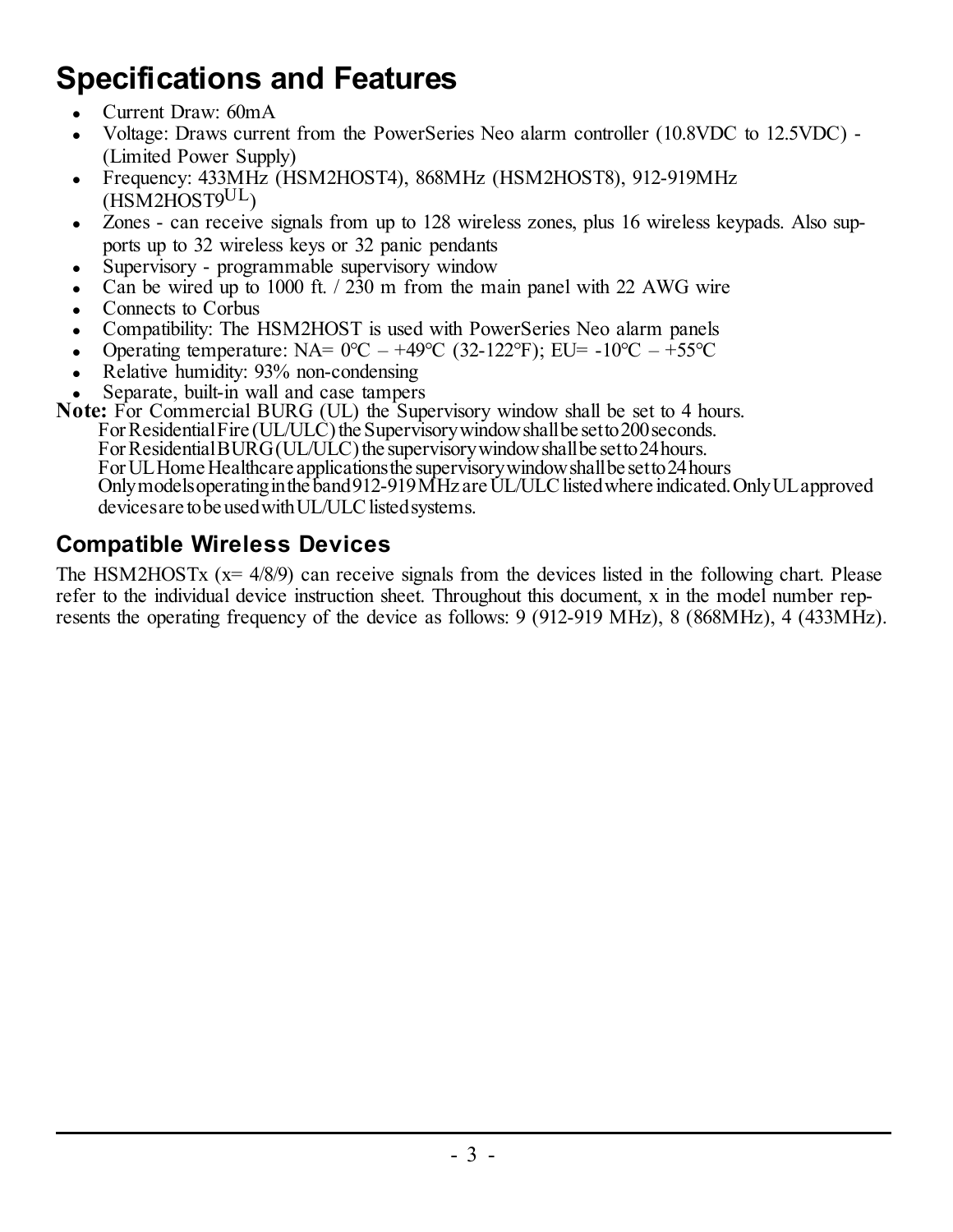| <b>Alarm Controllers</b>                                    |                                                                |  |  |  |
|-------------------------------------------------------------|----------------------------------------------------------------|--|--|--|
|                                                             |                                                                |  |  |  |
| PowerSeriesNeoalarm controllers                             | HS2128/HS2128<br>E/HS2064/HS2064E/HS2032/HS2016                |  |  |  |
|                                                             | <b>Modules</b>                                                 |  |  |  |
| Wirelesskeypads                                             | <b>HS2LCDWFx</b><br><b>HS2LCDWFPx</b><br><b>HS2LCDWFPVx</b>    |  |  |  |
|                                                             | <b>Wireless Devices</b>                                        |  |  |  |
| Wireless PG smoke detector                                  | $SMD-426PG2^{UL}/PGx926^{UL}$                                  |  |  |  |
| Wireless PG smoke and heat detector                         | $SMD-427PG2^{UL}/PGx916^{UL}$                                  |  |  |  |
| Wireless PGCO detector                                      | GSD-442PG2/PGx913                                              |  |  |  |
| Wireless PG PIR motion detector                             | $NextPG2^{UL}/PGx904(P)^{UL}$                                  |  |  |  |
| Wireless $PGPIR + \text{camera motion detector}$            | NextCAMPG2 <sup>UL</sup> /PGx934(P) <sup>UL</sup>              |  |  |  |
| Wireless Outdoor $PGPIR + \text{camera motion}$<br>detector | TOWER CAM PG2/PGx944                                           |  |  |  |
| Wireless PG curtain motion detector                         | ClipPG2UL/PGx924UL                                             |  |  |  |
| Wireless PG dual tech motion detector                       | TOWER-32AM PG2/PGx984                                          |  |  |  |
| Wireless PG mirror motion detector                          | TOWER-30AM PG2UL/PGx974UL                                      |  |  |  |
| Wireless PG outdoor motion detector                         | TOWER-20 AM PG2 <sup>UL</sup> /PGx994 <sup>UL</sup>            |  |  |  |
| Wireless PG glass break detector                            | GB-502 PG2UL/PGx912ULPGx922UL                                  |  |  |  |
| Wireless PG shock detector                                  | $SD-304PG2^{UL}/PGx935^{UL}$                                   |  |  |  |
| Wireless PG flood detector                                  | FLD-550PG2 <sup>UL</sup> /PGx985 <sup>UL</sup>                 |  |  |  |
| Wireless PG temperature detector (indoor use)               | $\overline{\mbox{TMD-560PG2}}^{\rm UL}/\text{PGx905}^{\rm UL}$ |  |  |  |
| <b>Wireless PG</b> key                                      | $KF-234PG2^{UL}/PGx939^{UL}$                                   |  |  |  |
| Wireless PG key                                             | $KF-235PG2^{UL}/PGx929^{UL}$                                   |  |  |  |
| Wireless PG panic key                                       | PB-101PG2UL/PGx938UL                                           |  |  |  |
| Wireless PG 2-button key                                    | PB-102PG2UL/PGx949UL                                           |  |  |  |
| Wireless PG repeater                                        | RP-600PG2PG2UL/PGx949UL                                        |  |  |  |
| Wireless PG door/window contact                             | MC-302VPG2 <sup>UL</sup> /PGx975 <sup>UL</sup>                 |  |  |  |
| Wireless PG door/window contact w/AUX                       | MC-302EPG2UL/PGx945UL                                          |  |  |  |

**Note :** Wireless PG sirens SR-720B PB2 and SR-740 PG2 are not supported by PowerSeries Neo alarm panels.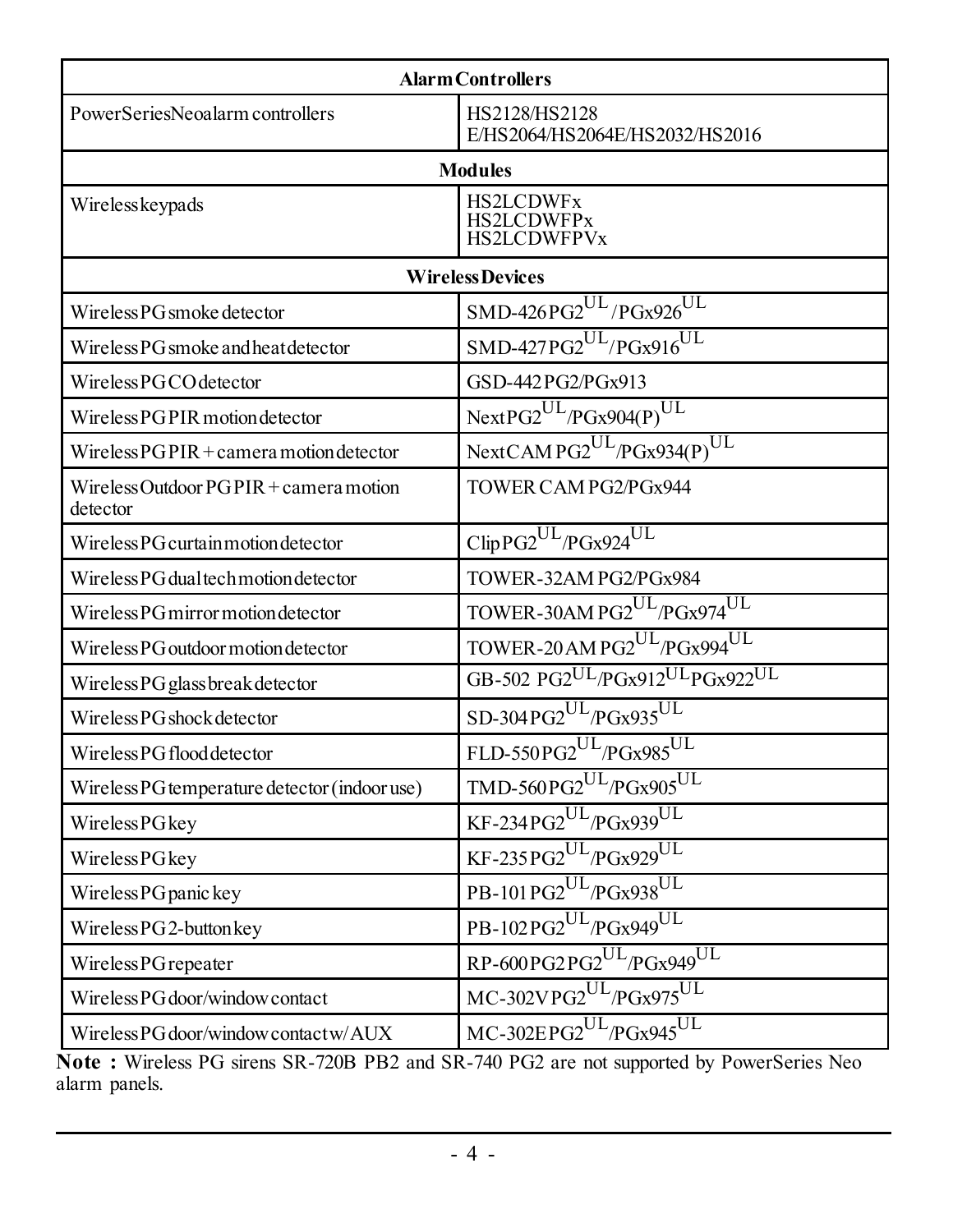### <span id="page-5-0"></span>**Safety Instructions**

- <sup>l</sup> This equipment must be installed by Service Persons only (a service person is defined as a person having the appropriate technical training and experience necessary to be aware of hazards to which that person may be exposed in performing a task and of measures to minimize the risks to that person or other persons). It must be installed and used within a non-hazardous, indoor environment only (pollution degree max 2, over voltages category II).
- The installer is responsible for instructing the system user in regards to electrical safety precautions when using a system which includes this equipment and also in regards to each of the following:
	- Do not attempt to service this product. There are no user serviceable parts inside. If servicing is required, it shall be referred to service persons only.
- $\bullet$  Using adequate mounting means (e.g., plastic/metal anchors), secure the transceiver to the building structure before applying power.
- Internal wiring must be routed in a manner that prevents:
	- Excessive strain on wire and on terminal connections:
	- Loosening of terminal; connections;
	- Damage to conductor insulation.

Only UL/ULC listed devices can be used in UL/ULC listed installations.

HSM2HOST9 is listed for UL Commercial Burglary, Residential Fire, Residential Burglary and Home

Health Care, ULC Residential Fire and Residential Burglary:

UL1610 Central-Station Burglar Alarm Units

UL1023 Household Burglar-Alarm System Units UL985 Household Fire Warning System Units

UL1637 Home Health Care Signaling Equipment

ULC-S545-02 Residential Fire Warning System Control Units

ORD-C1023-1974 Household Burglar-Alarm System Units

UL 609 Local Burglar Alarm Units and Systems

UL365 Police Station Connected Burglar Alarm Units and Systems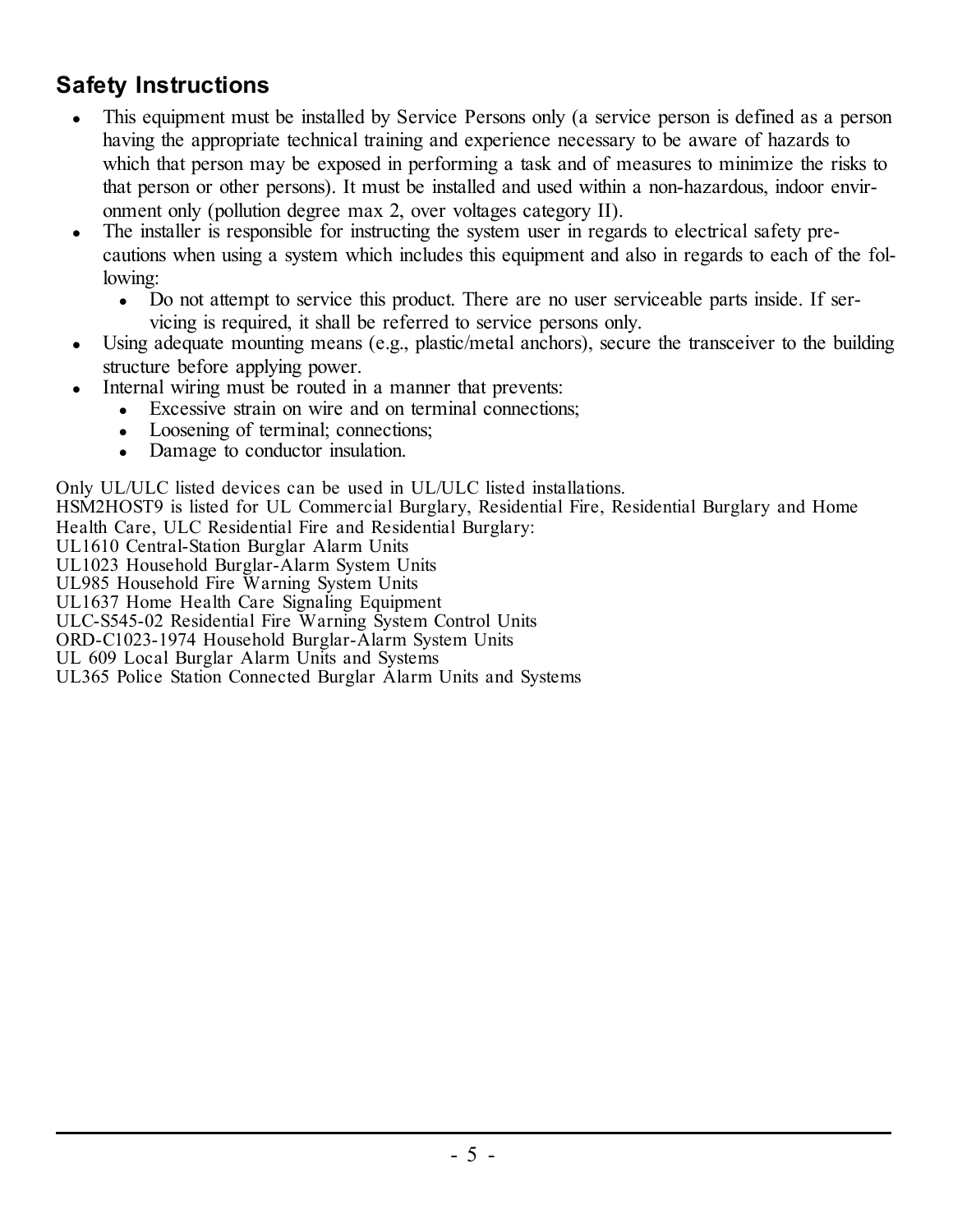## <span id="page-6-0"></span>**Introduction**

The HSM2HOSTx two-way wireless transceiver adds wireless capability to PowerSeries Neo alarm controllers, model HS2128 E, HS2064 E, HS2032 or HS2016. This manual describes how to install, program and maintain the HSM2HOST. Note that only one HSM2HOST or one RFK keypad can be enrolled on the alarm system.

### <span id="page-6-2"></span><span id="page-6-1"></span>**Controls and Indicators**

### **Status LEDs**

The LEDs on the front of the HSM2HOST provide feedback regarding the installation, operation and troubleshooting of the unit. The LEDs function as follows:

| <b>Red LED</b>       | Operation                                                                                                                                                                                                                                                                                                                                               |
|----------------------|---------------------------------------------------------------------------------------------------------------------------------------------------------------------------------------------------------------------------------------------------------------------------------------------------------------------------------------------------------|
| Module Power Up:     | On steady during module power-up sequence then off.                                                                                                                                                                                                                                                                                                     |
| Firmware Update:     | Slow flashing $=$ update in progress<br>Rapid flashing $=$ update failed                                                                                                                                                                                                                                                                                |
| Trouble Condition:   | No trouble: 1 rapid flash every 10 seconds.<br>If troubles are present, a series of flashes occur every 2 seconds.<br>Each series of flashes indicate troubles as follows:<br>1 flash: Module not enrolled<br>2 flashes: Loss of contact with module for over 60 seconds<br>3 flashes: Corbus low voltage<br>8 flashes: RF interference (jam condition) |
| Module Confirmation: | Flashes rapidly during module confirmation process.                                                                                                                                                                                                                                                                                                     |
| Placement Test:      | On steady when location is bad. Off when location is good.                                                                                                                                                                                                                                                                                              |
| <b>Green LED</b>     | Operation                                                                                                                                                                                                                                                                                                                                               |
| Placement Test:      | On steady when location is suitable. Off when location is unsuit-<br>able<br><b>Note:</b> For UL/ULC listed systems, signal must be "Strong". See<br>Wireless Device Status Indications on page 10 for details.                                                                                                                                         |

### **Tamper**

The HSM2HOST has separate built-in wall and case tampers. The case tamper is disabled by default on the NA version (enabled on EU version).

Section [804][810] option 3 enables or disables the case tamper. Enable or disable the wall tamper by fastening the breakaway wall tamper bracket securely to the wall using one of the supplied screws. The case tamper activates when the case is opened and restores when the case is closed. The wall tamper on the back of the unit is depressed by the mounting surface when properly installed. If the unit is removed, the tamper activates. Ensure the mounting surface is smooth and free of obstructions that block access to the rear of the unit. Electrical wires should not run over or under the module when it is mounted.

**Note:** The built in wall and case tamper must be installed and enabled for UL/ULC listed Commercial/ Residential Burglary applications.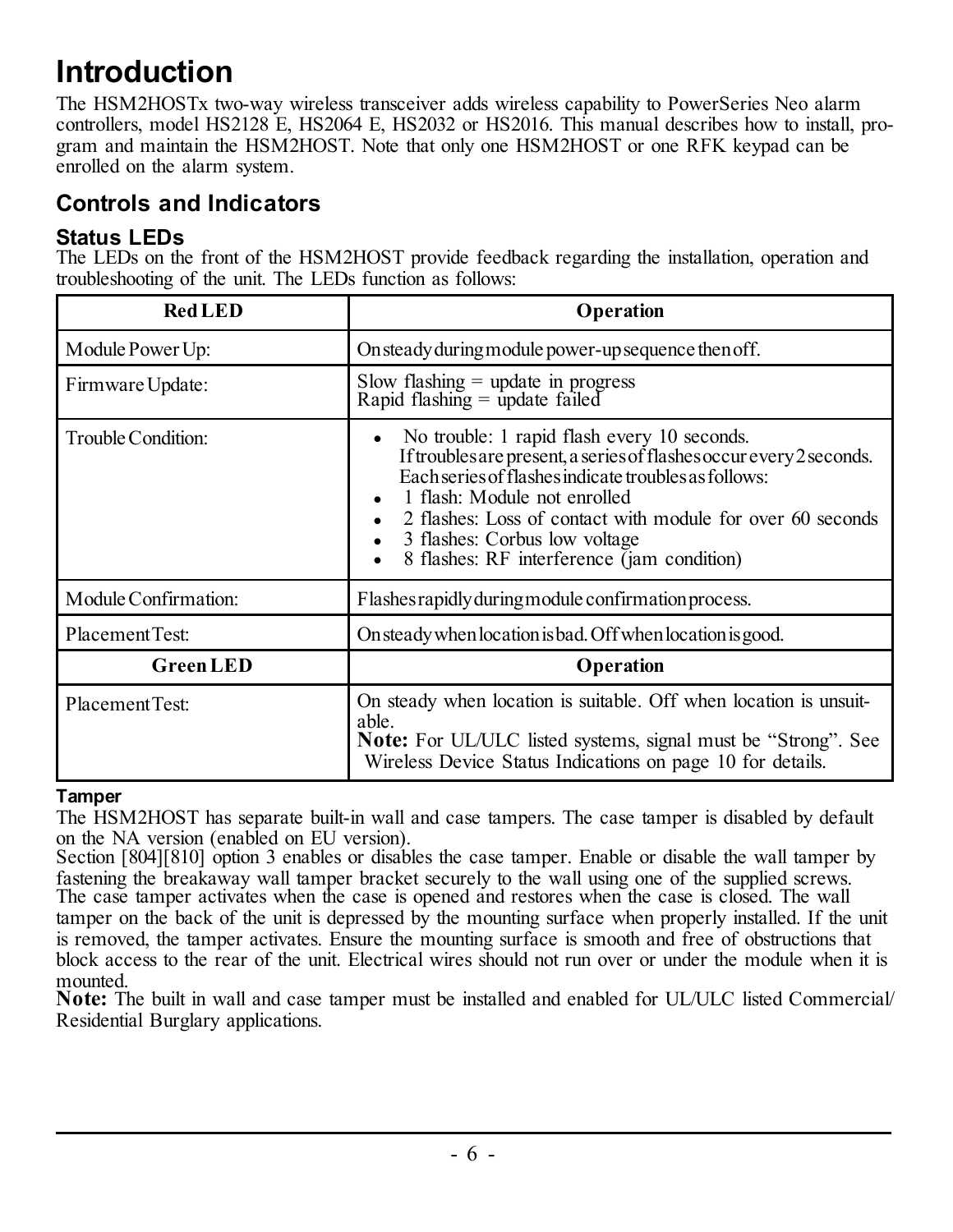### <span id="page-7-0"></span>**Mounting**

**Note:** Permanently mount the HSM2HOST receiver and wireless devices AFTER placement testing each device ("[904] [Placement](#page-11-1) Testing Wireless Devices" on page 11). Find a place that is:

- $\cdot$  dry,
- within operating temperature range.
- central to the proposed placement of all wireless devices.
- as high as possible. The range is reduced if mounted below ground level.
- <sup>l</sup> far from sources of interference, including: electrical noise (computers, televisions, electric motors, appliances, heating and air conditioning units), large metal objects like heating ducts and plumbing which may shield the electro-magnetic waves,
- smooth and free of obstructions that block access to the rear of the unit.

### <span id="page-7-1"></span>**annConnect the HSM2HOST**

*Caution: Remove all power (AC, DC, telephone lines) from the system while connecting modules to the Corbus.*

To connect the HSM2HOST:

- 1. With the alarm panel powered down, connect the HSM2HOST to the four-wire Corbus of the alarm panel according to Figure 1.
- 2. Once the wiring is complete, power up the security system.



**Figure: 1** Wiring Diagram

### <span id="page-7-2"></span>**Enroll The HSM2HOST**

The HSM2HOST must be enrolled onto the alarm panel before any wireless devices can be enrolled. When the alarm system is powered up for the first time, the first keypad or the HSM2HOST (if using a wireless keypad as the first keypad) can be enrolled. To do this:

- 1. Once the HSM2HOST is wired to the alarm panel and power has been applied, power up a wireless keypad.
- 2. Press any button on the keypad to enroll it on the HSM2HOST. The HSM2HOST is then automatically enrolled on the alarm panel.

Alternately, enroll the HSM2HOST on the system at any time using the following procedure:

- 1. Enter Installer Programming section [902][000] (Auto Enroll All Modules).
- 2. When prompted, press [\*] to enroll.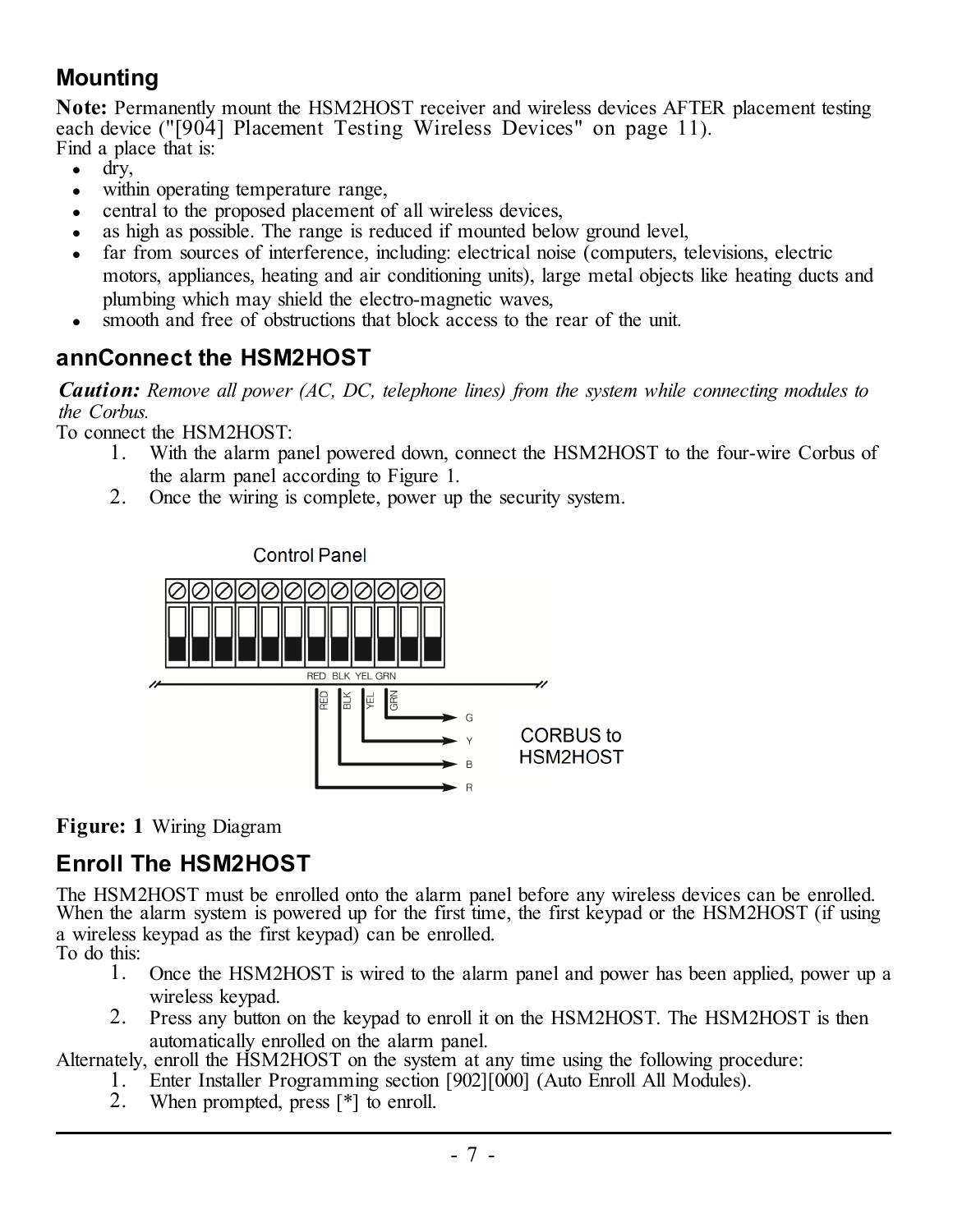### <span id="page-8-0"></span>**Delete the HSM2HOST**

To remove the HSM2HOST from the system:

- 1. Enter Installer Programming section [902][106] (Delete HSM2HOSTx).
- 2. Press [\*] to delete.

### <span id="page-8-1"></span>**Permanently Mount**

Once a suitable location is found, mount the HSM2HOST as follows:

- 1. Pull the Corbus wires through the holes at the back of the cabinet.
- 2. Mount the cabinet securely to the wall using the three screws supplied.
- 3. To enable the wall tamper, fasten the breakaway wall tamper bracket securely to the wall using the supplied screw.



**Figure: 2** Mounting the HSM2HOST

### <span id="page-8-2"></span>**Wireless Device Setup and Programming**

### <span id="page-8-3"></span>**[804][000] Enroll Wireless Devices**

- 1. Enter Installer Programming section [804][000].
- 2. When prompted, either activate the device (see device installation sheet) to enroll immediately or enter a device ID number. Do the latter to pre-enroll devices then enroll them later at the customer site. The alarm panel determines the type of device being enrolled and presents the appropriate programming options.
- 3. Use the scroll keys or type in the corresponding number to select an option.
- 4. Scroll through the available selections, key in a number or enter text as appropriate.
- 5. Press [\*] to accept and move to the next option.
- 6. Once all options are configured, the system prompts to enroll the next device.<br> $\overline{7}$  Repeat the process described above until all wireless devices are enrolled
- Repeat the process described above until all wireless devices are enrolled.

### <span id="page-8-4"></span>**[804][001]-[716] Wireless Device Configuration**

To configure wireless devices:

- 1. Enter Installer Programming section [804] then select one of the following sub-sections:
	- $\bullet$  001-128 Configure Wireless Zones
	- $\bullet$  601-632 Configure Wireless Keys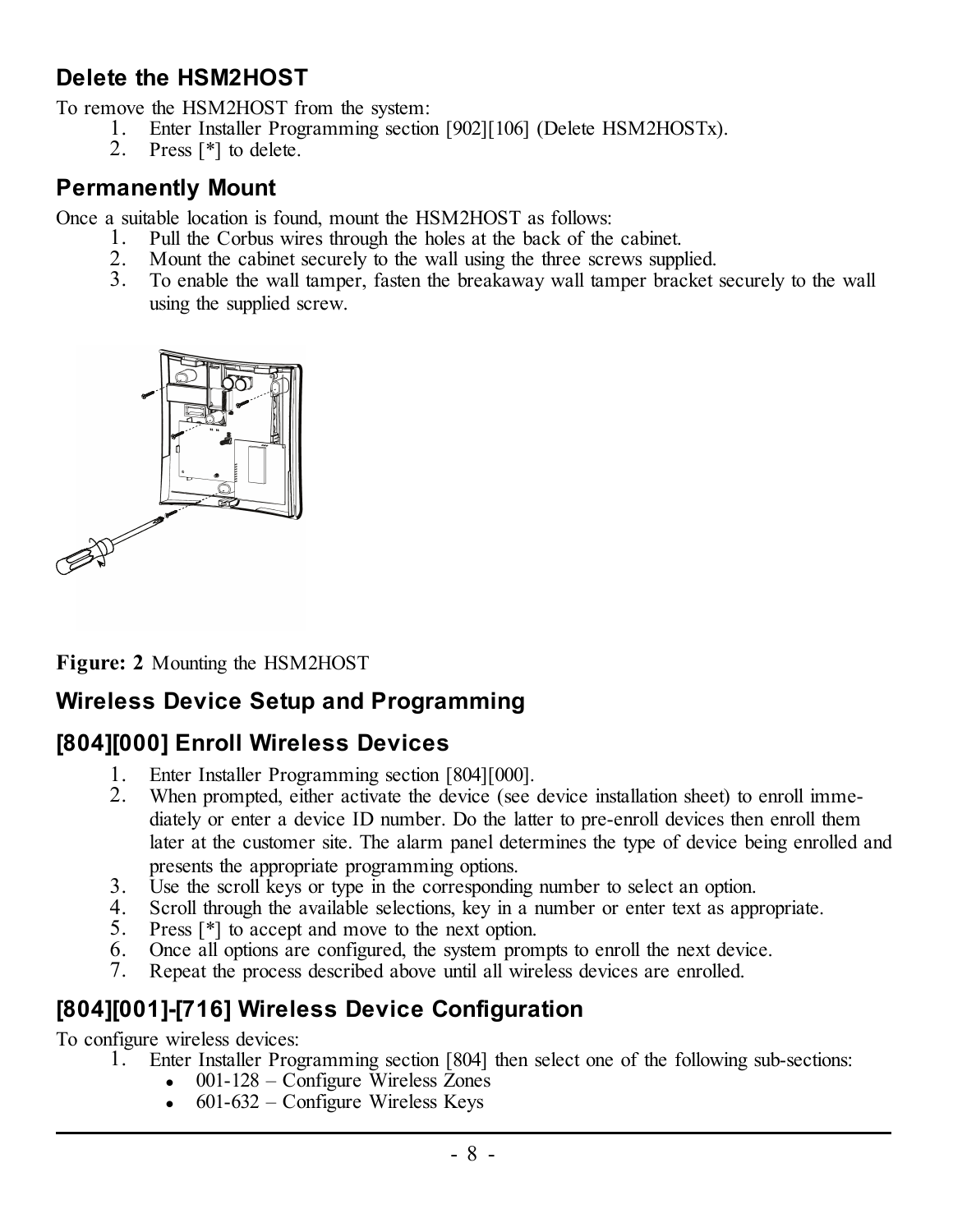- $\bullet$  701-716 Configure Wireless Keypads
- 2. Select a device to configure using the scroll keys or go directly to a specific device by entering a hotkey.
- 3. Use the scroll buttons or enter a hotkey to select a configuration option for the device. See device sheets for details.
- 4. Press [\*] to accept and move to the next option.
- 5. Once all options are configured, the system returns to the base configuration menu.
- 6. Repeat the process described above to configure other wireless devices.

### <span id="page-9-0"></span>**[804][801] RF Jam Detect**

To configure RF jamming:

- 1. Enter Installer Programming section [804][801] then select one of the following options:
	- 00–Disabled
	- $-01 UL20/20 USA$
	- $\bullet$  02–EN30/60-Europe
	- $-$  03–Class 630/60-British
- Press [<sup>\*</sup>] to accept the selection.
- 3. Press [#] to exit the section.

### <span id="page-9-1"></span>**[804][802] Wireless Supervision Window**

For EN installations, 1 hour or 2 hours must be selected.

When option 06 is used, which configures the system to generate fault conditions after a device has been detected as absent for 24 hours, smoke detectors generate a fault condition after a maximum of 18 hours when the 200s supervision toggle option is disabled.

To program the Wireless Supervisory Window:

- 1. Enter Installer Programming section [804][802].
- 2. Select one of the following options by scrolling or entering the hotkey:
	- 00–Disabled
	- $\bullet$  01 After 1 Hour
	- $-$  02–After 2Hour
	- $-03-A$ fter 4 Hour
	- $-$  04–After 8 Hours
	- $.05-$ After 12 Hours
	- $-06-$ After 24 Hours
- 3. Press [\*] to accept the selection.
- 4. Press [#] to exit the section.

**Note:** For UL Residential Burglary (UL1023), Home Health Care (UL1637), ULC Residential Burglary (ULC/ORD-C1023) installations, the maximum Supervision window shall be set to 24 hours. For UL Residential Fire (UL985) installations, the maximum supervision window is set to 200s. For UL Commercial Burglary (UL1610/UL365) and ULC Residential Fire (ULC-S545), the maximum supervision window shall be set to 4 hours.

### <span id="page-9-2"></span>**[804][810] Wireless Option 1**

To program wireless options:

- 1. Enter Installer Programming section [804][810].
- 2. Select one of the following options by scrolling or entering the hotkey:
	- $\bullet$  01–RF Delinquency
	- $\cdot$  02–Wireless Supervisory/RF Jam Alarm
	- $-03-Wireless Tameer$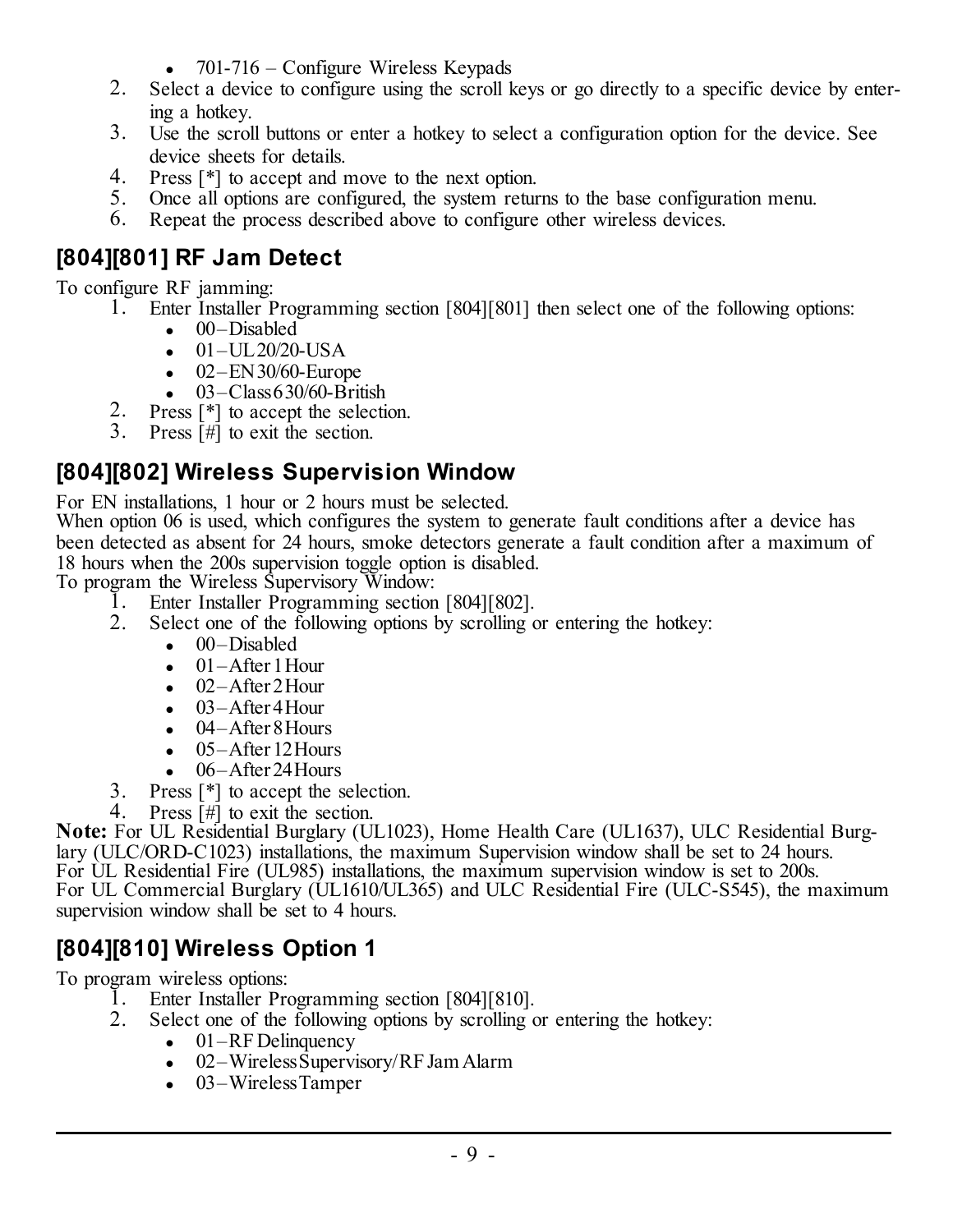- $-04$ –Fire Supervision
- 3. Press [\*] to accept the selection and [#] to exit.

### <span id="page-10-0"></span>**[804][841] Motion Cameras**

To program motion cameras:

- 1. Enter Installer Programming section [804][841].
- 2. Select one of the following options by scrolling or entering the hotkey:

|       | [001] Visual Verification | On: Alarms trigger image capture from PIR Cameras<br>Off: Alarms do not trigger image capture from PIR Cam-<br>eras            |
|-------|---------------------------|--------------------------------------------------------------------------------------------------------------------------------|
|       |                           | [002] View Time Window   01 Alarm + 5 Minutes<br>02 Alarm $+$ 15 minutes<br>03 Alarm $+$ 1 Hour                                |
| [003] | View Other Alarms         | 01 Fire key enabled/disabled<br>02 Duress enabled/disabled<br>03 Medical key enabled/disabled<br>04 Panic key enabled/disabled |

### <span id="page-10-1"></span>**[804][901]-[905] Delete Wireless Devices**

To delete wireless devices:<br>1. Enter Installer I

- 1. Enter Installer Programming section [804] then select one of the following sub-sections:
	- [901] Delete wireless zone devices
		- [902] Delete wireless key
		- [904] Delete repeaters
	- [905] Delete keypads
- 2. Select a device to delete using the scroll keys or go directly to a specific device by entering a hotkey.
- 3. Press  $\lceil * \rceil$  to delete or  $\lceil # \rceil$  to exit.

### <span id="page-10-2"></span>**[804][921]-[925] Replace Wireless Devices**

To replace a wireless device:<br>1. Enter Installer Pro

- 1. Enter Installer Programming section [804] then select one of the following sub-sections:
	- [921] Replace wireless zone devices
	- [922] Replace wireless key [924] Replace repeaters
	-
	- $|925|$  Replace keypads
- 2. Press  $[$ <sup>\*</sup>] to select a sub-section. The first available device is displayed.<br><sup>3</sup> Select a device to replace using the scroll keys or go to a specific device
- Select a device to replace using the scroll keys or go to a specific device by entering a hotkey.
- 4. Press [\*]. When prompted, activate the device (full enrollment) or enter the device ID (preenrollment). A message is displayed confirming enrollment.

### <span id="page-10-3"></span>**[804][990][001 – 005] Show All Devices**

Use this section to review wireless devices enrolled on the system and to view serial numbers associated with each device.

To review wireless device information: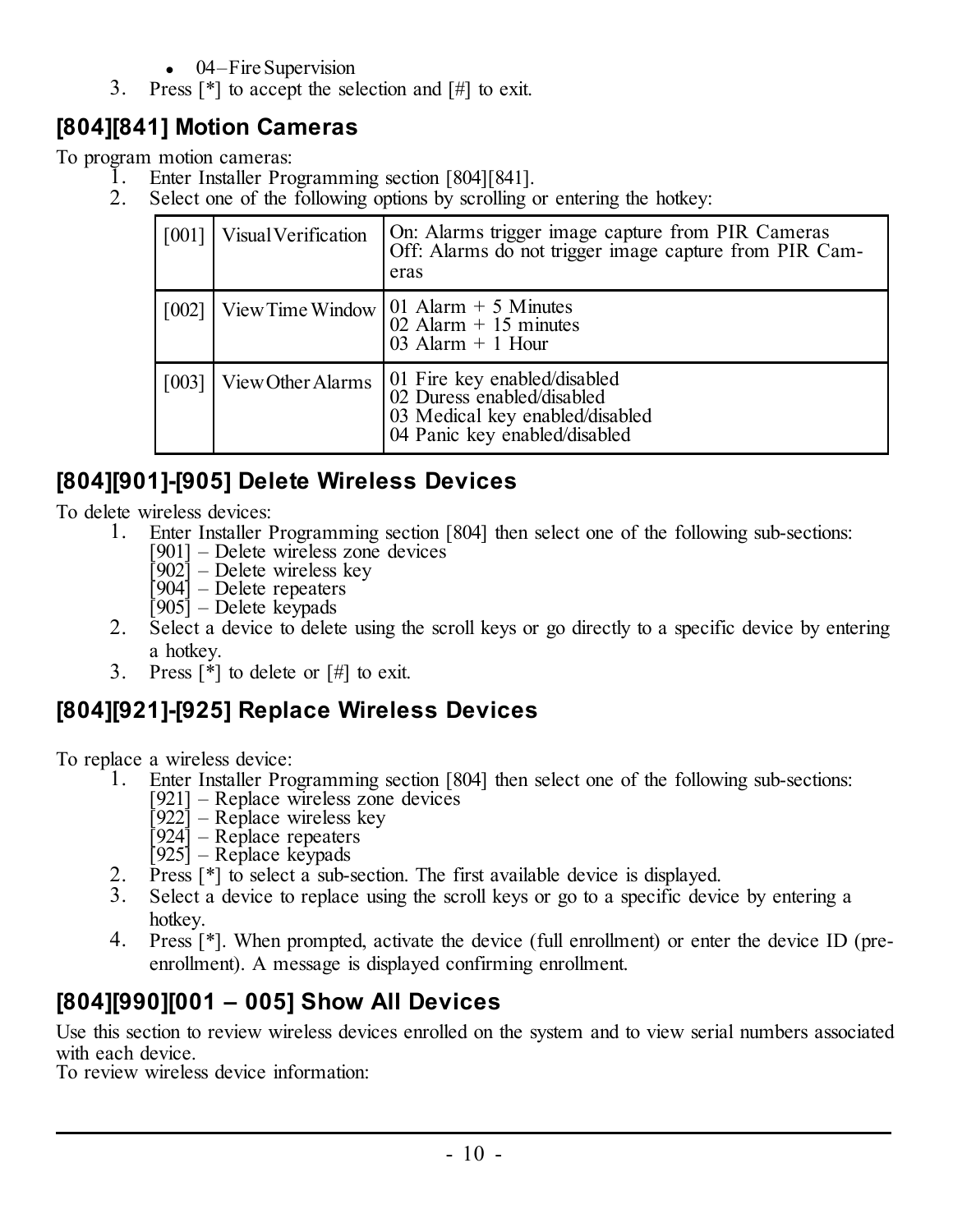- 1. Enter Installer Programming section [804][990] then select one of the following sub-sections:
	- $\bullet$   $[001]$  Allzones
	- $\cdot$  [002] Repeaters
	- $\cdot$  [004] Wireless keys
	- $\bullet$  [005] keypads
- 2. Press [\*] to select a wireless device type. The first available device is displayed.
- 3. Use the scroll keys to view the enrolled devices.

**Note:** This option is not fully supported by LED and ICON keypads.

### <span id="page-11-0"></span>**[804][999] Reset to Factory Defaults**

Selecting this option resets HSM2HOST programming to factory default settings.

### <span id="page-11-1"></span>**[904] Placement Testing Wireless Devices**

The following test modes are available:

- $[904][001] [128] Test wireless zones$
- $\bullet$  [904][521]-[528] Test all repeaters
- $\cdot$  [904][601]-[632] Test all wireless keys
- $\int 904 \int 701 \cdot 716 =$  Test all keypads

Two test results are provided:

- 24-hour: Average results of signal strength testing over a 24-hour period.
- Now: Signal status results of the current test.

A flashing Trouble LED indicates RF interference. The following status indicators may be displayed:

| <b>LCD</b> | $Icon*$ | $LED+$ | <b>Status</b>                                                     |
|------------|---------|--------|-------------------------------------------------------------------|
| Strong     |         | 9      | Strong signal strength                                            |
| Good       |         | 10     | Good signal strength                                              |
| Poor       |         | 11     | Poor signal strength                                              |
| Not Test   |         | 13     | Displayed as the Now result if no test was performed              |
| Not Test   |         | 13     | Always displayed as the 24-hour result when testing wireless keys |

\*For Icon keypads, digit 1 indicates 24-hour test results; digit 2 indicates Now test results.

+For LED keypads, the first digit indicates 24-hour results; the second digit indicates Now test results. **Note:** For EN/UL/ULC installations, only STRONG signal levels are acceptable.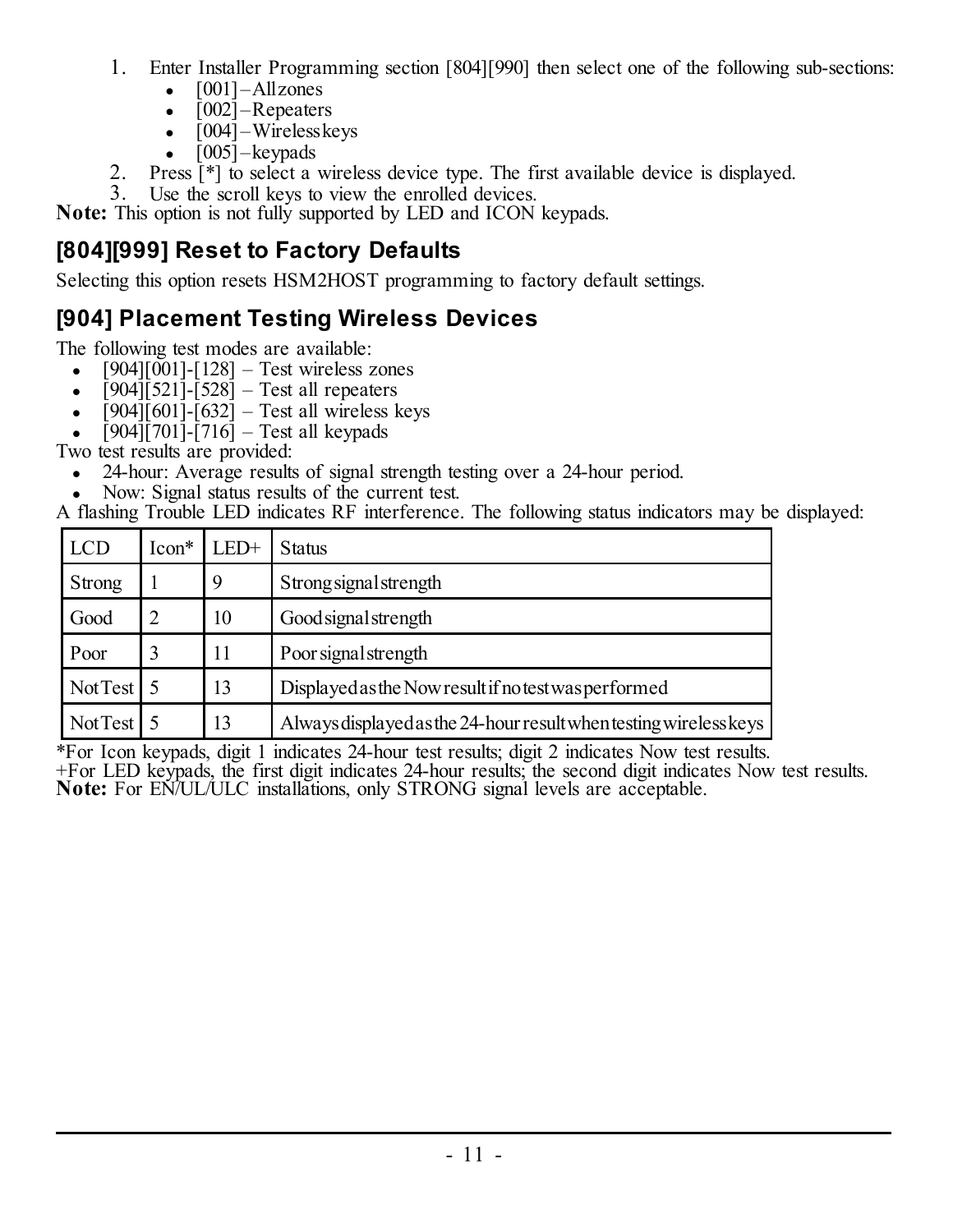# <span id="page-12-0"></span>**PROGRAMMING WORKSHEETS**

## <span id="page-12-1"></span>**[000] Module Lables**

| $[801]$ | KeypadLabel(1x14Characters) |      |  |
|---------|-----------------------------|------|--|
|         | 001:                        | 009: |  |
|         | 002:                        | 010: |  |
|         | 003:                        | 011: |  |
|         | 004:                        | 012: |  |
|         | 005:                        | 013: |  |
|         | 006:                        | 014: |  |
|         | 007:                        | 015: |  |
|         | 008:                        | 016: |  |

| $[802]$ | Zone Expander Label (1 x 14 Characters) |      |  |
|---------|-----------------------------------------|------|--|
|         | 001:                                    | 009: |  |
|         | 002:                                    | 010: |  |
|         | 003:                                    | 011: |  |
|         | 004:                                    | 012: |  |
|         | 005:                                    | 013: |  |
|         | 006:                                    | 014: |  |
|         | 007:                                    | 015: |  |
|         | 008:                                    | 016: |  |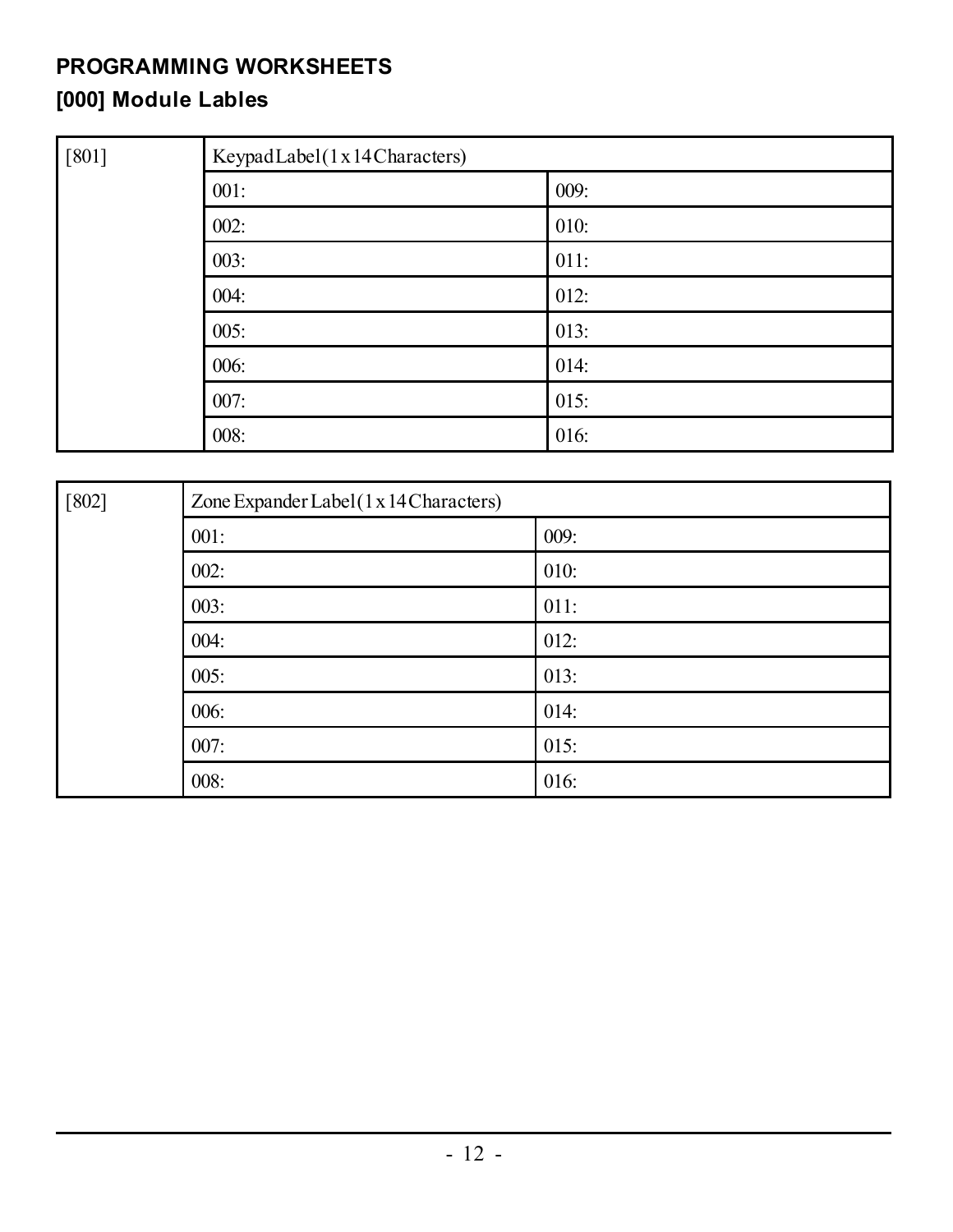| $[803]$ | Output Expander Label (1 x 14 Characters) |      |  |
|---------|-------------------------------------------|------|--|
|         | 001:                                      | 009: |  |
|         | 002:                                      | 010: |  |
|         | 003:                                      | 011: |  |
|         | 004:                                      | 012: |  |
|         | 005:                                      | 013: |  |
|         | 006:                                      | 014: |  |
|         | 007:                                      | 015: |  |
|         | 008:                                      | 016: |  |

| [806] | HSM2HOSTLabel(1x14Characters) |
|-------|-------------------------------|
|       | VI.                           |

| F809 | HSM2300 Power Supply Label (1 x 14 Characters) |
|------|------------------------------------------------|
|      | 01:                                            |
|      | 02:                                            |
|      | 03:                                            |
|      | 04:                                            |

| $[810]$ | HSM2204 High-CurrentOutputLabel(1x14 Characters) |
|---------|--------------------------------------------------|
|         | 01:                                              |
|         | 02:                                              |
|         | 03:                                              |
|         | 04:                                              |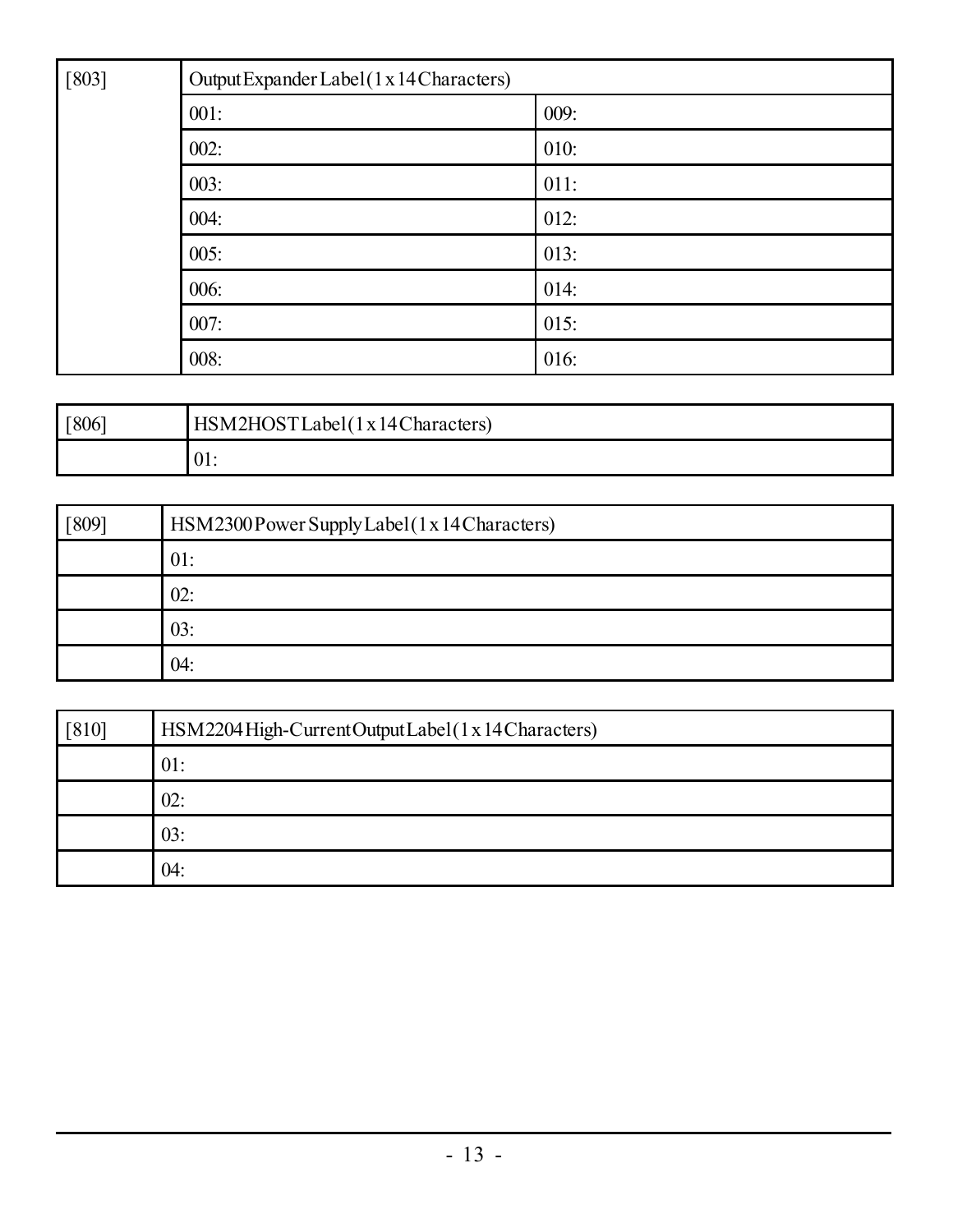| $[821]$ | Repeater Labels (1 x 14 Characters) |
|---------|-------------------------------------|
|         | 01:                                 |
|         | 02:                                 |
|         | 03:                                 |
|         | 04:                                 |
|         | 05:                                 |
|         | 06:                                 |
|         | 07:                                 |
|         | 08:                                 |

### <span id="page-14-0"></span>**[804][000] Wireless Device Enrollment – Wireless Keys**

| Key#           | Partition# | <b>User</b> | Label | Key#   | Partition# | User | Label |
|----------------|------------|-------------|-------|--------|------------|------|-------|
| $\mathbf{1}$   |            |             |       | 17     |            |      |       |
| $\sqrt{2}$     |            |             |       | 18     |            |      |       |
| $\mathfrak{Z}$ |            |             |       | 19     |            |      |       |
| $\sqrt{4}$     |            |             |       | $20\,$ |            |      |       |
| 5              |            |             |       | 21     |            |      |       |
| $\sqrt{6}$     |            |             |       | $22\,$ |            |      |       |
| $\overline{7}$ |            |             |       | 23     |            |      |       |
| 8              |            |             |       | 24     |            |      |       |
| 9              |            |             |       | 25     |            |      |       |
| $10\,$         |            |             |       | $26\,$ |            |      |       |
| $11\,$         |            |             |       | $27\,$ |            |      |       |
| $12\,$         |            |             |       | $28\,$ |            |      |       |
| 13             |            |             |       | 29     |            |      |       |
| 14             |            |             |       | 30     |            |      |       |
| 15             |            |             |       | 31     |            |      |       |
| 16             |            |             |       | 32     |            |      |       |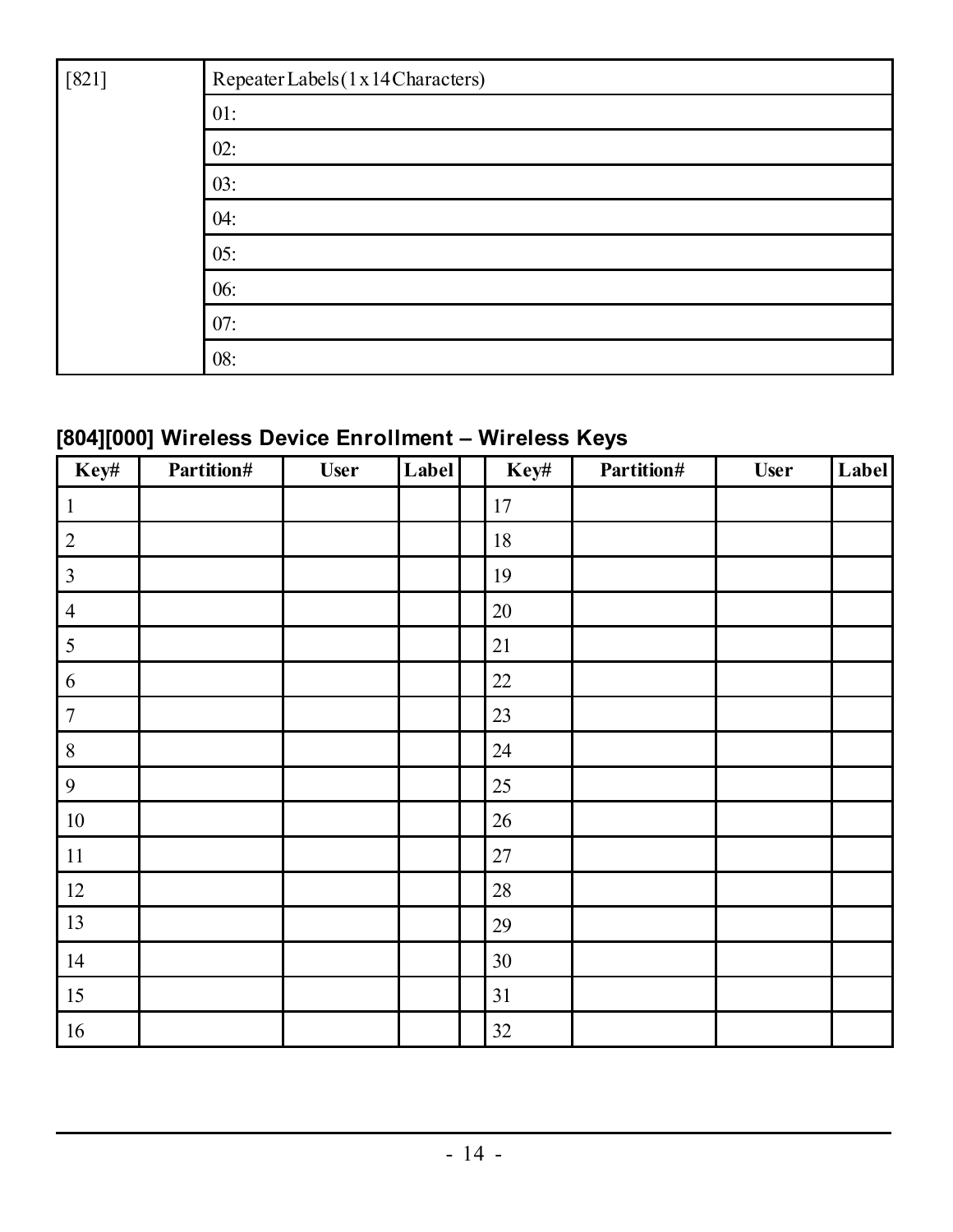| --                    |                               |                     |                       | . .                           |                     |
|-----------------------|-------------------------------|---------------------|-----------------------|-------------------------------|---------------------|
| <b>WLS</b><br>Keypad# | <b>Keypad Assign-</b><br>ment | <b>Keypad Label</b> | <b>WLS</b><br>Keypad# | <b>Keypad Assign-</b><br>ment | <b>Keypad Label</b> |
|                       |                               |                     | 9                     |                               |                     |
| $\overline{2}$        |                               |                     | 10                    |                               |                     |
|                       |                               |                     | 11                    |                               |                     |
| $\overline{4}$        |                               |                     | 12                    |                               |                     |
|                       |                               |                     | 13                    |                               |                     |
| 6                     |                               |                     | 14                    |                               |                     |
|                       |                               |                     | 15                    |                               |                     |
| 8                     |                               |                     | 16                    |                               |                     |

### <span id="page-15-0"></span>**[804][000] Wireless Device Enrollment – Wireless Keypads**

### <span id="page-15-1"></span>**[804][000] Wireless Device Enrollment – Wireless Repeaters**

| Repeater# | <b>Repeater Label</b> |
|-----------|-----------------------|
|           |                       |
|           |                       |
|           |                       |
|           |                       |
|           |                       |
| 6         |                       |
|           |                       |
|           |                       |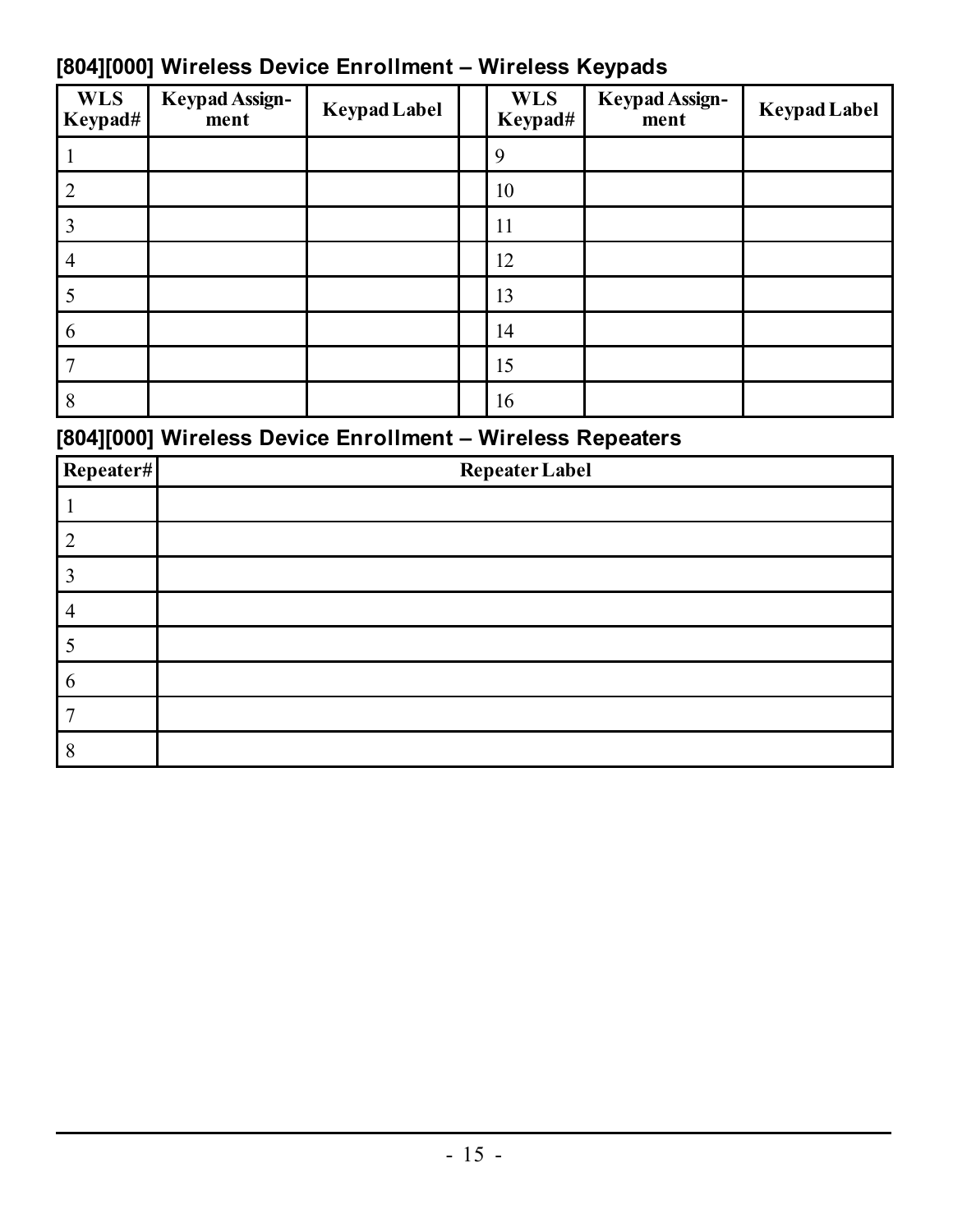#### **LIMITED WARRANTY**

Digital Security Controls warrants the original purchaser that for a period of twelve months from the date of purchase, the product shall be free of defects in materials and workmanship under normal use. During the warranty period, Digital Security Controls shall, at its option, repair or replace any defective product upon return of the product to its factory, at no charge for labour and materials. Any replacement and/or repaired parts are warranted for the remainder of the original warranty or ninety (90) days, whichever is longer. The original purchaser must promptly notify Digital Security Controls in writing that there is defect in material or workmanship, such written notice to be received in all events prior to expiration of the warranty period. There is absolutely no warranty on software and all software products are sold as a user license under the terms of the software license agreement included with the product. The Customer assumes all responsibility for the proper selection, installation, operation and maintenance of any products purchased from DSC. Custom products are only warranted to the extent that they do not function upon delivery. In such cases, DSC can replace or credit at its option. **International Warranty**

The warranty for international customers is the same as for any customer within Canada and the United States, with the exception that Digital Security Controls shall not be responsible for any customs fees, taxes, or VAT that may be due.

#### **Warranty Procedure**

To obtain service under this warranty, please return the item(s) in question to the point of purchase. All authorized distributors and dealers have a warranty program. Anyone returning goods to Digital Security Controls must first obtain an authorization number. Digital Security Controls will not accept any shipment whatsoever for which prior authorization has not been obtained.

#### **Conditions to Void Warranty**

ing to normal use. It does not cover:

- $\bullet$  damage incurred in shipping or handling
- damage caused by disaster such as fire, flood, wind, earthquake or lightning;
- damage due to causes beyond the control of Digital Security Controls such as excessive voltage, mechanical shock, water damage;
- damage caused by unauthorized attachment, alterations, modifications or foreign objects;
- damage caused by peripherals (unless such peripherals were supplied by Digital Security Controls Ltd.);
- defects caused by failure to provide a suitable installation environment for the products;
- damage caused by use of the products for purposes other than those for which it was designed;
- damage from improper maintenance:
- damage arising out of any other abuse, mishandling or improper application of the products.

#### **Items Not Covered by Warranty**

In addition to the items which void the Warranty, the following items shall not be covered by Warranty: (i) freight cost to the repair centre; (ii) products which are not identified with DSC's product label and lot number or serial number; (iii) products disassembled or repaired in such a manner as to adversely affect performance or prevent adequate inspection or testing to verify any warranty claim. Access cards or tags returned for replacement under warranty will be credited or replaced at DSC's option. Products not covered by this warranty, or otherwise out of warranty due to age, misuse, or damage shall be evaluated, and a repair estimate shall be provided. No repair work will be performed until a valid purchase order is received from the Customer and a Return Merchandise Authorization number (RMA) is issued by DSC's Customer Service.

Digital Security Controls Ltd.'s liability for failure to repair the product under this warranty after a reasonable number of attempts will be limited to a replacement of the product, as the exclusive remedy for breach of warranty. Under no circumstances shall Digital Security Controls be liable for any special, incidental, or consequential damages based upon breach of warranty, breach of contract, negligence, strict liability, or any other legal theory. Such damages include, but are not limited to, loss of profits, loss of the product or any associated equipment, cost of capital, cost of substitute or replacement equipment, facilities or services, down time, purchaser's time, the claims of third parties, including customers, and injury to property. The laws of some jurisdictions limit or do not allow the disclaimer of consequential damages. If the laws of such a jurisdiction apply to any claim by or against DSC, the limitations and disclaimers contained here shall be to the greatest extent permitted by law. Some states do not allow the exclusion or limitation of incidental or consequential damages, so that the above may not apply to you.

#### **Disclaimer of Warranties**

This warranty contains the entire warranty and shall be in lieu of any and all other warranties, whether expressed or implied (including all implied warranties of merchantability or fitness for a particular purpose) and of all other obligations or liabilities on the part of Digital Security Controls. Digital Security Controls neither assumes responsibility for, nor authorizes any other person purporting to act on its behalf to modify or to change this warranty, nor to assume for it any other warranty or liability concerning this product. This disclaimer of warranties and limited warranty are governed by the laws of the province of Ontario, Canada.

This warranty applies only to defects in parts and workmanship relat-electrical disruption, it is possible for this product to fail to perform WARNING: Digital Security Controls recommends that the entire system be completely tested on a regular basis. However, despite frequent testing, and due to, but not limited to, criminal tampering or as expected.

#### **Out of Warranty Repairs**

Digital Security Controls will at its option repair or replace out-ofwarranty products which are returned to its factory according to the following conditions. Anyone returning goods to Digital Security Controls must first obtain an authorization number. Digital Security Controls will not accept any shipment whatsoever for which prior authorization has not been obtained.

Products which Digital Security Controls determines to be repairable will be repaired and returned. A set fee which Digital Security Controls has predetermined and which may be revised from time to time, will be charged for each unit repaired.

Products which Digital Security Controls determines not to be repairable will be replaced by the nearest equivalent product available at that time. The current market price of the replacement product will be charged for each replacement unit.

#### **WARNING – READ CAREFULLY**

#### **Note to Installers**

This warning contains vital information. As the only individual in contact with system users, it is your responsibility to bring each item in this warning to the attention of the users of this system. **System Failures**

This system has been carefully designed to be as effective as possible. There are circumstances, however, involving fire, burglary, or other types of emergencies where it may not provide protection. Any alarm system of any type may be compromised deliberately or may fail to operate as expected for a variety of reasons. Some but not all of these reasons may be: Inadequate Installation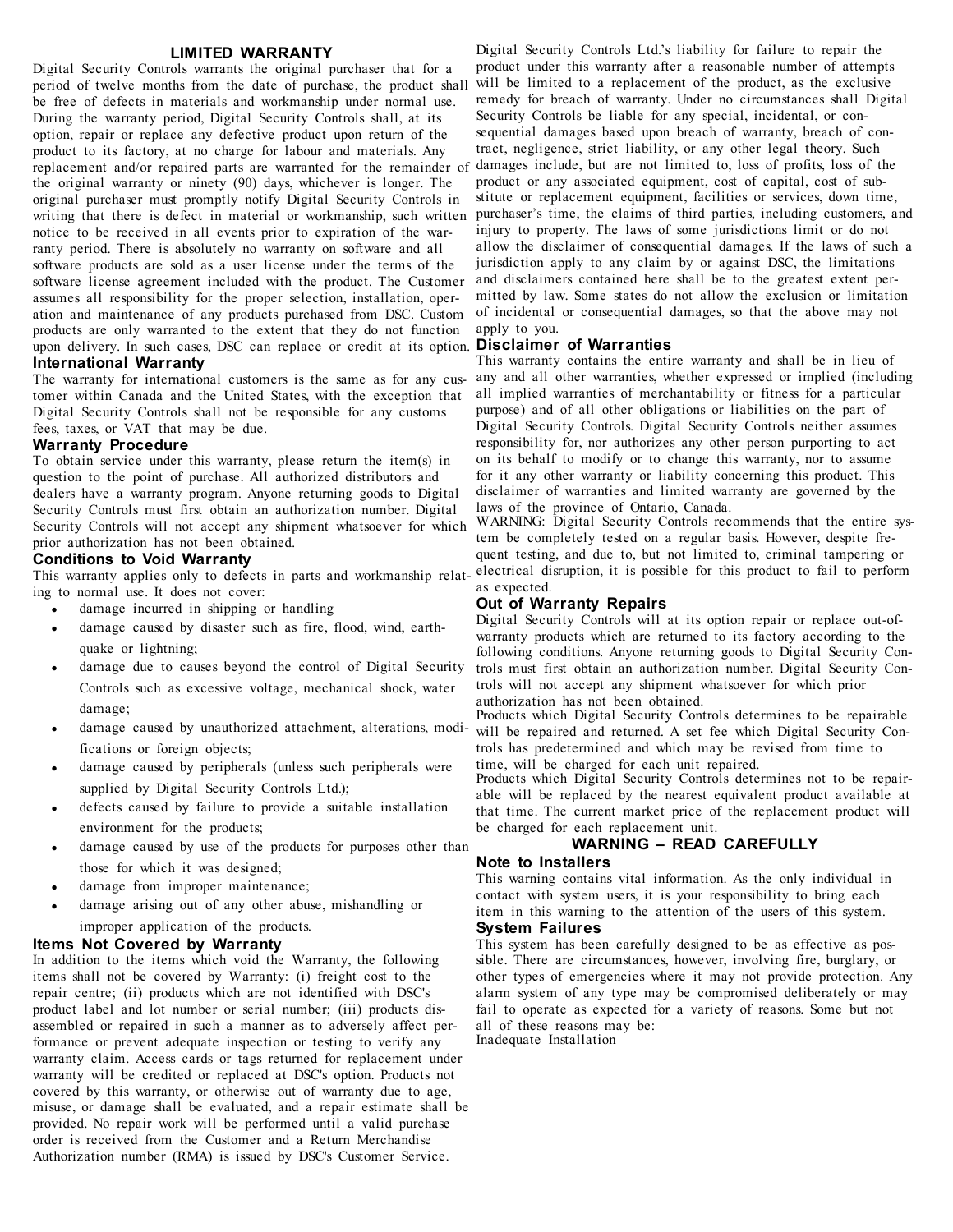A security system must be installed properly in order to provide adequate protection. Every installation should be evaluated by a security professional to ensure that all access points and areas are covered. Locks and latches on windows and doors must be secure and operate as intended. Windows, doors, walls, ceilings and other building materials must be of sufficient strength and construction to provide the level of protection expected. A reevaluation must be done during and after any construction activity. An evaluation by the fire and/or police department is highly recommended if this service is available.

#### **Criminal Knowledge**

This system contains security features which were known to be effective at the time of manufacture. It is possible for persons with criminal intent to develop techniques which reduce the effectiveness of these features. It is important that a security system be reviewed periodically to ensure that its features remain effective and that it be updated or replaced if it is found that it does not provide the protection expected.

Access by Intruders

Intruders may enter through an unprotected access point, circumvent a sensing device, evade detection by moving through an area of insufficient coverage, disconnect a warning device, or interfere with or prevent the proper operation of the system.

#### **Power Failure**

Control units, intrusion detectors, smoke detectors and many other security devices require an adequate power supply for proper operation. If a device operates from batteries, it is possible for the batteries to fail. Even if the batteries have not failed, they must be charged, in good condition and installed correctly. If a device operates only by AC power, any interruption, however brief, will render that device inoperative while it does not have power. Power interruptions of any length are often accompanied by voltage fluctuations door. If warning devices are located on a different level of the reswhich may damage electronic equipment such as a security system. After a power interruption has occurred, immediately conduct a com-alerted or awakened. Audible warning devices may be interfered plete system test to ensure that the system operates as intended. **Failure of Replaceable Batteries**

eral years of battery life under normal conditions. The expected bat-son. tery life is a function of the device environment, usage and type. Ambient conditions such as high humidity, high or low temperatures, or large temperature fluctuations may reduce the expected battery life. While each transmitting device has a low battery monitor which identifies when the batteries need to be replaced, this monitor means which may be difficult to detect. may fail to operate as expected. Regular testing and maintenance will keep the system in good operating condition.

#### **Compromise of Radio Frequency (Wireless) Devices**

Signals may not reach the receiver under all circumstances which could include metal objects placed on or near the radio path or deliberate jamming or other inadvertent radio signal interference. **System Users**

A user may not be able to operate a panic or emergency switch pos-Although every effort has been made to make this system as relisibly due to permanent or temporary physical disability, inability to reach the device in time, or unfamiliarity with the correct operation. It is important that all system users be trained in the correct operation of the alarm system and that they know how to respond when the system indicates an alarm.

#### **Smoke Detectors**

Smoke detectors that are a part of this system may not properly alert occupants of a fire for a number of reasons, some of which fol-accident, or any kind of construction activity inside or outside the low. The smoke detectors may have been improperly installed or positioned. Smoke may not be able to reach the smoke detectors, such as when the fire is in a chimney, walls or roofs, or on the other side of closed doors. Smoke detectors may not detect smoke from fires on another level of the residence or building.

Every fire is different in the amount of smoke produced and the rate of burning. Smoke detectors cannot sense all types of fires equally well. Smoke detectors may not provide timely warning of fires caused by carelessness or safety hazards such as smoking in bed, violent explosions, escaping gas, improper storage of flammable materials, overloaded electrical circuits, children playing with matches or arson.

Even if the smoke detector operates as intended, there may be circumstances when there is insufficient warning to allow all occupants to escape in time to avoid injury or death.

#### **Motion Detectors**

Motion detectors can only detect motion within the designated areas as shown in their respective installation instructions. They cannot discriminate between intruders and intended occupants. Motion detectors do not provide volumetric area protection. They have multiple beams of detection and motion can only be detected in unobstructed areas covered by these beams. They cannot detect motion which occurs behind walls, ceilings, floor, closed doors, glass partitions, glass doors or windows. Any type of tampering whether intentional or unintentional such as masking, painting, or spraying of any material on the lenses, mirrors, windows or any other part of the detection system will impair its proper operation.

Passive infrared motion detectors operate by sensing changes in temperature. However their effectiveness can be reduced when the ambient temperature rises near or above body temperature or if there are intentional or unintentional sources of heat in or near the detection area. Some of these heat sources could be heaters, radiators, stoves, barbeques, fireplaces, sunlight, steam vents, lighting and so on. **Warning Devices**

### Warning devices such as sirens, bells, horns, or strobes may not warn people or waken someone sleeping if there is an intervening wall or idence or premise, then it is less likely that the occupants will be with by other noise sources such as stereos, radios, televisions, air conditioners or other appliances, or passing traffic. Audible warning

This system's wireless transmitters have been designed to provide sev-devices, however loud, may not be heard by a hearing-impaired per-

#### **Telephone Lines**

If telephone lines are used to transmit alarms, they may be out of service or busy for certain periods of time. Also an intruder may cut the telephone line or defeat its operation by more sophisticated

#### **Insufficient Time**

There may be circumstances when the system will operate as intended, yet the occupants will not be protected from the emergency due to their inability to respond to the warnings in a timely manner. If the system is monitored, the response may not occur in time to protect the occupants or their belongings.

#### **Component Failure**

able as possible, the system may fail to function as intended due to the failure of a component.

#### **Inadequate Testing**

Most problems that would prevent an alarm system from operating as intended can be found by regular testing and maintenance. The complete system should be tested weekly and immediately after a break-in, an attempted break-in, a fire, a storm, an earthquake, an premises. The testing should include all sensing devices, keypads, consoles, alarm indicating devices and any other operational devices that are part of the system.

#### **Security and Insurance**

Regardless of its capabilities, an alarm system is not a substitute for property or life insurance. An alarm system also is not a substitute for property owners, renters, or other occupants to act prudently to prevent or minimize the harmful effects of an emergency situation.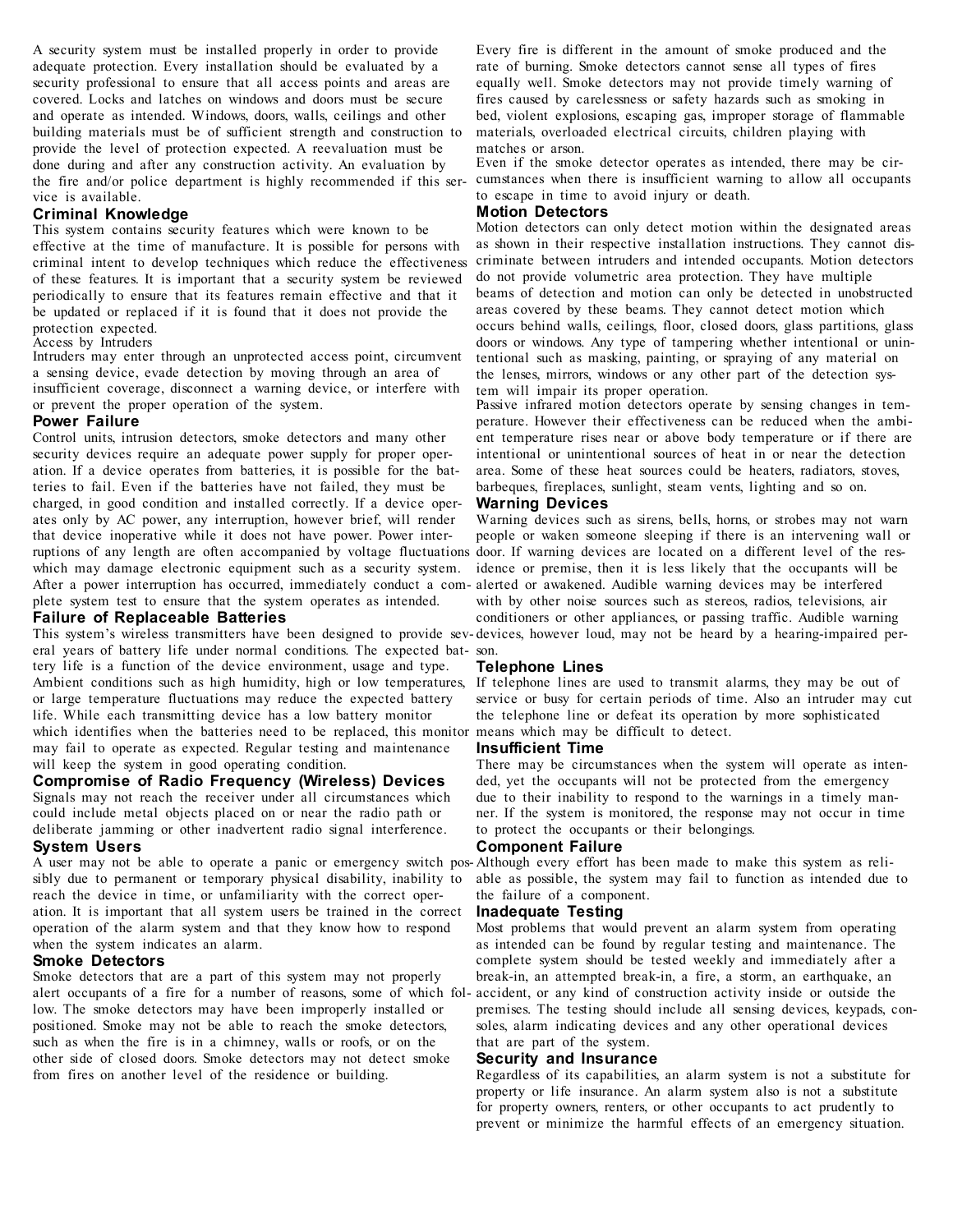#### **IMPORTANT - READ CAREFULLY: DSC Software purchased with or without Products and Components is copyrighted and is purchased under the following license terms:**

#### This End-User License Agreement ("EULA") is a legal agreement between You (the company, individual or entity who acquired the Software and any related Hardware) and Digital Security Controls, a division of Tyco Safety Products Canada Ltd. ("DSC"), the manufacturer of the integrated security systems and the developer of the software and any related products or components ("HARDWARE") which You acquired.

- <sup>l</sup> If the DSC software product ("SOFTWARE PRODUCT" or "SOFTWARE") is intended to be accompanied by HARDWARE, and is NOT accompanied by new HARDWARE, You may not use, copy or install the SOFTWARE PRODUCT. The SOFTWARE PRODUCT includes computer software, and may include associated media, printed materials, and "online" or electronic documentation.
- Any software provided along with the SOFTWARE PRODUCT that is associated with a separate end-user license agreement is licensed to You under the terms of that license agreement.
- <sup>l</sup> By installing, copying, downloading, storing, accessing or otherwise using the SOFTWARE PRODUCT, You agree unconditionally to be bound by the terms of this EULA, even if this EULA is deemed to be a modification of any previous arrangement or contract. If You do not agree to the terms of this EULA, DSC is unwilling to license the SOFTWARE PRODUCT to You, and You have no right to use it.

#### SOFTWARE PRODUCT LICENSE

The SOFTWARE PRODUCT is protected by copyright laws and inter-re-export the SOFTWARE PRODUCT to any country, person, or national copyright treaties, as well as other intellectual property laws and treaties. The SOFTWARE PRODUCT is licensed, not sold. 1. GRANT OF LICENSE This EULA grants You the following rights: (a) Software Installation and Use - For each license You acquire, You may have only one copy of the SOFTWARE PRODUCT installed.

(b) Storage/Network Use - The SOFTWARE PRODUCT may not be installed, accessed, displayed, run, shared or used concurrently on or from different computers, including a workstation, terminal or other digital electronic device ("Device"). In other words, if You have several workstations, You will have to acquire a license for each workstation where the SOFTWARE will be used.

(c) Backup Copy - You may make back-up copies of the SOFTWARE PRODUCT, but You may only have one copy per license installed at any given time. You may use the back-up copy solely for archival purposes. Except as expressly provided in this EULA, You may not otherwise make copies of the SOFTWARE PRODUCT, including the printed materials accompanying the SOFTWARE.

2. DESCRIPTION OF OTHER RIGHTS AND LIMITATIONS (a) Limitations on Reverse Engineering, Decompilation and Disassembly - You may not reverse engineer, decompile, or disassemble the SOFTWARE PRODUCT, except and only to the extent that such activity is expressly permitted by applicable law notwithstanding this IMPLIES WARRANTIES OR CONDITIONS NOT STATED IN THIS limitation. You may not make any changes or modifications to the Software, without the written permission of an officer of DSC. You may not remove any proprietary notices, marks or labels from the Software Product. You shall institute reasonable measures to ensure compliance with the terms and conditions of this EULA. (b) Separation of Components - The SOFTWARE PRODUCT is licensed as a single product. Its component parts may not be separated for use on more than one HARDWARE unit.

(c) Single INTEGRATED PRODUCT - If You acquired this SOFTWARE with HARDWARE, then the SOFTWARE PRODUCT is licensed with the HARDWARE as a single integrated product. In this case, the SOFTWARE PRODUCT may only be used with the HARDWARE as set forth in this EULA.

(d) Rental - You may not rent, lease or lend the SOFTWARE PRODUCT. You may not make it available to others or post it on a server or web site.

(e) Software Product Transfer - You may transfer all of Your rights under this EULA only as part of a permanent sale or transfer of the HARDWARE, provided You retain no copies, You transfer all of the SOFTWARE PRODUCT (including all component parts, the media and printed materials, any upgrades and this EULA), and provided the recipient agrees to the terms of this EULA. If the SOFTWARE PRODUCT is an upgrade, any transfer must also include all prior versions of the SOFTWARE PRODUCT.

f) Termination - Without prejudice to any other rights, DSC may terminate this EULA if You fail to comply with the terms and conditions of this EULA. In such event, You must destroy all copies of the SOFTWARE PRODUCT and all of its component parts. (g) Trademarks - This EULA does not grant You any rights in connection with any trademarks or service marks of DSC or its suppliers.

3. COPYRIGHT - All title and intellectual property rights in and to the SOFTWARE PRODUCT (including but not limited to any images, photographs, and text incorporated into the SOFTWARE PRODUCT), the accompanying printed materials, and any copies of the SOFTWARE PRODUCT, are owned by DSC or its suppliers. You may not copy the printed materials accompanying the SOFTWARE PRODUCT. All title and intellectual property rights in and to the content which may be accessed through use of the SOFTWARE PRODUCT are the property of the respective content owner and may be protected by applicable copyright or other intellectual property laws and treaties. This EULA grants You no rights to use such content. All rights not expressly granted under this EULA are reserved by DSC and its suppliers.

4. EXPORT RESTRICTIONS - You agree that You will not export or entity subject to Canadian export restrictions.

5. CHOICE OF LAW - This Software License Agreement is governed by the laws of the Province of Ontario, Canada.

6. ARBITRATION - All disputes arising in connection with this Agreement shall be determined by final and binding arbitration in accordance with the Arbitration Act, and the parties agree to be bound by the arbitrator's decision. The place of arbitration shall be Toronto, Canada, and the language of the arbitration shall be English.

#### 7. LIMITED WARRANTY

(a) NO WARRANTY - DSC PROVIDES THE SOFTWARE "AS IS" WITHOUT WARRANTY. DSC DOES NOT WARRANT THAT THE SOFTWARE WILL MEET YOUR REQUIREMENTS OR THAT OPERATION OF THE SOFTWARE WILL BE UNINTERRUPTED OR ERROR-FREE.

(b) CHANGES IN OPERATING ENVIRONMENT - DSC shall not be responsible for problems caused by changes in the operating characteristics of the HARDWARE, or for problems in the interaction of the SOFTWARE PRODUCT with non-DSC-SOFTWARE or HARDWARE PRODUCTS.

(c) LIMITATION OF LIABILITY; WARRANTY REFLECTS ALLOCATION OF RISK - IN ANY EVENT, IF ANY STATUTE LICENSE AGREEMENT, DSC'S ENTIRE LIABILITY UNDER ANY PROVISION OF THIS LICENSE AGREEMENT SHALL BE LIMITED TO THE GREATER OF THE AMOUNT ACTUALLY PAID BY YOU TO LICENSE THE SOFTWARE PRODUCT AND FIVE CANADIAN DOLLARS (CAD\$5.00). BECAUSE SOME JURISDICTIONS DO NOT ALLOW THE EXCLUSION OR LIMITATION OF LIABILITY FOR CONSEQUENTIAL OR INCIDENTAL DAMAGES, THE ABOVE LIMITATION MAY NOT APPLY TO YOU.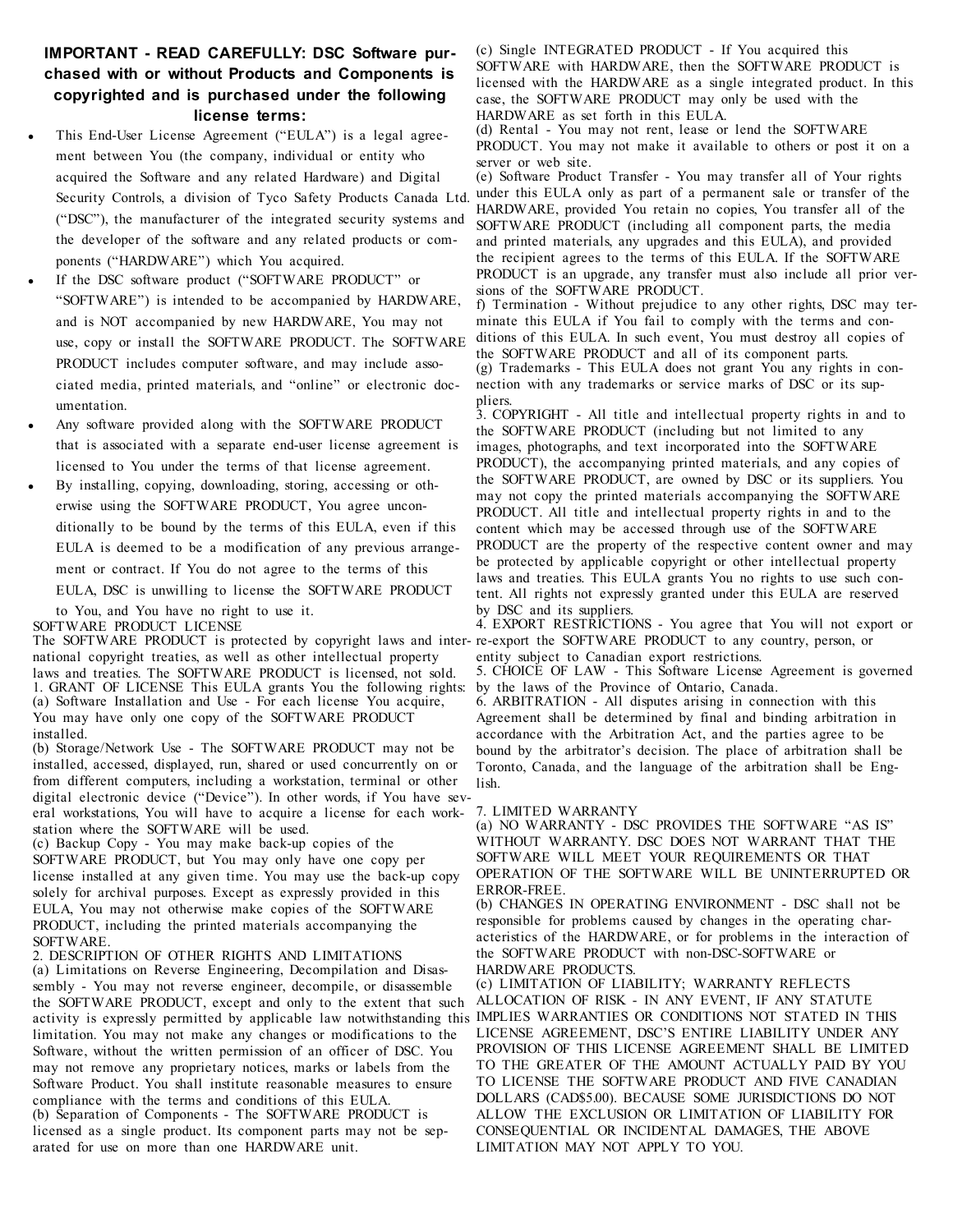(d) DISCLAIMER OF WARRANTIES - THIS WARRANTY CONTAINS THE ENTIRE WARRANTY AND SHALL BE IN LIEU OF ANY AND ALL OTHER WARRANTIES, WHETHER EXPRESSED OR IMPLIED (INCLUDING ALL IMPLIED WARRANTIES OF MERCHANTABILITY OR FITNESS FOR A PARTICULAR PURPOSE) AND OF ALL OTHER OBLIGATIONS OR LIABILITIES ON THE PART OF DSC. DSC MAKES NO OTHER WARRANTIES. DSC NEITHER ASSUMES NOR AUTHORIZES ANY OTHER PERSON PURPORTING TO ACT ON ITS BEHALF TO MODIFY OR TO CHANGE THIS WARRANTY, NOR TO ASSUME FOR IT ANY OTHER WARRANTY OR LIABILITY CONCERNING THIS SOFTWARE PRODUCT.

(e) EXCLUSIVE REMEDY AND LIMITATION OF WARRANTY - UNDER NO CIRCUMSTANCES SHALL DSC BE LIABLE FOR ANY SPECIAL, INCIDENTAL, CONSEQUENTIAL OR INDIRECT DAMAGES BASED UPON BREACH OF WARRANTY, BREACH OF CONTRACT, NEGLIGENCE, STRICT LIABILITY, OR ANY OTHER LEGAL THEORY. SUCH DAMAGES INCLUDE, BUT ARE NOT LIMITED TO, LOSS OF PROFITS, LOSS OF THE SOFTWARE PRODUCT OR ANY ASSOCIATED EQUIPMENT, COST OF CAPITAL, COST OF SUBSTITUTE OR REPLACEMENT EQUIPMENT, FACILITIES OR SERVICES, DOWN TIME, PURCHASERS TIME, THE CLAIMS OF THIRD PARTIES, INCLUDING CUSTOMERS, AND INJURY TO PROPERTY.

WARNING: DSC recommends that the entire system be completely tested on a regular basis. However, despite frequent testing, and due to, but not limited to, criminal tampering or electrical disruption, it is possible for this SOFTWARE PRODUCT to fail to perform as expected.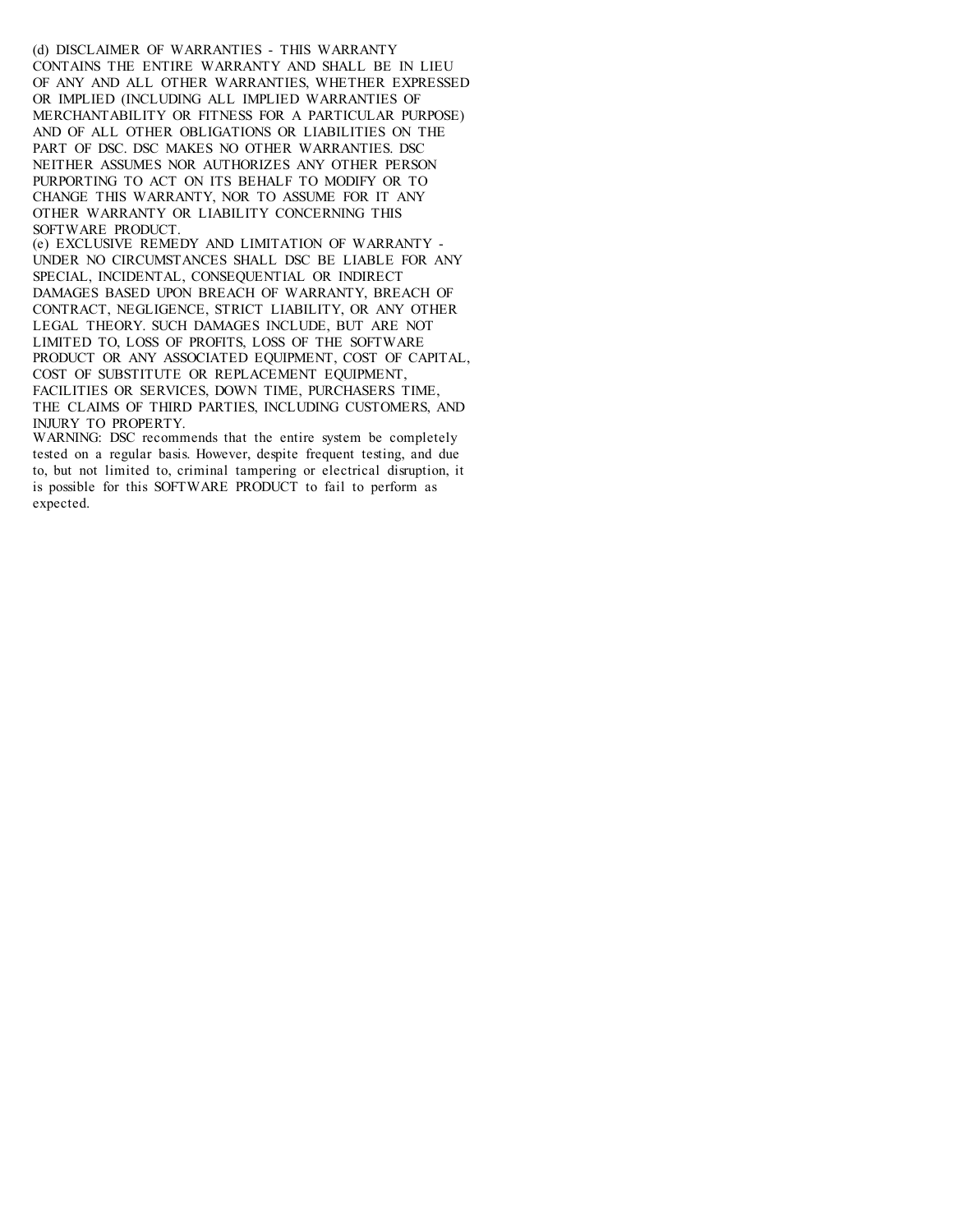## <span id="page-20-0"></span>**FCC Compliance Statement**

This equipment generates and uses radio frequency energy and if not installed and used properly, in strict accordance with the manufacturer's instructions, may cause interference to radio and television reception. It has been type tested and found to comply with the limits for Class B device in accordance with the specifications in Subpart "B" of Part 15 of FCC Rules, which are designed to provide reasonable protection against such interference in any residential installation. However, there is no guarantee that interference will not occur in a particular installation. If this equipment does cause interference to television or radio reception, which can be determined by turning the equipment off and on, the user is encouraged to try to correct the interference by one or more of the following measures:

- Re-orient the receiving antenna
- Relocate the alarm control with respect to the receiver
- Move the alarm control away from the receiver
- Connect the alarm control into a different outlet so the alarm control & receiver are on different circuits.

If necessary, the user should consult the dealer or an experienced radio/television technician for additional suggestions. The user may find the following booklet prepared by the FCC helpful: "How to Identify and Resolve Radio/Television Interference Problems". This booklet is available from the U.S. Government Printing Office, Washington, D.C. 20402, Stock # 004-000-00345-4.

#### **IC Statement**

This device complies with Industry Canada license-exempt RSS standard(s). Operation is subject to the following two conditions: (1) this device may not cause interference, and (2) this device must accept any interference, including interference that may cause undesired operation of the device.

Le présent appareil est conforme aux CNR d'Industrie Canada applicables aux appareils radio exempts de licence. L'exploitation est autorisée aux deux conditions suivantes : (1) l'appareil ne doit pas produire de brouillage, et (2) l'utilisateur de l'appareil doit accepter tout brouillage radioélectrique subi, même si le brouillage est susceptible d'en compromettre le fonctionnement.<br>This Class B digital apparatus meets all requirements of the Canadian interference-causing equi Cet appareil numérique de la Classe B respecte toutes les exigences de règlement sur le matériel brouilleur du Canada. IC:160A-HS2HOST9.

The term 'IC:' before the radio certification number only signifies that Industry Canada technical specifications were met.

#### **EU Compliance Statement**

The Model HSM2HOST8 Wireless Transceiver has been certified by Telefication according to EN50131-1:2006 + A1:2009 and EN50131-3:2009, for Grade 2, Class II.

Note: For EN50131 compliant installations only, the intrusion portion of the alarm system has been investigated. Fire Alarm and Auxiliary (Medical) Alarm functions were not included in the evaluation of this product under the requirements of the above mentioned standards.

#### **Simplified EU Declaration of Conformity**

Hereby, Tyco Safety Products Canada Ltd. declares that the radio equipment type is in compliance with Directive 2014/53/EU. The full text of the EU declaration of conformity is available at the following internet address:

HSM2HOST4: http://dsc.com/pdf/1401066 HSM2HOST8: http://dsc.com/pdf/1401067 Frequency band and Maximum power 433.04 MHz - 434.79 MHz: 10 mW 868.0 MHz - 868.6 MHz: 10 mW 868.7 MHz - 869.2 MHz: 10 mW European single point of contact: Tyco Safety Products, Voltaweg 20, 6101 XK Echt, Netherlands.

© 2018 Tyco Security Products. All Rights Reserved. www.dsc.com.

The trademarks, logos, and service marks displayed on this document are registered in the United States [or other countries]. Any misuse of the trademarks is strictly prohibited and Tyco will aggressively enforce its intellectual property rights to the fullest extent of the law, including pursuit of criminal prosecution wherever necessary. All trademarks not owned by Tyco are the property of their respective owners, and are used with permission or allowed under applicable laws. Product offerings and specifications are subject to change without notice. Actual products may vary from photos. Not all products include all features. Availability varies by region; contact your sales representative.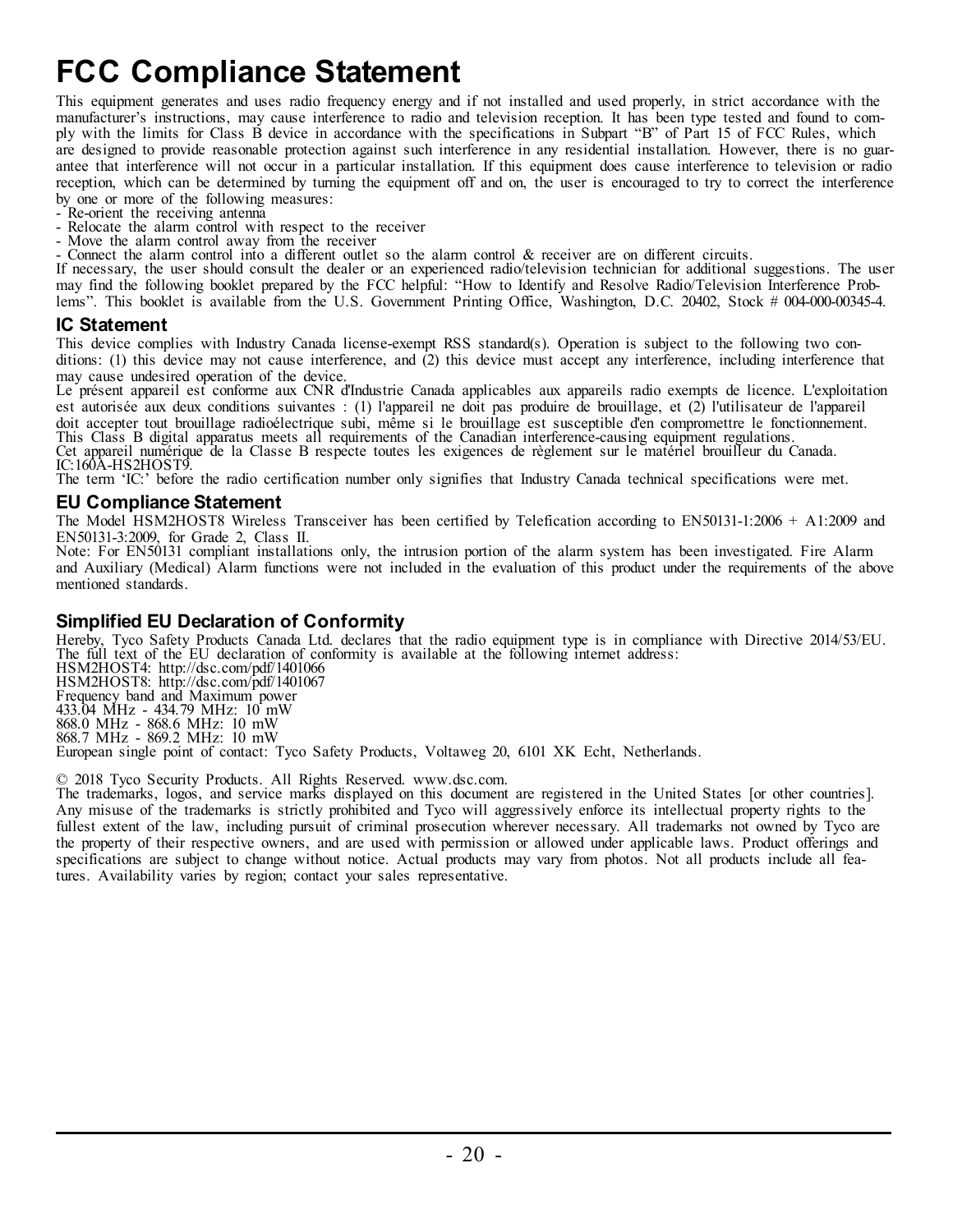



## **Émetteur-récepteur sans fil bidirectionnel HSM2HOST**

## Guide d'installation





**AVERTISSEMENT : Le présent manuelcontient desinformations relativesauxlimitations concernant l'utilisationet lesfonctionnalitésduproduit ainsique leslimitationsde laresponsabilité dufabricant.Lisez attentivement le manueldanssonintégralité.**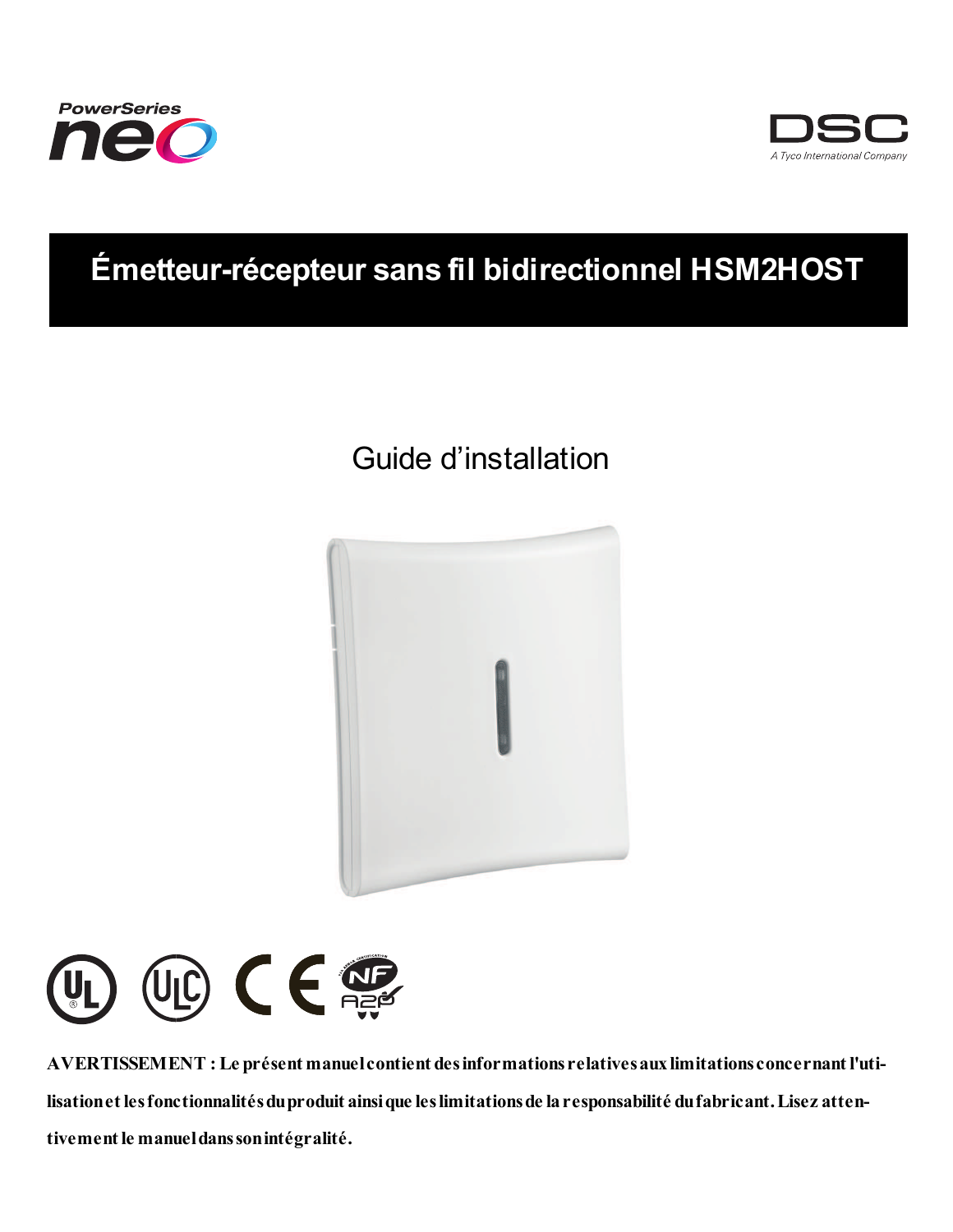| 23                                                                                                                                                            |
|---------------------------------------------------------------------------------------------------------------------------------------------------------------|
| 23                                                                                                                                                            |
|                                                                                                                                                               |
| 26                                                                                                                                                            |
| 26                                                                                                                                                            |
| 26                                                                                                                                                            |
|                                                                                                                                                               |
| 27                                                                                                                                                            |
|                                                                                                                                                               |
| 28                                                                                                                                                            |
|                                                                                                                                                               |
| Programmation et configuration de dispositif sans fil<br>29                                                                                                   |
| 804] [000] Attribuer desdispositifs sans fil<br>  804] [000] Attribuer desdispositifs sans fil<br>  804] [001] - [716] Configuration d'un dispositif sans fil |
|                                                                                                                                                               |
|                                                                                                                                                               |
| 804    801    Détection de brouillage RF<br>  804    802    Fenêtre de supervision sans fil                                                                   |
|                                                                                                                                                               |
|                                                                                                                                                               |
|                                                                                                                                                               |
|                                                                                                                                                               |
|                                                                                                                                                               |
|                                                                                                                                                               |
|                                                                                                                                                               |
| [904] Test de positionnement des dispositifs sans fil<br>FICHE TECHNIQUE DE PROGRAMMATION<br>FICHE TECHNIQUE DE PROGRAMMATION                                 |
|                                                                                                                                                               |
| $804$ [000] Attribution de dispositif sans fil – Clés sans fil $\ldots$ $\ldots$ $\ldots$ $\ldots$ $\ldots$ $\ldots$ 35                                       |
|                                                                                                                                                               |
|                                                                                                                                                               |
|                                                                                                                                                               |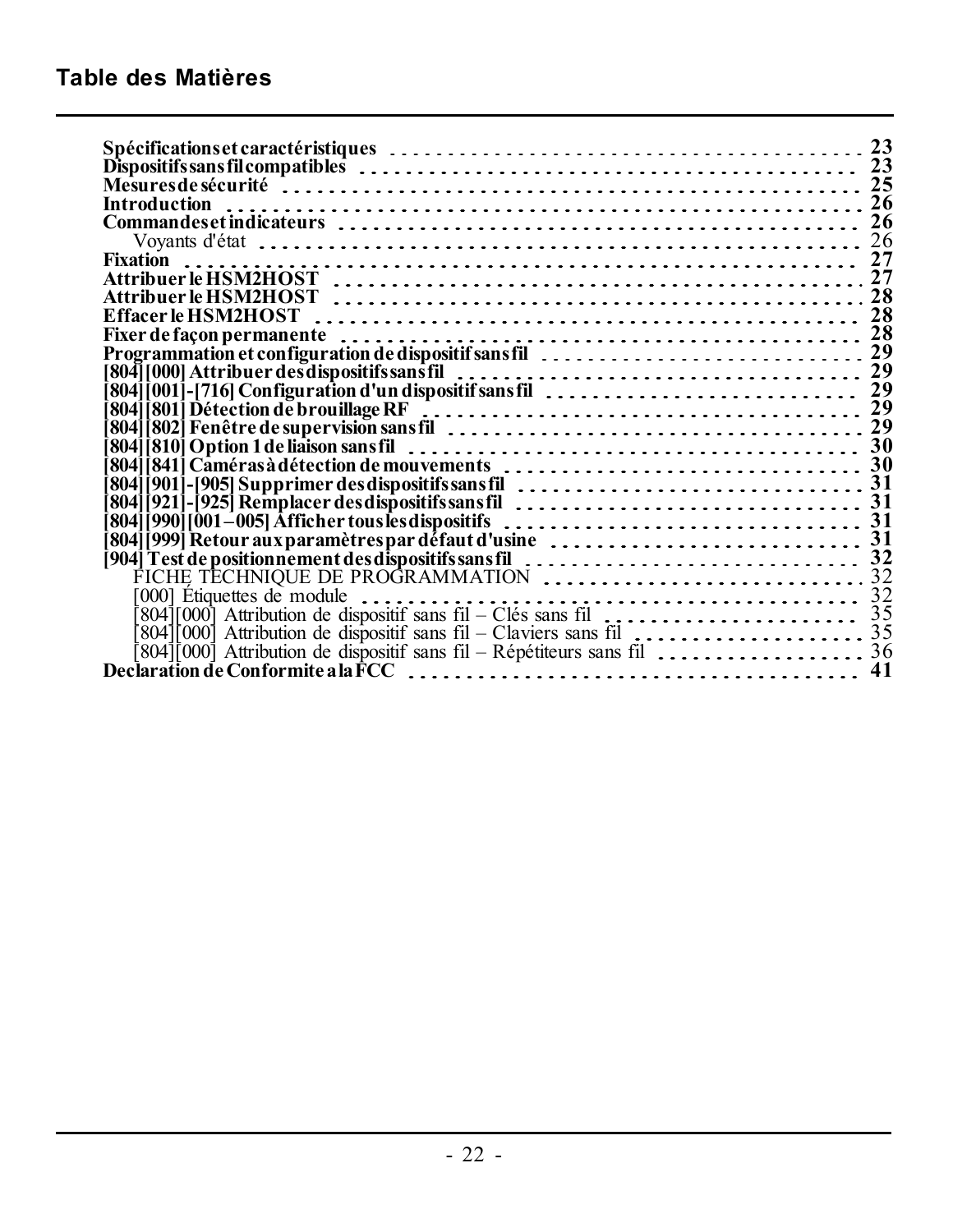# <span id="page-23-0"></span>**Spécifications et caractéristiques**

- Courant absorbé : 60mA
- <sup>l</sup> Tension : l'alimentation est fournie par la centrale d'alarme PowerSeries Neo (10,8 VDC à 12,5 VDC) - (Alimentation électrique limitée)
- <sup>l</sup> Fréquence : 433 MHz (HSM2HOST4), 868 MHz (HSM2HOST8), 912-919 MHz (HSM2HOST9UL)
- Zones : peut recevoir les signaux de 128 zones sans fil, plus 16 claviers sans fil. Peut aussi prendre en charge jusqu'à 32 clés sans fil ou 32 pendentifs d'urgence
- Supervision : fenêtre de supervision programmable
- <sup>l</sup> Peut être câblé jusqu'à 230 m / 1000 pieds de la centrale avec un câble de calibre 22 AWG
- Se connecte au bus Corbus
- <sup>l</sup> Compatibilité : L'émetteur-récepteur HSM2HOST est utilisé avec les centrales d'alarme PowerSeries Neo
- Femperature de fonctionnement : NA =  $0^{\circ}$ C à +49 °C (32 à 122 °F) ; EU = -10 °C à +55°C
- Humidité relative :  $93\%$  sans condensation
- <sup>l</sup> Contacts anti-sabotage séparés de boîtier et à montage mural intégré

**Remarque :** Pour les installations anti-intrusion commerciales (UL), la fenêtre de supervision doit être de 4 heures.

Pour les installations anti-incendie résidentielles (UL/ULC), la fenêtre de supervision doit être de 200 secondes.

Pourlesinstallationsanti-intrusionrésidentielles(UL/ULC),la fenêtre de supervisiondoitêtre de 24heures. Pourlesapplicationsde santé domestiqueUL,la fenêtre de supervisiondoitêtre de 24heures Seulslesmodèlesfonctionnantdansla plage 912-919MHz sonthomologuésUL/ULCsiprécisé.Seulsles dispositifs approuvés UL sont utilisables avec les systèmes homologués UL/ULC.

### <span id="page-23-1"></span>**Dispositifs sans fil compatibles**

Le HSM2HOSTx (x= 4/8/9) peut recevoir des signaux des dispositifs listés dans le tableau suivant. Consultez la fiche d'instructions de ce dispositif pour lire les instructions d'utilisation. Tout au long de ce document, la lettre x dans le numéro de modèle représente la fréquence de fonctionnement du dispositif comme suit : 9 (912-919 MHz), 8 (868 MHz), 4 (433 MHz).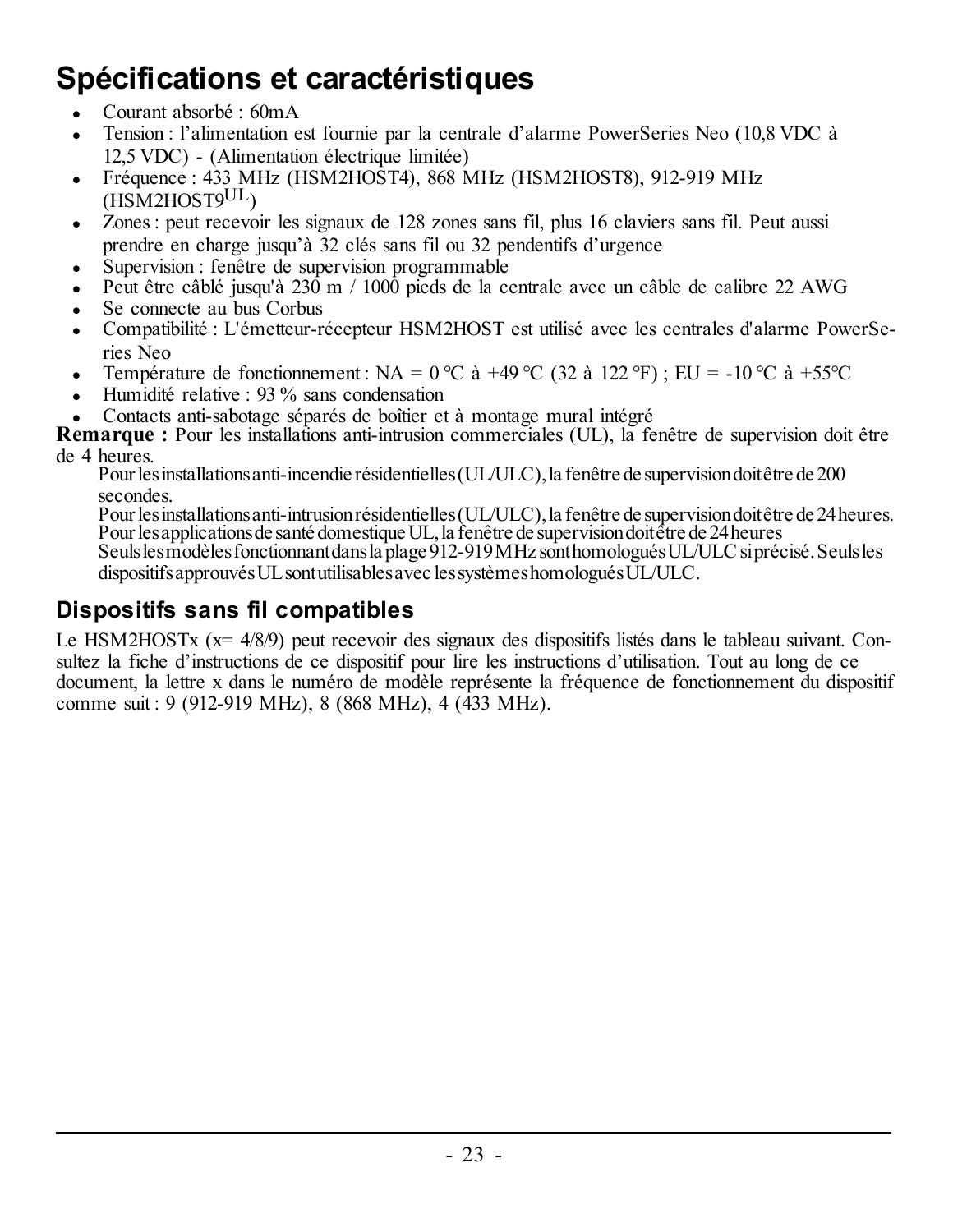| Centrale d'alarme                                                   |                                                                        |  |  |  |  |
|---------------------------------------------------------------------|------------------------------------------------------------------------|--|--|--|--|
| Centrales d'alarme PowerSeries Neo                                  | HS2128/HS2064/HS2032/HS2016                                            |  |  |  |  |
| <b>Modules</b>                                                      |                                                                        |  |  |  |  |
| <b>Claviers sans fil</b>                                            | <b>HS2LCDWFx</b><br><b>HS2LCDWFPx</b><br><b>HS2LCDWFPVx</b>            |  |  |  |  |
| Dispositifs sans fil                                                |                                                                        |  |  |  |  |
| Détecteur de fumée PG sans fil                                      | $SMD-426PG2^{UL}/PGx926^{UL}$                                          |  |  |  |  |
| Détecteur de fumée et détecteur thermique PG sans fil               | $SMD-427PG2^{UL}/PGx916^{UL}$                                          |  |  |  |  |
| Détecteur de gaz COPG sans fil                                      | GSD-442PG2/PGx913                                                      |  |  |  |  |
| Détecteur de mouvement IPR PG sans fil                              | $NextPG2^{UL}/PGx904(P)^{UL}$                                          |  |  |  |  |
| Détecteur de mouvement IPR PG sans fil+caméra                       | NextCAMPG2UL/PGx934(P)UL                                               |  |  |  |  |
| Détecteur de mouvement IPR PG sans fil pour l'extérieur +<br>caméra | TOWER CAM PG2/PGx944                                                   |  |  |  |  |
| Détecteur de mouvement à rideaux PG sans fil                        | $\text{ClipPG2}^{\text{UL}}\text{/PGx924}^{\text{UL}}$                 |  |  |  |  |
| Détecteur de mouvement à double technologie PG sans fil             | TOWER-32AM PG2/PGx984                                                  |  |  |  |  |
| Détecteur de mouvement à miroir PG sans fil                         | TOWER-30AM PG2UL/PGx974UL                                              |  |  |  |  |
| Détecteur de mouvement extérieur PG sans fil                        | TOWER-20 AM PG2UL/PGx994UL                                             |  |  |  |  |
| Détecteur de bris de glace PG sans fil                              | GB-502<br>PG2 <sup>UL</sup> /PGx912 <sup>UL</sup> PGx922 <sup>UL</sup> |  |  |  |  |
| Détecteur de chocs PG sans fil                                      | SD-304PG2UL/PGx935UL                                                   |  |  |  |  |
| Détecteur d'inondation PG sans fil                                  | FLD-550PG2 <sup>UL</sup> /PGx985 <sup>UL</sup>                         |  |  |  |  |
| Détecteur de température PG sans fil (usage en intérieur)           | $\text{TMD-560PG2}^{\text{UL}}\text{/PGx905}^{\text{UL}}$              |  |  |  |  |
| Clé PG sans fil                                                     | KF-234PG2UL/PGx939UL                                                   |  |  |  |  |
| Clé PG sans fil                                                     | $KF-235PG2^{UL}/PGx929^{UL}$                                           |  |  |  |  |
| Clé de demande d'aide PGsans fil                                    | PB-101PG2 <sup>UL</sup> /PGx938 <sup>UL</sup>                          |  |  |  |  |
| Clé à 2boutonsPG sans fil                                           | PB-102PG2UL/PGx949UL                                                   |  |  |  |  |
| Répétiteur PG sans fil                                              | $RP-600PG2PG2^{UL}/PGx949^{UL}$                                        |  |  |  |  |
| Contactde porte/fenêtre PG sans fil                                 | MC-302VPG2UL/PGx975UL                                                  |  |  |  |  |
| Contactde porte/fenêtre PG sans fil avec sortie AUX                 | $MC - 302 EPG2^{UL}/PGx945^{UL}$                                       |  |  |  |  |

REMARQUE : Les sirènes sans fil PG SR-720B PB2 et SR-740 PG2 ne sont pas compatibles avec les systèmes d'alarme PowerSeries Neo.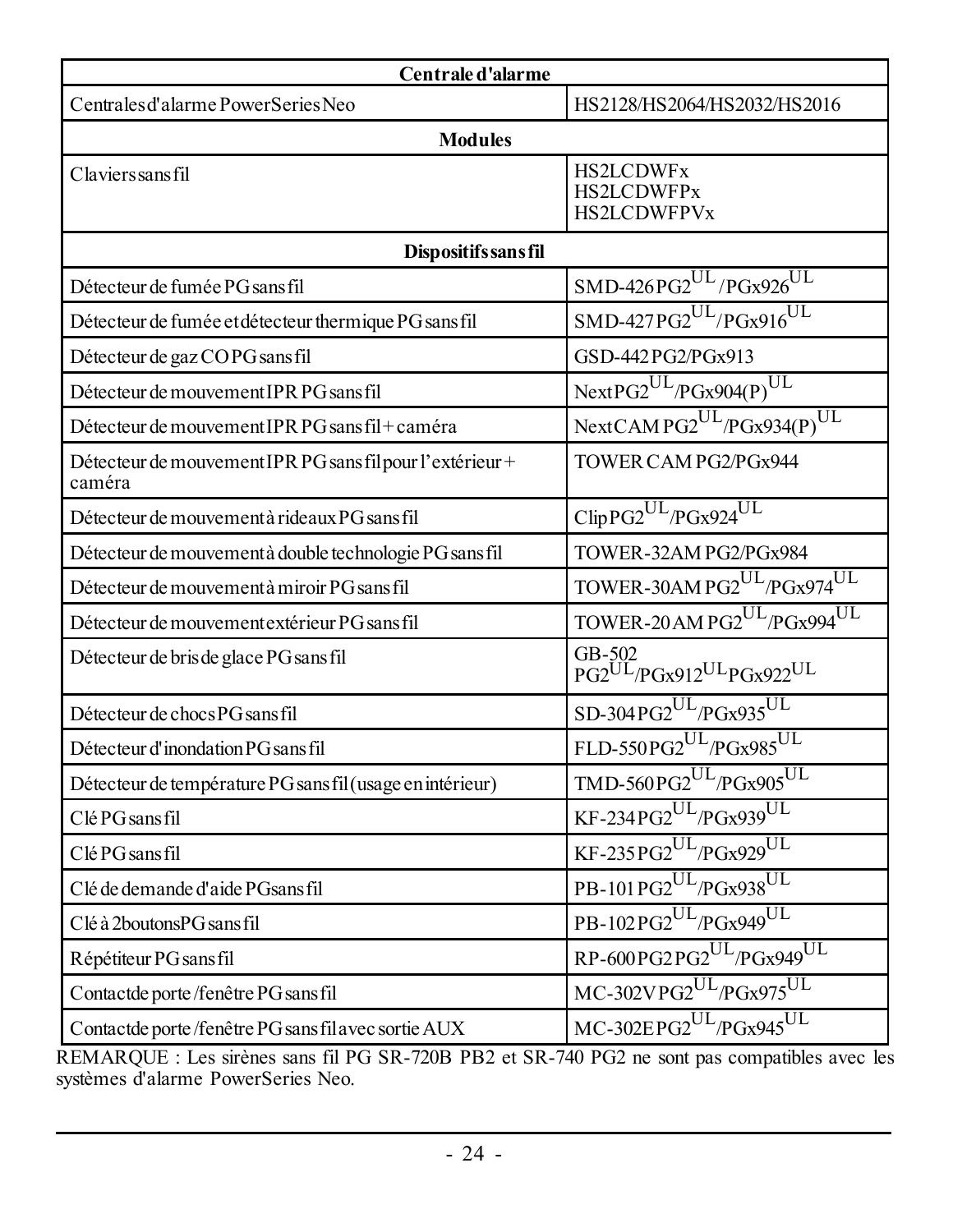### <span id="page-25-0"></span>**Mesures de sécurité**

- L'équipement doit être installé uniquement par des agents de service (un agent de service est une personne qui a reçu une formation technique adéquate et qui a l'expérience nécessaire des risques encourus lors de l'installation et de l'utilisation de cet équipement pour réduire les risques pour soi ou pour les autres personnes). Il doit être installé et utilisé uniquement dans un environnement intérieur non dangereux (de pollution de type 2 au max. et de catégorie II de surtension).
- <sup>l</sup> L'installateur est responsable de l'instruction de l'utilisateur du système en ce qui concerne les mesures de sécurité électriques à respecter lors de l'utilisation d'un système qui inclut cet équipement et aussi en ce qui concerne chacun des points suivants :
	- <sup>l</sup> N'essayez pas de réparer ce produit. Cet appareil ne contient aucune pièce réparable par l'utilisateur. Toute réparation doit être confiée uniquement à des techniciens qualifiés.
- <sup>l</sup> Il faut utiliser des moyens de montage adéquats (par ex. : chevilles en plastique/métal) pour fixer l'émetteur sur la structure du bâtiment avant de mettre sous tension.
- Le câblage interne peut être placé de manière à empêcher :
	- $\bullet$  Une tension excessive sur les fils et les bornes :
	- Le desserrage des bornes ;
	- <sup>l</sup> L'endommagement de l'isolant du conducteur.

Seuls les dispositifs homologués UL/ULC peuvent être utilisés dans les applications homologuées UL/ULC.

Le module HSM2HOST9 est homologué pour les installations anti-intrusion commerciales UL, anti-incendie résidentielles, anti-intrusion résidentielles et de soin domestique, anti-incendie résidentielles et antiintrusion résidentielles ULC :

UL1610 Unités d'alarme, anti-intrusion et station de télésurveillance

UL1023 Unités de système d'alarme d'intrusion domestique

UL985 Unités de système d'alerte d'incendie domestique

UL1637 Équipement de monitorage de santé domestique

ULC-S545-02 Unités de commande de système d'avertissement d'incendie résidentiel

ORD-C1023-1974 Unités de système d'alarme d'intrusion domestique

UL609 Systèmes et unités d'alarme anti-intrusion locales

UL365 Systèmes et unités d'alarme, anti-intrusion reliés à une station de police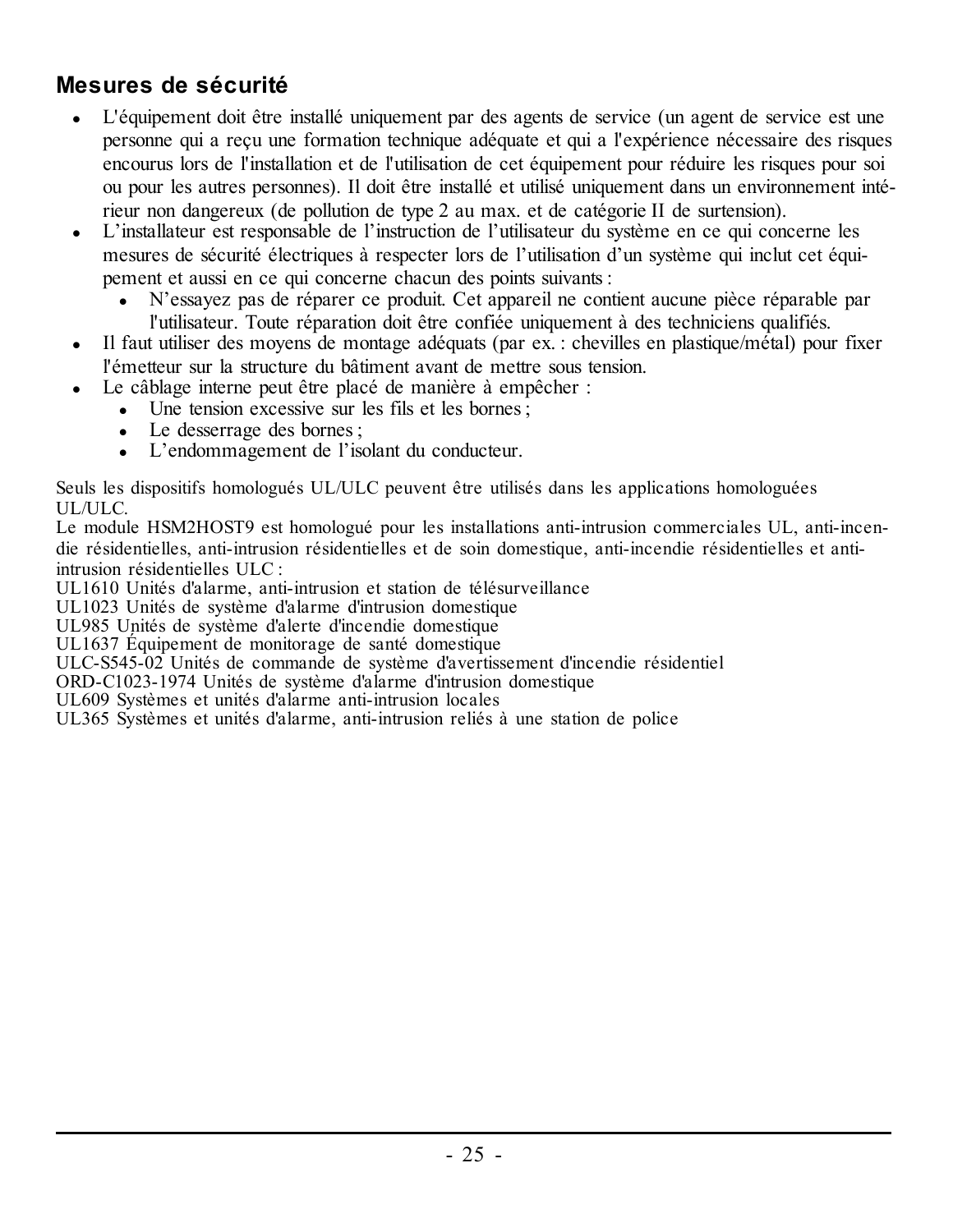## <span id="page-26-0"></span>**Introduction**

L'émetteur-récepteur sans fil bidirectionnel HSM2HOSTx ajoute des capacités de transmission sans fil aux centrales d'alarme PowerSeries Neo, modèles HS2128 E, HS2064 E, HS2032 ou HS2016. Ce manuel décrit la méthode d'installation, de programmation et de maintenance du module HSM2HOST. Notez que seulement un module HSM2HOST ou un clavier RFK peut être attribué sur le système d'alarme.

### <span id="page-26-2"></span><span id="page-26-1"></span>**Commandes et indicateurs**

### **Voyants d'état**

Les voyants lumineux en façade du module HSM2HOST fournissent des indications sur l'installation, le fonctionnement et le dépannage de l'unité. La fonction des voyants est indiquée comme suit :

| Voyant rouge                  | <b>Fonctionnement</b>                                                                                                                                                                                                                                                                                                                                                                                                                                                          |
|-------------------------------|--------------------------------------------------------------------------------------------------------------------------------------------------------------------------------------------------------------------------------------------------------------------------------------------------------------------------------------------------------------------------------------------------------------------------------------------------------------------------------|
| Mise sous tension de module:  | Estallumé en continulors de la séquence de démarrage du module puis<br>s'éteint.                                                                                                                                                                                                                                                                                                                                                                                               |
| Mise à jour du micrologiciel: | Clignotement lent = mise $\dot{a}$ jour en cours<br>Clignotement rapide = échec de la mise à jour                                                                                                                                                                                                                                                                                                                                                                              |
| Problème :                    | Aucun problème : 1 clignotement rapide toutes les 10<br>secondes<br>Si des problèmes sont présents, une série de clignotements se pro-<br>duit toutes les 2 secondes. Chaque série de clignotements indique<br>un problème comme suit :<br>1 clignotement : Module sans attribution<br>2 clignotements : Perte de contact avec le module pendant<br>plus de 60 secondes<br>3 clignotements : Basse tension du Corbus<br>8 clignotements : Interférence RF (état de brouillage) |
| Confirmation de module:       | Clignote rapidement pendant le processus de confirmation de module.                                                                                                                                                                                                                                                                                                                                                                                                            |
| Test de positionnement :      | Reste allumé quand l'emplacement est mauvais. Éteint quand l'em-<br>placementestbon.                                                                                                                                                                                                                                                                                                                                                                                           |
| <b>Voyant vert</b>            | <b>Fonctionnement</b>                                                                                                                                                                                                                                                                                                                                                                                                                                                          |
| Test de positionnement :      | Reste allumé quand l'emplacement convient. Éteint quand l'em-<br>placement ne convient pas.<br><b>Remarque :</b> Pour les systèmes homologués UL/ULC, la force<br>du signal doit être « Fort ». Voir les Indications d'état de l'ap-<br>pareil sans-fil à la page 10 pour plus de détails.                                                                                                                                                                                     |

### **Contact anti-sabotage**

Le module HSM2HOST possède des contacts anti-sabotage séparés de boîtier et à montage mural intégré. Le contact anti-sabotage de boîtier est désactivé par défaut sur la version NA (activé sur la version EU).

L'option 3 de la section [804][810] active ou désactive le contact anti-sabotage de boîtier. Activez ou désactivez le contact anti-sabotage mural en serrant solidement le support détachable au mur à l'aide d'une des vis fournies.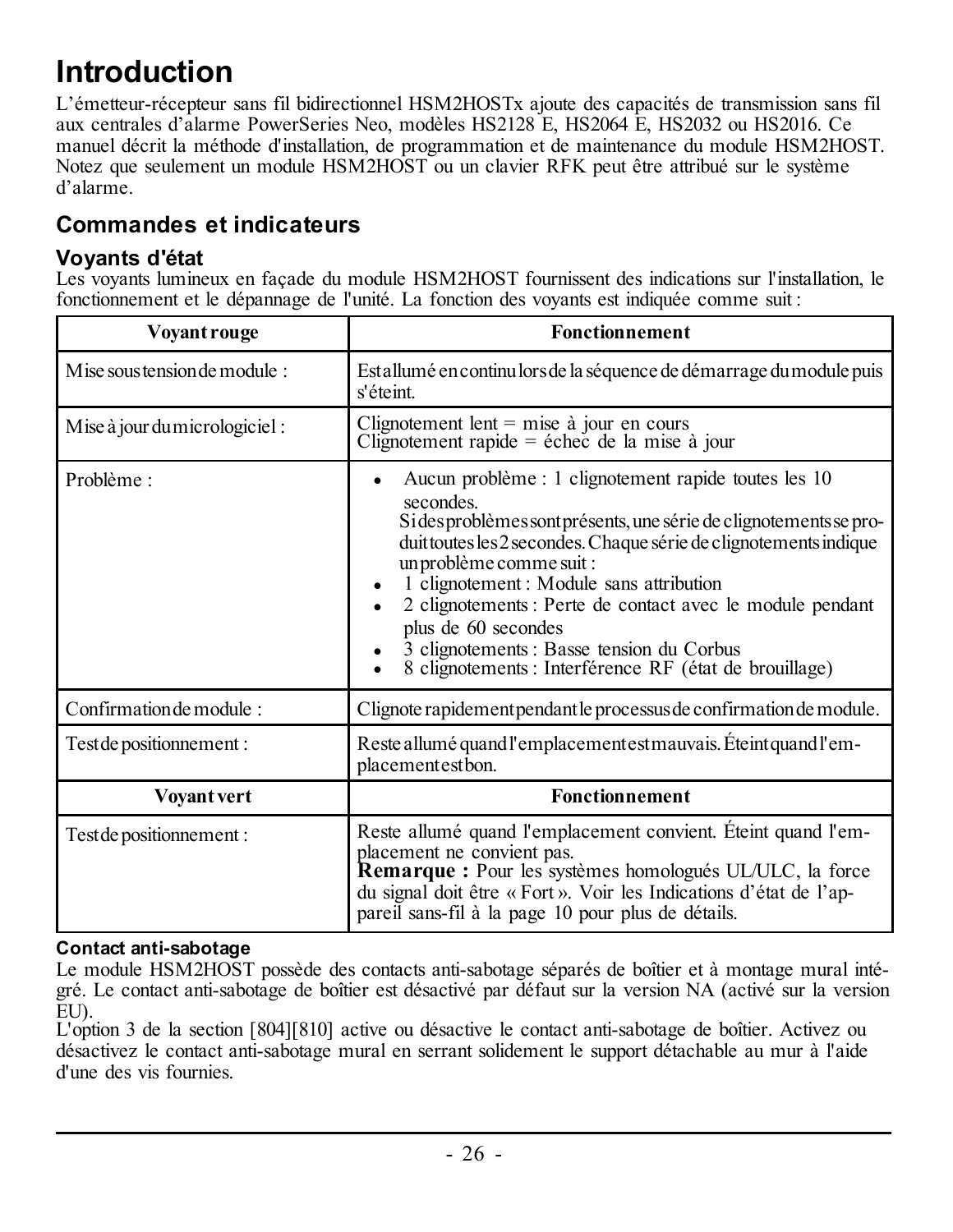Le contact anti-sabotage de boîtier est activé quand le boîtier est ouvert et il est rétabli quand le boîtier est refermé. Le contact anti-sabotage mural sur l'arrière de l'unité est enfoncé par la surface d'appui quand il est correctement installé. Si l'unité est détachée, le contact anti-sabotage est activé. Vérifiez que la surface d'appui est lisse et sans obstacles qui bloqueraient l'accès à l'arrière de l'unité. Les câbles électriques ne devraient pas passer sur ou sous le module quand il est fixé.

**Remarque :** Les contacts anti-sabotage de boîtier et à montage mural intégré doivent être installés et activés pour les applications anti-intrusion commerciales / résidentielles homologuées UL/ULC.

### <span id="page-27-0"></span>**Fixation**

**Remarque :** Fixez de façon permanente le récepteur du module HSM2HOST et les dispositifs sans fil APRÈS avoir testé leur emplacement ("[904] Test de [positionnement](#page-32-0) des dispositifs sans fil" [Page](#page-32-0) 32).

Trouvez un emplacement qui est :

- $\bullet$  sec.
- $\bullet$  dans la plage de température de fonctionnement.
- au centre de la position prévue de tous les autres dispositifs sans fil.
- le plus haut possible. La portée est réduite si le montage est réalisé au niveau du sol,
- loin des sources d'interférence, y compris : bruit électrique (ordinateurs, téléviseurs, moteurs et appareils électriques, appareils de chauffage ou climatiseurs d'air), objets métalliques imposants comme les conduites de chauffage ou de plomberie qui peuvent masquer les ondes électromagnétiques,
- lisse et sans obstacles qui bloqueraient l'accès à l'arrière de l'unité.

### <span id="page-27-1"></span>**Attribuer le HSM2HOST**

*Prudence : Supprimez toutes les sources d'alimentation (secteur, continue, lignes téléphonique) du système lors de la connexion des modules au bus Corbus.*

Attribuer le HSM2HOST

- 1. La centrale d'alarme étant hors tension, connectez le module HSM2HOST aux quatre fils du bus Corbus de la centrale d'alarme selon la Figure 1.
- 2. Une fois le câblage complété, mettez sous tension le système de sécurité.



**Figure : 1** Schéma de câblage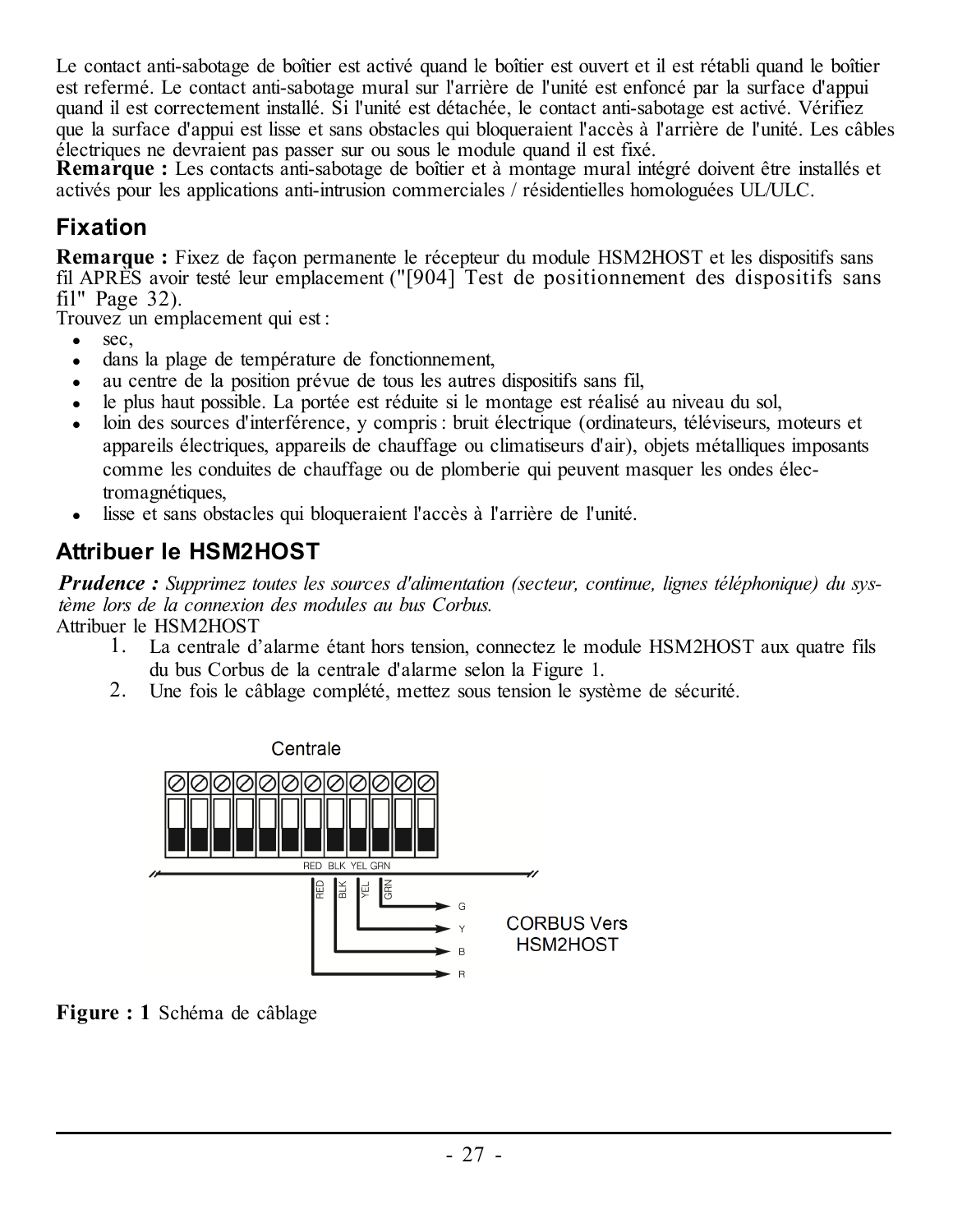### <span id="page-28-0"></span>**Attribuer le HSM2HOST**

Le module HSM2HOST doit être attribué sur la centrale d'alarme avant que tout dispositif sans fil puisse être attribué.

Quand le système d'alarme est mis sous tension pour la première fois, le premier clavier ou le HSM2HOST (si vous utilisez un clavier sans fil comme premier clavier) peut être attribué. Pour cela, effectuez les opérations suivantes :

- 1. Une fois le HSM2HOST relié à la centrale d'alarme et alimenté, mettez sous tension un clavier sans fil.
- 2. Appuyez sur un bouton quelconque du clavier pour l'attribuer sur le HSM2HOST. Le HSM2HOST est alors automatiquement attribué sur la centrale.

Autrement, attribuez le module HSM2HOST sur le système à tout moment à l'aide la procédure suivante :

- 1. Accédez à la section de programmation de l'installateur [902][000] (Attribuer automatiquement tous les modules).
- 2. Quand vous y êtes invité, appuyez sur [\*] pour l'attribution.

### <span id="page-28-1"></span>**Effacer le HSM2HOST**

Pour supprimer le module HSM2HOST du système :

- 1. Accédez à la section de programmation de l'installateur [902][106] (Supprimer HSM2HOSTx).
- 2. Tapez [\*] pour supprimer.

### <span id="page-28-2"></span>**Fixer de façon permanente**

Une fois l'emplacement convenable trouvé, fixez le module HSM2HOST comme suit :

- 1. Faites passer les câbles Corbus à travers les trous à l'arrière de l'armoire.
- 2. Fixez solidement l'armoire au mur à l'aide des trois vis fournies.
- 3. Pour activer le contact anti-sabotage mural, serrez solidement son support détachable au mur à l'aide des vis fournies.



**Figure : 2** Fixation du module HSM2HOST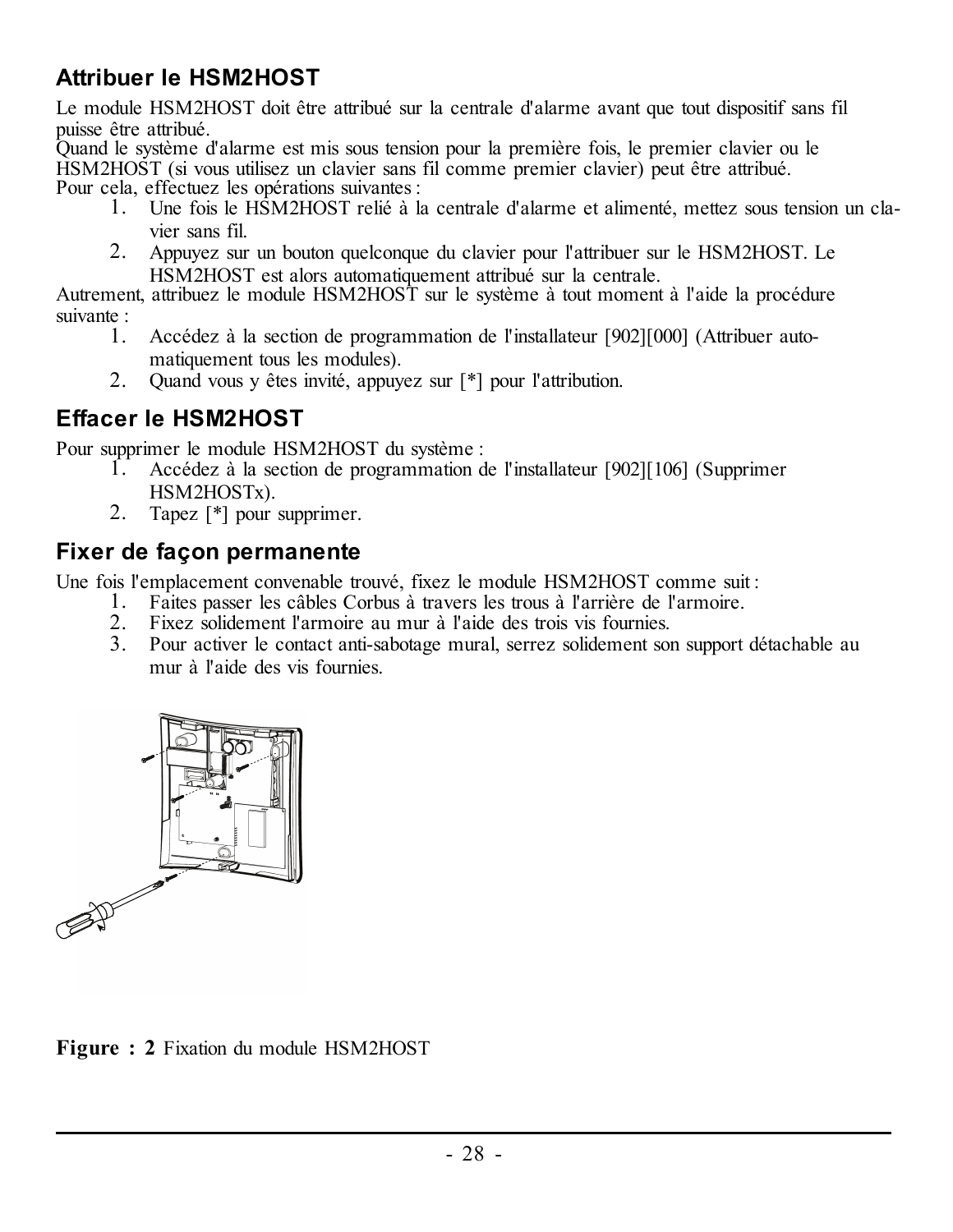### <span id="page-29-0"></span>**Programmation et configuration de dispositif sans fil**

### <span id="page-29-1"></span>**[804][000] Attribuer des dispositifs sans fil**

- 1. Accédez à la section de programmation de l'installateur [804][000].
- 2. Quand vous y êtes invité, activez soit le dispositif (voir feuillet d'installation du dispositif) pour l'attribuer immédiatement, soit saisissez un numéro d'identifiant du dispositif. Effectuez cette dernière opération pour pré-attribuer les dispositifs puis attribuez-les plus tard sur le site du client. La centrale d'alarme détermine le type de dispositif attribué et présente les options de programmation appropriées.
- 3. Utilisez les touches de défilement ou saisissez le numéro correspondant pour sélectionner une option.
- 4. Faites défiler les options disponibles, saisissez un numéro ou entrez les valeurs si nécessaire.
- 5. Appuyez sur [\*] pour valider et passer à l'option suivante.
- 6. Une fois toutes les options configurées, le système vous invite à attribuer le dispositif suivant.
- 7. Répétez les opérations décrites ci-dessus tant que tous les dispositifs n'aient été attribués.

## <span id="page-29-2"></span>**[804][001]-[716] Configuration d'un dispositif sans fil**

Pour configurer des dispositifs sans fil :

- 1. Accédez à la section de programmation de l'installateur [804] puis sélectionnez l'une des sous-sections suivantes :
	- 001-128 Configurer des zones sans fil
	- 601-632 Configurer des clés sans fil
	- 701-716 Configurer des claviers sans fil
- 2. Sélectionnez un dispositif à configurer à l'aide des touches de défilement ou allez directement à un dispositif en particulier en appuyant une touche de fonction.
- 3. Utilisez les boutons de défilement ou appuyez sur une touche de fonction pour sélectionner une option de configuration pour le dispositif. Voir le feuillet du dispositif pour les détails.
- 4. Appuyez sur [\*] pour valider et passer à l'option suivante.
- 5. Une fois toutes les options configurées, le système revient au menu de configuration de base.
- 6. Répétez la procédure décrite ci-dessus pour configurer des dispositifs sans fil.

## <span id="page-29-3"></span>**[804][801] Détection de brouillage RF**

Pour configurer le brouillage RF :

- 1. Entrez dans la section de programmation de l'installateur [804][801], puis sélectionnez l'une des options suivantes :
	- $\cdot$  00–Désactivé
	- $\bullet$  01–UL20/20-États-Unis
	- $\bullet$  02–EN30/60-Europe
	- $\bullet$  03–Classe 630/60-Anglais
- 2. Appuyez sur [\*] pour valider la sélection.
- 3. Appuyez sur [#] pour quitter la section.

## <span id="page-29-4"></span>**[804][802] Fenêtre de supervision sans fil**

Pour les installations EN, 1 heure ou 2 heures doivent être sélectionnées.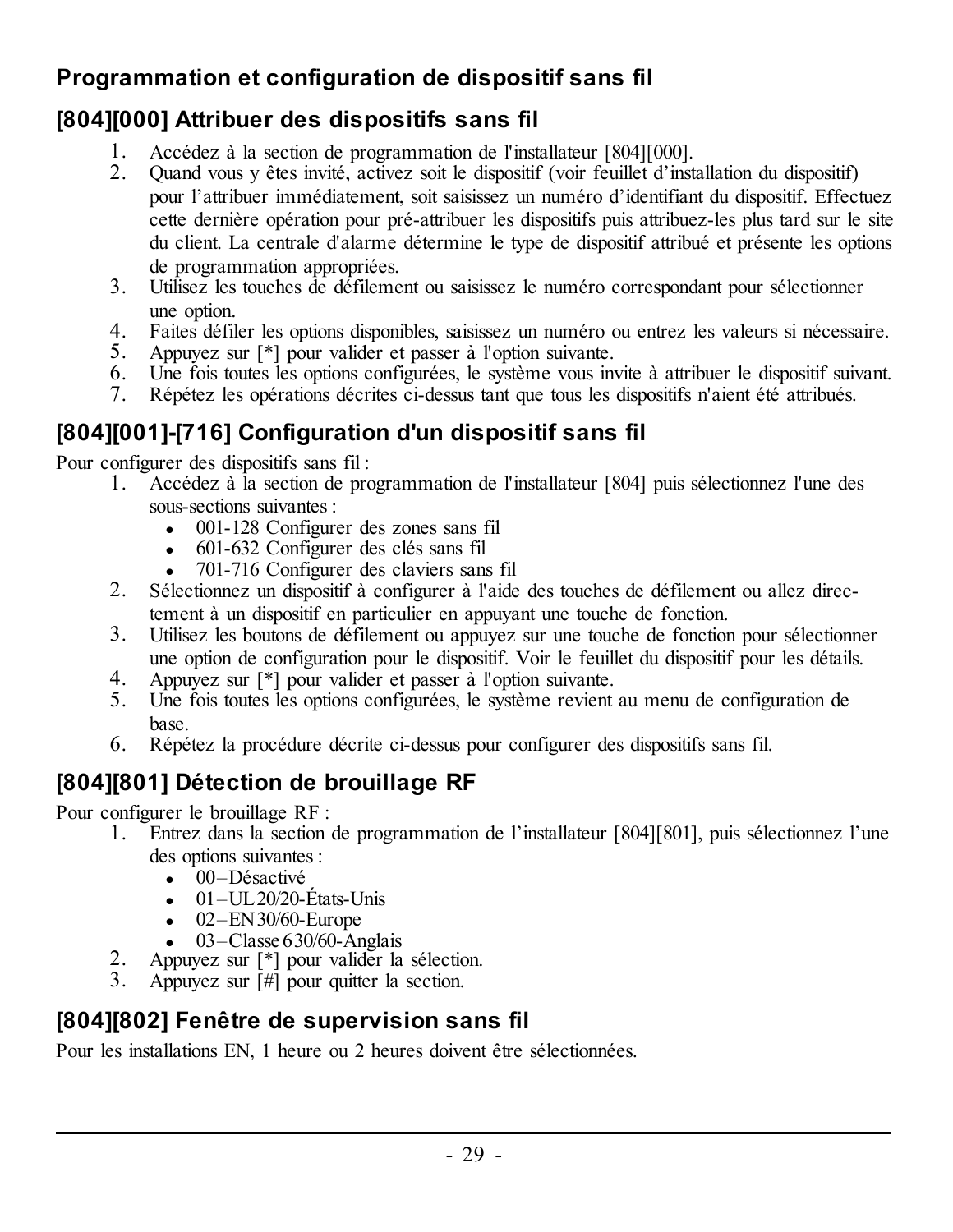Quand l'option 06 est utilisée, laquelle configure le système pour produire un état d'erreur après qu'un dispositif est détecté comme absent pendant 24 heures, les détecteurs de fumée produisent un état d'erreur après un maximum de 18 heures si l'option de bascule de supervision de 200s est désactivée. Pour programmer la fenêtre de supervision sans fil :

- 1. Accédez à la section de programmation de l'installateur [804][802].
- 2. Sélectionnez l'une des options suivantes avec les touches de défilement ou de fonction :
	- $\bullet$  00–Désactivé
	- $\bullet$  01–Après 1 heure
	- $\bullet$  02–Après2heure
	- $\bullet$  03–Après4heure
	- $-04$ –Après 8 heures
	- $\bullet$  05–Après 12 heures
	- $\bullet$  06–Après 24 heures
- 3. Appuyez sur [\*] pour valider la sélection.
- 4. Appuyez sur [#] pour quitter la section.

**Remarque :** Pour les installations anti-intrusion résidentielles UL (UL1023), de santé domestique (UL1637), anti-intrusion résidentielles ULC (ULC/ORD-C1023), la fenêtre de supervision maximale doit être de 24 heures.

Pour les installations anti-incendie résidentielles UL (UL985), la fenêtre de supervision maximale est définie à 200s.

Pour les installations anti-intrusion commerciales UL (UL1610/UL365) et anti-incendie résidentielle ULC (ULC-S545), la fenêtre de supervision maximale doit être de 4 heures.

### <span id="page-30-0"></span>**[804][810] Option 1 de liaison sans fil**

Pour programmer les options de liaison sans fil :

- 1. Accédez à la section de programmation de l'installateur [804][810].
- 2. Sélectionnez l'une des options suivantes avec les touches de défilement ou de fonction :
	- $\bullet$  01–Négligence RF
	- $\bullet$  02–Alarme de brouillage RF/supervision sans fil
	- $\bullet$  03–Autoprotection dusans-fil
	- <sup>l</sup> 04–Supervisionde détectionanti-incendie
- 3. Appuyez sur [\*] pour accepter la sélection et sur [#] pour sortir.

### <span id="page-30-1"></span>**[804][841] Caméras à détection de mouvements**

Pour programmer les caméras avec détecteur de mouvement :

- 1. Accédez à la section de programmation de l'installateur [804][841].
- 2. Sélectionnez l'une des options suivantes avec les touches de défilement ou de fonction :

| [001] | Vérification visuelle             | Activé : Les alarmes déclenchent la prise d'image des<br>caméras IPR<br>Désactivé : Les alarmes ne déclenchent pas la prise<br>d'image des caméras IPR                                           |
|-------|-----------------------------------|--------------------------------------------------------------------------------------------------------------------------------------------------------------------------------------------------|
| [002] | Visualiser la fenêtre<br>de temps | 01 Alarme $+5$ minutes<br>02 Alarme + $15$ minutes<br>03 Alarme + $1$ heure                                                                                                                      |
| [003] | Visualiser les autres<br>alarmes  | 01 Touche d'incendie activée/désactivée<br>02 Contrainte activée/désactivée<br>03 Touche d'urgence médicale activée/désactivée<br>04 Touche de demande d'aide ou panique acti-<br>vée/désactivée |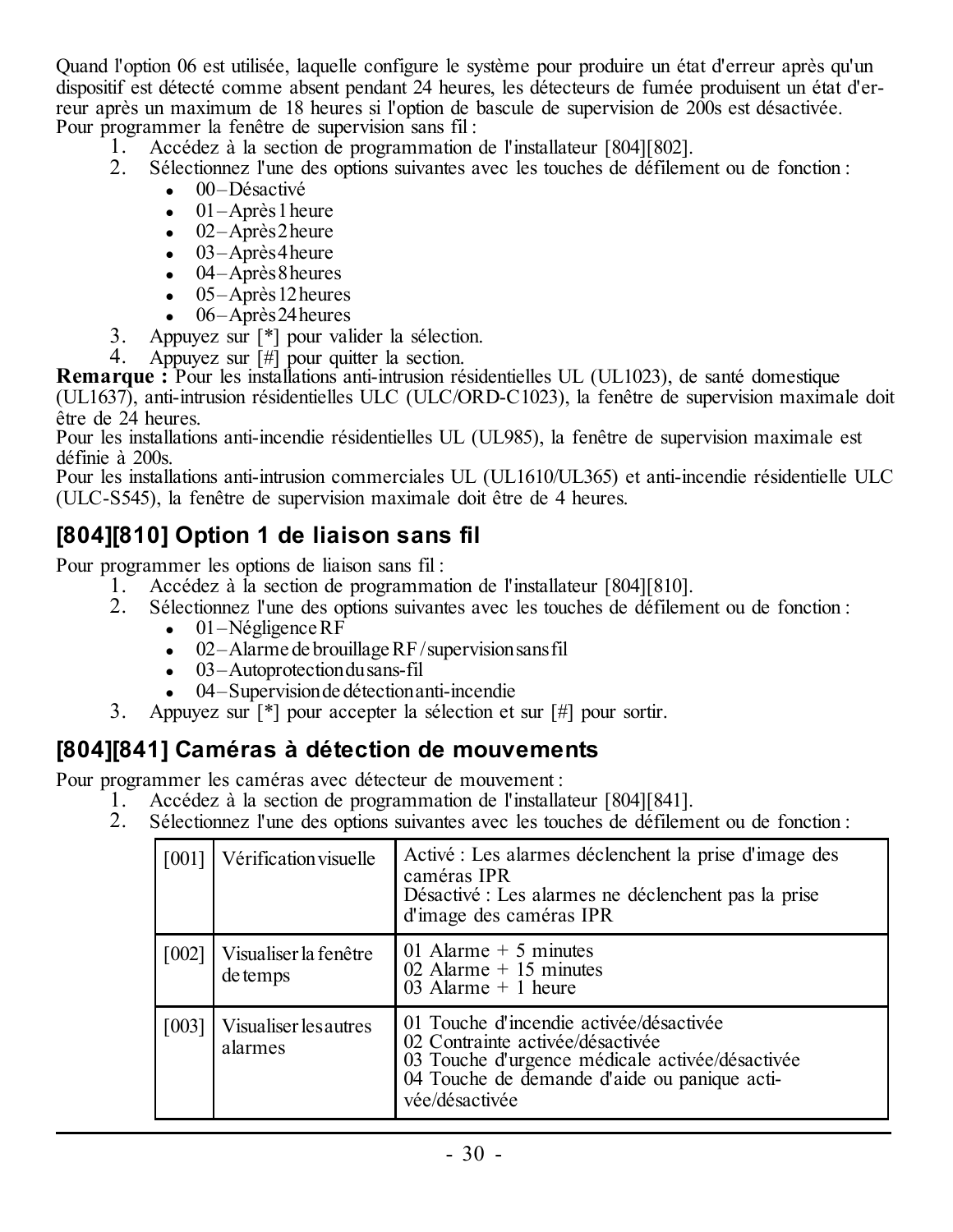### <span id="page-31-0"></span>**[804][901]-[905] Supprimer des dispositifs sans fil**

Pour supprimer des dispositifs sans fil :<br> $\frac{1}{2}$  Accédez à la section de pro

- 1. Accédez à la section de programmation de l'installateur [804] puis sélectionnez l'une des sous-sections suivantes :
	- [901] Supprimer des dispositifs de la zone sans fil [902] Supprimer une clé sans fil [904] Supprimer des répétiteurs
	-
	-
	- [905] Suppression des claviers
- 2. Sélectionnez un dispositif à supprimer à l'aide des touches de défilement ou allez directement à un dispositif en particulier en appuyant une touche de fonction.
- 3. Appuyez sur  $[\ast]$  pour la suppression ou  $[\hat{H}]$  pour quitter.

### <span id="page-31-1"></span>**[804][921]-[925] Remplacer des dispositifs sans fil**

Pour remplacer un dispositif sans fil :

- 1. Accédez à la section de programmation de l'installateur [804] puis sélectionnez l'une des sous-sections suivantes :
	- [921] Remplacer des dispositifs de la zone sans fil [922] Remplacer des clés sans fil [924] Remplacer des répétiteurs
	-
	-
	- [925] Remplacer un clavier
- 2. Appuyez sur [\*] pour sélectionner une sous-section. Le premier dispositif disponible est affiché.
- 3. Sélectionnez un dispositif à remplacer à l'aide des touches de défilement ou allez à un dispositif en particulier en appuyant une touche de fonction.
- 4. Appuyez sur [\*]. Quand vous y êtes invité, activez le dispositif (attribution complète) ou entrez l'identifiant de dispositif (pré-attribution). Un message est affiché pour confirmer l'attribution.

### <span id="page-31-2"></span>**[804][990][001 – 005] Afficher tous les dispositifs**

Utilisez cette section pour passer en revue les dispositifs sans fil attribués sur le système et visualiser les numéros de série associés à chaque dispositif.

Pour passer en revue les informations d'un dispositif sans fil :

- 1. Accédez à la section de programmation de l'installateur [804][990] puis sélectionnez l'une des sous-sections suivantes :
	- $\bullet$  [001] Toutes les zones
	- $\bullet$  [002] Répétiteurs
	- $\cdot$  [004] Cléssans fil
	- $\cdot$  [005] Claviers
- 2. Appuyez sur [\*] pour sélectionner un type de dispositif sans fil. Le premier dispositif disponible est affiché.
- 3. Utilisez les touches de défilement pour visualiser les dispositifs attribués.

**Remarque :** Cette option n'est pas totalement supportée par les claviers LED et à icônes.

### <span id="page-31-3"></span>**[804][999] Retour aux paramètres par défaut d'usine**

La sélection de cette option réinitialise la programmation du module HSM2HOST sur les paramètres par défaut d'usine.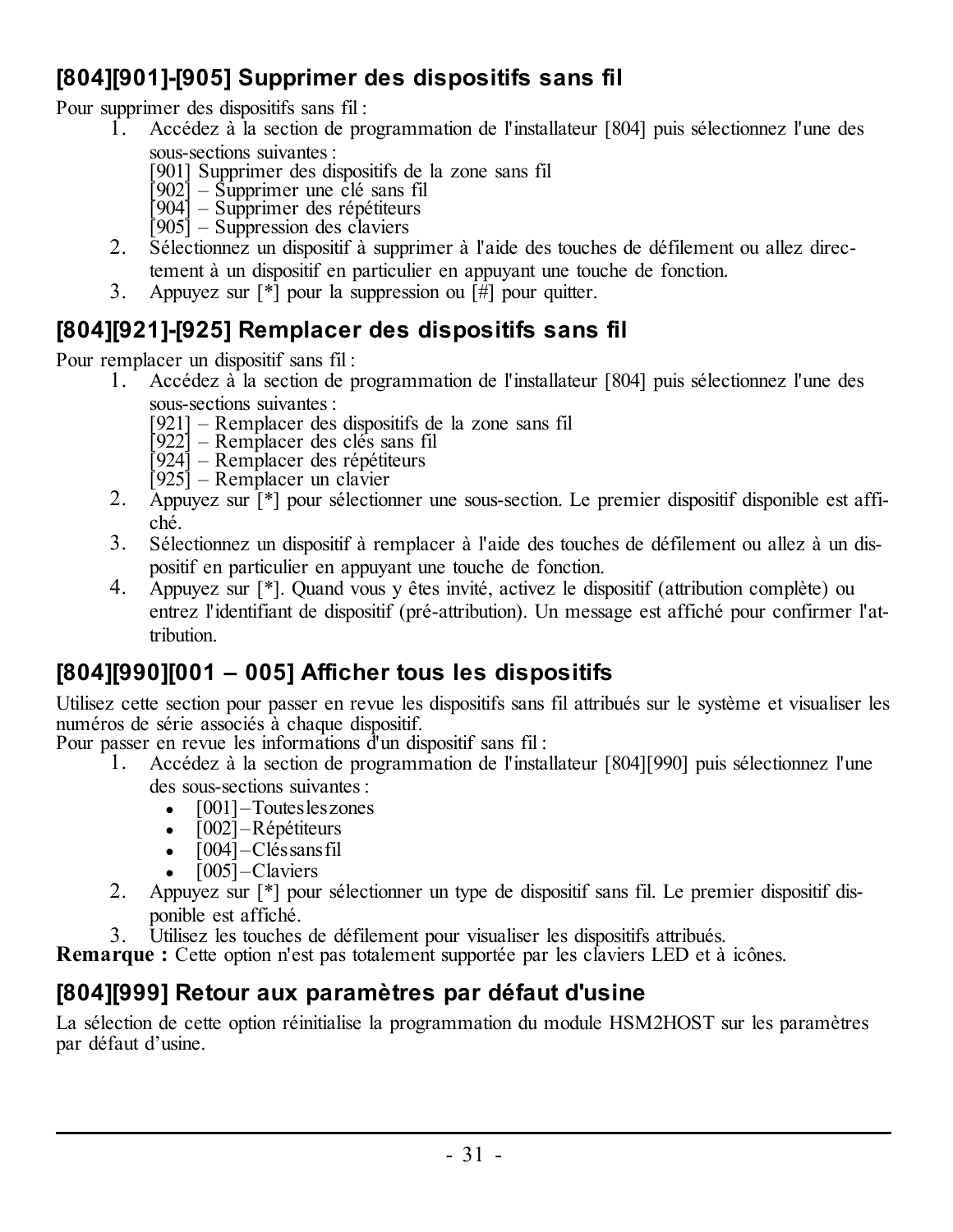### <span id="page-32-0"></span>**[904] Test de positionnement des dispositifs sans fil**

Les modes de test suivants sont disponibles :

- $[904][001]$ - $[128]$  Test des zones à dispositif sans fil
- $[904]$ [521][528] Tester tous les répétiteurs
- $\left[ 904\right]$ [601]- $\left[ 632\right]$  Test de toutes les clés sans fil
- $\left[ 904\right]$ [701]-[716] Tester tous les claviers

Deux résultats de test sont possibles :

- 24 heures : Moyennes des résultats de la force du signal sur une période de 24 heures.
- Maintenant : Résultat de la force de signal du test actuel.

Un voyant de problème qui clignote indique des interférences RF. Les indicateurs d'état suivants sont éventuellement affichés :

| <b>ACL</b> | $A$ icônes <sup><math>*</math></sup> | Vovant+ | État                                                                               |
|------------|--------------------------------------|---------|------------------------------------------------------------------------------------|
| Fort       |                                      |         | Force du signal forte                                                              |
| Correct    |                                      | 10      | Force dusignal correcte                                                            |
| Pauvre     |                                      | 11      | Force du signal pauvre                                                             |
| Nontesté 5 |                                      | 13      | Affiché comme le résultat actuel si aucun test n'a été effectué                    |
| Nontesté 5 |                                      | 13      | Affiché toujours comme le résultat sur 24 heures lors du test des clés sans<br>fil |

\*Pour les claviers à icônes, le chiffre 1 indique les résultats des tests sur 24 heures ; le chiffre 2 indique les résultats des tests actuels.

+Pour les claviers LED, le premier chiffre indique les résultats sur 24 heures ; le second chiffre indique les résultats des tests actuels.

<span id="page-32-1"></span>**Remarque :** Pour les installations UL/ULC, seul un signal FORT est acceptable.

### <span id="page-32-2"></span>**FICHE TECHNIQUE DE PROGRAMMATION**

### **[000] Étiquettes de module**

| $[801]$ | Étiquettes de claviers (1 x 14 caractères) |      |  |  |  |
|---------|--------------------------------------------|------|--|--|--|
|         | 001:                                       | 009: |  |  |  |
|         | 002:                                       | 010: |  |  |  |
|         | 003:                                       | 011: |  |  |  |
|         | 004:                                       | 012: |  |  |  |
|         | 005:                                       | 013: |  |  |  |
|         | 006:                                       | 014: |  |  |  |
|         | 007:                                       | 015: |  |  |  |
|         | 008:                                       | 016: |  |  |  |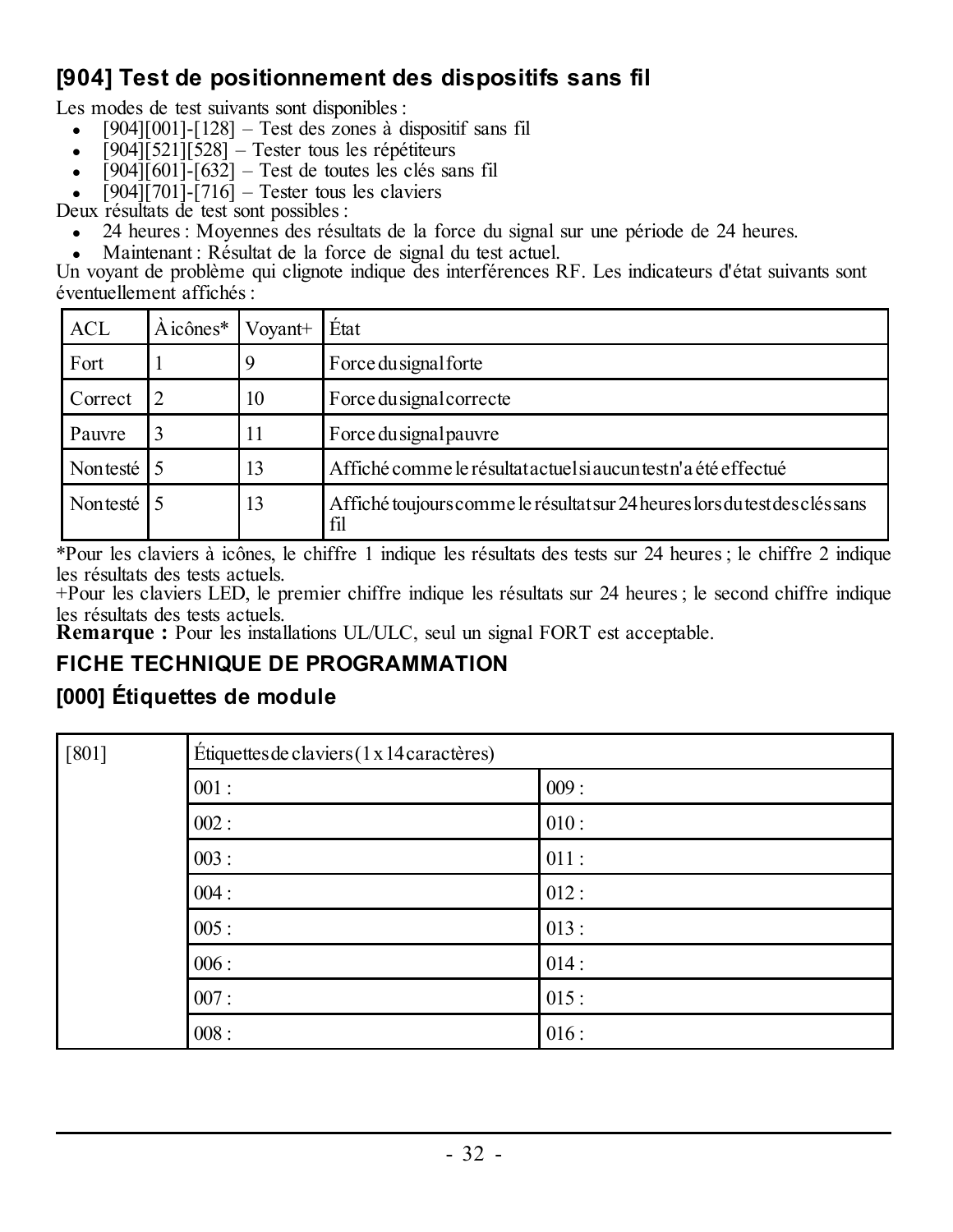| $[802]$ | Étiquettes d'extenseur de zones (1 x 14 caractères) |      |  |  |  |
|---------|-----------------------------------------------------|------|--|--|--|
|         | 001:                                                | 009: |  |  |  |
|         | 002:                                                | 010: |  |  |  |
|         | 003:                                                | 011: |  |  |  |
|         | 004:                                                | 012: |  |  |  |
|         | 005:                                                | 013: |  |  |  |
|         | 006:                                                | 014: |  |  |  |
|         | 007:                                                | 015: |  |  |  |
|         | 008:                                                | 016: |  |  |  |

| $[803]$ | Étiquettes d'extenseur de sorties (1 x 14 caractères) |      |  |  |  |
|---------|-------------------------------------------------------|------|--|--|--|
|         | 001:                                                  | 009: |  |  |  |
|         | 002:                                                  | 010: |  |  |  |
|         | 003:                                                  | 011: |  |  |  |
|         | 004:                                                  | 012: |  |  |  |
|         | 005:                                                  | 013: |  |  |  |
|         | 006:                                                  | 014: |  |  |  |
|         | 007:                                                  | 015: |  |  |  |
|         | 008:                                                  | 016: |  |  |  |

| <sup>F</sup> 8061 | Étiquette du module HSM2HOST (1 x 14 caractères) |  |  |  |  |  |
|-------------------|--------------------------------------------------|--|--|--|--|--|
|                   |                                                  |  |  |  |  |  |

| [809] | Étiquette d'alimentation électrique HSM2300 (1 x 14 caractères) |  |  |  |  |  |
|-------|-----------------------------------------------------------------|--|--|--|--|--|
|       | $01 -$                                                          |  |  |  |  |  |
|       | 02:                                                             |  |  |  |  |  |
|       | 03:                                                             |  |  |  |  |  |
|       | 04:                                                             |  |  |  |  |  |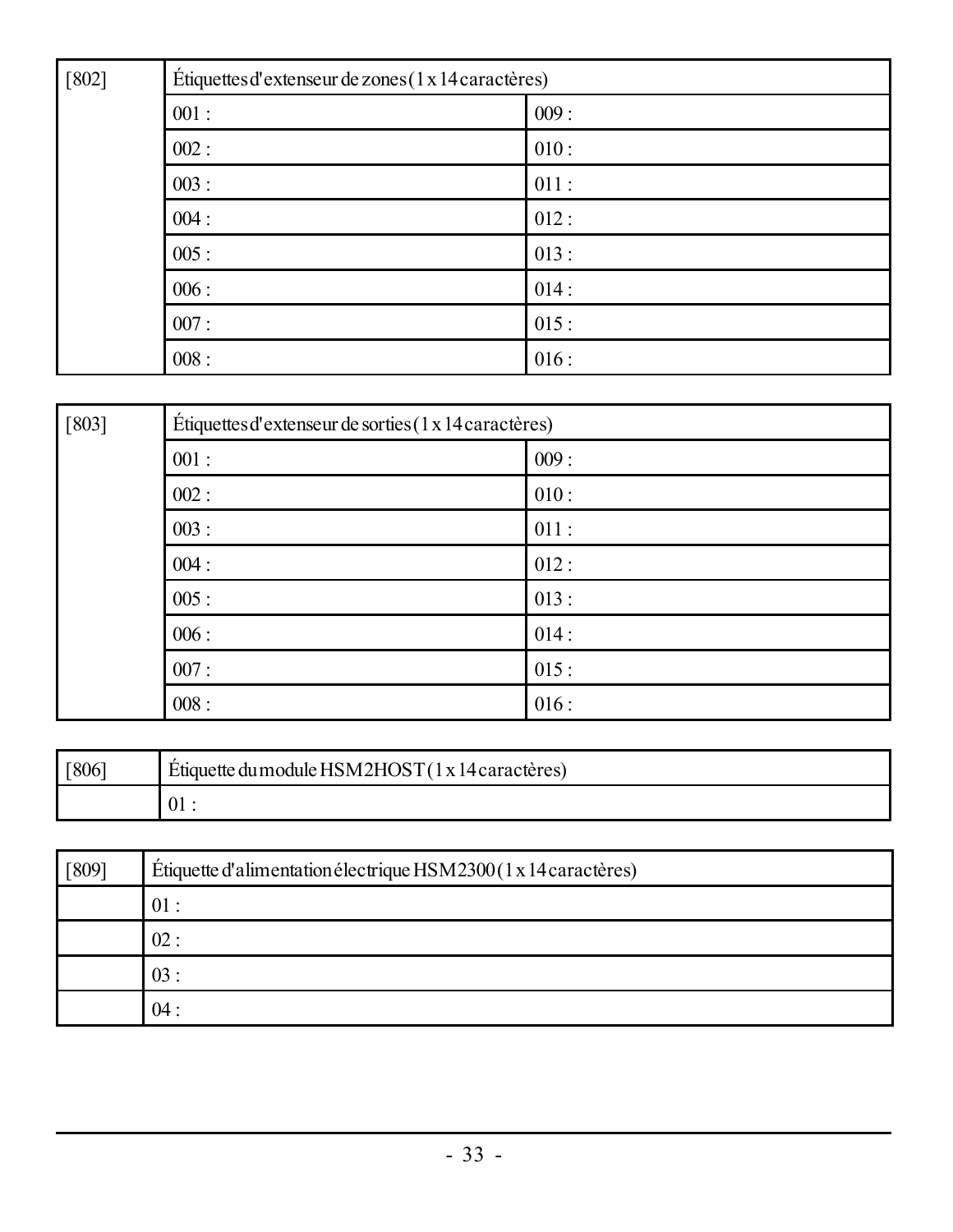| $[810]$ | Étiquette de module HSM2204 de sorties à courant fort (1 x 14 caractères) |  |  |  |  |  |
|---------|---------------------------------------------------------------------------|--|--|--|--|--|
|         | 01:                                                                       |  |  |  |  |  |
|         | 02:                                                                       |  |  |  |  |  |
|         | 03:                                                                       |  |  |  |  |  |
|         | 04:                                                                       |  |  |  |  |  |

| $[821]$ | Étiquette de répétiteur (1 x 14 caractères) |  |  |  |  |  |
|---------|---------------------------------------------|--|--|--|--|--|
|         | 01:                                         |  |  |  |  |  |
|         | 02:                                         |  |  |  |  |  |
|         | 03:                                         |  |  |  |  |  |
|         | 04:                                         |  |  |  |  |  |
|         | 05:                                         |  |  |  |  |  |
|         | 06:                                         |  |  |  |  |  |
|         | 07:                                         |  |  |  |  |  |
|         | 08:                                         |  |  |  |  |  |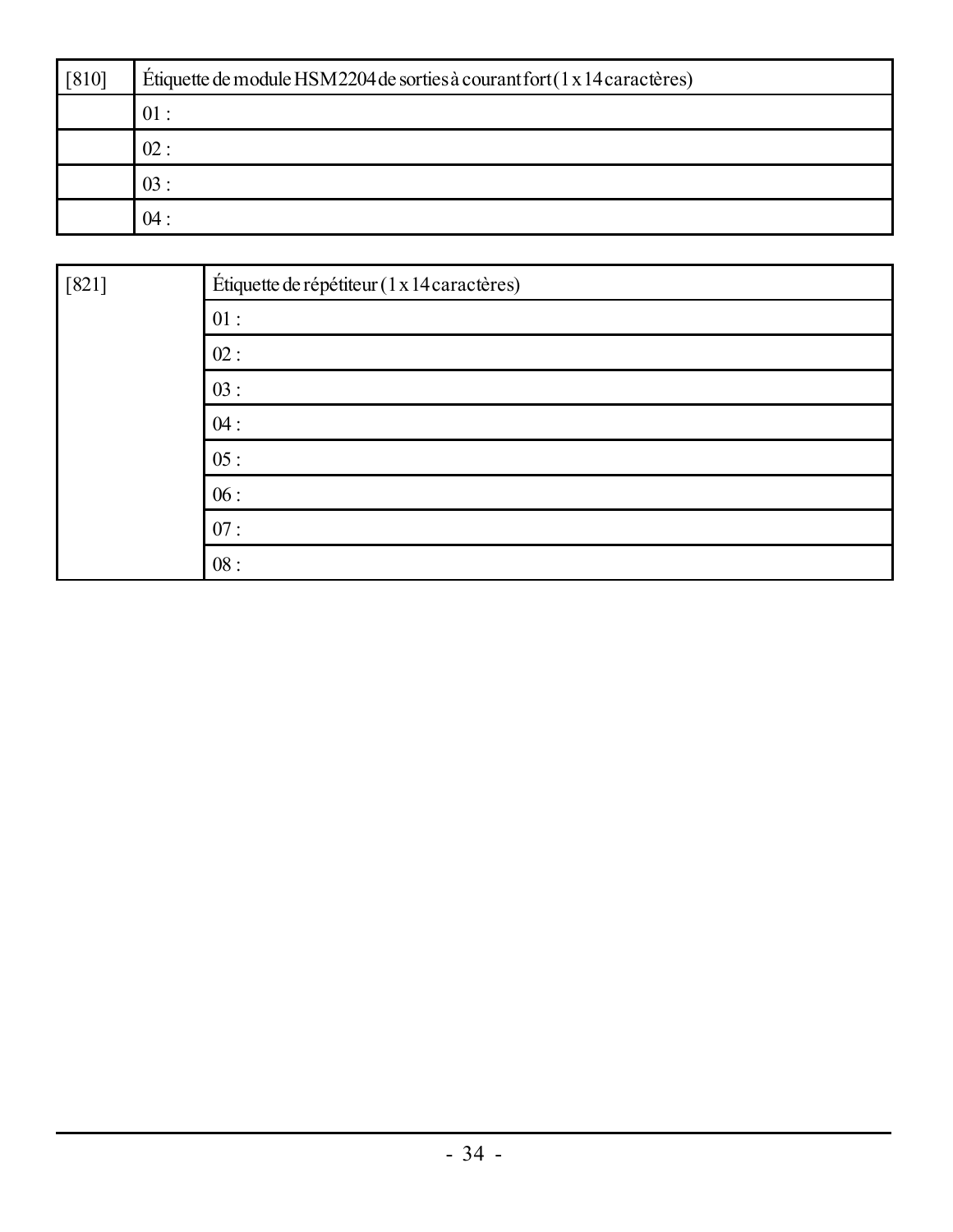| Touche<br>#             | Partition# | <b>Utilisateur</b> | Étiquette | Touche<br># | Partition# | <b>Utilisateur</b> | $\acute{\text{E}}$ tiquette |
|-------------------------|------------|--------------------|-----------|-------------|------------|--------------------|-----------------------------|
| $\mathbf{1}$            |            |                    |           | 17          |            |                    |                             |
| $\overline{c}$          |            |                    |           | 18          |            |                    |                             |
| $\overline{\mathbf{3}}$ |            |                    |           | 19          |            |                    |                             |
| $\overline{4}$          |            |                    |           | 20          |            |                    |                             |
| 5                       |            |                    |           | 21          |            |                    |                             |
| 6                       |            |                    |           | 22          |            |                    |                             |
| $\overline{7}$          |            |                    |           | 23          |            |                    |                             |
| $\,$ 8 $\,$             |            |                    |           | 24          |            |                    |                             |
| 9                       |            |                    |           | 25          |            |                    |                             |
| $10\,$                  |            |                    |           | 26          |            |                    |                             |
| $11\,$                  |            |                    |           | 27          |            |                    |                             |
| 12                      |            |                    |           | 28          |            |                    |                             |
| 13                      |            |                    |           | 29          |            |                    |                             |
| 14                      |            |                    |           | 30          |            |                    |                             |
| 15                      |            |                    |           | 31          |            |                    |                             |
| 16                      |            |                    |           | 32          |            |                    |                             |

### <span id="page-35-0"></span>**[804][000] Attribution de dispositif sans fil – Clés sans fil**

### <span id="page-35-1"></span>**[804][000] Attribution de dispositif sans fil – Claviers sans fil**

| Clavier<br><b>SANS</b><br>FIL# | Assignation du cla-Étiquette de cla-<br>vier | vier | Clavier<br><b>SANSFIL</b><br># | Assignation du cla-Étiquette de cla-<br>vier | vier |
|--------------------------------|----------------------------------------------|------|--------------------------------|----------------------------------------------|------|
|                                |                                              |      | a                              |                                              |      |
|                                |                                              |      | 10                             |                                              |      |
|                                |                                              |      | 11                             |                                              |      |
| 4                              |                                              |      | 12                             |                                              |      |
|                                |                                              |      | 13                             |                                              |      |
| 6                              |                                              |      | 14                             |                                              |      |
|                                |                                              |      | 15                             |                                              |      |
|                                |                                              |      | 16                             |                                              |      |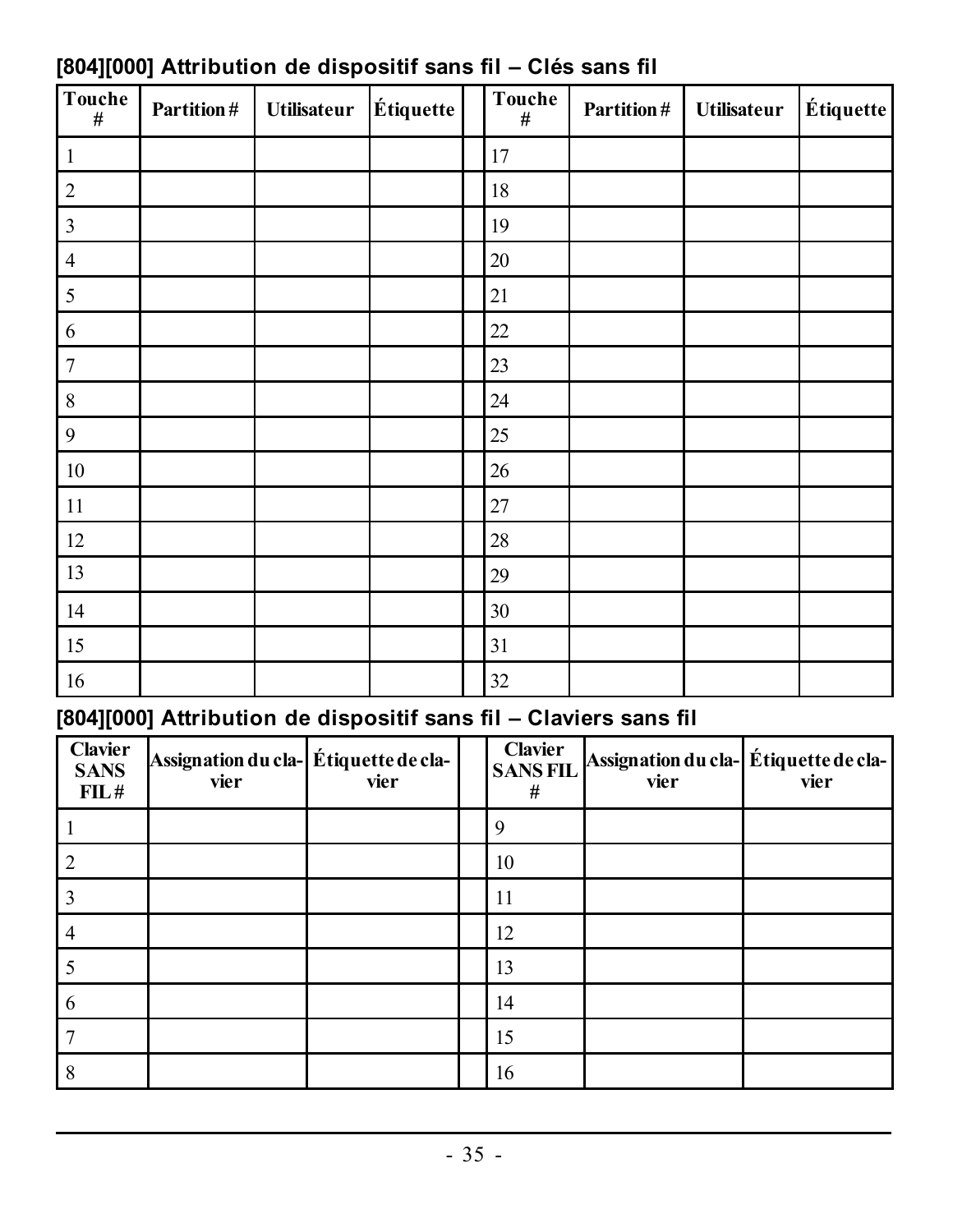### **[804][000] Attribution de dispositif sans fil – Répétiteurs sans fil**

| Répétiteur# | Étiquette de répétiteur |
|-------------|-------------------------|
|             |                         |
|             |                         |
|             |                         |
|             |                         |
|             |                         |
|             |                         |
|             |                         |
|             |                         |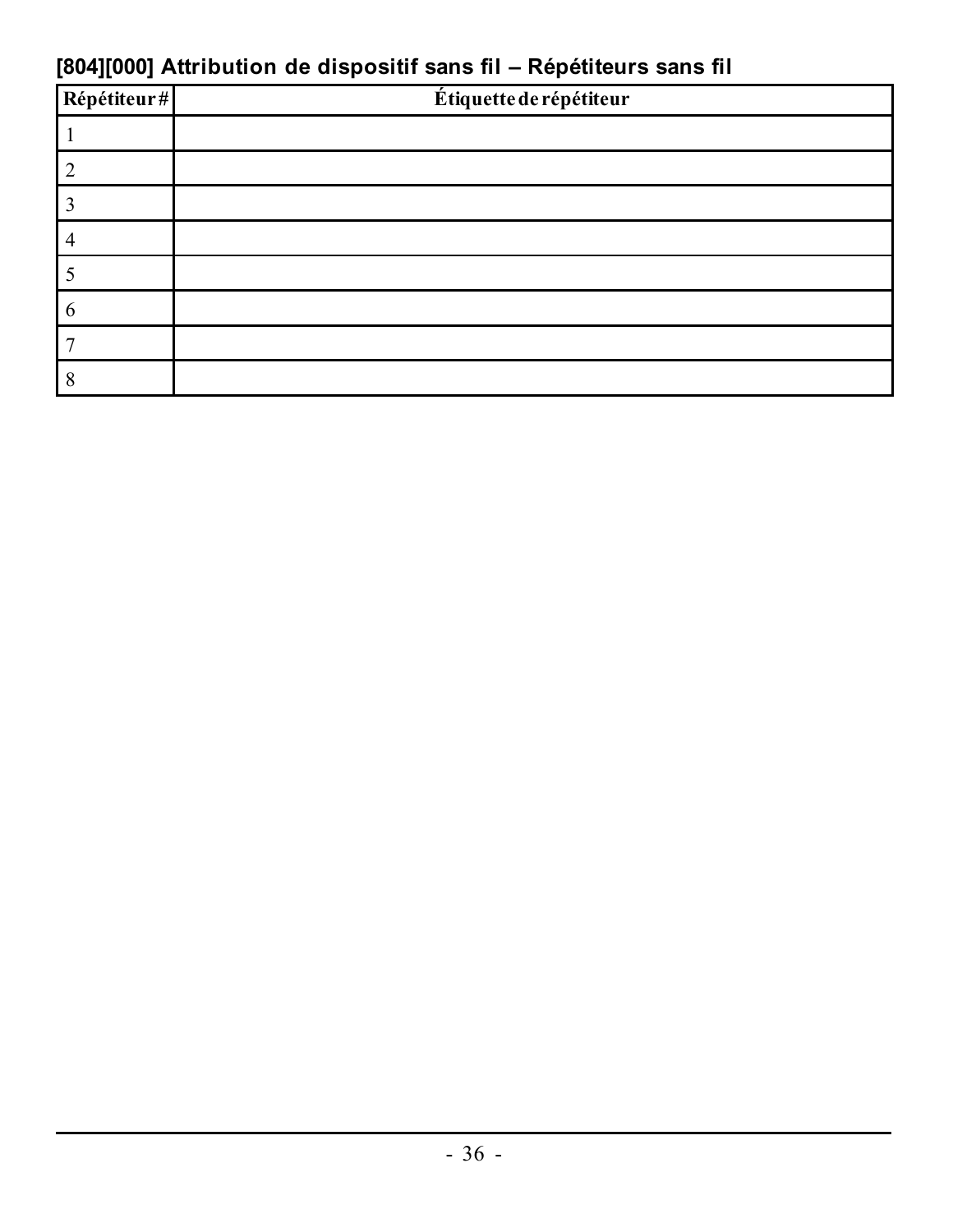#### **GARANTIE LIMITÉE**

Digital Security Controls garantit le produit contre toute défectuosités matérielles et d'assemblage dans des conditions normales d'utilisation, à l'acheteur original pendant une période de douze mois à partir de la date d'achat. Pendant la période de garantie, Digital Security Controls s'engage, à son choix, à réparer ou à remplacer tout matériel défectueux dès son retour à un dépôt de réparation, sans frais de main d'œuvre et matériels. Tout remplacement et/ou réparation sont garantis pendant le reste de la durée de la garantie originale ou quatre-vingt dix (90) jours, selon la plus longue. L'acheteur original doit avertir Digital Security Controls par courrier que le matériel ou l'assemblage est défectueux ; dans tous les cas, cette notification doit être reçue avant l'expiration de la période de garan-qu'ils sont trop vieux, qu'ils ont été mal utilisés ou endommagés, tie. Il n'y a absolument aucune garantie sur les logiciels et tous les logiciels sont vendus comme licence d'utilisateur dans le cadre des termes du contrat de licence du logiciel fourni avec le produit. Le client assume toute la responsabilité pour la sélection, installation, et l'entretien de tout produit acheté auprès de DSC. Les produits per-S'il y a un problème de réparation du produit après un nombre raisonnalisés ne sont garantis que dans la mesure où ils ne fonctionnent sonnable de tentatives au titre de la présente garantie, les oblipas à la livraison. Dans ce cas, DSC peut, à son choix, remplacer le produit ou crédit le client.

#### **Garantie internationale**

La garantie pour les clients internationaux est la même que pour tous les clients au Canada et aux Etats-Unis, sauf que Digital Security Controls ne sera pas tenu responsable des frais de douanes, taxes contrat, une négligence, une responsabilité stricte ou sur toute autre ou TVA qui pourraient être dus.

#### **Procédure pour la garantie**

Pour obtenir un service sous garantie, veuillez retourner les produit(s) en question au point d'achat. Tous les distributeurs et vendeurs autorisés ont un programme de garantie. Quiconque retourne des marchandises à Digital Security Controls doit obtenir au préalable un numéro d'autorisation. Digital Security Controls n'acceptera aucun envoi pour lequel une autorisation préalable n'aura pas été obtenue. **Conditions d'annulation de la garantie**

Cette garantie ne s'applique qu'aux vices de matériels et d'assemblage liés à une utilisation normale. Elle ne couvre pas :

- $\bullet$  les dommages encourus lors de l'expédition ou la manutention ;
- $\bullet$  les dommages causés par un désastre tel qu'un incendie, inondation, vent, tremblement de terre ou foudre ;
- les dommages dus à des causes hors de contrôle de Digital Security Controls tels qu'une tension excessive, choc mécanique ou dégât des eaux ;
- les dommages causés par attachement non autorisé, changements, modifications ou objets étrangers ;
- <sup>l</sup> les dommages causés par des périphériques (à moins que de tels périphériques n'aient été fournis par Digital Security Controls Ltd.) ;
- les défauts causés par l'impossibilité de fournir un environnement d'installation adapté aux produits ;
- les dommages causés par l'utilisation des produits pour des usages autres que ceux pour lesquels ils ont été conçus ;
- les dommages découlant d'un mauvais entretien :
- les dommages provenant de tout autre mauvais traitement. manutention ou utilisation des produits.

#### **Éléments non couverts par la garantie**

En plus des éléments qui annulent la garantie, la garantie ne couvrira pas : (i) les frais de transport au centre de réparation ; (ii) les produits qui ne sont pas identifiés avec l'étiquette de produit de DSC et un numéro de lot ou un numéro de série ; (iii) les produits démontés ou réparés de manière qui affecte la performance ou qui empêche une inspection ou un test adéquats afin de vérifier toute réclamation au titre de la garantie. Les cartes d'accès ou insignes renvoyés pour être remplacées au titre de la garantie seront remplacées ou créditées selon le choix de DSC. Les produits qui ne sont pas couverts par cette garantie ou qui ne sont plus garantis parce seront examinés et une devis de réparation sera fourni. Aucune réparation ne sera effectuée avant la réception d'un bon de commande valable envoyé par le client et d'un numéro d'autorisation de renvoi de marchandise (RMA) envoyé par le service client de DSC. gations contractuelles de la société Digital Security Controls seront limitées au remplacement du produit, comme seule réparation de l'inobservation de la garantie. En aucun cas Digital Security Controls ne sera tenu responsable des dommages particuliers, accidentels ou indirects basés sur l'inobservation de la garantie, une rupture de théorie juridique. De tels dommages incluent, mais ne sont pas limités à, une perte de profit, une perte de produit ou tout autre équipement associé, au coût du capital, coût de remplacement de l'équipement, à l'aménagement ou services, à l'indisponibilité, au temps de rachat, aux réclamations des tiers, notamment les clients, aux dommages et intérêts à la propriété. Dans certaines juridictions, la loi limite ou ne permet pas une exonération de garantie en cas de dommages indirects. Si les lois d'une telle juridiction s'appliquent à une réclamation par ou contre DSC, les limites et les exonérations contenues dans la présente garantie respecteront la loi. Certains Etats ne permettent pas l'exonération ou la limite de dommages accidentels ou indirects, la déclaration ci-dessus pourrait donc ne pas s'appliquer à votre cas.

#### **Stipulation d'exonération de garanties**

Cette garantie contient l'entière garantie et remplace toutes les autres garanties, qu'elles soient explicites ou implicites (notamment toutes les garanties implicites de marchandise ou aptitude pour un usage particulier) et de toute autre obligation ou responsabilité de Digital Security Controls. Digital Security Controls n'assume et n'autorise aucune autre personne prétendant agir en son nom de modifier ou changer cette garantie, n'assume pour cela aucune autre garantie ou responsabilité concernant ce produit. Cette exonération de garanties et garantie restreinte sont gouvernées par les lois de la province de l'Ontario, Canada.

AVERTISSEMENT : Digital Security Controls recommande que la totalité du système soit testé régulièrement. Toutefois, même si vous faites des tests périodiques, il peut arriver que le fonctionnement du produit ne soit pas conforme aux spécifications en raison notamment, mais pas exclusivement, d'interventions criminelles ou de panne de courant.

#### **Réparations en dehors de la garantie**

Digital Security Controls réparera à son choix ou remplacera en dehors de la garantie les produits renvoyés à son usine dans les conditions suivantes. Quiconque retourne des marchandises à Digital Security Controls doit obtenir au préalable un numéro d'autorisation. Digital Security Controls n'acceptera aucun envoi pour lequel une autorisation préalable n'aura pas été obtenue.

Les produits que Digital Security Controls juge être réparables seront réparés et renvoyés. Les frais prédéterminés par Digital Security Controls et sujets à une révision périodique, seront facturés pour chaque unité réparée.

Les produits que Digital Security Controls juge ne pas être réparables seront remplacés par le produit équivalent le plus proche disponible à ce moment. Le prix du marché en cours du produit de remplacement sera facturé pour chaque unité de remplacement.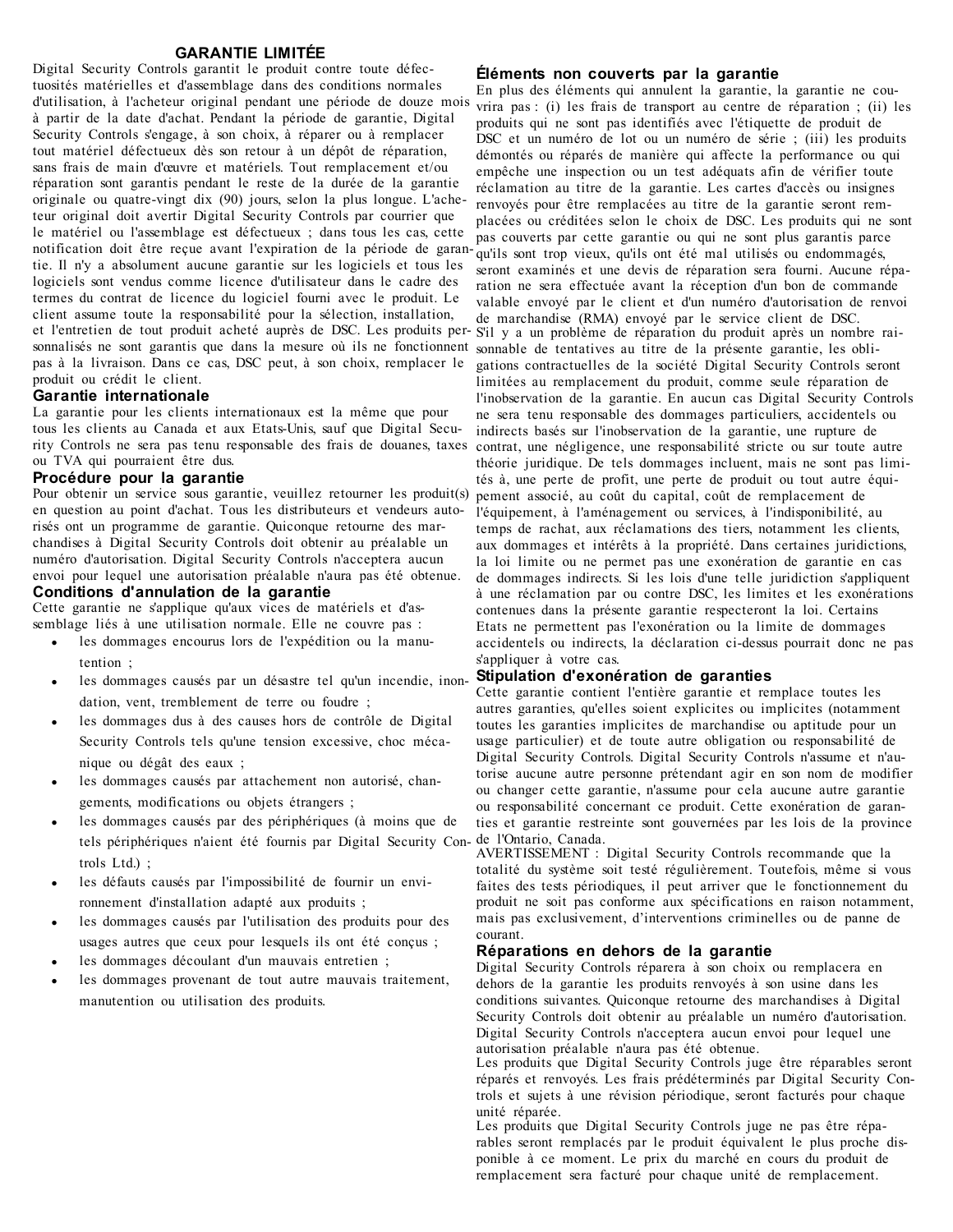#### **AVERTISSEMENT - À LIRE ATTENTIVEMENT Remarque pour les installateurs**

Cette mise en garde contient des informations essentielles. En tant que seul individu en contact avec les utilisateurs du système, c'est à vous qu'incombe la responsabilité d'attirer l'attention des utilisateurs du système sur chaque élément de cette mise en garde.

#### **Pannes de système**

Ce système a été soigneusement conçu pour être aussi efficace que possible. Toutefois, dans des circonstances impliquant un incendie, cambriolage ou autre genre d'urgences, il se peut qu'il ne fournisse pas de protection. Tout système d'alarme quel qu'il soit peut être délibérément saboté ou peut ne pas fonctionner comme prévu pour plusieurs raisons. Certaines de ces raisons sont notamment : Mauvaise installation

Un système de sécurité doit être correctement installé afin de fournir une protection adéquate. Chaque installation doit être évaluée par un professionnel de la sécurité pour s'assurer que tous les points d'accès et zones sont couvertes. Les serrures et les loquets sur les portes et fenêtres doivent être bien fermés et fonctionner normalement. Les fenêtres, portes, murs, plafonds et autres matériaux de construction doivent être suffisamment solides pour assurer le niveau de protection attendu. Une réévaluation doit être effectuée pendant et après toute construction. Une évaluation par le département de police et/ou des sapeurs-pompiers est fortement recommandée si ce service est offert.

#### **Connaissances criminelles**

Ce système contient des fonctions de sécurité reconnues efficaces au moment de la fabrication. Il est possible que des personnes ayant des intentions criminelles élaborent des techniques qui réduisent l'efficacité de ces fonctions. Il est important qu'un système de sécurité soit révisé périodiquement pour garantir que ses fonctions restent efficaces et qu'il soit mis à jour ou remplacé s'il ne fournit pas la protection prévue.

Accès par des intrus

Des intrus peuvent entrer par un point d'accès non protégé, en contournant un dispositif de détection, échapper à une détection en se déplaçant dans une zone insuffisamment couverte, déconnecter un dispositif d'alerte, ou interférer avec le système ou empêcher son fonctionnement normal.

#### **Panne de courant**

Les équipements de contrôle, les détecteurs d'intrusion, les détecteurs de fumée et bien d'autres dispositifs de sécurité nécessitent une alimentation électrique adéquate pour fonctionner normalement. Si un dispositif fonctionne à partir de batteries, il est possible que celle-ci faiblissent. Même si les batteries ne sont pas faibles, elles doivent être chargées, en bon état et installées correctement. Si un dispositif ne fonctionne que par courant alternatif, toute interruption, même très brève, rendra ce dispositif inopérant pendant la durée de la coupure de courant. Les coupures de courant, quelle qu'en soit la durée, sont souvent accompagnées par des fluctuations de tension qui peuvent endommager l'équipement électronique tel qu'un système de sécurité. À la suite d'une coupure de courant, effectuez immédiatement un test complet du système pour vous assurer que le système fonctionne correctement.

#### **Pannes des batteries remplaçables**

Les transmetteurs sans fil de ce système ont été conçus pour fournir plusieurs années d'autonomie de batterie dans des conditions normales d'utilisation. La durée de vie de la batterie dépend de l'environnement du dispositif, de l'utilisation et du type de batterie. Les conditions ambiantes telles que l'humidité élevée, des températures très élevées ou très basses, ou de grosses différences de température peuvent réduire la durée de vie de la batterie. Bien que chaque dispositif de transmission possède un dispositif de surveillance de batterie faible qui indique à quel moment la batterie doivent être remplacée, il peut ne pas fonctionner comme prévu. Des tests et un entretien régulier maintiendront le système dans de bonnes conditions de fonctionnement.

#### **Limites de fonctionnement des dispositifs de fréquence radio (sans fil)**

Les signaux peuvent ne pas atteindre le récepteur dans toutes les circonstances qui pourraient inclure des objets métalliques placés sur ou à côté du chemin de la radio ou blocage délibéré ou autre interférence du signal radio commis par inadvertance.

#### **Utilisateurs du système**

Un utilisateur peut ne pas être en mesure de faire fonctionner un interrupteur de panique ou d'urgence à cause d'une invalidité permanente ou temporaire, d'une incapacité à atteindre le dispositif à temps, ou d'un manque de connaissance du fonctionnement correct. Il est important que tous les utilisateurs du système soient formés sur le bon fonctionnement du système d'alarme pour qu'ils sachent comment réagir quand le système signale une alarme.

#### **Détecteurs de fumée**

Les détecteurs de fumée qui font partie du système peuvent ne pas bien alerter les occupants d'un endroit en feu pour un certain nombre de raisons, dont : Les détecteurs de fumée peuvent avoir été mal installés ou positionnés. La fumée peut ne pas pouvoir atteindre les détecteurs de fumée, par exemple dans le cas d'un incendie dans une cheminée, murs ou toits, ou de l'autre côté de portes fermées. Les détecteurs de fumée peuvent ne pas détecter la fumée provenant d'incendies à un autre niveau de la résidence ou du bâtiment.

Tous les incendies diffèrent par la quantité de fumée produite et le taux de combustion. Les détecteurs de fumée ne peuvent pas détecter de la même manière tous les types d'incendie. Les détecteurs de fumée ne fournissent pas d'avertissement opportun d'un incendie causé par une imprudence ou un manque de sécurité tels que fumer dans un lit, explosions violentes, fuites de gaz, mauvais rangement de produits inflammables, circuits électriques surchargés, enfants jouant avec des allumettes, incendies provoqués.

Même si le détecteur de fumée fonctionne comme prévu, dans certaines circonstances le préavis n'est pas suffisant pour permettre à tous les occupants de s'enfuir à temps pour éviter les blessures ou la mort.

#### **Détecteurs de mouvement**

Les détecteurs de mouvement ne détectent le mouvement que dans les zones désignées, conformément aux instructions d'installation. Ils ne peuvent pas distinguer les intrus des occupants. Les détecteurs de mouvement ne fournissent pas de protection de zones volumétriques. Ils ont de multiples rayons de détection et les mouvements ne peuvent être détectés que dans des zones non obstruées et protégées par ces rayons. Ils ne peuvent détecter les mouvements qui se produisent derrière les murs, plafonds, sol, portes fermée, cloisons vitrées, portes vitrées ou fenêtres. Tout type de problème, qu'il soit intentionnel ou non, tels que le camouflage, peinture ou vaporisation de matériel sur les lentilles, miroirs, fenêtres ou toute autre partie du système de détection empêchera son fonctionnement normal. Les détecteurs de mouvement à infrarouge passif fonctionnent en détectant les changements de température. Cependant, leur efficacité peut être réduite lorsque la température ambiante s'approche ou dépasse la température du corps ou s'il existe des sources de chaleur intentionnelles ou non intentionnelles dans ou près de la zone de détection. Certaines de ces sources de chaleur peuvent être des chauffages, radiateurs, fours, barbecues, cheminées, lumière du soleil, éclairages, etc.

#### **Dispositifs d'avertissement**

Les dispositifs d'avertissement tels que les sirènes, cloches, klaxons ou lumières stroboscopiques peuvent ne pas avertir les gens ou ne pas réveiller quelqu'un qui dort s'il y a un mur ou une porte fermée. Si les dispositifs d'avertissement sont placés à un autre niveau de la résidence ou du local, il est alors probable que les occupants ne seront pas alertés ou réveillés. Les dispositifs d'avertissement sonores peuvent être atténués par d'autres sources sonores telles que les chaînes stéréo, radios, télévisions, climatisations ou autres appareils, ou par la circulation. Les dispositifs d'avertissement sonores, même bruyants, peuvent ne pas être entendus par une personne malentendante.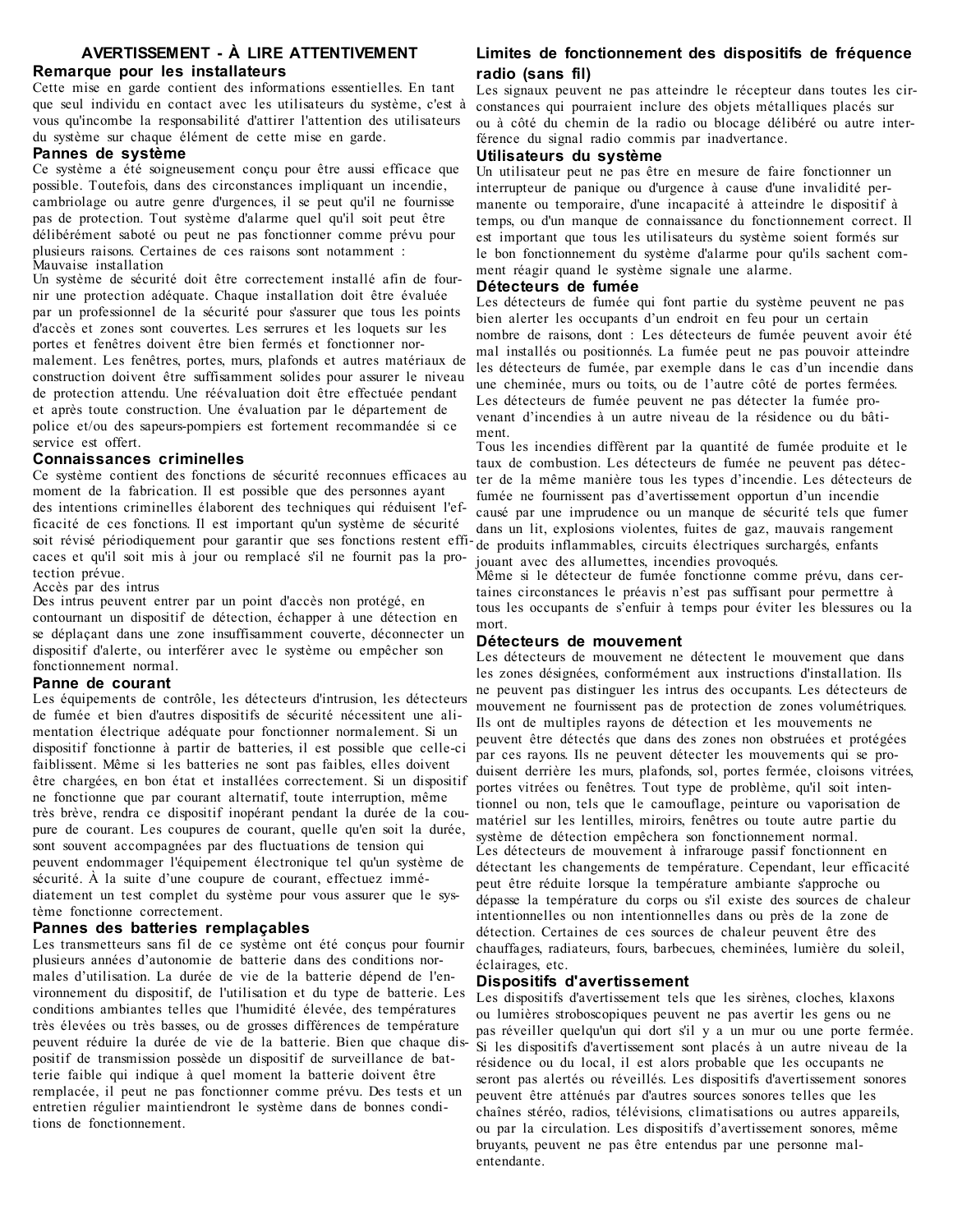#### **Lignes téléphoniques**

Si les lignes téléphoniques sont utilisées pour transmettre des appels, elles peuvent être hors d'usage ou occupés pendant un certain temps. LICENCES DU PRODUIT LOGICIEL Un intrus peut également couper la ligne téléphonique ou provoquer Le PRODUIT LOGICIEL est protégé par des lois sur le droit d'audétecter.

#### **Insuffisance de temps**

Il peut y avoir des circonstances où le système fonctionne comme prévu mais où les occupants ne seront pas protégés à cause de leur incapacité à répondre aux avertissements dans un temps alloué. Si le système est connecté à un poste de surveillance, l'intervention peut ne pas arriver à temps pour protéger les occupants ou leurs biens.

#### **Panne d'un élément**

Bien que tous les efforts aient été faits pour rendre le système aussi fiable que possible, le système peut mal fonctionner à cause de la panne d'un élément.

#### **Test insuffisant**

La plupart des problèmes qui pourraient empêcher un système d'alarme de fonctionner normalement peuvent être découverts en testant et entretenant le système régulièrement. L'ensemble du système devrait être testé hebdomadairement et immédiatement après une effraction, une tentative d'entrée par effraction, un incendie, une tempête, un tremblement de terre, un accident ou toute sorte de construction à l'intérieur ou à l'extérieur des lieux. Le test doit comporter tous les dispositifs de détection, claviers, consoles, dispositifs d'indication d'alarme et tout autre dispositif faisant partie du système.

#### **Sécurité et assurance**

Sans tenir compte de ses capacités, un système d'alarme ne constitue pas un substitut à une assurance sur la propriété ou une assurance vie. Un système d'alarme ne doit pas empêcher les propriétaires, locataires ou autres occupants d'agir prudemment afin d'éviter ou de minimiser les effets nuisibles d'une situation d'urgence.

#### **IMPORTANT, À LIRE ATTENTIVEMENT : Le logiciel DSC acheté avec ou sans Produits et Composants est protégé par le droit d'auteur et il est acheté conformément aux modalités du contrat de licence :**

- <sup>l</sup> Ce Contrat de licence d'utilisation (« CLU ») est une entente légale entre Vous (l'entreprise, l'individu ou l'entité qui a acheté le Logiciel et tout Matériel connexe) et Digital Security Controls, une filiale de Tyco Safety Products Canada Ltd. (« DSC »), le fabriquant des systèmes de sécurité intégrés et le développeur du logiciel et de tout produit ou composant connexe (« MATÉRIELS ») que Vous avez acquis.
- Si le produit logiciel DSC (« PRODUIT LOGICIEL » ou « LOGICIEL ») a été conçu pour être accompagné par du MATÉRIEL et s'il N'est PAS accompagné par un nouveau MATÉRIEL, Vous n'avez pas le droit d'utiliser, de copier ou d'installer le PRODUIT LOGICIEL. Le PRODUIT LOGICIEL com-(tous les composants, les matériels imprimés et autres, toutes les prend le logiciel, et peut aussi comprendre des médias connexes, des matériels imprimés et de la documentation « en ligne » ou électronique.
- <sup>l</sup> Tout logiciel fourni avec le PRODUIT LOGICIEL qui est lié à un contrat de licence d'utilisation séparé Vous donne des droits conformément aux modalités de ce contrat de licence.
- <sup>l</sup> En installant, copiant, téléchargeant, sauvegardant, accédant ou utilisant d'une manière quelconque le PRODUIT LOGICIEL, Vous de DSC ou de ses fournisseurs. acceptez inconditionnellement d'être lié par les modalités de ce CLU, même si ce CLU est considéré une modification de tout accord ou contrat antérieur. Si vous n'acceptez pas les modalités

du CLU, DSC refuse de Vous octroyer une licence d'utilisation

du PRODUIT LOGICIEL et Vous n'avez pas le droit de l'utiliser.

son dérangement par des moyens plus sophistiqués parfois difficiles à teur et des traités internationaux sur le droit d'auteur, ainsi que par d'autres lois et traités de la propriété intellectuelle. Le droit d'utilisation du PRODUIT LOGICIEL est octroyé, pas vendu.

1. OCTROI DE LA LICENCE. Ce CLU vous donne les droits suivants :

(a) Installation et utilisation du logiciel - Pour chacune des licences acquises, Vous n'avez le droit d'installer qu'un seul exemplaire du PRODUIT LOGICIEL.

(b) Utilisation de stockage en réseau - Le PRODUIT LOGICIEL ne peut pas être installé, accédé, affiché, exécuté, partagé ou utilisé simultanément sur des ordinateurs différents, notamment une station de travail, un terminal ou autre dispositif électronique numérique (« Dispositif »). Autrement dit, si Vous avez plusieurs postes de travail, Vous devrez acheter une licence pour chaque poste de travail où le LOGICIEL sera utilisé.

(c) Copie de sauvegarde - Vous pouvez faire des copies de sauvegarde PRODUIT LOGICIEL, mais vous ne pouvez avoir qu'une seule copie installée par licence à tout moment. Vous pouvez utiliser une copie de sauvegarde. Hormis ce qui est expressément prévu dans ce CLU, Vous n'avez pas le droit de faire des copies du PRODUIT LOGICIEL, les matériels imprimés accompagnant le LOGICIEL compris.

2. DESCRIPTIONS D'AUTRES DROITS ET LIMITES (a) Limites relatives à la rétro-ingénierie, à la décompilation et au désassemblage - Vous n'avez pas le droit de désosser, décompiler ou désassembler le PRODUIT LOGICIEL, sauf et seulement dans la mesure dans laquelle une telle activité est explicitement permise par la loi en vigueur, sans égards à ces limites. Vous n'avez pas le droit de faire des changements ou des modifications, quels qu'ils soient, sans la permission écrite d'un dirigeant de DSC. Vous n'avez pas le droit de retirer les notices, les marques ou les étiquettes privatives du Produit Logiciel. Vous devez instituer des mesures raisonnables pour assurer la conformité aux modalités de ce CLU. (b) Séparation des Composants - Le PRODUIT LOGICIEL est fourni sous licence en tant que produit unique. Ses parties composantes ne peuvent pas être séparées pour être utilisée sur plus d'un MATÉRIEL.

(c) PRODUIT INTÉGRÉ unique - Si vous avez acquis ce LOGICIEL avec du MATÉRIEL, le PRODUIT LOGICIEL est autorisé à être utilisé avec le MATÉRIEL en tant que produit intégré unique. Dans ce cas, le PRODUIT LOGICIEL ne peut être utilisé qu'avec le MATÉRIEL conformément à ce CLU.

(d) Location - Vous n'avez pas le droit de louer, de mettre en bail ou de prêter le PRODUIT LOGICIEL. Vous n'avez pas le droit de le mettre à la disposition d'autres personnes ou de l'afficher sur un serveur ou un site Web.

(e) Transfert du Produit Logiciel - Vous pouvez transférer tous vos droits de ce CLU uniquement dans le cadre de la vente ou du transfert permanent du MATÉRIEL, à condition que Vous ne conserviez aucune copie, que Vous transfériez tout le PRODUIT LOGICIEL

mises à niveau et ce CLU), et à condition que le récipiendaire accepte les conditions de ce CLU. Si le PRODUIT LOGICIEL est une mise à niveau, tout transfert doit également inclure toutes les versions antérieures du PRODUIT LOGICIEL.

f) Résiliation - Sous réserve de tous ses autres droits, DSC se réserve le droit de résilier ce CLU si Vous ne respectez pas les modalités de ce CLU. Dans ce cas, Vous devez détruire toutes les copies du PRODUIT LOGICIEL et toutes ses parties composantes. (g) Marques de commerce - Ce CLU ne Vous donne aucun droit relativement aux marques de commerce ou aux marques de service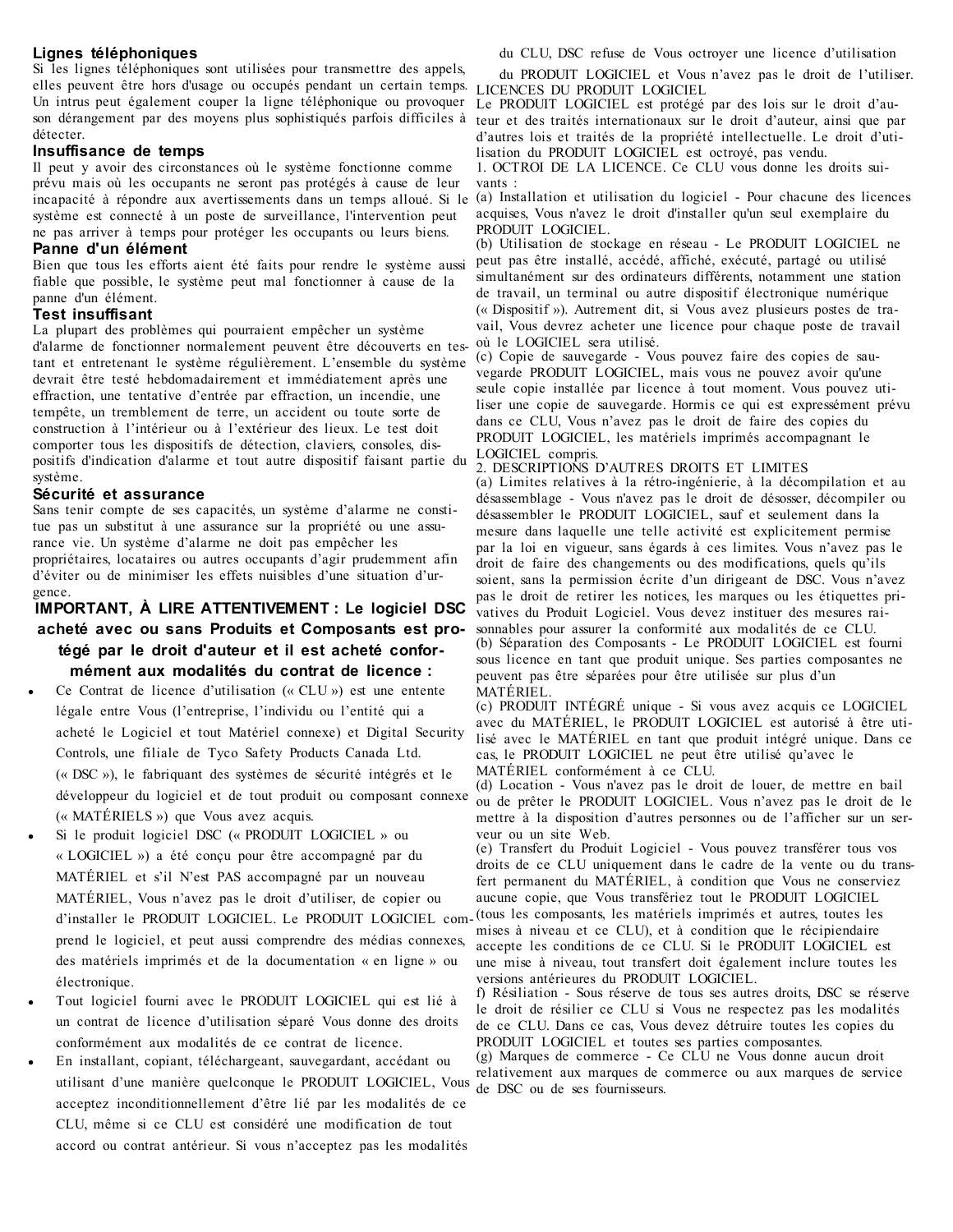3. DROIT D'AUTEUR - Tous les titres et droits de propriété intellectuelle associés au PRODUIT LOGICIEL (notamment mais pas seulement aux images, photographies et textes incorporés dans le PRODUIT LOGICIEL), les documents imprimés joints et tout exemplaire du PRODUIT LOGICIEL sont la propriété de DSC et de ses fournisseurs. Vous n'avez pas le droit de faire des copies des documents imprimés accompagnant le PRODUIT LOGICIEL. Tous les titres et droits de propriété intellectuelle associés au contenu qui peut être accédé par le biais du PRODUIT LOGICIEL sont la propriété du propriétaire respectif du contenu et ils peuvent être protégés par le droit d'auteur ou autres lois et traités sur la propriété intellectuelle. Ce CLU ne Vous octroie pas le droit d'utiliser ces éléments. Tous les droits qui ne sont pas expressément octroyés par cette CLU, sont réservés par DSC et ses fournisseurs.

4. RESTRICTIONS POUR L'EXPORTATION - Vous acceptez le fait que Vous n'exporterez pas ou ne réexporterez pas le PRODUIT LOGICIEL dans tout pays, personne ou entité soumis à des restrictions canadiennes à l'exportation.

5. CHOIX DES LOIS - Ce contrat de licence d'utilisation est régi par les lois de la Province de l'Ontario, Canada.

6. ARBITRATION — Tous les conflits survenant relativement à ce contrat seront résolus par un arbitrage définitif et sans appel conformément à la Loi sur l'arbitrage, et les parties acceptent d'être liées par la décision de l'arbitre. Le lieu de l'arbitration sera Toronto, Canada, et le langage de l'arbitration sera l'anglais.

7. GARANTIE RESTREINTE

(a) PAS DE GARANTIE - DSC FOURNIT LE LOGICIEL « EN L'ÉTAT » SANS GARANTIE. DSC NE GARANTIT PAS QUE LE LOGICIEL SATISFERA VOS EXIGENCES OU QUE L'EXPLOITATION DU LOGICIEL SERA ININTERROMPUE OU SANS ERREUR.

(b) CHANGEMENTS DU CADRE D'EXPLOITATION — DSC ne sera pas responsable des problèmes provoqués par des changements dans les caractéristiques du MATÉRIEL, ou des problèmes d'interaction du PRODUIT LOGICIEL avec des LOGICIELS NON-DSC ou AUTRES MATÉRIELS.

(c) LIMITES DE RESPONSABILITÉ ; LA GARANTIE REFLÈTE L'AFFECTATION DU RISQUE - DANS TOUS LES CAS, SI UN STATUT QUELCONQUE SUPPOSE DES GARANTIES OU CONDITIONS QUI NE SONT PAS POSTULÉES DANS CE CONTRAT DE LICENCE, TOUTE LA RESPONSABILITÉ ASSUMÉE PAR DSC DANS LE CADRE D'UNE DISPOSITION QUELCONQUE DE CE CONTRAT SERA LIMITÉE AU MONTANT LE PLUS ÉLEVÉ QUE VOUS AVEZ PAYÉ POUR LE CONTRAT DE CE PRODUIT LOGICIEL ET CINQ DOLLARS CANADIENS (5 CAN \$). PARCE QUE CERTAINES JURIDICTIONS NE PERMETTENT PAS L'EXCLUSION OU LES RESTRICTIONS DE RESPONSABILITÉ POUR DOMMAGES INDIRECTS, CES RESTRICTIONS PEUVENT NE PAS S'APPLIQUER DANS VOTRE CAS.

(d) STIPULATION D'EXONÉRATION DE GARANTIES - CETTE GARANTIE CONTIENT L'ENTIÈRE GARANTIE ET REMPLACE TOUTES LES AUTRES GARANTIES, QU'ELLES SOIENT EXPLICITES OU IMPLICITES (NOTAMMENT TOUTES LES GARANTIES IMPLICITES DE MARCHANDISE OU APTITUDE POUR UN USAGE PARTICULIER) ET DE TOUTE AUTRE OBLIGATION OU RESPONSABILITÉ DE DSC. DSC NE FAIT AUCUNE AUTRE GARANTIE. DSC N'ASSUME PAS LA RESPONSABILITÉ ET N'AUTORISE AUCUNE AUTRE PERSONNE PRÉTENDANT AGIR EN SON NOM DE MODIFIER OU DE CHANGER CETTE GARANTIE, N'ASSUME POUR CELA AUCUNE AUTRE GARANTIE OU RESPONSABILITÉ CONCERNANT CE PRODUIT LOGICIEL.

(e) RECOURS EXCLUSIF ET LIMITE DE GARANTIE - DSC NE SERA EN AUCUN CAS RESPONSABLE DES DOMMAGES PARTICULIERS, ACCIDENTELS OU INDIRECTS BASÉS SUR UNE INOBSERVATION DE LA GARANTIE, UNE RUPTURE DE CONTRAT, UNE NÉGLIGENCE, UNE RESPONSABILITÉ STRICTE OU TOUTE AUTRE THÉORIE JURIDIQUE. DE TELS DOMMAGES INCLUENT NOTAMMENT, MAIS PAS EXCLUSIVEMENT, UNE PERTE DE PROFITS, UN ENDOMMAGEMENT DU PRODUIT LOGICIEL OU TOUT AUTRE ÉQUIPEMENT ASSOCIÉ, LE COÛT DU CAPITAL, LE COÛT DE REMPLACEMENT OU DE SUBSTITUTION, DES INSTALLATIONS OU SERVICES, UN TEMPS D'ARRÊT, LE TEMPS DE L'ACHETEUR, LES REVENDICATIONS DE TIERS, Y COMPRIS LES CLIENTS ET LES DOMMAGES À LA PROPRIÉTÉ.

ATTENTION : DSC recommande de tester complètement l'ensemble du système régulièrement. Toutefois, malgré des essais réguliers, il peut arriver que le fonctionnement du PRODUIT LOGICIEL ne soit pas conforme aux attentes en raison notamment, mais pas exclusivement, d'interventions criminelles ou de pannes de courant.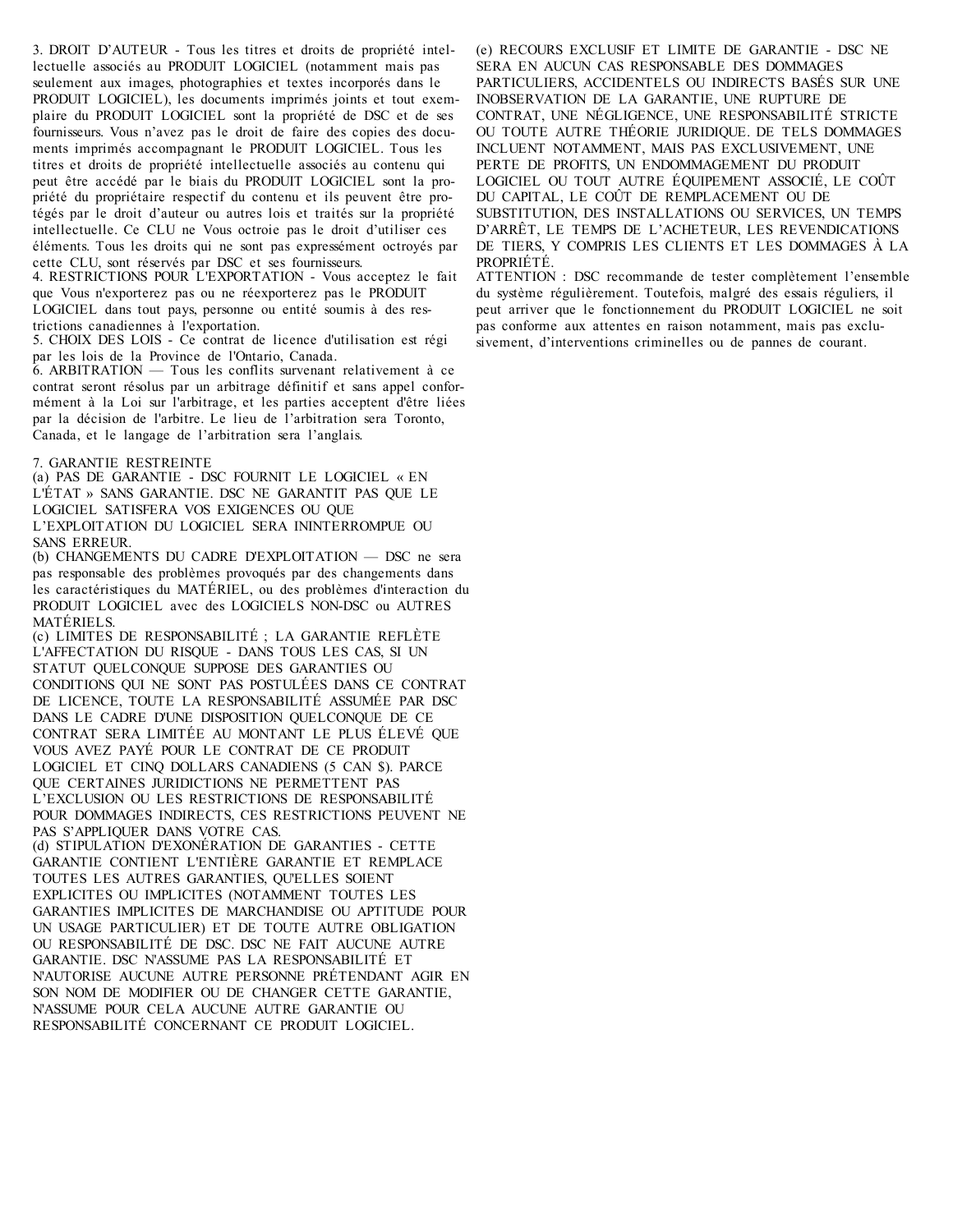**Declaration de Conformite a la FCC**<br>Cet équipement génére et fait usage dondes par radio-fréquence et, peut provoquer en cas d'installation et d'utilisation incorrecte<br>- qui ne soit pas en stricte conformité avec les inst radio et de télévision. Suite à des essais types, ce produit déclaré conforme aux limites d'exploitation d'un appareil de Classe B conformément aux spécifications des normes FCC, section 15, paragraphe « B », qui sont conçus pour apporter une protection raisonnable contre de telles interférences dans n'importe quelle installation résidentielle. Quoi qu'il en soit, il n'existe aucune garantie que des interférences ne se produiront pas dans certaines installations. Si cet équipement cause des interférences nuisibles à la réception des signaux de radio ou de télévision, ce qui peut être déterminé en allumant et en éteignant l'appareil, l'utilisateur est encouragé à essayer de corriger ces interférences par l'un des moyens suivants :

- Réorienter l'antenne de réception
- Déplacez la centrale d'alarme par rapport au récepteur
- Éloignez la centrale d'alarme du récepteur
- Branchez la centrale d'alarme sur une autre prise afin qu'elle soit sur un autre circuit que le récepteur.

Si nécessaire, consultez le fournisseur ou un technicien radio/TV. La brochure suivante, publiée par la Commission fédérale des communications (FCC), peut s'avérer utile : « How to Identify and Resolve Radio/Television Interference Problems » (Comment identifier et résoudre les problèmes d'interférences de radio et de télévision). Ce livret est disponible auprès du « U.S. Government Printing Office, Washington, D.C. 20402 », sous la référence 004-000-00345-4.

#### **Déclaration IC**

Cet appareil est conforme aux normes RSS hors licence d'industrie Canada. Le fonctionnement est soumis aux deux conditions suivantes : (1) cet appareil ne doit pas causer d'interférences, et (2) cet appareil doit accepter toutes les interférences, y compris celles qui pourraient provoquer un fonctionnement non souhaitable de l'appareil. Le présent appareil est conforme aux CNR d'Industrie Canada applicables aux appareils radio exempts de licence. L'exploitation est autorisée aux deux conditions suivantes : (1) l'appareil ne doit pas produire de brouillage, et (2) l'utilisateur de l'appareil doit accepter tout brouillage radioélectrique subi, même si le brouillage est susceptible d'en compromettre le fonctionnement.Cet appareil numérique de classe B satisfait à toutes les exigences de règlement canadien sur les équipements provoquant des interférences. Cet appareil numérique de la Classe B respecte toutes les exigences de règlement sur le matériel brouilleur du Canada. IC:160A – HS2HOST9 Le terme « IC » précédent le numéro de certification radio indique uniquement que les spécifications techniques d'industrie Canada sont satisfaites.

#### **Déclaration Ue De Conformité Simplifiée**

Le soussigné, Tyco Safety Products Canada Ltd déclare que le type d'équipement radioélectrique est conforme à la directive 2014/53/UE. Le texte complet de la déclaration UE de conformité est disponible à l'adresse internet suivante:

HSM2HOST4: http://dsc.com/pdf/1401066

HSM2HOST8: http://dsc.com/pdf/1401067

Bandes de fréquences et Puissance maximale 433.04 MHz - 434.79 MHz: 10 mW

868.0 MHz - 868.6 MHz: 10 mW 868.7 MHz - 869.2 MHz: 10 mW

Point de contact unique en Europe: Tyco Safety Products, Voltaweg 20, 6101 XK Echt, Pays-Bas.

#### **Déclaration de conformité pour l'Union Européenne**

L'émetteur-récepteur sans fil de modèle HSM2HOST8 est certifié par Telefication selon les normes EN50131-1:2006 + A1:2009 et EN50131-3:2009, pour la grade 2, classe II.

Remarque: Pour les installations conformes EN50131, seule la partie intrusion du système d'alarme a été évaluée. Les fonctions d'alarme d'incendie et auxiliaire (urgence médicale) n'ont pas été incluses dans l'évaluation de ce produit selon les exigences des normes mentionnées ci-dessus.

© 2018 Tyco Security Products. Tous droits réservés. www.dsc.com

Les marques déposées, les logos et les marques de service présents dans ce document sont enregistrés aux États-Unis [ou dans d'autres pays]. Tout utilisation frauduleuse des marques déposées est strictement interdite et Tyco renforcera de manière agressive ses droits de propriété intellectuelle aussi loin que la loi applicable l'autorise, y compris les cas de poursuite criminelle, le cas échéant. Toutes les marques déposées, qui ne sont pas de la propriété de Tyco, sont de la propriété exclusive de leurs propriétaires respectifs et sont utilisées avec leur permission ou autorisées en vertu des lois en vigueur. Les offres de produit et les caractéristiques sont sujettes à modification sans préavis. Les photographies présentées peuvent différer des produits réels. Toutes les caractéristiques ne sont pas disponibles sur tous les produits. La disponibilité des produits varie en fonction des régions, contactez votre représentant local. Référentiel de certification NF324/H58. ORGANISMES CERTIFICATEURS:

| oiwanishari canii ichiacha. |                                                        |              |
|-----------------------------|--------------------------------------------------------|--------------|
| CNPP Cert                   | <b>AFNOR Certification</b>                             |              |
| Route de la Chapelle        | 11. rue Francis de Pressensé                           |              |
| Réanville CS 22265          | F-93571 LA PLAINE                                      |              |
| F-27950 Saint-Marcel        | Saint Denis Cedex                                      |              |
| www.cnpp.com                | www.marque-nf.com                                      | AZ           |
|                             | Tel.: $+33(0)2.32.53.63.63$ Tel: $+33(0)1.41.62.80.00$ | $\mathbf{v}$ |

Seulement pour le model: HSM2HOST8

N° de certification : 1220800003 IP30, IK04

Le Model HSM2HOST8 de grade 2 et de classe d'environnement II est conforme aux normes: NF EN 50131-3, RTC 50131-3, NF EN50131-5-3 et aux fiche d'interprétations associées. Le module e protégés contre la fraude à l'ouverture et l'arrachement. Remarque: pour les systèmes certifiés NFA2P, il est nécessaire d'installer la vis pou l'autoprotection à l'arrachement.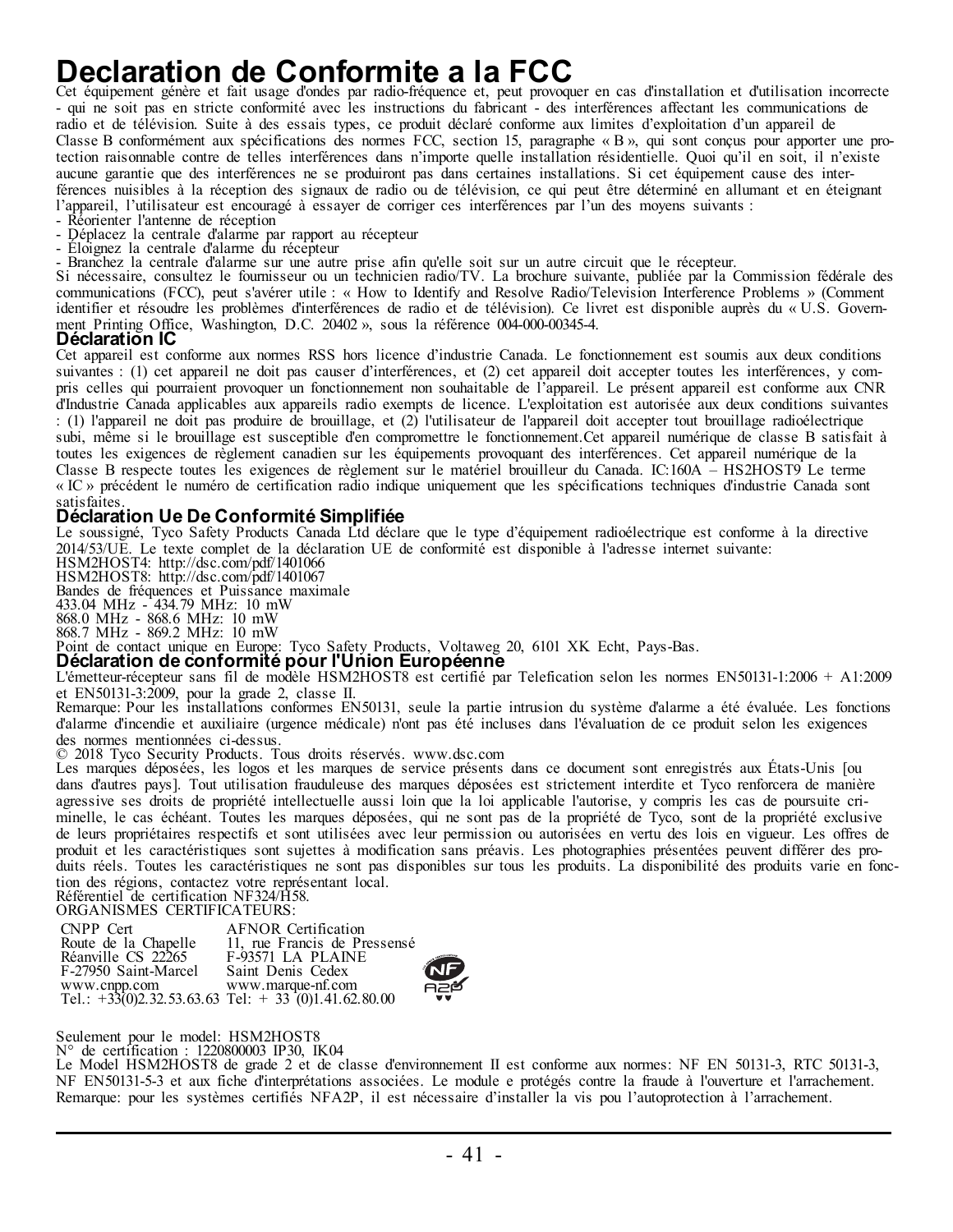



# **Transmisor-receptor inalámbrico HSM2HOST bidireccional**

## Guía de usuario





**ADVERTENCIA: Este manualcontiene informaciónsobre restriccionesacercadelusoyfuncionamientodel productoe informaciónsobre laslimitaciones encuantoalaresponsabilidaddelfabricante.Debe leerse todoel manualcuidadosamente.**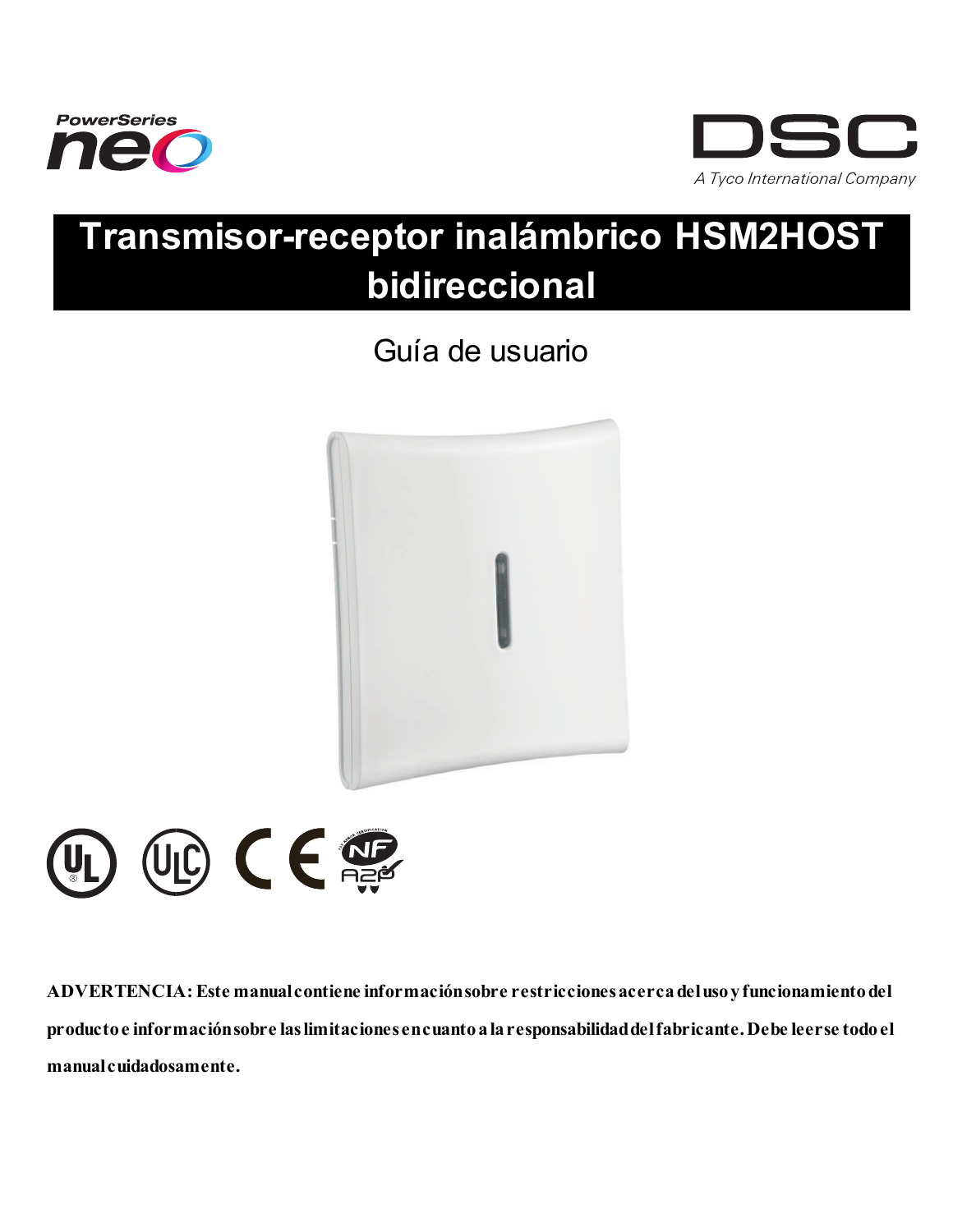| 44                                                                                                              |  |
|-----------------------------------------------------------------------------------------------------------------|--|
|                                                                                                                 |  |
|                                                                                                                 |  |
|                                                                                                                 |  |
| 47                                                                                                              |  |
| 47                                                                                                              |  |
| Montaie                                                                                                         |  |
|                                                                                                                 |  |
|                                                                                                                 |  |
|                                                                                                                 |  |
|                                                                                                                 |  |
| Configuración y programación del dispositivo inalámbrico<br>[804] [000] Asociar dispositivos inalámbricos<br>50 |  |
|                                                                                                                 |  |
|                                                                                                                 |  |
|                                                                                                                 |  |
| 804                                                                                                             |  |
| 8041                                                                                                            |  |
| 51<br>804                                                                                                       |  |
| 8041                                                                                                            |  |
| 901-1905 Eliminar dispositivos inalámbricos<br>921-1925 Reemplazar dispositivos inalámbricos<br>52<br>8041      |  |
|                                                                                                                 |  |
|                                                                                                                 |  |
|                                                                                                                 |  |
|                                                                                                                 |  |
|                                                                                                                 |  |
| 54                                                                                                              |  |
|                                                                                                                 |  |
| $804$   $ 000 $ Asociación de dispositivo inalámbrico – Teclados inalámbricos $\ldots$<br>56                    |  |
| $804$ ][000] Asociación de dispositivo inalámbrico – Repetidores inalámbricos $\ldots$<br>57                    |  |
| -62                                                                                                             |  |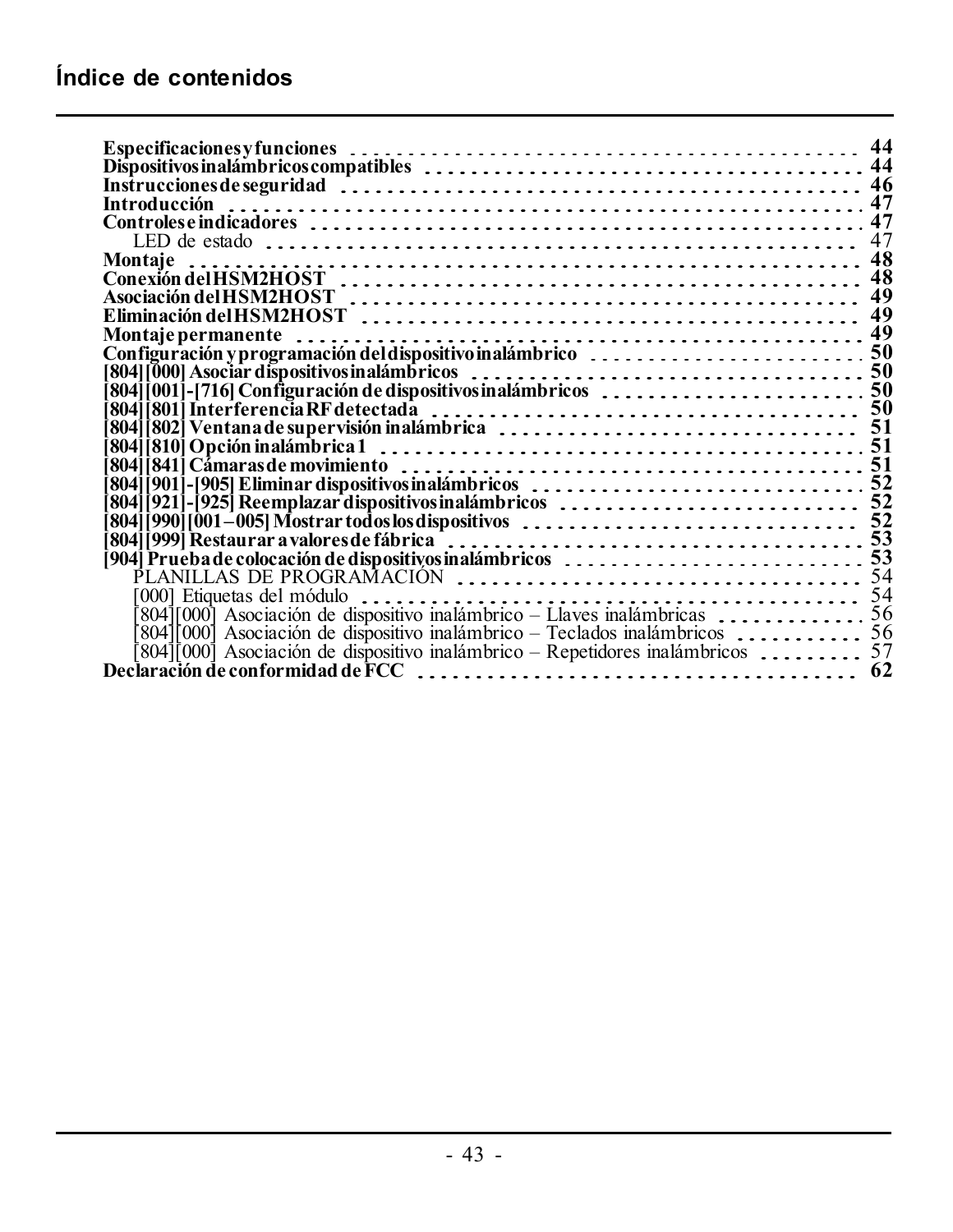## <span id="page-44-0"></span>**Especificaciones y funciones**

- Consumo de corriente: 60mA
- <sup>l</sup> Voltaje: Consumo de corriente del controlador de alarma PowerSeries Neo (10,8VCD a 12,5VCD) - (Fuente de alimentación limitada)
- <sup>l</sup> Frecuencia: 433MHz (HSM2HOST4), 868MHz (HSM2HOST8), 912-919MHz (HSM2HOST9UL)
- Zonas pueden recibir señales de hasta 128 zonas inalámbricas, más 16 teclados inalámbricos. Además soporta hasta 32 llaves inalámbricas o 32 colgantes de pánico
- Supervisión ventana de supervisión programable
- <sup>l</sup> Puede ser cableada hasta 1000 pies /230 m desde el panel principal con alambre 22 AWG
- Se conecta a Corbus
- <sup>l</sup> El HSM2HOST se usa con los paneles de alarma PowerSeries Neo
- Temperatura de operación: NA=  $0^{\circ}$ C +49 $^{\circ}$ C (32-122 $^{\circ}$ F); EU= -10 $^{\circ}$ C +55 $^{\circ}$ C
- <sup>l</sup> Humedad relativa: 93% sin condensación
- <sup>l</sup> Protección contra manipulación integrada en la pared y en caja separadas

**Nota:** Para Comercial ROBO (UL), la ventana de supervisión será fijada a 4 horas. Para Residencial Fuego (UL/ULC), la ventana de supervisión será fijada a 200 segundos. Para Residencial ROBO (UL/ULC), la ventana de supervisión será fijada a 24 horas. Para aplicaciones de Cuidado médico en el hogar UL, la ventana de supervisión será fijada a 24 horas Solamente los modelos que operan en la banda de 912-919 MHz son homologados por UL/ULC cuando se indica.Solodebenusarse dispositivosaprobadosporULconsistemashomologadosporUL/ULC.

### <span id="page-44-1"></span>**Dispositivos inalámbricos compatibles**

El HSM2HOSTx (x= 4/8/9) puede recibir señales de los dispositivos enlistados en la siguiente tabla. Consulte la hoja de instrucciones del dispositivo para las instrucciones de operación. En este documento, x en el número de modelo representa la frecuencia de funcionamiento del dispositivo: 9 (912-919 MHz), 8 (868 MHz), 4 (433 MHz).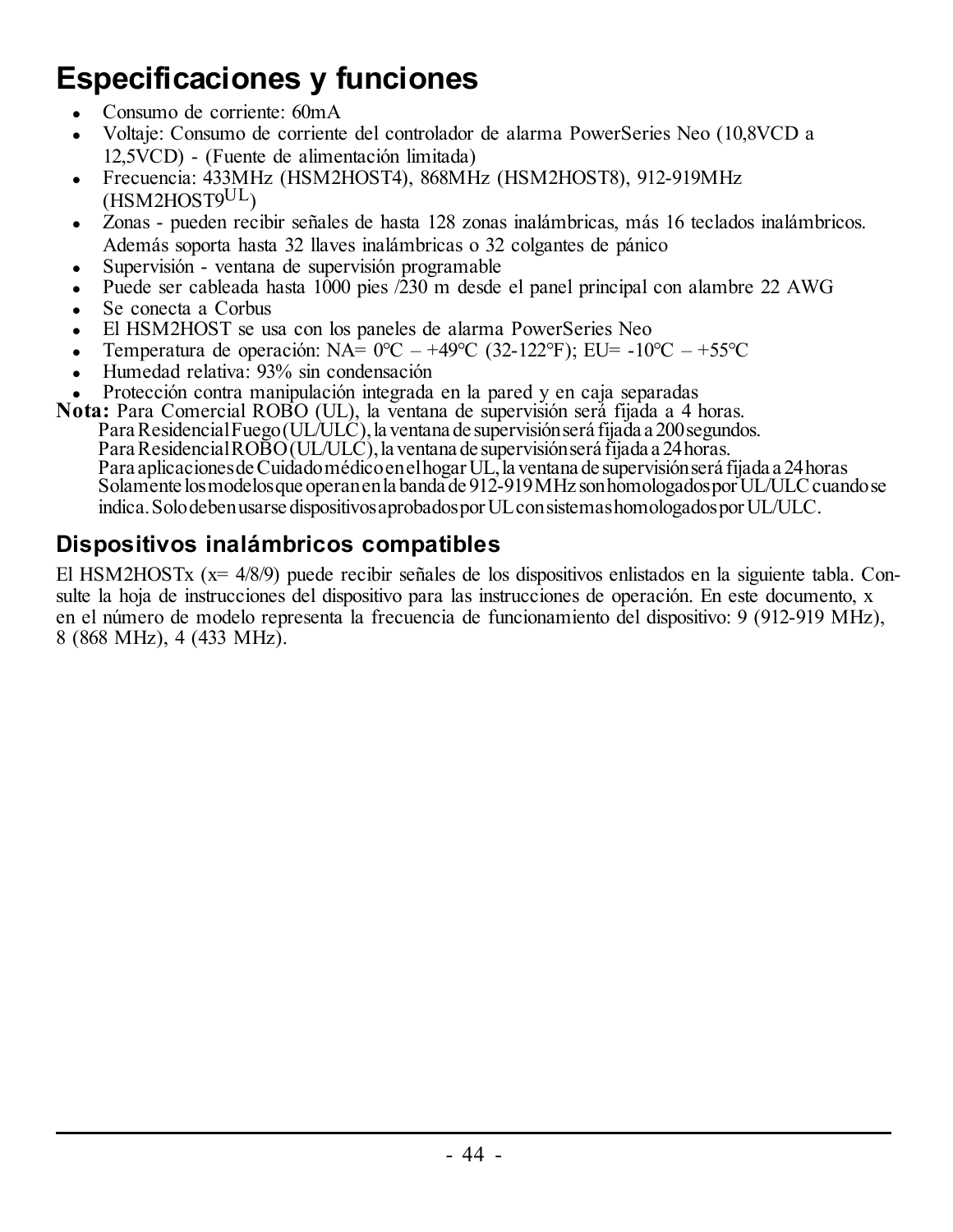| Controladores de alarma                                          |                                                                               |  |
|------------------------------------------------------------------|-------------------------------------------------------------------------------|--|
| Controladores de alarma PowerSeries Neo                          | HS2128/HS2064/HS2032/HS2016                                                   |  |
| Módulo                                                           |                                                                               |  |
| Teclados inalámbricos                                            | <b>HS2LCDWFx</b><br><b>HS2LCDWFPx</b><br><b>HS2LCDWFPVx</b>                   |  |
| Dispositivos inalámbricos                                        |                                                                               |  |
| Detector de humo PG inalámbrico                                  | $SMD-426PG2^{\overline{\mathrm{UL}}}\overline{\mathrm{PGx926}^{\mathrm{UL}}}$ |  |
| Detector de humo y calor PG inalámbrico                          | $SMD-427PG2^{UL}/PGx916^{UL}$                                                 |  |
| Detector de CO PG inalámbrico                                    | GSD-442 PG2/PGx913                                                            |  |
| Detector de movimiento PIRPG inalámbrico                         | $NextPG2^{UL}/PGx904(P)^{UL}$                                                 |  |
| Detector de movimiento PIR + cámara PG inalámbrico               | NextCAMPG2UL/PGx934(P)UL                                                      |  |
| Detector de movimiento PG PIR de exteriores inalámbrico + cámara | TOWERCAMPG2/PGx944                                                            |  |
| Detector de movimiento de cortina PG inalámbrico                 | Clip PG2 <sup>UL</sup> /PGx924 <sup>UL</sup>                                  |  |
| Detector de movimiento PG dual tech inalámbrico                  | TOWER-32AMPG2/PGx984                                                          |  |
| Detector de movimiento de espejo PG inalámbrico                  | $\text{TOWER-30AMPG2}^{\text{UL}}\text{/PGx974}^{\text{UL}}$                  |  |
| Detector de movimiento de exteriores PG inalámbrico              | TOWER-20 AMPG2 <sup>UL</sup> /PGx994 <sup>UL</sup>                            |  |
| Detector de rotura de cristal PG inalámbrico                     | GB-502 PG2 <sup>UL</sup> /PGx912 <sup>UL</sup> PGx922 <sup>UL</sup>           |  |
| Detector de choque PG inalámbrico                                | $SD-304PG2^{UL}/PGx935^{UL}$                                                  |  |
| Detector de inundación PG inalámbrico                            | FLD-550 PG2 <sup>UL</sup> /PGx985 <sup>UL</sup>                               |  |
| Detector de temperatura PG inalámbrico (uso en interiores)       | $\text{TMD-560 PG2}^{\text{UL}}\text{/PGx905}^{\text{UL}}$                    |  |
| Llave PG inalámbrica                                             | $KF-234PG2^{UL}/PGx939^{UL}$                                                  |  |
| Llave PG inalámbrica                                             | $KF-235PG2^{UL}/PGx929^{UL}$                                                  |  |
| Llave de pánico PG inalámbrica                                   | PB-101 PG2 <sup>UL</sup> /PGx938 <sup>UL</sup>                                |  |
| Llave de 2 botones PG inalámbrica                                | PB-102 PG2 <sup>UL</sup> /PGx949 <sup>UL</sup>                                |  |
| Repetidor PG inalámbrico                                         | RP-600 PG2UL/PGx949UL                                                         |  |
| Contacto de puerta/ventana PG inalámbrico                        | MC-302V PG2 <sup>UL</sup> /PGx975 <sup>UL</sup>                               |  |
| Contacto de puerta/ventana PG inalámbrico c/AUX                  | MC-302E PG2/PGx945UL                                                          |  |

**NOTA**: Las sirenas PG inalámbricas SR-720B PB2 y SR-740 PG2 no son compatibles con los paneles PowerSeries Neo.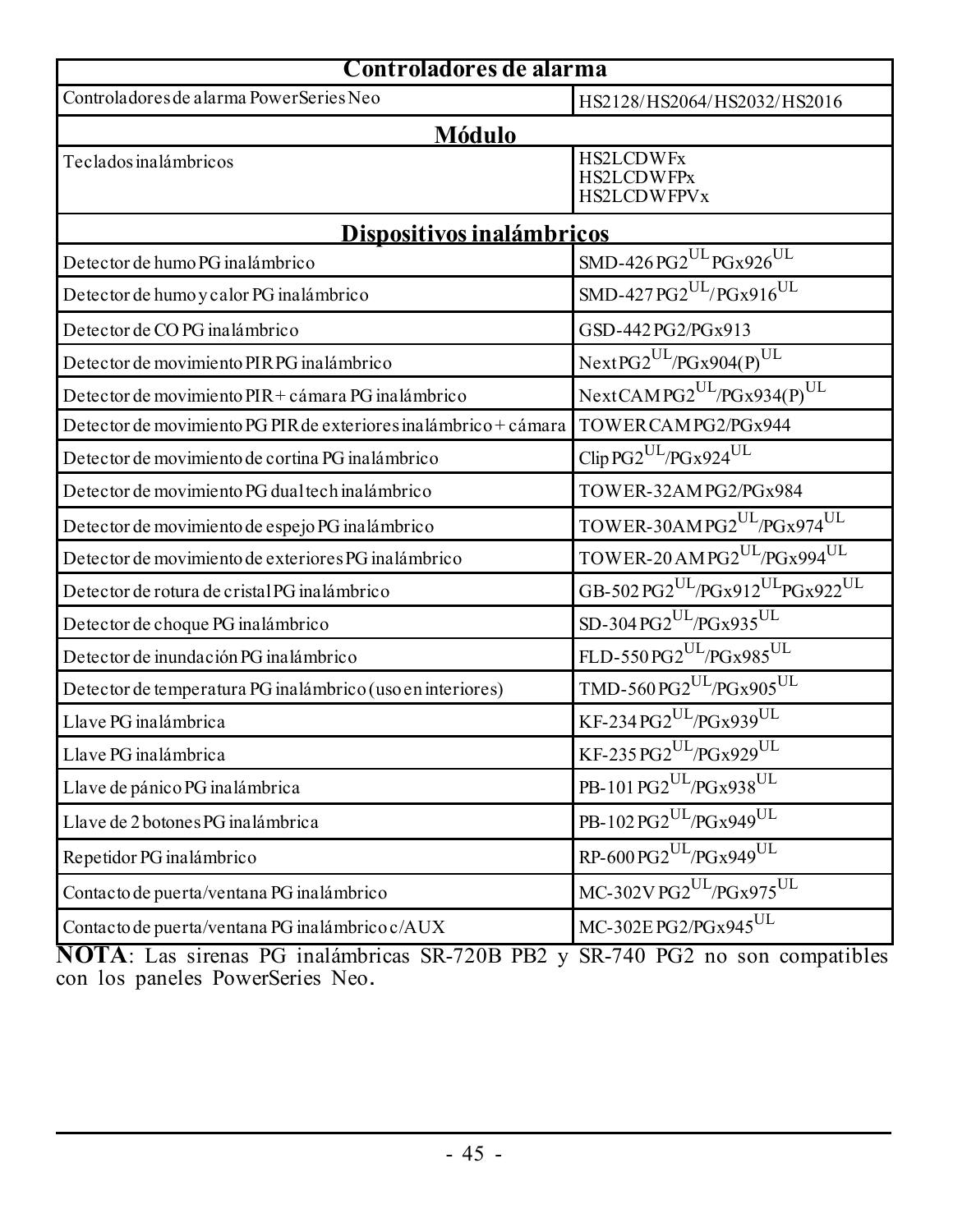### <span id="page-46-0"></span>**Instrucciones de seguridad**

- <sup>l</sup> Este equipo deberá ser instalado por personal de servicio técnico (la persona de servicio se define como la persona que tiene el entrenamiento técnico y la experiencia necesarios apropiados para comprender los peligros a los cuales esa persona puede estar expuesta al realizar una tarea y que también puede tomar medidas para reducir al mínimo los riesgos para esa persona o para otras). Debe ser instalado y usado exclusivamente dentro de un ambiente interior no peligroso (grado máximo de contaminación 2, sobrevoltajes categoría II).
- <sup>l</sup> El instalador es responsable de dar instrucciones al usuario del sistema en relación con las medidas de seguridad eléctricas al usar un sistema que incluya este equipo y también en referencia a cada uno de los siguientes aspectos: . No iNo intente reparar este producto.ntente reparar este producto. En el interior no existen partes que requieran servicio por parte del usuario. Cualquier reparación deberá ser realizada solamente por técnicos de servicio.
- <sup>l</sup> Usando los medios de montaje adecuados (p. ej., anclajes de plástico/metal), fije el transceptor a la estructura del edificio antes de conectar la alimentación.
	- <sup>l</sup> El cableado interno debe ser enrutado de manera que evite:
		- <sup>l</sup> Tensión excesiva en el cable y en las conexiones de terminales;
		- Aflojamiento de terminales; conexiones;
		- Daño al aislante del conductor.

Solo dispositivos homologados por UL/ULC pueden usarse en instalaciones homologadas por UL/ULC. HSM2HOST9 está homologado para Comercial Robo, Residencial Fuego, Residencial Robo y Cuidado médico en el hogar UL, Residencial Fuego y Residencial Robo ULC: UL1610 Unidades de alarma de robo de Estación central UL1023 Unidades de sistema de alarma de robo en el hogar UL985 Unidades de sistema de advertencia de fuego en el hogar UL1637 Equipo de señalización de cuidado médico en el hogar ULC-S545-02 Unidades de control residenciales de sistema de advertencia de fuego ORD-C1023-1974 Unidades de sistema de alarma de robo en el hogar UL 609 Unidades y sistemas locales de alarma de robo UL365 Unidades y sistemas de alarma de robo conectados con la estación de policía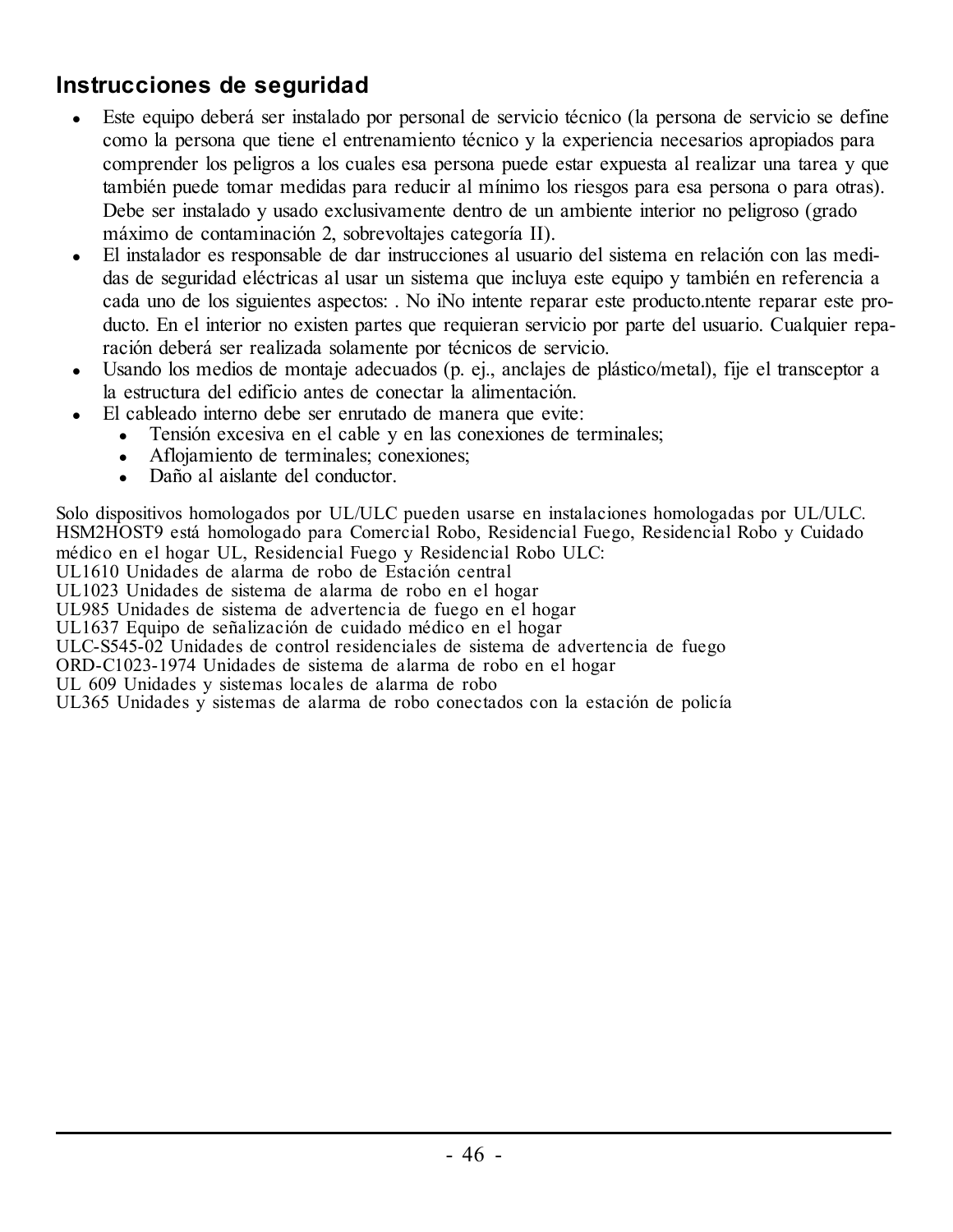## <span id="page-47-0"></span>**Introducción**

El transmisor-receptor inalámbrico HSM2HOSTx bidireccional agrega capacidad inalámbrica a los controladores de alarma PowerSeries Neo, modelos HS2128, HS2064, HS2032 o HS2016. Este manual describe cómo instalar, programar y mantener el HSM2HOST. Note que solo se puede asociar un HSM2HOST o un teclado RFK en el sistema de alarma.

### <span id="page-47-2"></span><span id="page-47-1"></span>**Controles e indicadores**

### **LED de estado**

Los LED en la parte delantera del HSM2HOST proporcionan realimentación acerca de la instalación, la operación y la localización de averías de la unidad. La función de los LED es la siguiente:

| <b>LEDrojo</b>             | Operación                                                                                                                                                                                                                                                                                                                                                                                                                              |
|----------------------------|----------------------------------------------------------------------------------------------------------------------------------------------------------------------------------------------------------------------------------------------------------------------------------------------------------------------------------------------------------------------------------------------------------------------------------------|
| Encendido del módulo:      | Encendido constante durante la secuencia del encendido del módulo y<br>después se apaga.                                                                                                                                                                                                                                                                                                                                               |
| Actualización de Firmware: | Destellos lentos = actualización en curso<br>Destellos rápidos = falla de actualización                                                                                                                                                                                                                                                                                                                                                |
| Condición de problema:     | Sin problemas 1 destello rápido cada 10 segundos.<br>Si hay alguna problema, se produce una serie de destellos cada 2<br>segundos. Cada serie de destellos indica las problemas de la<br>manera siguiente:<br>1 parpadeo: Módulo no asociado<br>2 parpadeos: Pérdida de contacto con el módulo por más de<br>60 segundos<br>3 parpadeos: Bajo voltaje del Corbus<br>8 parpadeos: Interferencia de RF (condición de inter-<br>ferencia) |
| Confirmación del módulo:   | Parpadea rápidamente durante el proceso de confirmación del<br>módulo                                                                                                                                                                                                                                                                                                                                                                  |
| Prueba de colocación:      | Encendido constante cuando la ubicación es mala. Apagado cuando la<br>ubicación es buena.                                                                                                                                                                                                                                                                                                                                              |
| <b>LED</b> verde           | Operación                                                                                                                                                                                                                                                                                                                                                                                                                              |
| Prueba de colocación:      | Encendido constante cuando la ubicación es adecuada. Apagado<br>cuando la ubicación no es adecuada.<br><b>Nota:</b> Para sistemas homologados por UL/ULC, la señal debe<br>ser "Fuerte". Véase las indicaciones de Estado de dispositivos ina-<br>lámbricos en la página 10 para más detalles.                                                                                                                                         |

### **Sabotaje**

El HSM2HOST tiene protección contra manipulación integrada en la pared y en caja separadas. La protección contra manipulación en la caja está deshabilitada de fábrica en la versión NA (habilitada en la versión EU).

La sección [804][810] opción 3 habilita o deshabilita la protección contra manipulación en la caja. Habilite o deshabilite la protección contra manipulación en la pared asegurando el soporte para manipulación en la pared del sello de rotura firmemente a la pared usando uno de los tornillos suministrados.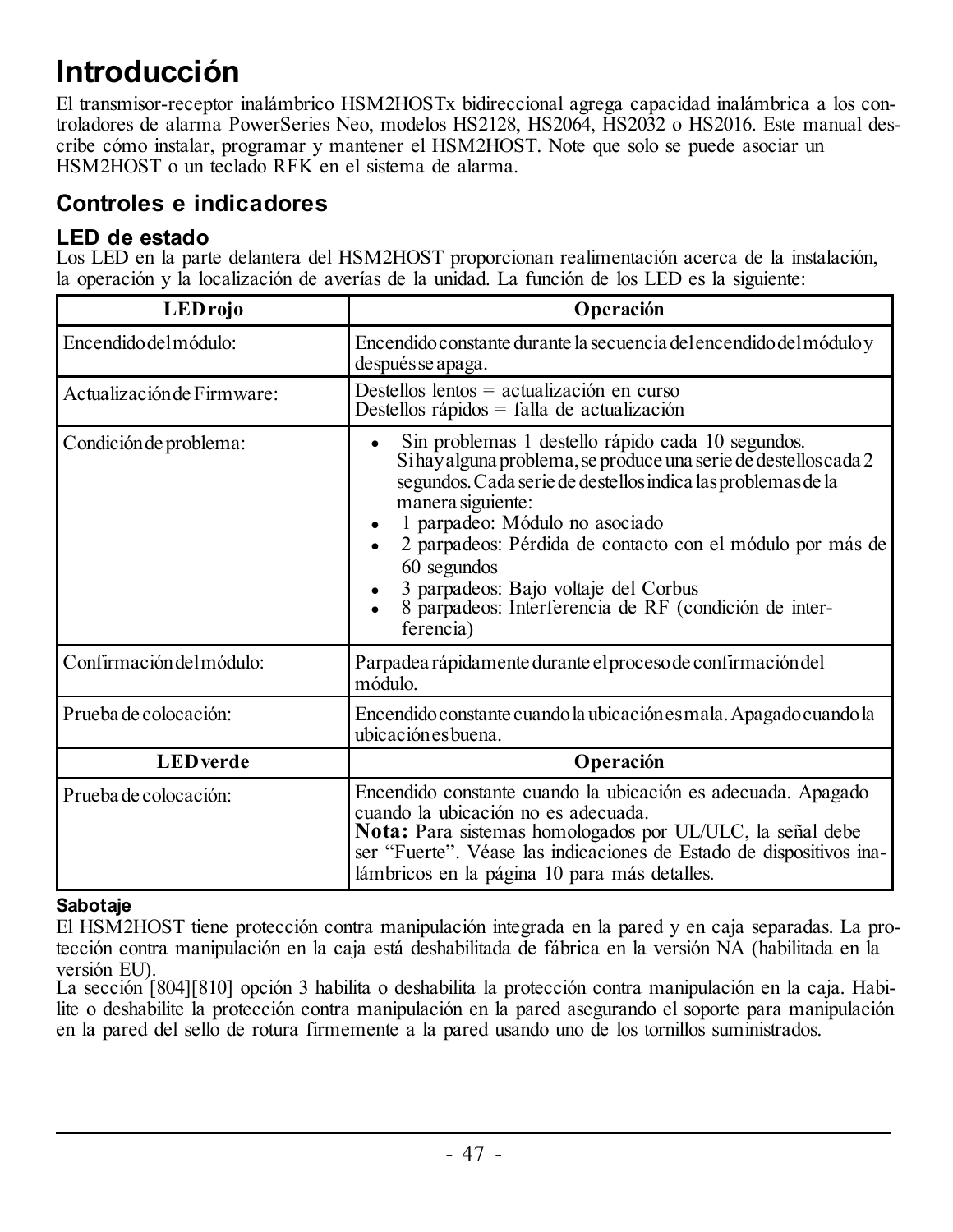La protección contra manipulación en la caja se activa cuando la caja se abre y se restaura cuando la caja se cierra. La protección contra manipulación en la pared en la parte posterior de la unidad está presionada por la superficie de montaje cuando está instalada correctamente. Si se quita la unidad, la protección contra manipulación se activa. Asegúrese de que la superficie de montaje sea lisa y libre de obstrucciones que bloqueen el acceso a la parte posterior de la unidad. Los alambres eléctricos no deben pasar por encima o por debajo del módulo cuando esté montado.

**Nota:** La protección contra manipulación integrada en la pared y en la caja debe instalarse y habilitarse para las aplicaciones Comerciales/Residenciales para Robo homologadas por UL/ULC.

### <span id="page-48-0"></span>**Montaje**

**Nota:** Monte permanentemente el receptor HSM2HOST y los dispositivos inalámbricos DESPUÉS de las pruebas de colocación de cada dispositivo ("[904] Prueba de colocación de [dispositivos](#page-53-1) ina[lámbricos"](#page-53-1) En la página 53).

Encuentre un lugar que sea:

- seco.
- $\bullet$  dentro del rango de temperaturas de operación.
- <sup>l</sup> en el centro de la colocación propuesta de todos los dispositivos inalámbricos,
- tan alto como sea posible. El rango se reduce si se monta por debajo del nivel del terreno,
- lejos de fuentes de interferencia, que incluyen: ruido eléctrico (computadoras, televisores, motores eléctricos, electrodomésticos, unidades de calefacción y de aire acondicionado), grandes objetos de metal como los conductos y la plomería de calefacción que pueden bloquear las ondas electromagnéticas,
- liso y libre de obstrucciones que bloqueen el acceso a la parte posterior de la unidad.

### <span id="page-48-1"></span>**Conexión del HSM2HOST**

*Bail: Quite toda la alimentación (CA, CC., líneas telefónicas) del sistema mientras conecta los módulos con el Corbus.*

Para conectar el HSM2HOST:

- 1. Con el panel de alarma apagado, conecte el HSM2HOST al Corbus de 4 hilos del panel de alarma según la Figura 1.
- 2. Cuando el cableado esté completo, alimente el sistema de seguridad.



**Figura: 1** Diagrama de cableado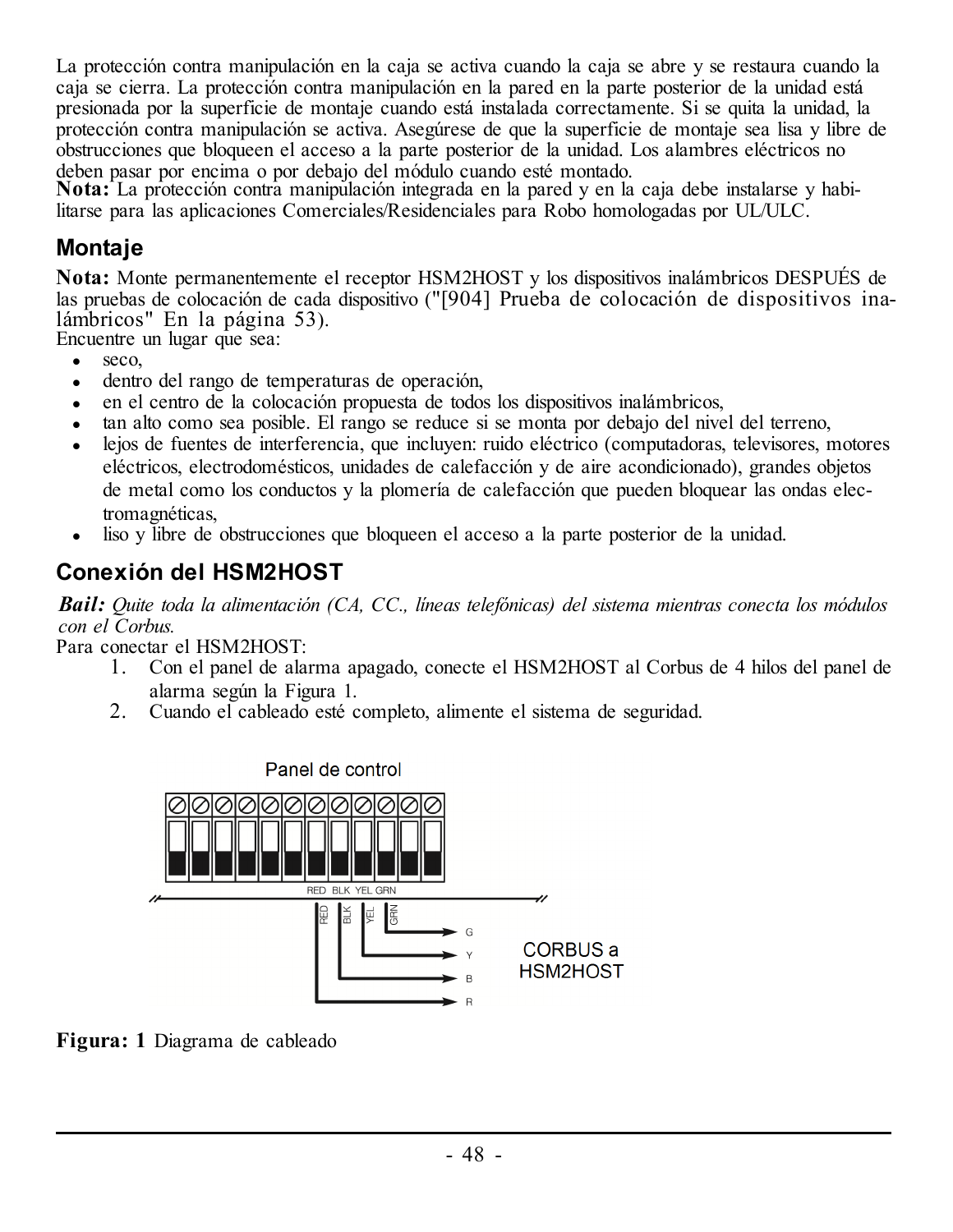### <span id="page-49-0"></span>**Asociación del HSM2HOST**

El HSM2HOST se debe asociar en el panel de alarma antes de que cualquier dispositivo inalámbrico pueda registrarse.

Cuando el sistema de alarma se acciona por primera vez, puede asociarse el primer teclado o el HSM2HOST (si usa un teclado inalámbrico como primer teclado). Para esto:

- 1. Una vez que el HSM2HOST está cableado al panel de alarma y se ha aplicado la alimentación, encienda un teclado inalámbrico.
- 2. Presione cualquier botón en el teclado para asociarlo al HSM2HOST. El HSM2HOST se asocia automáticamente al panel de alarma.

Alternativamente, asocie el HSM2HOST al sistema en cualquier momento usando el procedimiento siguiente:

- 1. Ingrese a la Programación del instalador sección [902][000] (Asociar automáticamente todos los módulos).
- 2. Cuando se le solicite, presione [\*] para asociar.

### <span id="page-49-1"></span>**Eliminación del HSM2HOST**

Para eliminar el HSM2HOST del sistema:

- 1. Ingrese a la Programación del instalador sección [902][106] (Eliminar HSM2HOSTx).
- 2. Presione [\*] para eliminar.

### <span id="page-49-2"></span>**Montaje permanente**

Cuando encuentre una ubicación adecuada, monte el HSM2HOST de la manera siguiente:

- 1. Pase los alambres del Corbus a través de los agujeros en la parte posterior del gabinete.
- 2. Monte el gabinete firmemente a la pared con los tres tornillos suministrados.<br>3. Para habilitar la protección contra manipulación en la pared, asegure el sono
- 3. Para habilitar la protección contra manipulación en la pared, asegure el soporte para manipulación en la pared del sello de rotura firmemente a la pared usando el tornillo suministrado.



**Figura: 2** Montaje del HSM2HOST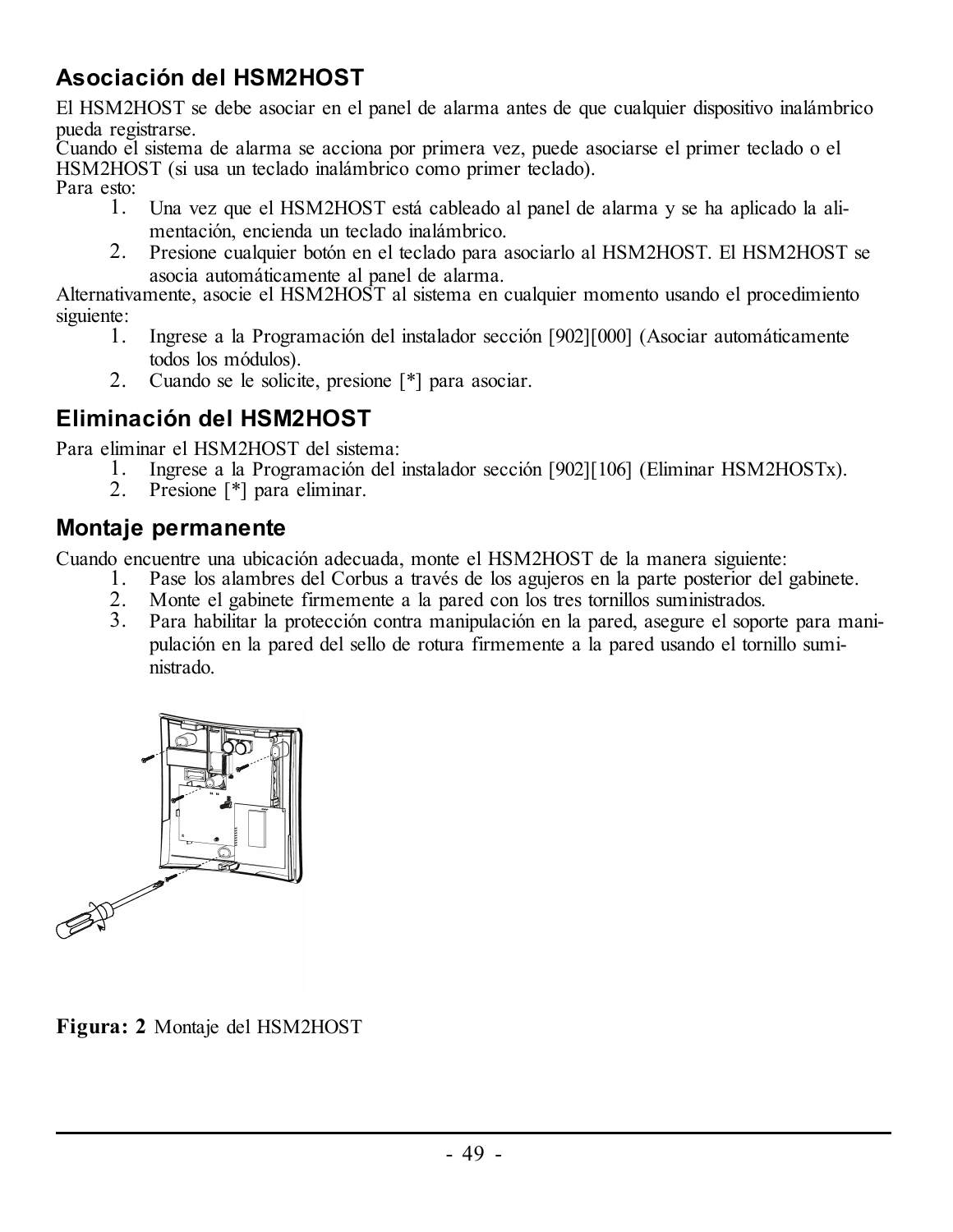### <span id="page-50-0"></span>**Configuración y programación del dispositivo inalámbrico**

### <span id="page-50-1"></span>**[804][000] Asociar dispositivos inalámbricos**

- 1. Ingrese a la Programación del instalador sección [804][000].
- 2. Cuando se le solicite, active el dispositivo (véase la hoja de instalación del dispositivo) para asociarlo inmediatamente o ingrese un número de ID de dispositivo. Haga esto último para pre-asociar dispositivos y después asociarlos en el sitio del cliente. El panel de alarma determina el tipo de dispositivo que es asociado y presenta las opciones de programación apropiadas.
- 3. Use las teclas de desplazamiento o ingrese el número correspondiente para seleccionar una opción.
- 4. Desplácese a través de las selecciones disponibles, ingrese un número o un texto según corresponda.
- 5. Pulse [\*] para aceptar y moverse a la opción siguiente.
- 6. Una vez que todas las opciones se han configurado, el sistema solicita asociar el dispositivo siguiente.
- 7. Repita el proceso descrito anteriormente hasta que todos los dispositivos inalámbricos estén asociados.

### <span id="page-50-2"></span>**[804][001]-[716] Configuración de dispositivos inalámbricos**

Para configurar los dispositivos inalámbricos:

- 1. Ingrese a la Programación del instalador sección [804] y seleccione una de las subsecciones siguientes:
	- $\sim$  001-128 Configurar zonas inalámbricas
	- $\cdot$  601-632 Configurar llaves inalámbricas
	- $\bullet$  701-716 Configurar teclados inalámbricos
- 2. Seleccione un dispositivo para configurar usando las teclas de desplazarse o vaya directamente a un dispositivo específico ingresando una tecla de acceso directa.
- 3. Utilice los botones de desplazamiento o ingrese una tecla de acceso directa para seleccionar una opción de configuración para el dispositivo. Vea las hojas del dispositivo para más detalles.
- 4. Pulse [\*] para aceptar y moverse a la opción siguiente.
- 5. Una vez que se configuran todas las opciones, el sistema regresa al menú de la configuración base.
- 6. Repita el proceso descrito arriba para configurar otros dispositivos inalámbricos.

### <span id="page-50-3"></span>**[804][801] Interferencia RF detectada**

Para configurar la interferencia de RF:

- 1. Ingrese a la sección Programación del instalador [804][801] y luego selecciones una de las siguientes opciones:
	- $\bullet$  00–Deshabilitado
	- $-01 -$ UL20/20-EE.UU.
	- $-$  02–EN 30/60-Europa
	- $\cdot$  03–Clase 630/60-Británica
- 2. Pulse [\*] para aceptar la selección.
- 3. Pulse [#] para salir de la sección.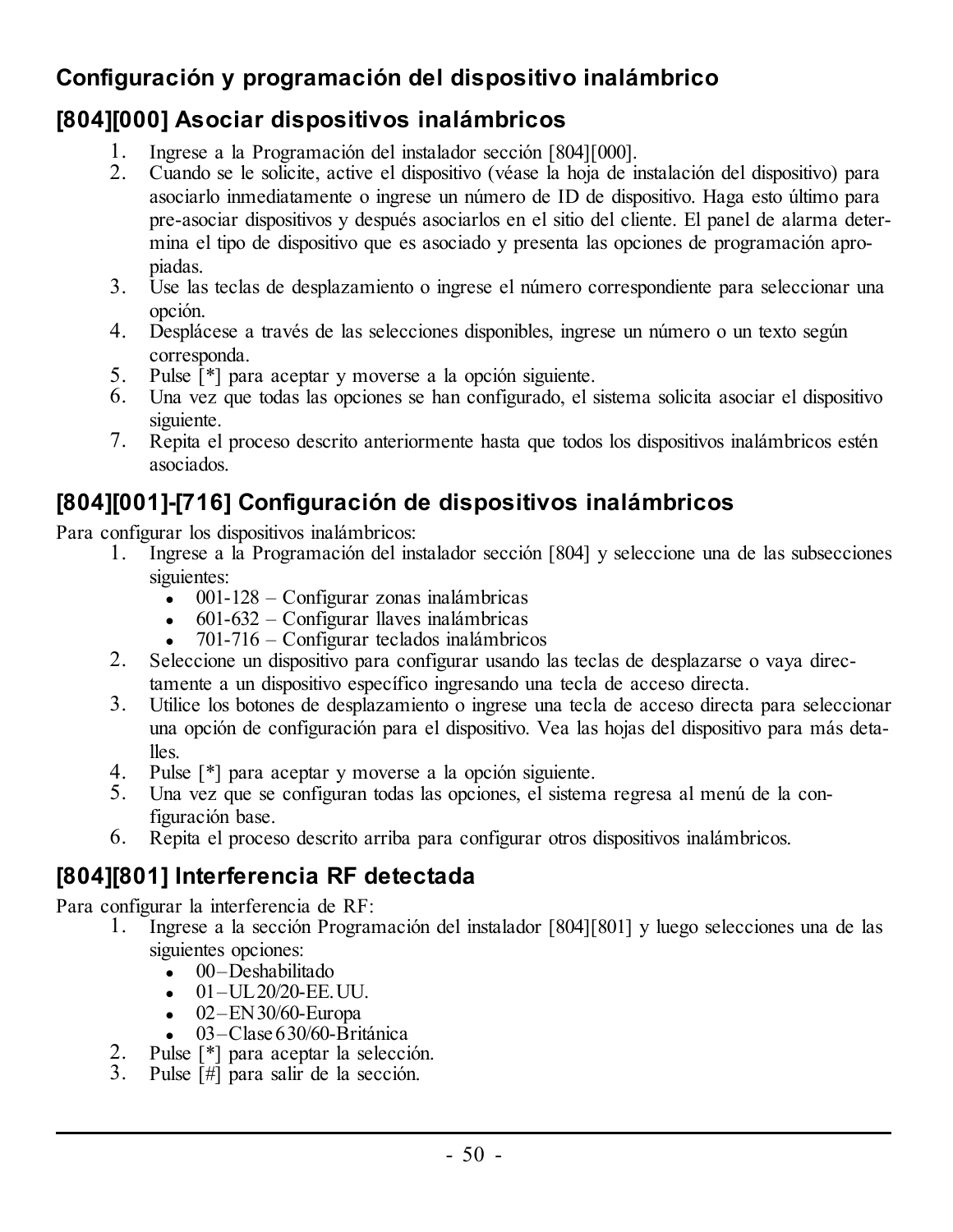### <span id="page-51-0"></span>**[804][802] Ventana de supervisión inalámbrica**

Para instalaciones EN, debe seleccionar 1 hora o 2 horas.

Cuando se utiliza la opción 06, que configura el sistema para generar condiciones de problema después de que un dispositivo se haya detectado como ausente por 24 horas, los detectores de humo generan una condición de problema después de un máximo de 18 horas en que la opción conmutable de la supervisión de 200 seg. está deshabilitada.

Para programar la ventana de supervisión inalámbrica:

- 1. Ingrese a la Programación del instalador sección [804][802].
- 2. Seleccione una de las opciones siguientes desplazándose o ingresando la tecla de acceso directa:
	- $\bullet$  00–Deshabilitado
	- $\bullet$  01–Después de 1 hora
	- $\bullet$  02–Después de 2 hora
	- $\bullet$  03–Después de 4 hora
	- $-04$ –Después de 8 horas
	- $\bullet$  05–Después de 12 horas
	- $\bullet$  06–Después de 24 horas
- 3. Pulse  $[!]$  para aceptar la selección.<br>4 Pulse  $[!]$  para salir de la sección.
	- Pulse [#] para salir de la sección.

**Nota:** Para instalaciones Residencial Robo UL (UL1023), Cuidado médico en el hogar (UL1637), Residencial Robo ULC (ULC/ORD-C1023), la ventana máxima de supervisión será fijada a 24 horas. Para instalaciones Residencial Fuego UL (UL985), la ventana máxima de supervisión se fija a 200 seg. Para Comercial Robo UL (UL1610/UL365) y Residencial Fuego ULC (ULC-S545), la ventana máxima de supervisión será fijada a 4 horas.

### <span id="page-51-1"></span>**[804][810] Opción inalámbrica 1**

Para programar las opciones inalámbricas:

- 1. Ingrese a la Programación del instalador sección [804][810].
- 2. Seleccione una de las opciones siguientes desplazándose o ingresando la tecla de acceso directa:
	- $\bullet$  01 Interferencia de RF
	- <sup>l</sup> 02–Supervisióninalámbrica/Alarma de interferencia deRF
	- $\bullet$  03–Manipulación inalámbrica
	- $\bullet$  04–Supervisión de Fuego
- 3. Pulse [\*] para aceptar la selección y [#] para salir.

### <span id="page-51-2"></span>**[804][841] Cámaras de movimiento**

Para programar cámaras de movimiento:

- 1. Ingrese a la Programación del instalador sección [804][841].
- 2. Seleccione una de las opciones siguientes desplazándose o ingresando la tecla de acceso directa: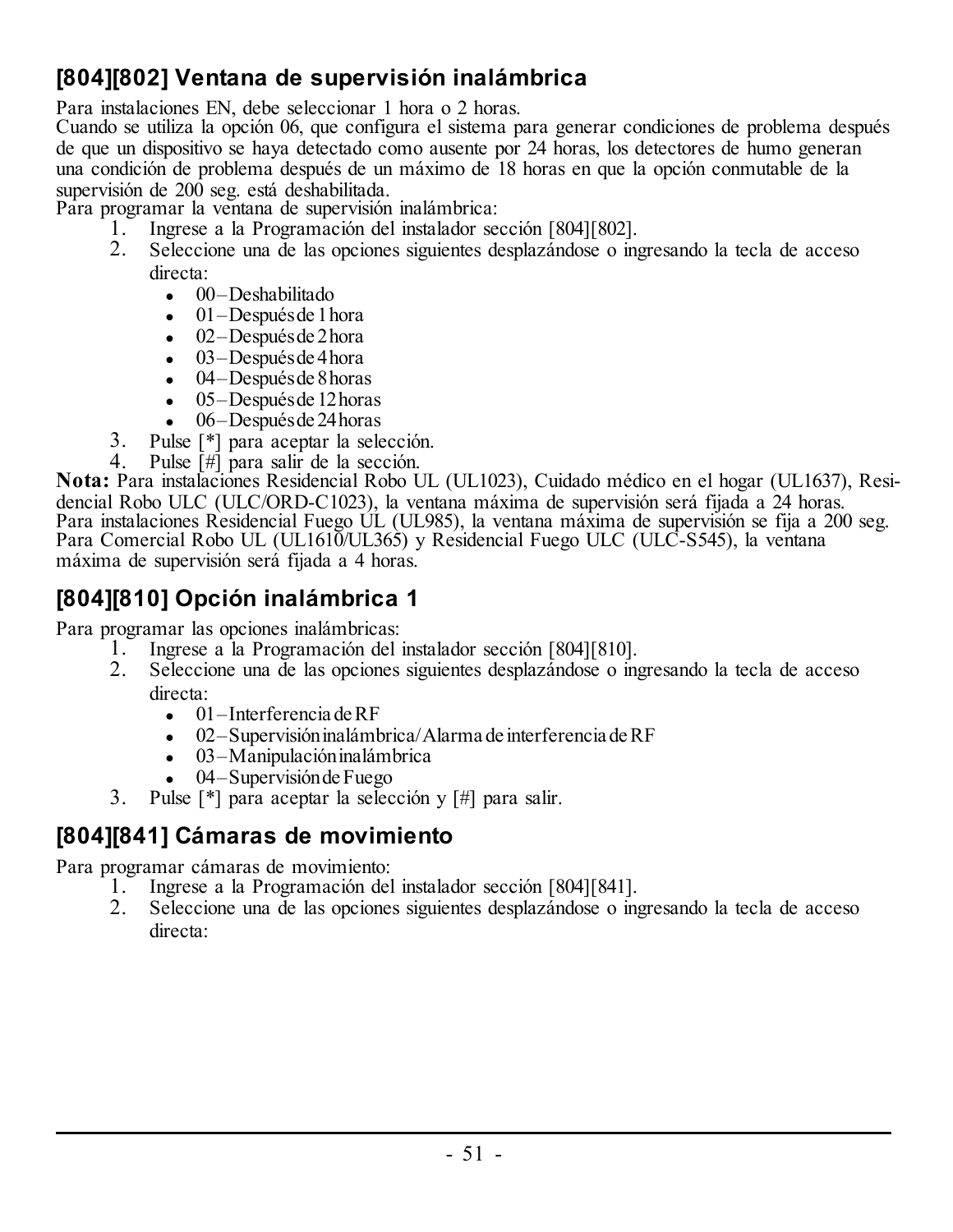|  | [001] Verificación<br>visual   | Encendido: Las alarmas activan captura de la imagen de las<br>cámaras PIR<br>Apagado: Las alarmas no activan captura de la imagen de las<br>cámaras PIR                         |
|--|--------------------------------|---------------------------------------------------------------------------------------------------------------------------------------------------------------------------------|
|  | [002] Ver ventana de<br>tiempo | 01 Alarma $+5$ minutos<br>02 Alarma $+15$ minutes<br>03 Alarma $+1$ hora                                                                                                        |
|  | [003] Ver otras alarmas        | 01 Tecla de fuego habilitada/deshabilitada<br>02 Emergencia habilitada/deshabilitada<br>03 Tecla médica habilitada/deshabilitada<br>04 Tecla de pánico habilitada/deshabilitada |

### <span id="page-52-0"></span>**[804][901]-[905] Eliminar dispositivos inalámbricos**

Para eliminar los dispositivos inalámbricos:<br>1. Ingrese a la Programación del i

- 1. Ingrese a la Programación del instalador sección [804] y seleccione una de las subsecciones siguientes:
	- [901] Eliminar dispositivos de zona inalámbrica [902] Eliminar llave inalámbrica [904] Eliminar repetidores
	-
	-
	- [905] Eliminación del teclado
- 2. Seleccione un dispositivo a eliminar usando las teclas de desplazarse o vaya directamente a un dispositivo específico ingresando una tecla de acceso directa.
- 3. Pulse [\*] para eliminar o [#] para salir.

### <span id="page-52-1"></span>**[804][921]-[925] Reemplazar dispositivos inalámbricos**

Para reemplazar un dispositivo inalámbrico:<br>1. Ingrese a la Programación del in

- 1. Ingrese a la Programación del instalador sección [804] y seleccione una de las subsecciones siguientes:
	- [921] Reemplazar dispositivos de zona inalámbrica
	- [922] Reemplazar llaves inalámbricas
	- [924] Reemplazar repetidor [925] Reemplazar teclado
	-
- 2. Pulse [\*] para seleccionar una subsección. Se muestra el primer dispositivo disponible.<br>3. Seleccione un dispositivo para reemplazar usando las teclas de desplazarse o vava dire
- 3. Seleccione un dispositivo para reemplazar usando las teclas de desplazarse o vaya directamente a un dispositivo específico ingresando una tecla de acceso directa.
- 4. Pulse [\*]. Cuando se le solicite, active el dispositivo (asociación completa) o ingrese el ID del dispositivo (preasociación). Se visualiza un mensaje que confirma la asociación.

### <span id="page-52-2"></span>**[804][990][001 – 005] Mostrar todos los dispositivos**

Utilice esta sección para revisar los dispositivos inalámbricos asociados en el sistema y para ver los números de serie asociados con cada dispositivo.

Para revisar la información del dispositivo inalámbrico:

- 1. Ingrese a la Programación del instalador sección [804][990] y seleccione una se las subsecciones siguientes:
	- $\bullet$   $[001]$  Todas laszonas
	- $\cdot$  [002] Repetidores
	- $\cdot$  [004] Llavesinalámbricas
	- $\cdot$  [005] Teclados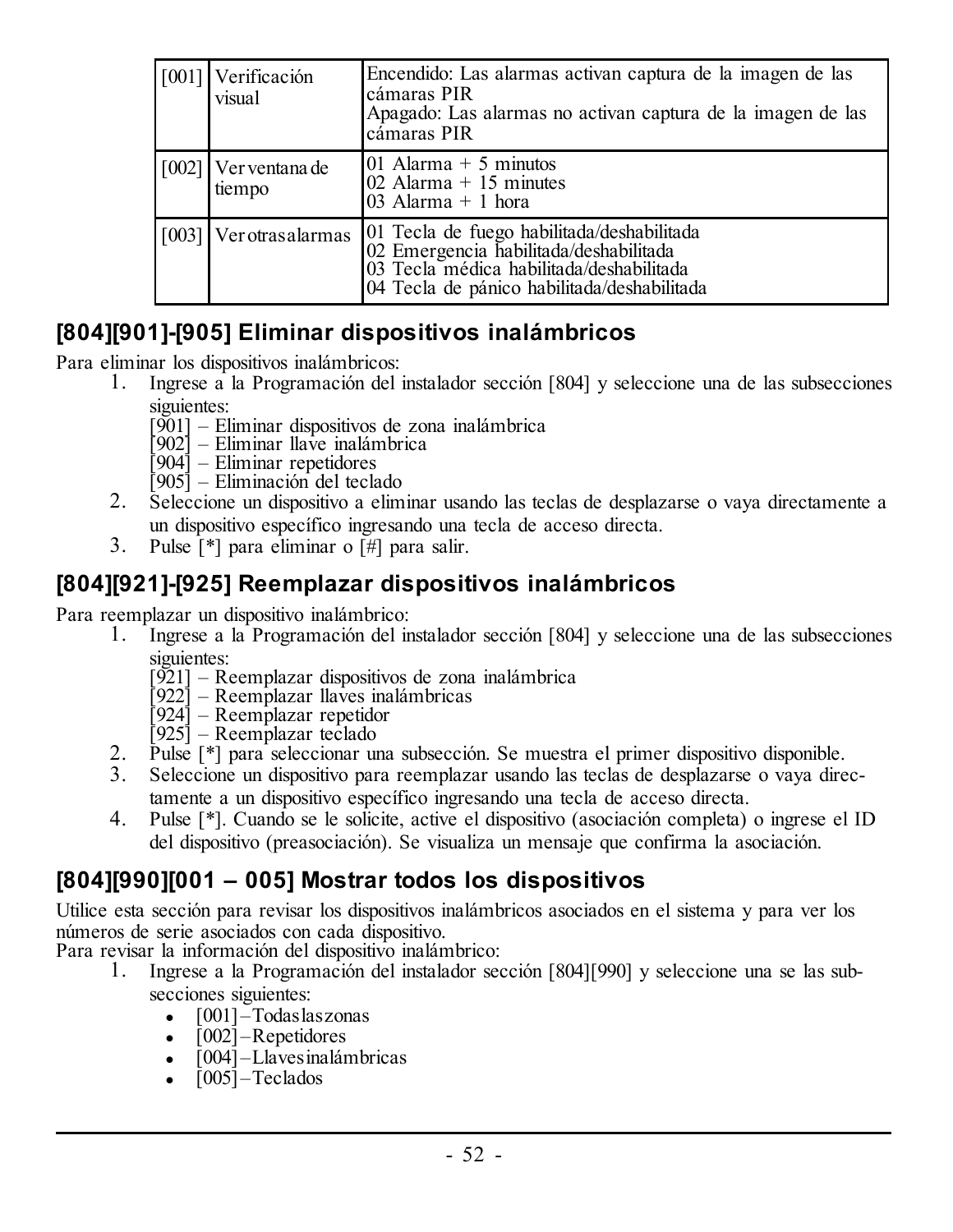- 2. Pulse [\*] para seleccionar un tipo de dispositivo inalámbrico. Se muestra el primer dispositivo disponible.
- 3. Use las teclas de desplazamiento para ver los dispositivos asociados.

**Nota:** Esta opción no está totalmente soportada por los teclados LED y de ICONOS.

### <span id="page-53-0"></span>**[804][999] Restaurar a valores de fábrica**

Al seleccionar esta opción la programación del HSM2HOST se restaura a los valores de fábrica.

### <span id="page-53-1"></span>**[904] Prueba de colocación de dispositivos inalámbricos**

Los modos de prueba siguientes están disponibles:

- $[904][001]$ - $[128]$  Probar las zonas inalámbricas
- $\left[904\right]\left[521\right]\left[528\right]$  Probar todos los repetidores
- $\sqrt{19041}$ [601]-[632] Probar todas las llaves inalámbricas
- $\bullet$  [904][701]-[716] Probar todos los teclados

Se proporcionan dos resultados de la prueba:

 $\cdot$  24 horas: Resultados promedio de la prueba de la potencia de la señal durante un período de 24 horas.

<sup>l</sup> Ahora: Resultados del estatus de la señal de la prueba actual.

Un LED de Problema que destella indica interferencia de RF. Puede visualizarse los indicadores de estatus siguientes:

| <b>LCD</b>              | Iconos* LED+ Estado |    |                                                                                      |
|-------------------------|---------------------|----|--------------------------------------------------------------------------------------|
| Fuerte                  |                     |    | Potencia de la señal fuerte                                                          |
| Bueno                   |                     | 10 | Potencia de la señal buena                                                           |
| Baja                    |                     | 11 | Potencia de la señal baja                                                            |
| Sinprueba <sup>15</sup> |                     | 13 | Visualizado como el resultado de Ahora si no se realizó ninguna prueba               |
| Sinprueba <sup>5</sup>  |                     | 13 | Visualizado siempre como el resultado de 24 horas al probar llaves ina-<br>lámbricas |

\*Para los teclados de iconos, el dígito 1 indica resultados de la prueba de 24 horas; el dígito 2 indica los resultados de la prueba Ahora.

+Para los teclados LED, el primer dígito indica resultados de 24 horas; el segundo dígito indica los resultados de la prueba Ahora.

**Nota:** Para instalaciones EN/UL/ULC, solamente los niveles de señal FUERTE son aceptables.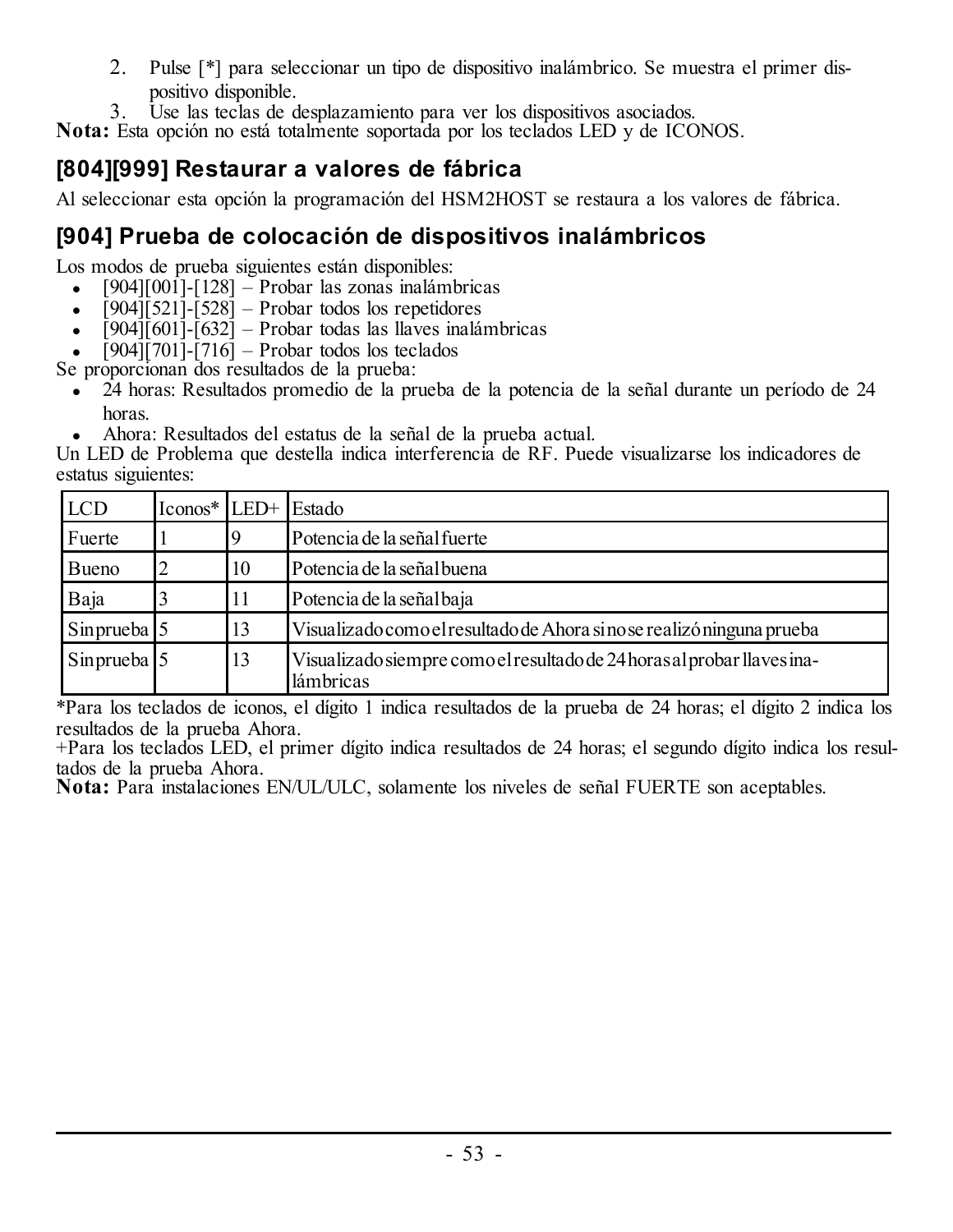### <span id="page-54-0"></span>**PLANILLAS DE PROGRAMACIÓN**

### <span id="page-54-1"></span>**[000] Etiquetas del módulo**

| $[801]$ | Etiquetas de teclado (1 x 14 caracteres) |      |  |
|---------|------------------------------------------|------|--|
|         | 001:                                     | 009: |  |
|         | 002:                                     | 010: |  |
|         | 003:                                     | 011: |  |
|         | 004:                                     | 012: |  |
|         | 005:                                     | 013: |  |
|         | 006:                                     | 014: |  |
|         | 007:                                     | 015: |  |
|         | 008:                                     | 016: |  |

| $[802]$ | Etiquetas de expansor de zona (1 x 14 caracteres) |      |
|---------|---------------------------------------------------|------|
|         | 001:                                              | 009: |
|         | 002:                                              | 010: |
|         | 003:                                              | 011: |
|         | 004:                                              | 012: |
|         | 005:                                              | 013: |
|         | 006:                                              | 014: |
|         | 007:                                              | 015: |
|         | 008:                                              | 016: |

| $[803]$ | Etiquetas de expansor de salida (1 x 14 caracteres) |      |  |
|---------|-----------------------------------------------------|------|--|
|         | 001:                                                | 009: |  |
|         | 002:                                                | 010: |  |
|         | 003:                                                | 011: |  |
|         | 004:                                                | 012: |  |
|         | 005:                                                | 013: |  |
|         | 006:                                                | 014: |  |
|         | 007:                                                | 015: |  |
|         | 008:                                                | 016: |  |

| $[806]$ | HSM2HOST(<br>Etimieta:<br>l x 14 caracteres) |
|---------|----------------------------------------------|
|         | UI.                                          |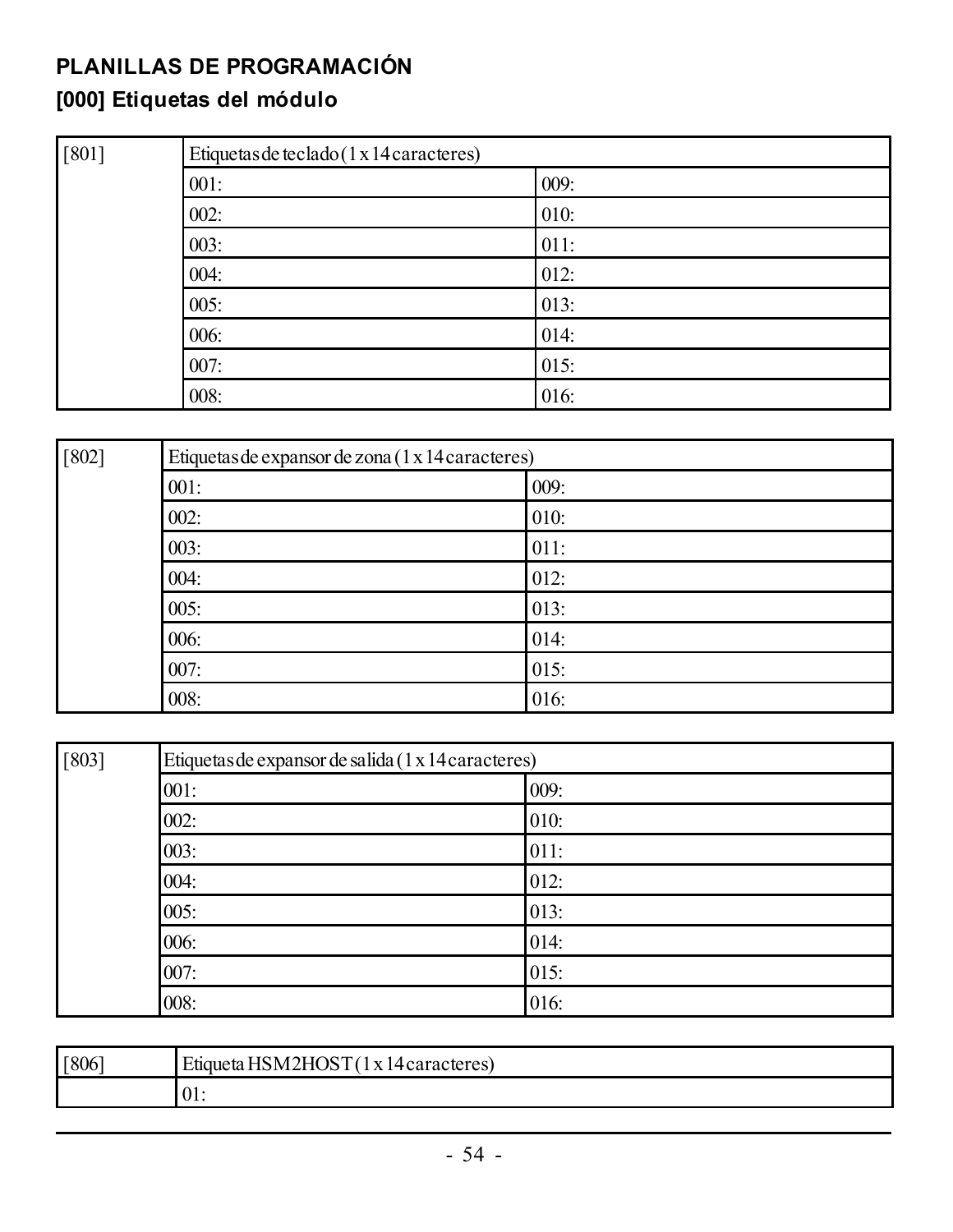| [809] | Etiqueta de fuente de alimentación de HSM2300(1 x 14 caracteres) |
|-------|------------------------------------------------------------------|
|       | .UI.                                                             |
|       | 02                                                               |
|       | 03:                                                              |
|       | 04:                                                              |

| $[810]$ | Etiqueta de salida de alta corriente HSM2204 (1 x 14 caracteres) |  |  |
|---------|------------------------------------------------------------------|--|--|
|         | 01:                                                              |  |  |
|         | 02:                                                              |  |  |
|         | 03:                                                              |  |  |
|         | 04:                                                              |  |  |

| $[821]$ | Etiqueta de repetidor (1 x 14 caracteres) |
|---------|-------------------------------------------|
|         | 01:                                       |
|         | 02:                                       |
|         | 03:                                       |
|         | 04:                                       |
|         | 05:                                       |
|         | 06:                                       |
|         | 07:                                       |
|         | 08:                                       |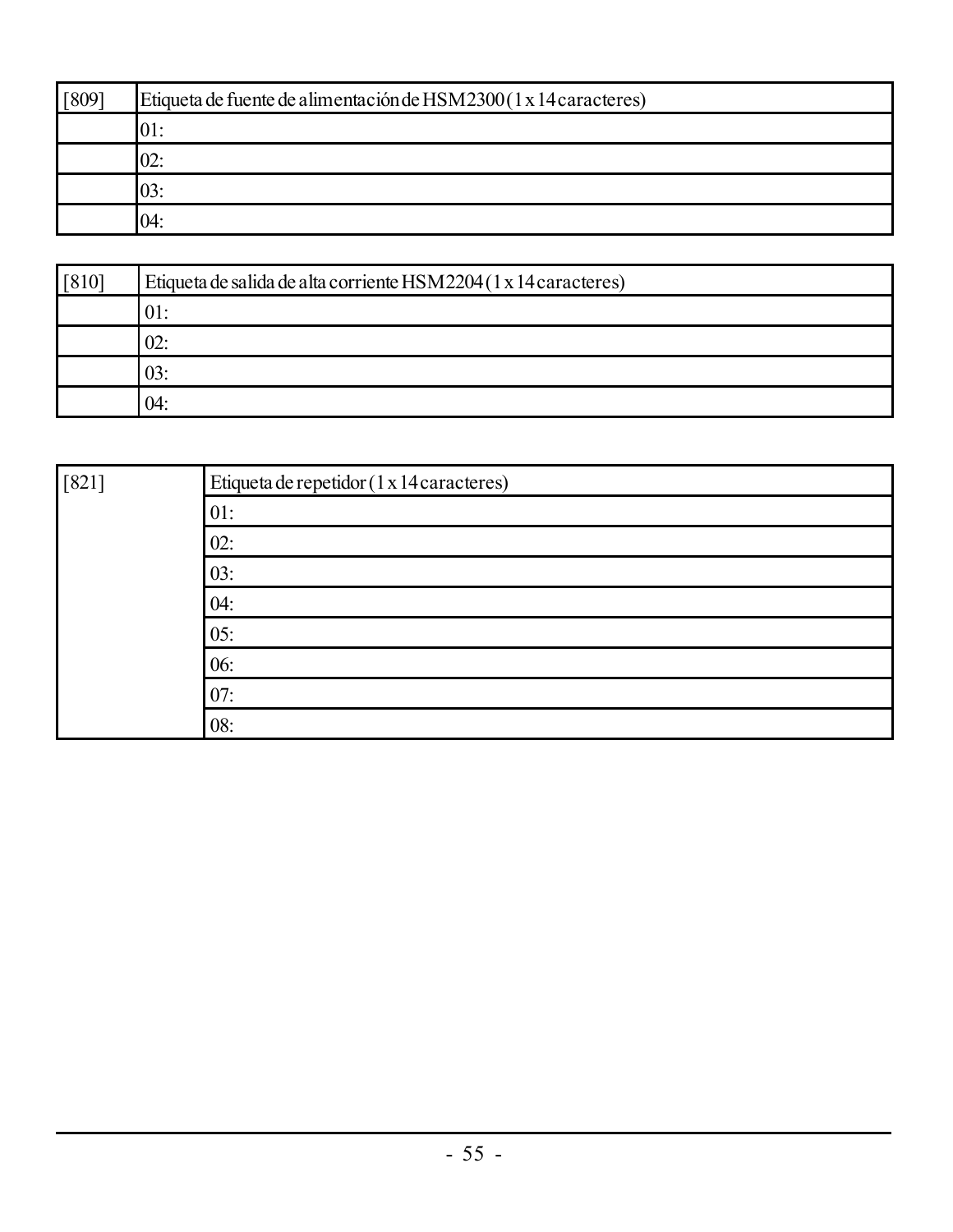| Tecla#                  | Partición# | <b>Usuario</b> | <b>Etiqueta</b> | Tecla# | Partición# | <b>Usuario</b> | Etiqueta |
|-------------------------|------------|----------------|-----------------|--------|------------|----------------|----------|
|                         |            |                |                 | 17     |            |                |          |
| $\boldsymbol{2}$        |            |                |                 | 18     |            |                |          |
| $\overline{\mathbf{3}}$ |            |                |                 | 19     |            |                |          |
| 44                      |            |                |                 | 20     |            |                |          |
| 5                       |            |                |                 | 21     |            |                |          |
| 6                       |            |                |                 | 22     |            |                |          |
| $\overline{7}$          |            |                |                 | 23     |            |                |          |
| 8                       |            |                |                 | 24     |            |                |          |
| 9                       |            |                |                 | 25     |            |                |          |
| $10\,$                  |            |                |                 | 26     |            |                |          |
| $11\,$                  |            |                |                 | 27     |            |                |          |
| 12                      |            |                |                 | 28     |            |                |          |
| 13                      |            |                |                 | 29     |            |                |          |
| 14                      |            |                |                 | 30     |            |                |          |
| 15                      |            |                |                 | 31     |            |                |          |
| 16                      |            |                |                 | 32     |            |                |          |

### <span id="page-56-0"></span>**[804][000] Asociación de dispositivo inalámbrico – Llaves inalámbricas**

### <span id="page-56-1"></span>**[804][000] Asociación de dispositivo inalámbrico – Teclados inalámbricos**

| Teclado<br>WLSH | Asignación de<br>teclado | Etiquetade<br>teclado | Teclado<br>WLSH | Asignación de<br>teclado | Etiquetade<br>teclado |
|-----------------|--------------------------|-----------------------|-----------------|--------------------------|-----------------------|
|                 |                          |                       | Q               |                          |                       |
|                 |                          |                       | 10              |                          |                       |
|                 |                          |                       | 11              |                          |                       |
|                 |                          |                       | 12              |                          |                       |
|                 |                          |                       | 13              |                          |                       |
|                 |                          |                       | 14              |                          |                       |
|                 |                          |                       | 15              |                          |                       |
|                 |                          |                       | 16              |                          |                       |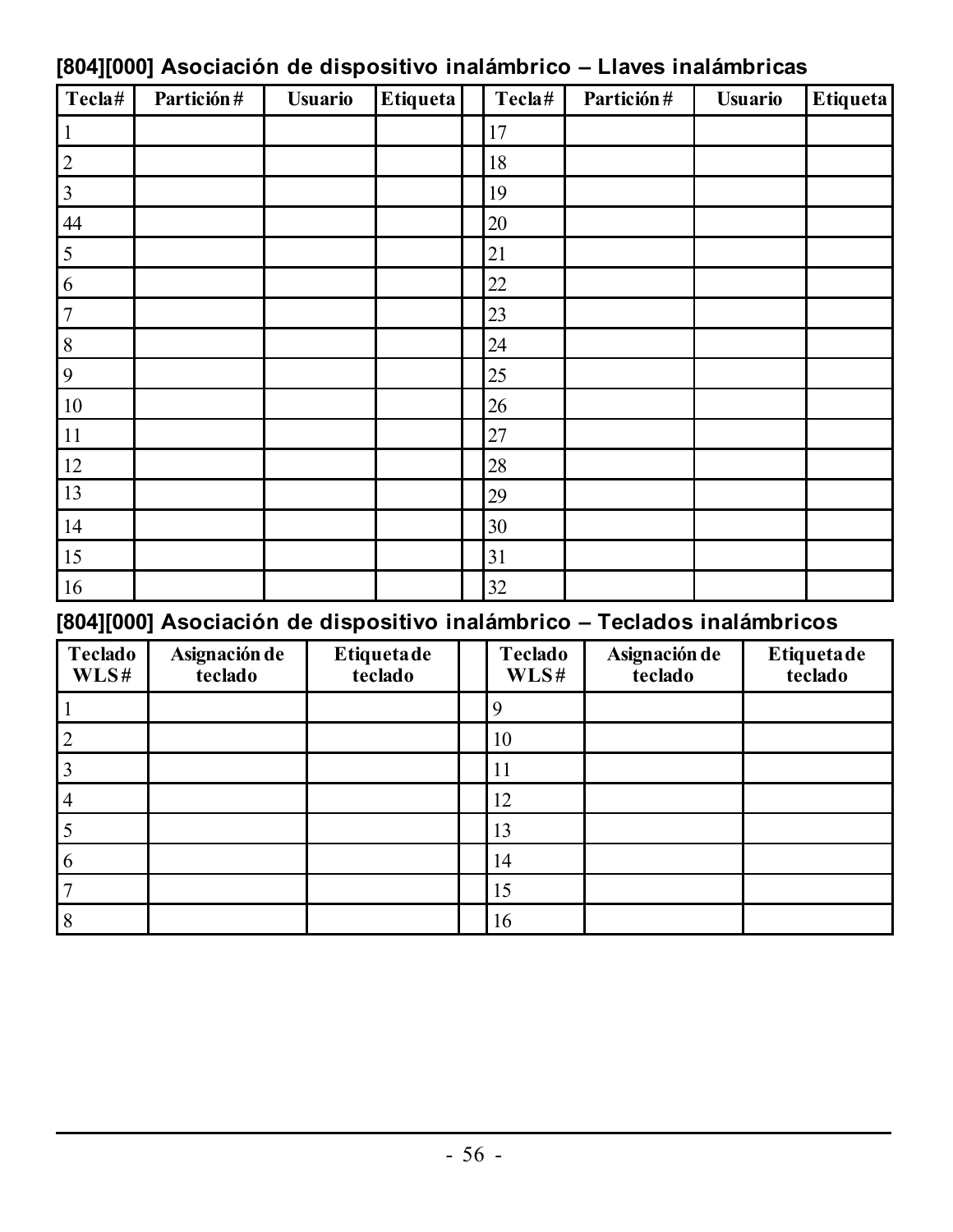### <span id="page-57-0"></span>**[804][000] Asociación de dispositivo inalámbrico – Repetidores inalámbricos**

| Repetidor# | Etiqueta de repetidor |
|------------|-----------------------|
|            |                       |
|            |                       |
|            |                       |
|            |                       |
|            |                       |
|            |                       |
|            |                       |
|            |                       |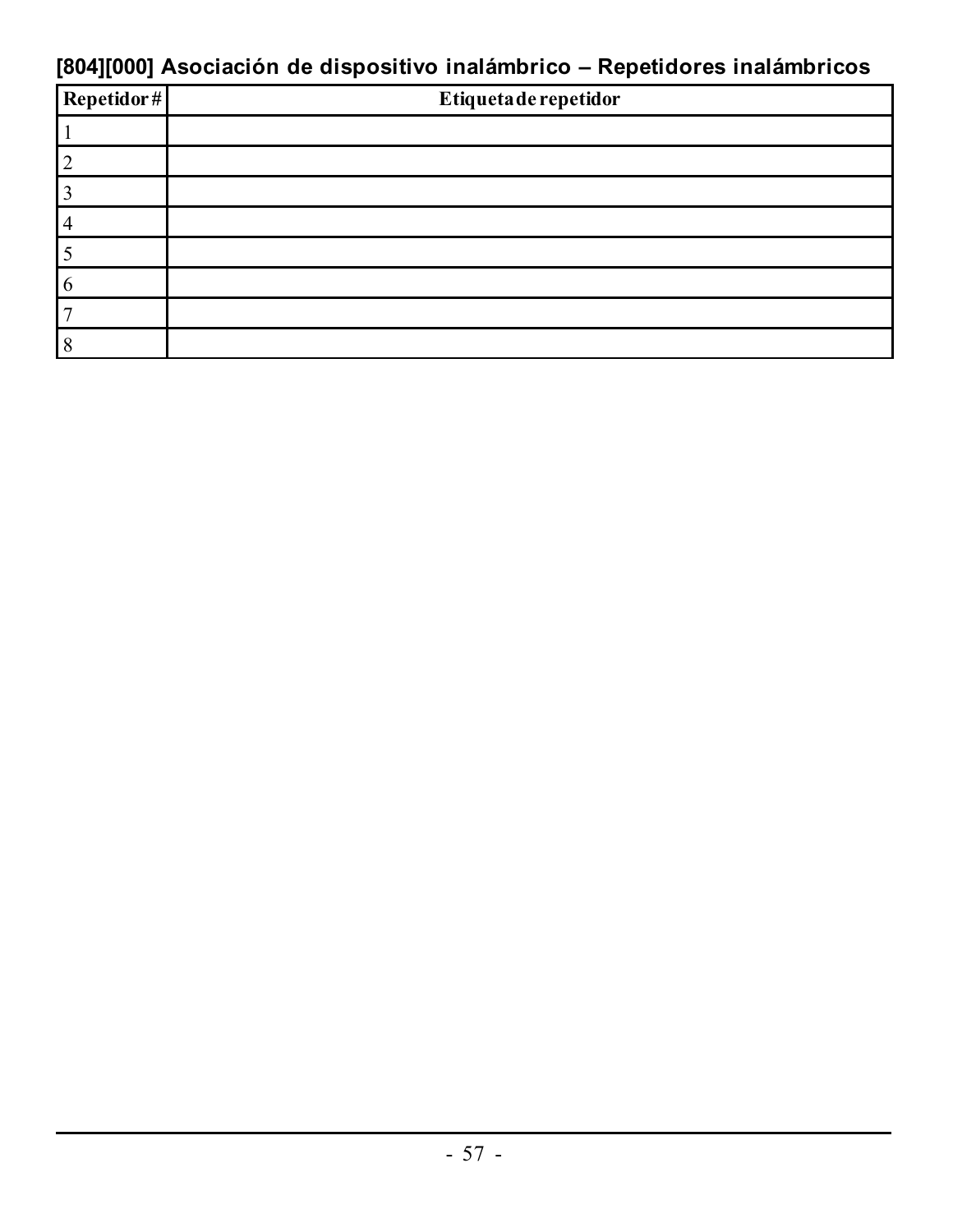#### **7. GARANTÍA LIMITADA**

Digital Security Controls Ltd. garantiza al comprador original que por un periodo de doce meses desde la fecha de compra, el producto está libre de defectos en materiales y hechura en uso normal. Durante el periodo de la garantía, Digital Security Controls Ltd., decide sí o no, reparará o reemplazará cualquier producto defectuoso devolviendo el producto a su fábrica, sin costo por labor y materiales. Cualquier repuesto o pieza reparada está garantizada por: el resto de la garantía original o noventa (90) días, cualquiera de las dos opciones de mayor tiempo. El propietario original debe notificar puntualmente a Digital Security Controls Ltd. por escrito que hay un plazadas a opción de DSC. Los productos no cubiertos por la predefecto en material o hechura, tal aviso escrito debe ser recibido en sente garantía, o de otra manera fuera de la garantía debido al todo evento antes de la expiración del periodo de la garantía. No hay absolutamente ningún tipo de garantía sobre software y todos los productos de software son vendidos como una licencia de usuario bajo los términos del contrato de licencia del software incluido con el producto. El comprador asume toda responsabilidad por la apropiada selección, instalación, operación y mantenimiento de cualquier producto comprado a DSC. La garantía de los productos hechos a medida alcanzan solamente a aquellos productos que no funcionen al momento de la entrega. En tales casos, DSC puede reemplazarlos o acreditarlos, a opción de DSC.

#### **Garantía Internacional**

La garantía para los clientes internacionales es la misma que para cualquier cliente de Canadá y los Estados Unidos, con la excepción que Digital Security Controls Ltd. no será responsable por cualquier costo aduanero, impuestos o VAT que puedan ser aplicados.

#### **Procedimiento de la Garantía**

Para obtener el servicio con esta garantía, por favor devuelva el(los) artículo(s) en cuestión, al punto de compra. Todos los distribuidores autorizados tienen un programa de garantía. Cualquiera que devuelva los artículos a Digital Security Controls Ltd., debe primero obtener un número de autorización. Digital Security Controls Ltd., no aceptará ningún cargamento de devolución sin que haya obtenido primero el número de autorización.

#### **Condiciones para Cancelar la Garantía**

Esta garantía se aplica solamente a defectos en partes y en hechura concerniente al uso normal. Esta no cubre:

- <sup>l</sup> daños incurridos en el manejo de envío o cargamento
- daños causados por desastres tales como incendio, inundación, vientos, terremotos o rayos eléctricos.
- daños debido a causas más allá del control de Digital Security Controls Ltd., tales como excesivo voltaje, choque mecánico o daño por agua.
- daños causados por acoplamientos no autorizados, alteraciones, modificaciones u objetos extraños.
- daños causados por periféricos (al menos que los periféricos fueron suministrados por Digital Security Controls Ltd.);
- <sup>l</sup> defectos causados por falla en al suministro un ambiente apropiado para la instalación de los productos;
- daños causados por el uso de productos, para propósitos diferentes, para los cuales fueron designados;
- daño por mantenimiento no apropiado;
- daño ocasionado por otros abusos, mal manejo o una aplicación no apropiada de los productos.

#### **Items no cubiertos por la Garantía**

Además de los ítems que cancelan la Garantía, los siguientes ítems no serán cubiertos por la Garantía: (i) costo de flete hasta el centro de reparación; (ii) los productos que no sean identificados con la etiqueta de producto de DSC y su número de lote o número de serie; (iii) los productos que hayan sido desensamblados o reparados de manera tal que afecten adversamente el funcionamiento o no permitan la adecuada inspección o pruebas para verificar cualquier reclamo de garantía. Las tarjetas o etiquetas de acceso devueltas para su reemplazo bajo la garantía, serán acreditadas o reemtranscurso del tiempo, mal uso o daño, serán evaluados y se proveerá una estimación para la reparación. No se realizará ningún trabajo de reparación hasta que una orden de compra válida enviada por el Cliente sea recibida y un número de Autorización de Mercadería Devuelta (RMA) sea emitido por el Servicio al Cliente de DSC. La responsabilidad de Digital Security Controls Ltd., en la falla para reparar el producto bajo esta garantía después de un número razonable de intentos será limitada a un reemplazo del producto, como el remedio exclusivo para el rompimiento de la garantía. Bajo ninguna circunstancias Digital Security Controls Ltd., debe ser responsable por cualquier daño especial, incidental o consiguiente basado en el rompimiento de la garantía, rompimiento de contrato, negligencia, responsabilidad estricta o cualquier otra teoría legal. Tales daños deben incluir, pero no ser limitados a, perdida de ganancias, perdida de productos o cualquier equipo asociado, costo de capital, costo de substitutos o reemplazo de equipo, facilidades o servicios, tiempo de inactividad, tiempo del comprador, los reclamos de terceras partes, incluyendo clientes, y perjuicio a la propiedad. Las leyes de algunas jurisdicciones limitan o no permiten la renuncia de daños consecuentes. Si las leyes de dicha jurisdicción son aplicables sobre cualquier reclamo por o en contra de DSC, las limitaciones y renuncias aquí contenidas serán las de mayor alcance permitidas por la ley. Algunos estados no permiten la exclusión o limitación de daños incidentales o consecuentes, en tal caso lo arriba mencionado puede no ser aplicable a Ud.

#### **Renuncia de Garantías**

Esta garantía contiene la garantía total y debe prevalecer sobre cualquiera otra garantía y todas las otras garantías, ya sea expresada o implicada (incluyendo todas las garantías implicadas en la mercancía o fijada para un propósito en particular) Y todas las otras obligaciones o responsabilidades por parte de Digital Security Controls Ltd. Digital Security Controls no acepta ninguna responsabilidad ni autoriza a ninguna otra persona a actuar en su nombre para modificar o cambiar esta garantía, ni para aceptar en su nombre ninguna otra garantía o responsabilidad relativa a este producto. Esta renuncia de garantía y garantía limitada son regidas por el gobierno y las leyes de la provincia de Ontario, Canadá.

ENCIA: Digital Security Controls Ltd., recomienda que todo el sistema sea completamente probado en forma regular. Sin embargo, a pesar de las pruebas frecuentes, y debido a ellas, pero no limitado a las mismas, intento criminal de forzarlo o interrupción eléctrica, es posible que este PRODUCTO DE SOFTWARE falle con relación al desempeño esperado.

#### **Reparaciones Fuera de la Garantía**

Digital Security Controls Ltd., en su opción reemplazará o reparará los productos por fuera de la garantía que sean devueltos a su fábrica de acuerdo a las siguientes condiciones. Cualquiera que devuelva los artículos a Digital Security Controls Ltd., debe primero obtener un número de autorización. Digital Security Controls Ltd., no aceptará ningún cargamento de devolución sin que haya obtenido primero el número de autorización.

Los productos que Digital Security Controls Ltd., determine que no son reparables serán reemplazados por el producto más equivalente disponible en ese momento. El precio actual en el mercado del producto de reemplazo se cobrará por cada unidad que se reemplace.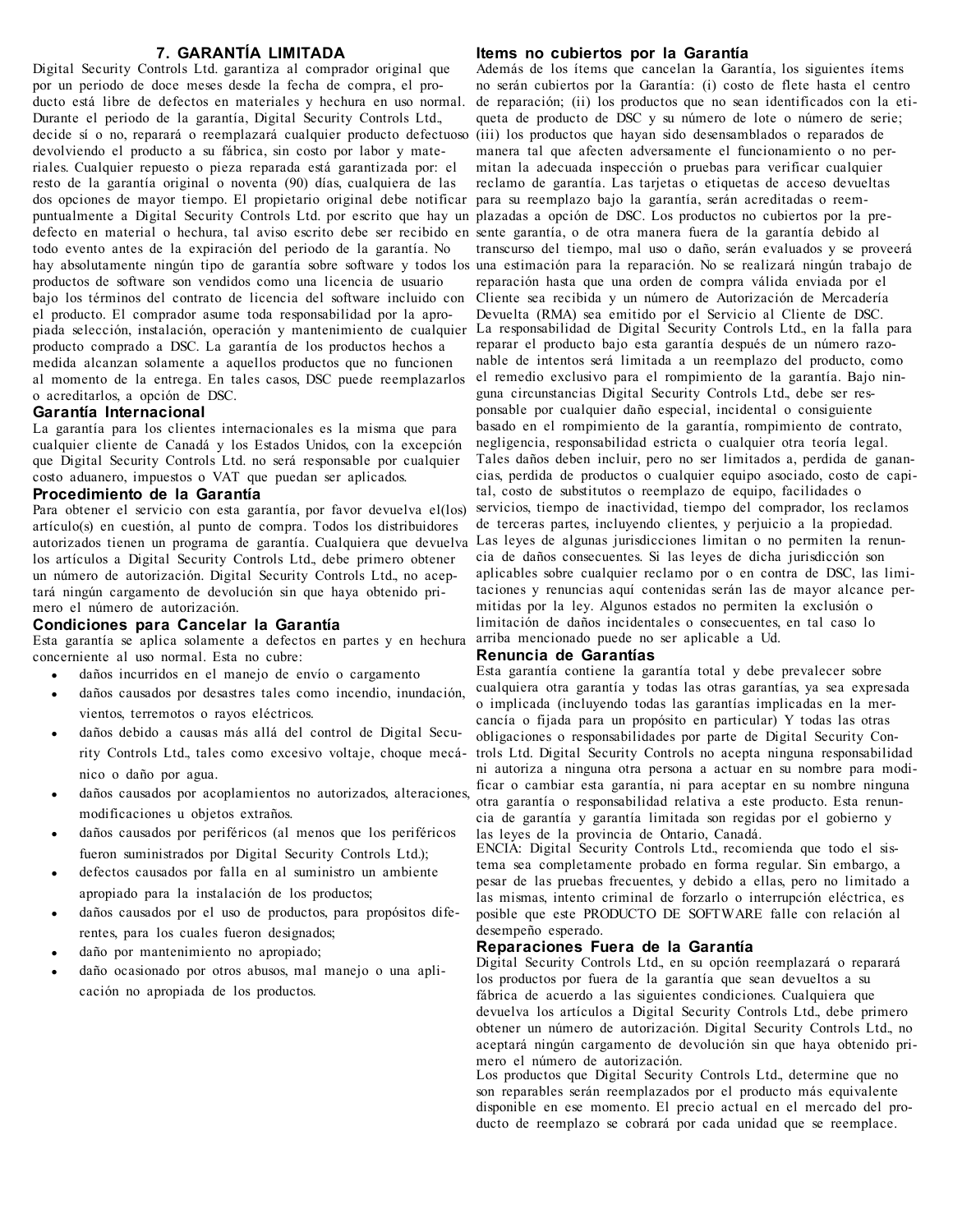Los productos que Digital Security Controls Ltd., determine que son reparables serán reparados y regresados. Un cargo fijo que Digital Security Controls Ltd., ha predeterminado y el cual será revisado de tiempo en tiempo, se exige por cada unidad reparada.

#### **ADVERTENCIA – Por favor lea cuidadosamente Nota para los Instaladores**

Esta advertencia contiene información vital. Para el único individuo en contacto con el sistema del usuario, es su responsabilidad tratar a den reducir la duración de la batería. Mientras que cada dispositivo cada artículo en esta advertencia para la atención a los usuarios de de transmisión tenga un monitor de batería bajo el cual identifica este sistema.

#### **Fallas del Sistema**

El sistema ha sido cuidadosamente diseñado para ser tan efectivo como sea posible. Hay circunstancias, sin embargo, incluyendo incendio, robo u otro tipo de emergencias donde no podrá proveer protección. Cualquier sistema de alarma o cualquier tipo puede ser comprometido deliberadamente o puede fallar al operar como se espera por una cantidad de razones. Algunas pero no todas pueden ser:

#### Instalación Inadecuada

Un sistema de seguridad debe ser instalado correctamente en orden para proporcionar una adecuada protección. Cada instalación debe ser evaluada por un profesional de seguridad, para asegurar que todos los puntos y las áreas de acceso están cubiertas. Cerraduras y enganches en ventanas y puertas deben estar seguras y operar como está diseñado. Ventanas, puertas, paredes, cielo rasos y otros materiales del local deben poseer suficiente fuerza y construcción para proporcionar el nivel de protección esperado. Una reevaluación se debe realizar durante y después de cualquier actividad de construcción. Una evaluación por el departamento de policía o bomberos es muy recomendable si este servicio está disponible.

#### **Conocimiento Criminal**

Este sistema contiene características de seguridad las cuales fueron conocidas para ser efectivas en el momento de la fabricación. Es posible que personas con intenciones criminales desarrollen técnicas las cuales reducen la efectividad de estas características. Es muy importante que el sistema de seguridad se revise periódicamente, para asegurar que sus características permanezcan efectivas y que sean actualizadas o reemplazadas si se ha encontrado que no proporcionan la protección esperada.

#### Acceso por Intrusos

Los intrusos pueden entrar a través de un punto de acceso no protegido, burlar un dispositivo de sensor, evadir detección moviéndose a través de un área de cubrimiento insuficiente, desconectar un dispositivo de advertencia, o interferir o evitar la operación correcta del sistema.

#### **Falla de Energía**

Las unidades de control, los detectores de intrusión, detectores de humo y muchos otros dispositivos de seguridad requieren un suministro de energía adecuada para una correcta operación. Si un dispositivo opera por baterías, es posible que las baterías fallen. Aún si las baterías no han fallado, estas deben ser cargadas, en buena condición e instaladas correctamente. Si un dispositivo opera por corriente CA, cualquier interrupción, aún lenta, hará que el dispositivo no funcione mientras no tiene energía. Las interrupciones de energía de cualquier duración son a menudo acompañadas por fluctuaciones en el voltaje lo cual puede dañar equipos electrónicos tales como sistemas de seguridad. Después de que ocurre una interrupción de energía, inmediatamente conduzca una prueba completa del sistema para asegurarse que el sistema esté funcionando como es debido.

#### **Falla en Baterías Reemplazables**

Los transmisores inalámbricos de este sistema han sido diseñados para proporcionar años de duración de la batería bajo condiciones normales. La esperada vida de duración de la batería, es una función de el ambiente, el uso y el tipo del dispositivo. Las condiciones ambientales tales como la exagerada humedad, altas o bajas temperaturas, o cantidades de oscilaciones de temperaturas puecuando la batería necesita ser reemplazada, este monitor puede fallar al operar como es debido. Pruebas y mantenimiento regulares mantendrán el sistema en buenas condiciones de funcionamiento. **Compromiso de los Dispositivos de Frecuencia de**

#### **Radio (Inalámbricos)**

Las señales no podrán alcanzar el receptor bajo todas las circunstancias las cuales incluyen objetos metálicos colocados en o cerca del camino del radio o interferencia deliberada y otra interferencia de señal de radio inadvertida.

#### **Usuarios del Sistema**

Un usuario no podrá operar un interruptor de pánico o emergencias posiblemente debido a una inhabilidad física permanente o temporal, incapaz de alcanzar el dispositivo a tiempo, o no está familiarizado con la correcta operación. Es muy importante que todos los usuarios del sistema sean entrenados en la correcta operación del sistema de alarma y que ellos sepan como responder cuando el sistema indica una alarma.

#### **Detectores de Humo**

Los detectores de humo, que son una parte del sistema, pueden no alertar correctamente a los ocupantes de un incendio por un número de razones, algunas son las siguientes. Los detectores de humo pueden haber sido instalados o ubicados incorrectamente. El humo no puede ser capaz de alcanzar los detectores de humo, como cuando el fuego es en la chimenea, paredes o techos, o en el otro lado de las puertas cerradas. Los detectores de humo no pueden detectar humo de incendios en otros niveles de la residencia o edificio. Cada incendio es diferente en la cantidad de humo producida y la velocidad del incendio. Los detectores de humo no pueden detectar igualmente bien todos los tipos de incendio. Los detectores de humo no pueden proporcionar una advertencia rápidamente de incendios causados por descuido o falta de seguridad como el fumar en cama, explosiones violentas, escape de gas, el incorrecto almacenamiento de materiales de combustión, circuitos eléctricos sobrecargados, el juego con fósforos por parte de los niños o un incendio provocado. Aún si el detector de humo funciona como está diseñado, pueden haber circunstancias donde hay insuficiente tiempo de advertencia para permitir a los ocupantes escapar a tiempo para evitar heridas o muerte.

#### **Detectores de Movimiento**

Los detectores de movimiento solamente pueden detectar movimiento dentro de las áreas designadas como se muestra en las respectivas instrucciones de instalación. Los detectores de movimiento no pueden discriminar entre intrusos y los que habitan el local o residencia. Los detectores de movimiento no proporcionan un área de protección volumétrica. Estos poseen múltiples rayos de detección y el movimiento solamente puede ser detectado en áreas no obstruidas que están cubiertas por estos rayos. Ellos no pueden detectar movimiento que ocurre detrás de las paredes, cielo rasos, pisos, puertas cerradas, separaciones de vidrio, puertas o ventanas de vidrio. Cualquier clase de sabotaje ya sea intencional o sin intención tales como encubrimiento, pintando o regando cualquier tipo de material en los lentes, espejos, ventanas o cualquier otra parte del sistema de detección perjudicará su correcta operación.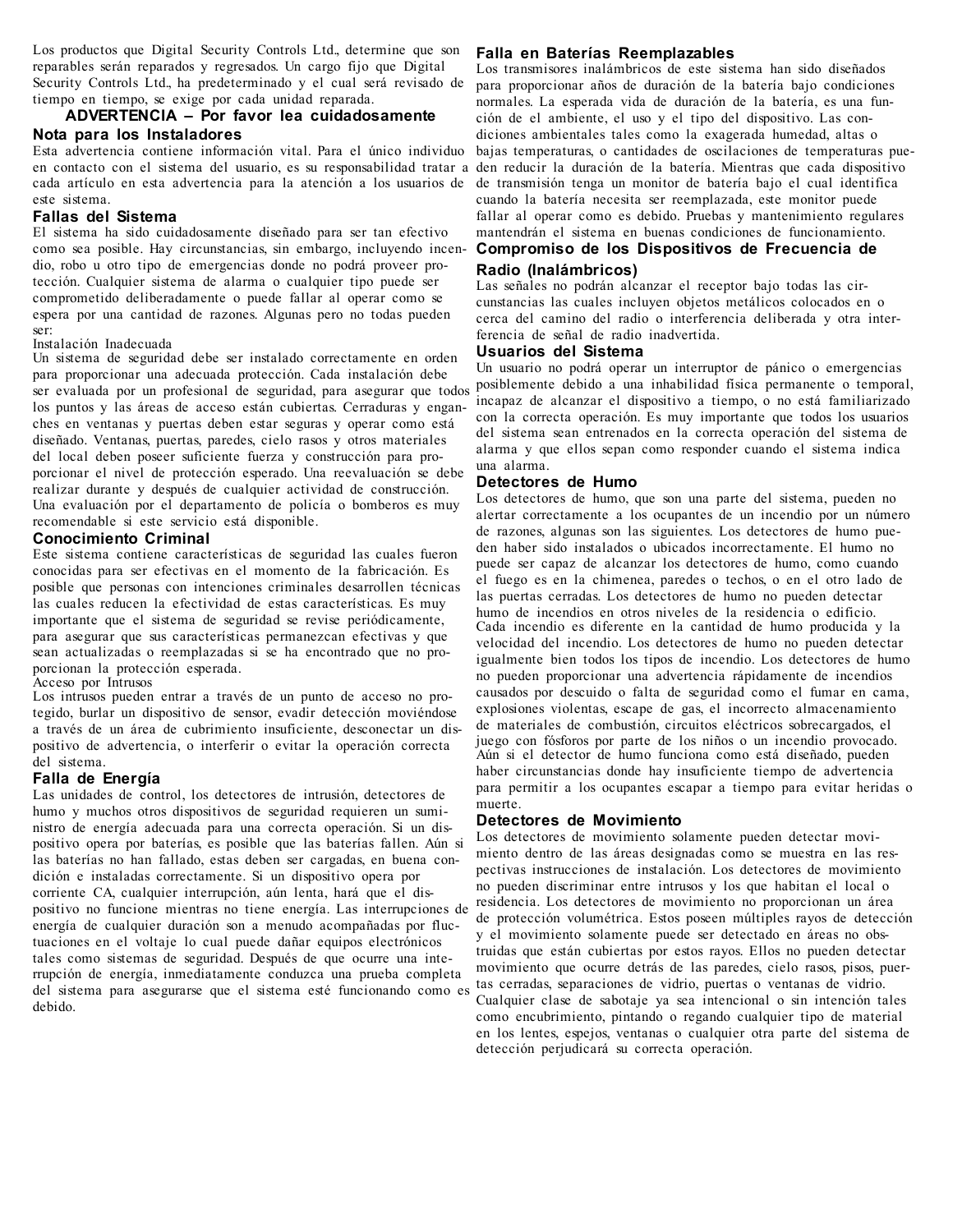Los detectores de movimiento pasivos infrarrojos operan detectando cambios en la temperatura. Sin embargo su efectividad puede ser reducida cuando la temperatura del ambiente aumenta o disminuye de la temperatura del cuerpo o si hay orígenes intencionales o sin intención de calor en o cerca del área de detección. Algunos de los orígenes de calor pueden ser calentadores, radiadores, estufas, asadores, chimeneas, luz solar, ventiladores de vapor, alumbrado y así sucesivamente.

#### **Dispositivos de Advertencia**

Los dispositivos de advertencia, tales como sirenas, campanas, bocina, o estroboscópicos no podrán alertar o despertar a alguien durmiendo si hay una puerta o pared intermedio. Si los dispositivos de advertencia están localizados en un nivel diferente de la residencia o premisas, por lo tanto es menos posible que los ocupantes puedan ser advertidos o despertados. Los dispositivos de advertencia audible pueden ser interferidos por otros orígenes de ruidos como equipos de sonido, radios, televisión, acondicionadores de aire u otros electrodomésticos., o el tráfico. Los dispositivos de advertencia audible, inclusive de ruido fuerte, pueden no ser escuchados por personas con problemas del oído.

#### **Lineas Telefónicas**

dan estar fuera de servicio u ocupadas por cierto tiempo. También un intruso puede cortar la línea o sabotear su operación por medios más sofisticados lo cual sería de muy difícil la detección.

#### **Tiempo Insuficiente**

Pueden existir circunstancias cuando el sistema funcione como está diseñado, y aún los ocupantes no serán protegidos de emergencias debido a su inhabilidad de responder a las advertencias en cuestión de tiempo. Si el sistema es supervisado, la respuesta puede no ocurrir a tiempo para proteger a los ocupantes o sus pertenencias.

#### **Falla de un Componente**

A pesar que todos los esfuerzos que se han realizado para hacer que el sistema sea lo más confiable, el sistema puede fallar en su función como se ha diseñado debido a la falla de un componente.

#### **Prueba Incorrecta**

La mayoría de los problemas que evitan que un sistema de alarma falle en operar como es debido puede ser encontrada por medio de pruebas y mantenimiento regular. Todo el sistema debe ser probado semanalmente e inmediatamente después de una intrusión, un intento de intrusión, incendio, tormenta, terremoto, accidente o cualquier clase de actividad de construcción dentro o fuera de la premisa. La prueba debe incluir todos los dispositivos de sensor, teclados, consolas, dispositivos para indicar alarmas y otros dispositivos operacionales que sean parte del sistema.

#### **Seguridad y Seguro**

A pesar de sus capacidades, un sistema de alarma no es un sustituto de un seguro de propiedad o vida. Un sistema de alarma tampoco es de un oficial de DSC. Usted no puede eliminar avisos de propiedad, un substituto para los dueños de la propiedad, inquilinos, u otros ocu-marcas o etiquetas del Producto de Software. Usted debería instituir pantes para actuar prudentemente a prevenir o minimizar los efectos medidas razonables que aseguren el cumplimiento de los términos y dañinos de una situación de emergencia.

### **IMPORTANTE – LEA ATENTAMENTE: el Software DSC comprado con o sin Productos y Componentes tiene marca registrada y es adquirido bajo los siguientes términos de licencia:**

- <sup>l</sup> Este Acuerdo de Licencia de Usuario Final (End User License pañía, individuo o entidad que ha adquirido el Software y cualquier Hardware relacionado) y Digital Security Controls, una división de Tyco Safety Products Canada Ltd.
- Si el producto de software DSC ("PRODUCTO DE SOFTWARE" o "SOFTWARE") necesita estar acompañado de HARDWARE y NO está acompañado de nuevo HARDWARE, usted no puede usar, copiar o instalar el PRODUCTO DE SOFTWARE. El PRODUCTO DE SOFTWARE incluye software y puede incluir

medios asociados, materiales impresos y documentación "en línea" o electrónica.

- Cualquier software provisto con el PRODUCTO DE SOFTWARE que esté asociado a un acuerdo de licencia de usuario final separado es licenciado a Usted bajo los términos de ese acuerdo de licencia.
- <sup>l</sup> Al instalar, copiar, realizar la descarga, almacenar, acceder o, de otro modo, usar el PRODUCTO DE SOFTWARE, Usted se somete incondicionalmente a los límites de los términos de este EULA, incluso si este EULA es una modificación de cualquier acuerdo o contrato previo. Si no está de acuerdo con los términos de
- este EULA, DSC no podrá licenciarle el PRODUCTO DE
- SOFTWARE y Usted no tendrá el derecho de usarlo.
- LICENCIA DE PRODUCTO DE SOFTWARE

El PRODUCTO DE SOFTWARE está protegido por leyes de derecho de autor y acuerdos de derecho de autor, así como otros tratados y leyes de propiedad intelectual. El PRODUCTO DE SOFTWARE es licenciado, no vendido.

Si las líneas telefónicas son usadas para transmitir alarmas, ellas pue-1. CONCESIÓN DE LICENCIA. Este EULA le concede los siguientes derechos:

(a) Instalación y uso del software – Para cada licencia que Usted adquiere, Usted puede instalar tan sólo una copia del PRODUCTO DE SOFTWARE.

(b) Almacenamiento/Uso en red – El PRODUCTO DE SOFTWARE no puede ser instalado, accedido, mostrado, ejecutado, compartido o usado al mismo tiempo desde diferentes ordenadores, incluyendo una estación de trabajo, terminal u otro dispositivo electrónico ("Dispositivo"). En otras palabras, si Usted tiene varias estaciones de trabajo, Usted tendrá que adquirir una licencia para cada estación de trabajo donde usará el SOFTWARE.

(c) Copia de seguridad – Usted puede tener copias de seguridad del PRODUCTO DE SOFTWARE, pero sólo puede tener una copia por licencia instalada en un momento determinado. Usted puede usar la copia de seguridad solamente para propósitos de archivo. Excepto del modo en que está expresamente previsto en este EULA, Usted no puede hacer copias del PRODUCTO DE SOFTWARE de otro modo, incluyendo los materiales impresos que acompañan al **SOFTWARE** 

2. DESCRIPCIÓN DE OTROS DERECHOS Y LIMITACIONES. (a) Limitaciones en Ingeniería Reversa, Descompilación y Desmontado – Usted no puede realizar ingeniería reversa, descompilar o desmontar el PRODUCTO DE SOFTWARE, excepto y solamente en la medida en que dicha actividad esté expresamente permitida por la ley aplicable, no obstante esta limitación. Usted no puede realizar cambios ni modificaciones al Software, sin el permiso escrito condiciones de este EULA.

(b) Separación de los Componentes – El PRODUCTO DE SOFTWARE se licencia como un producto único. Sus partes componentes no pueden ser separadas para el uso en más de una unidad de HARDWARE.

(c) Producto ÚNICO INTEGRADO – Si usted adquirió este SOFTWARE con HARDWARE, entonces el PRODUCTO DE

Agreement — "EULA") es un acuerdo legal entre Usted (la com-SOFTWARE está licenciado con el HARDWARE como un producto único integrado. En este caso, el PRODUCTO DE SOFTWARE puede ser usado solamente con el HARDWARE, tal y como se establece más adelante en este EULA.

(d) Alquiler – Usted no puede alquilar, prestar o arrendar el PRODUCTO DE SOFTWARE. No puede disponibilizarlo a terceros ni colgarlo en un servidor o una página web.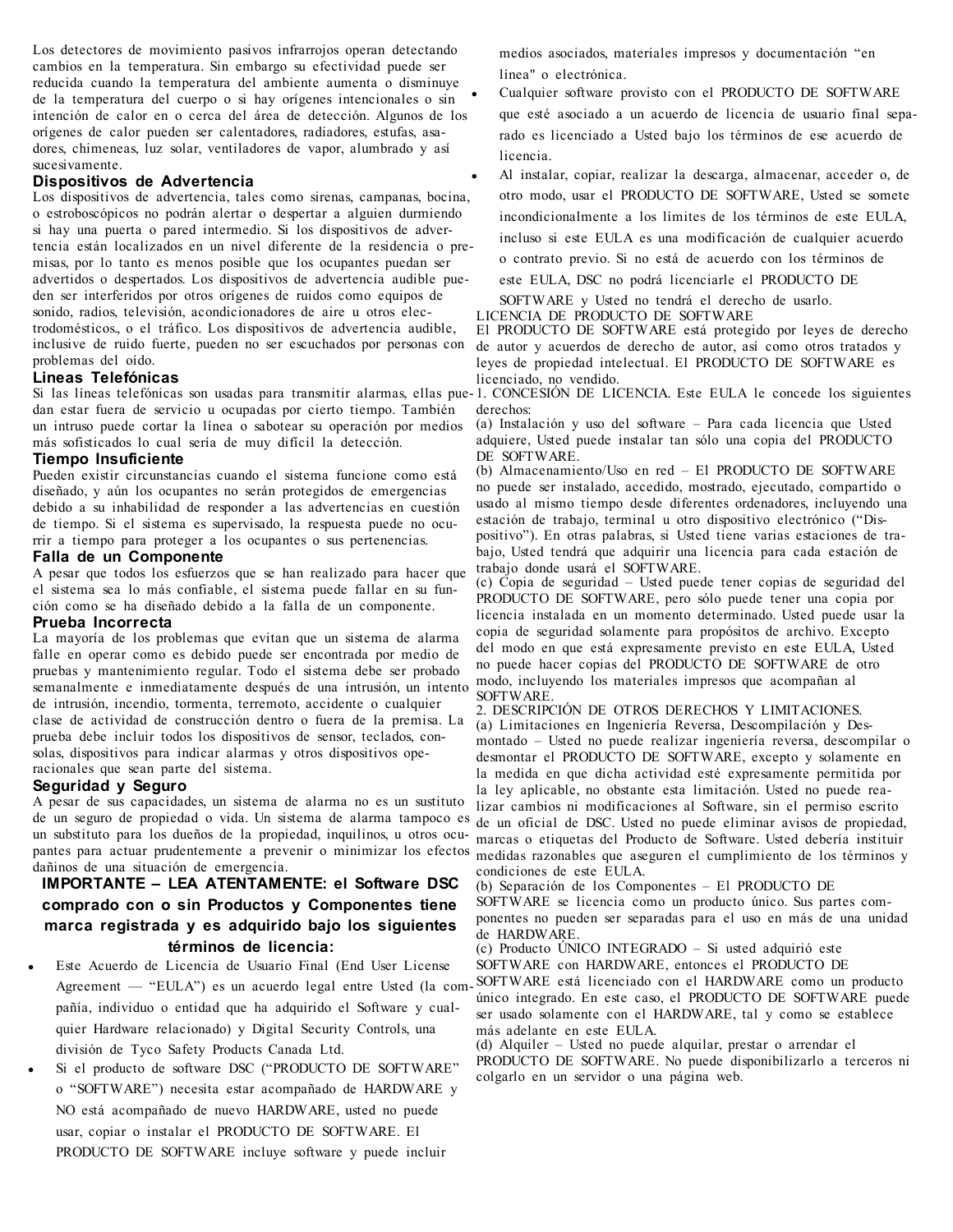(e) Transferencia de Producto de Software – Usted puede transferir todos sus derechos bajo este EULA sólo como parte de una venta permanente o transferencia del HARDWARE, desde que Usted no retenga copias y transfiera todo el PRODUCTO DE SOFTWARE (incluyendo todas las partes componentes, los materiales impresos y mediáticos y cualquier actualización y este EULA) y desde que el receptor esté conforme con los términos de este EULA. Si el PRODUCTO DE SOFTWARE es una actualización, cualquier transferencia debe incluir también todas las versiones previas del PRODUCTO DE SOFTWARE.

(f) Término - Sin prejuicio de cualesquiera otros derechos, DSC puede terminar este EULA si Usted negligencia el cumplimiento de los términos y condiciones de este EULA. En tal caso, usted debe destruir todas las copias del PRODUCTO DE SOFTWARE y todas sus (e) REPARACIÓN EXCLUSIVA Y LIMITACIÓN DE GARANTÍA partes componentes.

(g) Marcas registradas – Este EULA no le concede ningún derecho conectado con ninguna de las marcas registradas de DSC o de sus proveedores.

3. Todos los derechos de título y propiedad intelectual en este y relativos a este PRODUCTO DE SOFTWARE (incluyendo, pero no limitándose a todas las imágenes, fotografías y textos incorporados al PRODUCTO DE SOFTWARE), los materiales impresos que acompañan, y todas las copias del PRODUCTO DE SOFTWARE, son propiedad de DSC o de sus proveedores. Usted no puede copiar los materiales impresos que acompañan al PRODUCTO DE SOFTWARE. Todos los títulos y derechos de propiedad intelectual en y relativos al contenido que pueden ser accedidos a través del uso del PRODUCTO DE SOFTWARE son de propiedad de su respectivo propietario de contenido y pueden estar protegidos por derechos de autor u otros tratados y leyes de propiedad intelectual. Este EULA no le concede ningún derecho de usar tal contenido. Todos los dere-este PRODUCTO DE SOFTWARE falle con relación al desempeño chos no expresamente concedidos por este EULA están reservados a esperado.DSC y sus proveedores.

4. RESTRICCIONES DE EXPORTACIÓN - Usted se compromete a no exportar o reexportar el PRODUCTO DE SOFTWARE a ningún país, persona o entidad sujeta a las restricciones de exportación de Canadá.

5. ELECCIÓN DE LEY: Este Acuerdo de Acuerdo de Licencia de Software se rige por las leyes de la Provincia de Ontario, Canadá. 6. ARBITRAJE - Todas las disputas que surjan con relación a este Acuerdo estarán determinadas por medio del arbitraje final y vinculante, de acuerdo con el Arbitration Act, y las partes acuerdan someterse a la decisión del árbitro. El lugar de arbitraje será Toronto, Canadá, y la lengua de arbitraje será el inglés.

#### 7. GARANTÍA LIMITADA

(a) SIN GARANTÍA - DSC PROVEE EL SOFTWARE "TAL COMO ES", SIN GARANTÍA. DSC NO GARANTIZA QUE EL SOFTWARE SATISFARÁ SUS NECESIDADES O QUE TAL OPERACIÓN DEL SOFTWARE SERÁ ININTERRUPTA O LIBRE DE ERRORES. (b) CAMBIOS EN EL ENTORNO OPERATIVO - DSC no se responsabilizará de problemas causados por cambios en las características operativas del HARDWARE, o de problemas en la interacción del PRODUCTO DE SOFTWARE con SOFTWARE que no sea de DSC o con PRODUCTOS DE HARDWARE. (c) LIMITACIÓN DE RESPONSABILIDAD, CUOTA DE RIESGO DE LA GARANTÍA - EN CUALQUIER CASO, SI ALGUNA LEY IMPLICA GARANTÍAS O CONDICIONES NO ESTABLECIDAS EN ESTE ACUERDO DE LICENCIA, TODA LA RESPONSABILIDAD DE DSC BAJO CUALQUIER DISPOSICIÓN DE ESTE ACUERDO DE LICENCIA SE LIMITARÁ A LA MAYOR CANTIDAD YA PAGADA POR USTED PARA LICENCIAR EL PRODUCTO DE SOFTWARE Y CINCO DÓLARES CANADIENSES (CAD\$5.00). DEBIDO A QUE ALGUNAS JURISDICCIONES NO ACEPTAN LA EXCLUSIÓN O LIMITACIÓN DE LA RESPONSABILIDAD PARA DAÑOS CONSECUENTES O INCIDENTALES, LAS LIMITACIONES CITADAS PUEDEN NO APLICARSE A USTED.

(d) EXENCIÓN DE LAS GARANTÍAS - ESTA GARANTÍA CONTIENE LA GARANTÍA COMPLETA Y ES VÁLIDA, EN LUGAR DE CUALQUIER OTRA GARANTÍA, YA EXPRESA O IMPLÍCITA (INCLUYENDO TODAS LAS GARANTÍAS IMPLÍCITAS DE MERCANTIBILIDAD O APTITUD PARA UN PROPÓSITO DETERMINADO) Y DE TODAS LAS OBLIGACIONES O RESPONSABILIDADES POR PARTE DE DSC. DSC NO CONCEDE OTRAS GARANTÍAS. DSC TAMPOCO ASUME NI AUTORIZA A NINGUNA OTRA PERSONA QUE PRETENDA ACTUAR EN SU NOMBRE PARA MODIFICAR O CAMBIAR ESTA GARANTÍA NI PARA ASUMIR PARA ELLA NINGUNA OTRA GARANTÍA O RESPONSABILIDAD RELATIVA A ESTE PRODUCTO DE SOFTWARE.

BAJO NINGUNA CIRCUNSTANCIA DSC SERÁ RESPONSABLE DE CUALQUIER DAÑO ESPECIAL, IMPREVISTO O CONSECUENTE O DAÑOS INDIRECTOS BASADOS EN INFRACCIÓN DE LA GARANTÍA, INFRACCIÓN DEL CONTRATO, NEGLIGENCIA, RESPONSABILIDAD ESTRICTA O CUALQUIER OTRA TEORÍA LEGAL. TALES DAÑOS INCLUYEN, PERO NO SE LIMITAN, A PÉRDIDAS DE BENEFICIOS, PÉRDIDA DEL PRODUCTO DE SOFTWARE O CUALQUIER EQUIPO ASOCIADO, COSTE DE CAPITAL, COSTE DE SUSTITUCIÓN O REEMPLAZO DE EQUIPO, INSTALACIONES O SERVICIOS, DOWN TIME, TIEMPO DEL COMPRADOR, REIVINDICACIONES DE TERCEROS, INCLUYENDO CLIENTES, Y DAÑOS A LA PROPIEDAD.

ADVERTENCIA: DSC recomienda que se pruebe todo el sistema completamente de modo regular. Sin embargo, a pesar de las pruebas frecuentes, y debido a ellas, pero no limitado a las mismas, intento criminal de forzarlo o interrupción eléctrica, es posible que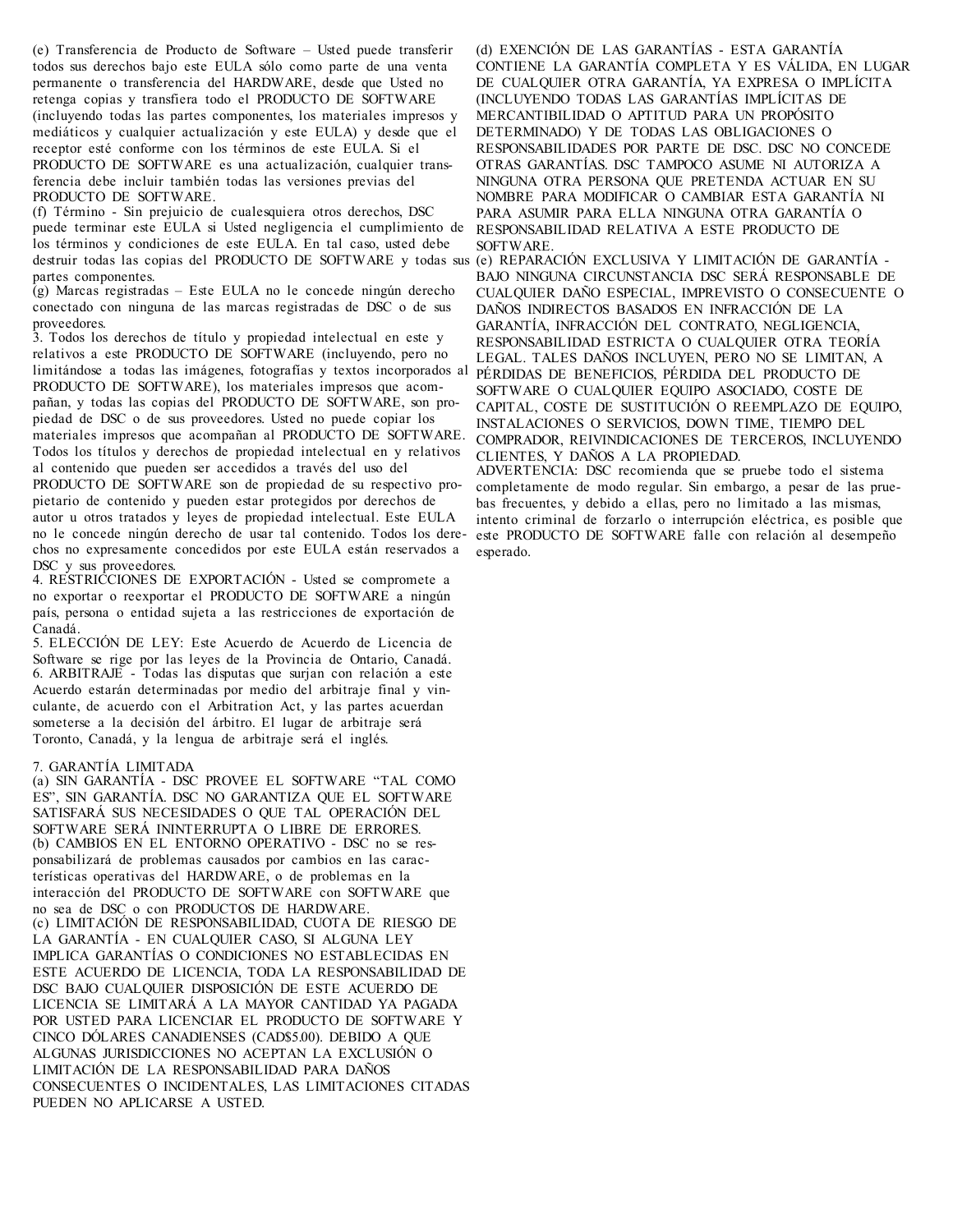## <span id="page-62-0"></span>**Declaración de conformidad de FCC**

Este equipo genera y utiliza energía de radiofrecuencia y si no se instala y utiliza apropiadamente, en estricta conformidad con las instrucciones del fabricante, puede causar interferencia a la recepción de radio y de televisión. Se ha probado y encontrado conforme con los límites del dispositivo Clase B, de acuerdo con las especificaciones en la Subparte "B" de la Parte 15 de las Reglas FCC, que están diseñadas para proporcionar protección razonable contra tal interferencia en cualquier instalación residencial. No obstante no hay garantía de que no ocurra interferencia en una instalación en particular. Si este equipo provoca interferencia a la recepción de radio o de televisión, lo cual puede determinarse al apagar y al encender el equipo, se le recomienda al usuario intentar corregir la interferencia tomando una o más de las siguientes medidas:

- Reoriente la antena de recepción

- Reubique el control de alarma con respecto al receptor

- Mueva el control de alarma lejos del receptor

- Conecte el control de alarma en una toma de corriente diferente a fin de que el control de alarma y el receptor estén en circuitos diferentes.

De ser necesario, el usuario debe consultar con el distribuidor o con un técnico especializado en radio/televisión para sugerencias adicionales. Puede que el siguiente folleto preparado por la FCC sea útil para el usuario: "How to Identify and Resolve Radio- /Television Interference Problems" (Cómo identificar y resolver problemas de interferencia de radio/televisión). Este instructivo está disponible por la Oficina de Impresión del Gobierno de los Estados Unidos, Washington D.C. 20402, número de artículo 004-000- 00345-4.

#### **Declaración de la IC**

Este dispositivo cumple con la(s) norma(s) RSS sin licencia de Industry Canada. La operación está sujeta a las siguientes dos condiciones: (1) este dispositivo no puede provocar interferencia, y (2) este dispositivo no debe aceptar ninguna interferencia que pueda provocar una operación no deseada del dispositivo.

Le présent appareil est conforme aux CNR d'Industrie Canada applicables aux appareils radio exempts de licence. L'exploitation est autorisée aux deux conditions suivantes : (1) l'appareil ne doit pas produire de brouillage, et (2) l'utilisateur de l'appareil doit accepter tout brouillage radioélectrique subi, même si le brouillage est susceptible d'en compromettre le fonctionnement.

Este aparato digital Clase B cumple todos los requisitos de las regulaciones canadienses sobre equipo que provoca interferencia. Cet appareil numérique de la Classe B respecte toutes les exigences de règlement sur le matériel brouilleur du Canada. IC:160A-HS2HOST9.

El término 'IC:' antes del número de certificación de radio sólo significa que se cumplieron las especificaciones técnicas de Industry Canada.

#### **Declaración de conformidad de EU**

Este producto cumple con los requerimientos de equipos Clase II, Grado 2, de acuerdo con las normas EN50131-1:2006+A1:2009 y EN50131-5-3:2005+A1:2008.

Nota: Para instalaciones que cumplen con EN50131 solamente, la parte de la intrusión del sistema de alarma se ha investigado. Las funciones de la Alarma de Fuego y la Alarma Auxiliar (Médica) no fueron incluidas en la evaluación de este producto bajo los requisitos de las normas antes mencionadas. El transmisor-receptor inalámbrico modelo HSM2HOST8 ha sido certificado por Telefication de acuerdo con EN50131-1:2006 + A1:2009 y EN50131-5-3:2005 +A1:2008, para grado 2, clase II.

#### **Declaración Ue De Conformidad Simplificada**

Por la presente, Tyco Safety Products Canada Ltd declara que el typo de equipo radioeléctrico es conforme con la Directiva 2014/53/UE. El texto completo de la declaración UE de conformidad está disponible en la dirección Internet siguiente: HSM2HOST4: http://dsc.com/pdf/1401066 HSM2HOST8: http://dsc.com/pdf/1401067 Bandas de frecuencia y potencia máxima 433.04 MHz - 434.79 MHz: 10 mW 868.0 MHz - 868.6 MHz: 10 mW 868.7 MHz - 869.2 MHz: 10 mW Punto de contacto único en Europa: Tyco Safety Products, Voltaweg 20, 6101 XK Echt, Holanda.

© 2018 Tyco Security Products. Todos los derechos reservados. www.dsc.com.

Las marcas registradas, logotipos y las marcas de servicio mostradas en este documento están registradas en los Estados Unidos [u otros países]. Cualquier uso indebido de las marcas registradas está estrictamente prohibido y Tyco International Ltd. hará cumplir rigurosamente sus derechos de propiedad intelectual hasta el máximo grado permitido por la ley, incluyendo el inicio de acciones penales dondequiera que sean necesarias. Todas las marcas registradas no pertenecientes a Tyco International Ltd. son propiedad de sus respectivos propietarios, y se utilizan con permiso o según lo permitido por la legislación vigente. Las productos ofrecidos y sus especificaciones están sujetos a modificaciones sin previo aviso. Los productos reales pueden diferir de las fotos. No todos los productos incluyen todas las funciones. La disponibilidad varía según la región; contacte con su representante de ventas.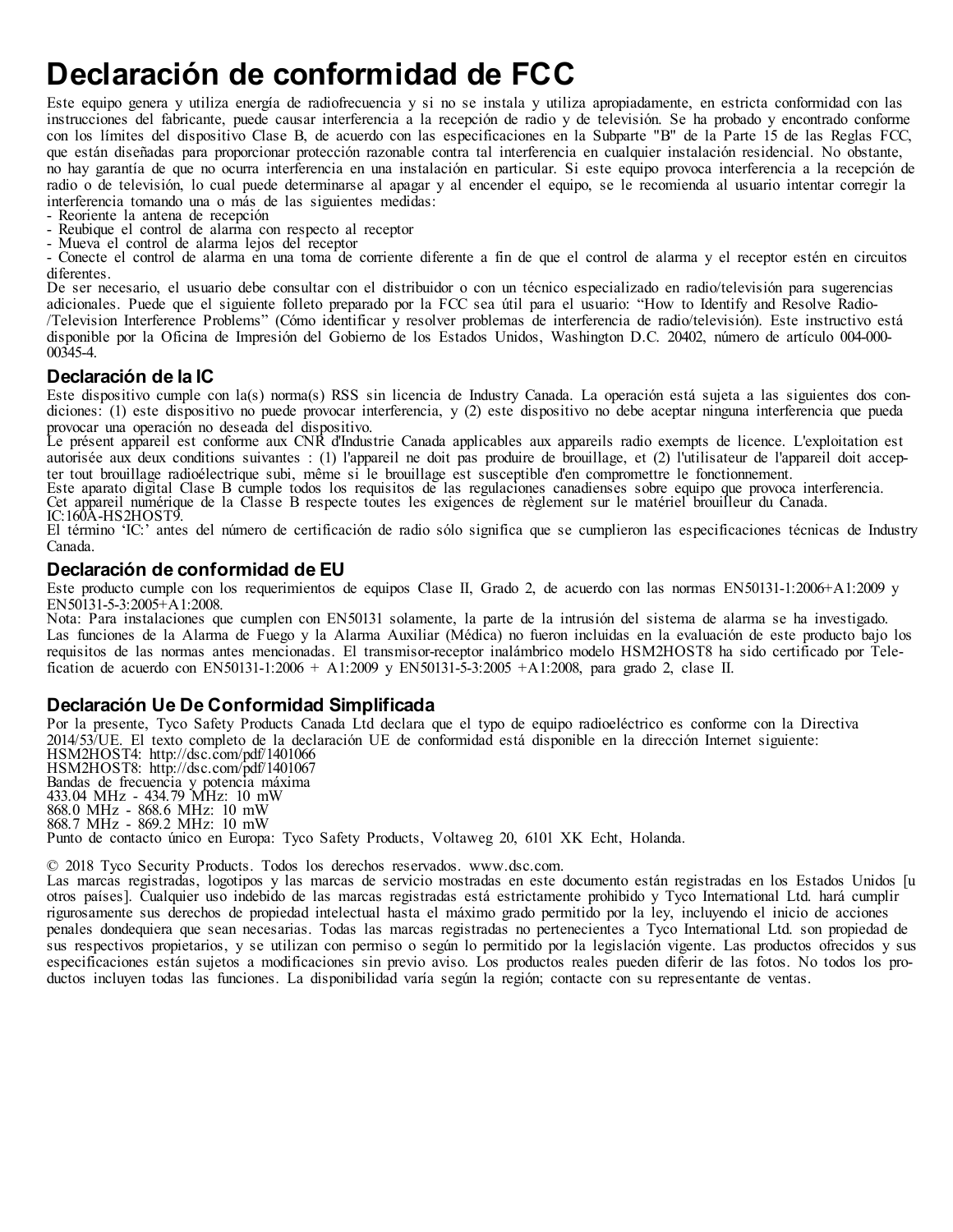



## **Transceptor HSM2HOST sem fio 2 vias**

## Manual de Instalação





**NOTIFICAÇÃO: Este manualincluiinformaçãosobre aslimitações referentesaousoe funcionamentodoprodutoe informaçãosobre aslimitações comoaresponsabilidade dofabricante.Omanualdeve ser todolidocom atenção.**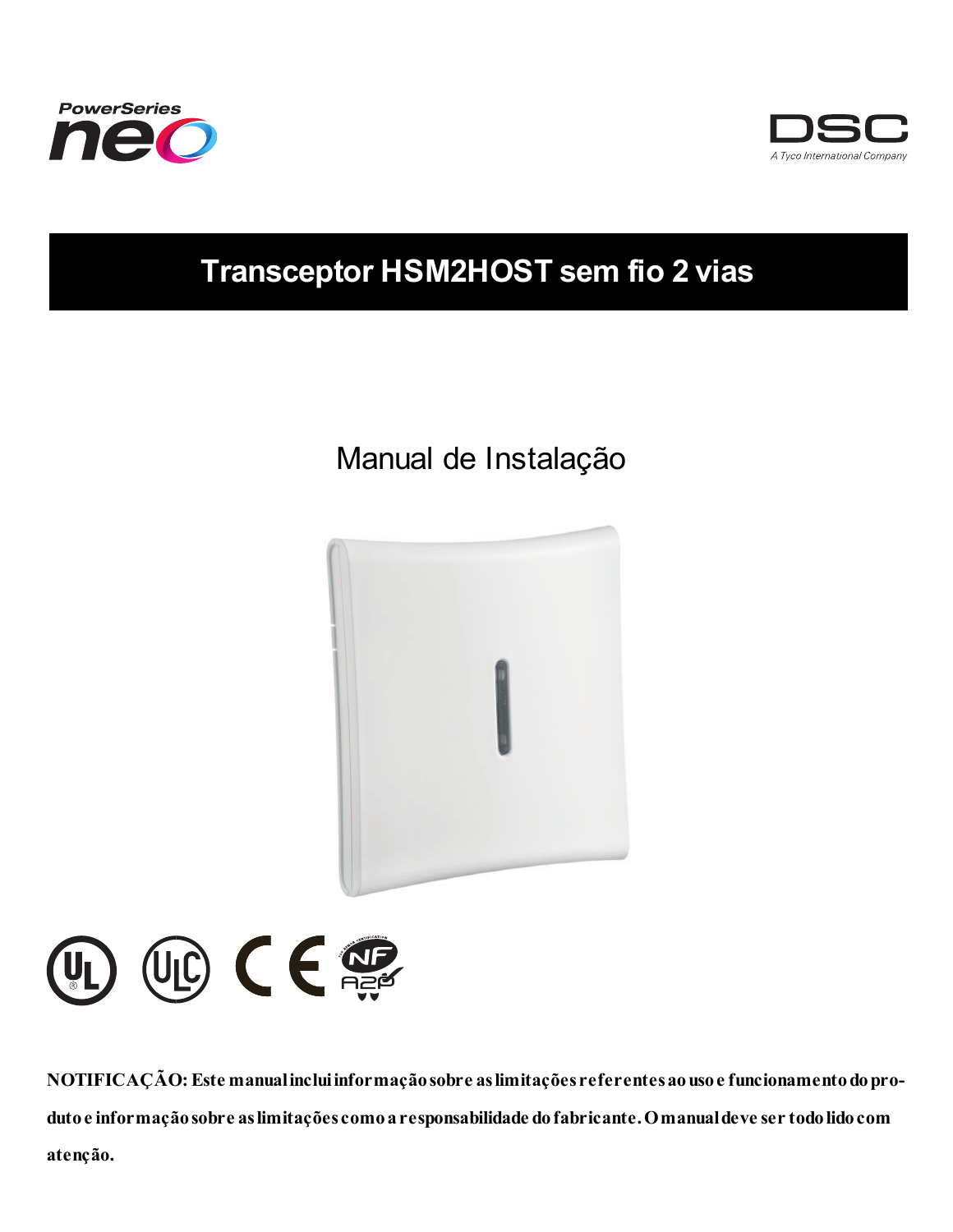## **Índice analítico**

| 68                                                                                                                                                                                                                                |    |  |  |  |  |
|-----------------------------------------------------------------------------------------------------------------------------------------------------------------------------------------------------------------------------------|----|--|--|--|--|
|                                                                                                                                                                                                                                   |    |  |  |  |  |
|                                                                                                                                                                                                                                   |    |  |  |  |  |
|                                                                                                                                                                                                                                   |    |  |  |  |  |
|                                                                                                                                                                                                                                   |    |  |  |  |  |
|                                                                                                                                                                                                                                   |    |  |  |  |  |
| Monte Permanentemente <i>experiments</i> and the content of the content of the content of the content of the content o                                                                                                            |    |  |  |  |  |
|                                                                                                                                                                                                                                   |    |  |  |  |  |
| 804   000  Registrar Dispositivos Sem Fio $\ldots \ldots \ldots \ldots \ldots \ldots \ldots \ldots \ldots \ldots \ldots$<br>  804   000  Registrar Dispositivos Sem Fio $\ldots \ldots \ldots \ldots \ldots \ldots \ldots \ldots$ |    |  |  |  |  |
|                                                                                                                                                                                                                                   |    |  |  |  |  |
|                                                                                                                                                                                                                                   |    |  |  |  |  |
|                                                                                                                                                                                                                                   |    |  |  |  |  |
|                                                                                                                                                                                                                                   |    |  |  |  |  |
|                                                                                                                                                                                                                                   | 72 |  |  |  |  |
|                                                                                                                                                                                                                                   |    |  |  |  |  |
| 804   901  -   905  Excluir Dispositivos Sem Fio<br>  804   921  -   925  Substituir Dispositivos Sem Fio                                                                                                                         |    |  |  |  |  |
|                                                                                                                                                                                                                                   |    |  |  |  |  |
|                                                                                                                                                                                                                                   |    |  |  |  |  |
| [904] Teste de colocação de Dispositivos Sem Fio $\dots\dots\dots\dots\dots\dots\dots\dots\dots\dots\dots$                                                                                                                        |    |  |  |  |  |
|                                                                                                                                                                                                                                   |    |  |  |  |  |
|                                                                                                                                                                                                                                   |    |  |  |  |  |
|                                                                                                                                                                                                                                   |    |  |  |  |  |
| 804 [000] Registro Dispositivo Sem Fio - Teclados Sem Fio                                                                                                                                                                         |    |  |  |  |  |
|                                                                                                                                                                                                                                   |    |  |  |  |  |
|                                                                                                                                                                                                                                   |    |  |  |  |  |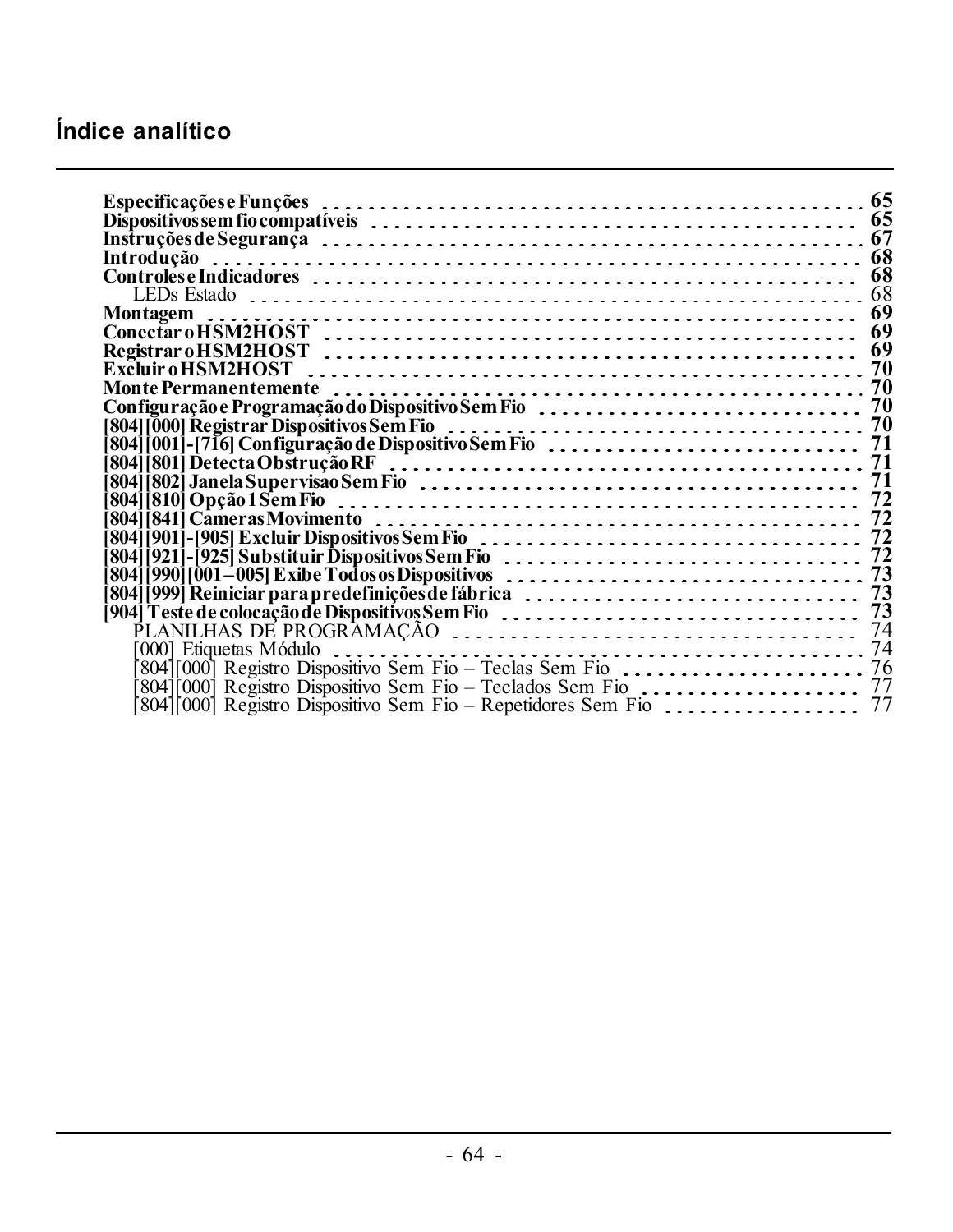## <span id="page-65-0"></span>**Especificações e Funções**

- <sup>l</sup> Placa de corrente: 60 mA
- <sup>l</sup> Tensão elétrica: Placas de corrente do controlador de alarme PowerSeries Neo (10,8VDC a 12,5VDC) - (Alimentação de Potência Limitada)
- <sup>l</sup> Frequência: 433MHz (HSM2HOST4), 868MHz (HSM2HOST8), 912-919MHz (HSM2HOST9UL)
- Zonas pode receber sinais de até 128 zonas sem fio, mais 16 teclados sem fio. Também suporta até 32 teclas sem fio ou 32 controles de panico
- Supervisao janela supervisao programável
- <sup>l</sup> Pode ser cabeada até 1000 pés / 230 m do painel principal com fio 22 AWG
- <sup>l</sup> Conecta ao Corbus
- <sup>l</sup> Compatibilidade: O HSM2HOST é usado com os painéis alarme PowerSeries Neo
- Temperatura de funcionamento: NA=  $0^{\circ}C 49^{\circ}C$  (32-122 °F); EU= -10 °C +55 °C
- <sup>l</sup> Umidade relativa: 93% não-condensação
- <sup>l</sup> Separado, tampers integrados na parede e caixa

**Nota:** Para ROUBO Comercial (UL) a janela Supervisao deve ser definida para 4 horas. Para Incendio Residencial (UL/ULC) a janela Supervisao deve ser definida para 200 segundos. ParaROUBOResidencial(UL/ULC) a janela supervisaodeve ser definida para 24horas. Para aplicações Casa Saúde UL a janela supervisao deve ser definida para 24 horas<br>Apenas os modelos operando em banda 912-919 MHz são sempre que indicado com classificação UL/ULC.Apenaspodemser usadosdispositivosULcomsistemascomclassificaçãoUL/ULC.

### <span id="page-65-1"></span>**Dispositivos sem fio compatíveis**

O HSM2HOSTx (x= 4/8/9) pode receber sinais dos seguintes dispositivos indicados no seguinte quadro. Consulte as folhas de instruções do dispositivo para instruções de funcionamento. Ao longo deste documento, x no número do modelo representa a frequência de funcionamento do dispositivo como se indica: 9 (912-919 MHz), 8 (868 MHz), 4 (433 MHz).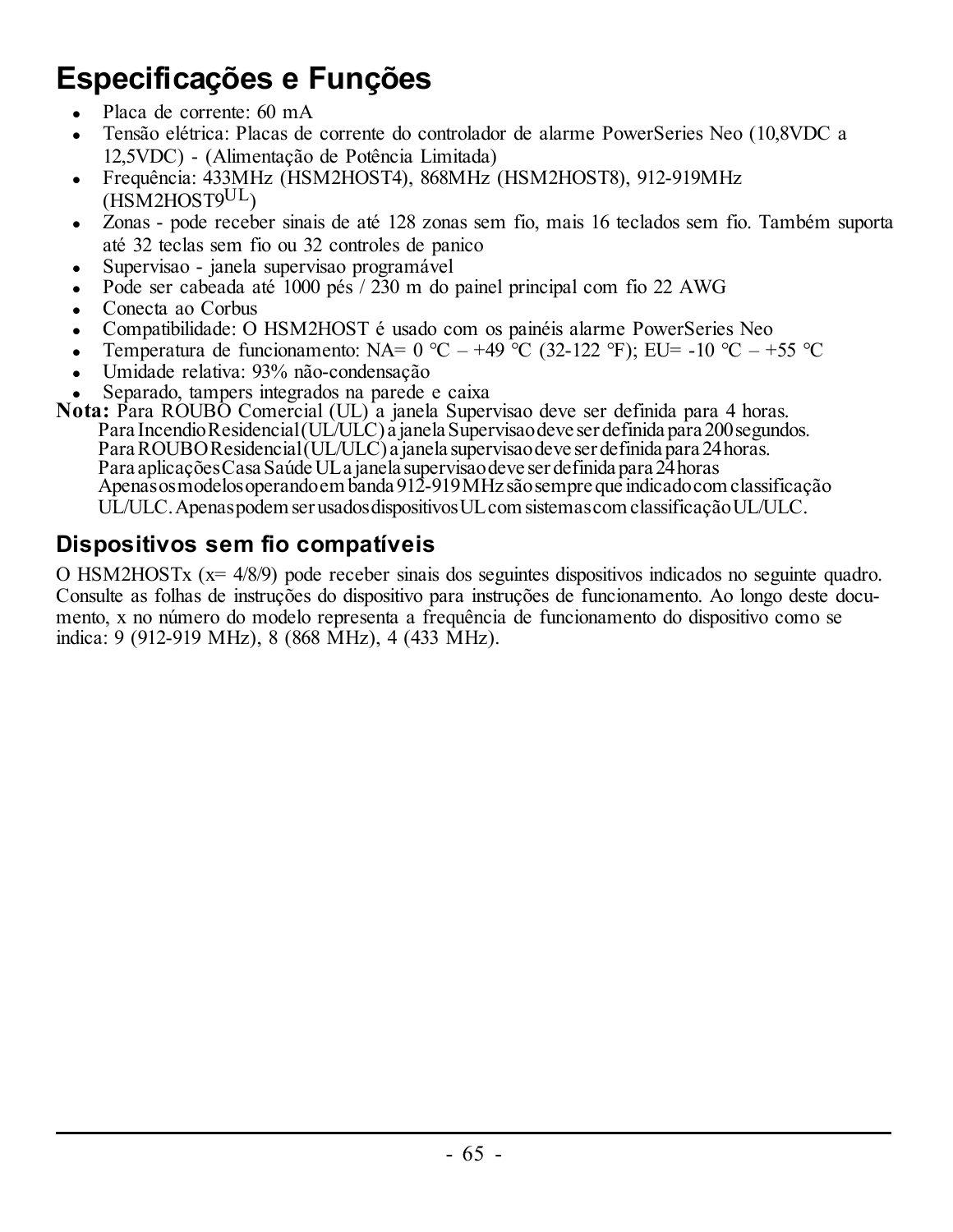| <b>Controladores de Alarme</b>                    |                                                                    |  |  |  |
|---------------------------------------------------|--------------------------------------------------------------------|--|--|--|
| Controladores de alarme PowerSeries Neo           | HS2128E/HS2064E/HS2032/HS2016                                      |  |  |  |
| <b>Módulos</b>                                    |                                                                    |  |  |  |
| Teclados sem fio                                  | <b>HS2LCDWFx</b><br><b>HS2LCDWFPx</b><br><b>HS2LCDWFPVx</b>        |  |  |  |
| Dispositivos sem fio                              |                                                                    |  |  |  |
| Detector de fumaça PG sem fio                     | $SMD-426PG2^{UL}/PGx926^{UL}$                                      |  |  |  |
| Detector de fumaça e calor PG sem fio             | $SMD-427PG2^{UL}/PGx916^{UL}$                                      |  |  |  |
| Detector COPG sem fio                             | GSD-442PG2/PGx913                                                  |  |  |  |
| Detector de movimento PGPIR sem fio               | $NextPG2^{UL}/PGx904(P)^{UL}$                                      |  |  |  |
| Detector $PGPIR + càmera$ movimento sem fio       | NextCAMPG2UL/PGx934(P)UL                                           |  |  |  |
| PGPIR exterior sem fio+detector câmera movimento  | Tower Cam PG2/PGx944                                               |  |  |  |
| Detector movimento cortina PG sem fio             | $ClipPG2UL/PGx924UL$                                               |  |  |  |
| Detector de movimento tech dual PG sem fio        | Tower-32AM PG2/PGx984                                              |  |  |  |
| Detector de movimento espelho PG sem fio          | Tower-30AM PG2 <sup>UL</sup> /PGx974 <sup>UL</sup>                 |  |  |  |
| Detector de movimento exterior PG sem fio         | Tower-20AM PG2UL/PGx994UL                                          |  |  |  |
| Detector quebra de vidro PG sem fio               | GB-502PG2 <sup>UL</sup> /PGx912 <sup>UL</sup> PGx922 <sup>UL</sup> |  |  |  |
| Detector de impacto PG sem fio                    | SD-304PG2UL/PGx935UL                                               |  |  |  |
| Detector de inundação PG sem fio                  | FLD-550PG2UL/PGx985UL                                              |  |  |  |
| Detector de temperatura PG sem fio (uso interior) | TMD-560PG2UL/PGx905UL                                              |  |  |  |
| Tecla PG sem fio                                  | $KF$ -234PG2 $^{UL}$ /PGx939 $^{UL}$                               |  |  |  |
| Tecla PG sem fio                                  | $KF-235PG2^{UL}/PGx929^{UL}$                                       |  |  |  |
| Tecla panico PG sem fio                           | PB-101 $\overline{PG2^{UL}/PGx938^{UL}}$                           |  |  |  |
| Tecla 2 botões PG sem fio                         | PB-102PG2UL/PGx949UL                                               |  |  |  |
| Repetidor PG sem fio                              | RP-600PG2UL/PGx949UL                                               |  |  |  |
| Contato porta/janela PG sem fio                   | $MC-302VPG2^{UL}/PGx975^{UL}$                                      |  |  |  |
| Contato porta/janela PG sem fio c/AUX             | $MC-302EPG2$ <sup>UL</sup> /PGx945 <sup>UL</sup>                   |  |  |  |

**NOTA**: As sirenes sem fio PG SR-720B PB2 e SR-740 PG2 não são compatíveis com os sistemas de PowerSeries Neo.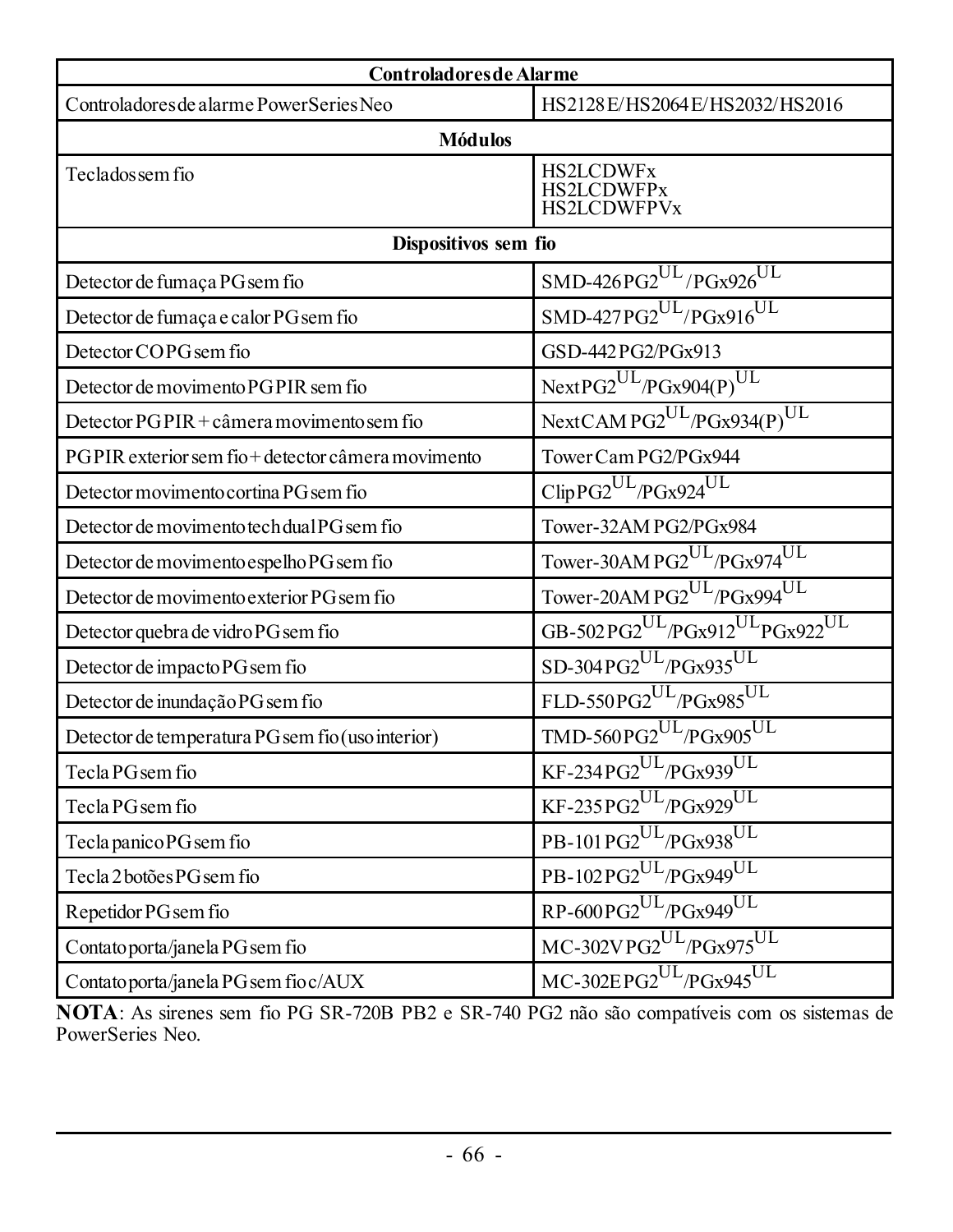### <span id="page-67-0"></span>**Instruções de Segurança**

- <sup>l</sup> Este equipamento deve ser instalado apenas por técnicos qualificados (técnico qualificado é definido como a pessoa que tem o treinamento técnico apropriado e a experiência necessária para ter conhecimento dos riscos a que pode estar sujeito sempre que realiza uma tarefa e pode também tomar medidas para minimizar os riscos para essa pessoa ou outras pessoas). Tem de ser instalado e usado apenas em um ambiente interior, não perigoso (grau 2 de poluição máx. em voltagens categoria II).
- <sup>l</sup> O instalador é responsável por fornecer treinamento ao usuário do sistema no que respeita a precauções de segurança elétrica usando um sistema que inclua este equipamento e também no que respeita a cada um dos seguintes:
	- Não tente reparar autonomamente o equipamento. Não existem partes no interior reparáveis pelo usuário. Caso seja necessária uma reparação, deve ser realizada apenas por técnicos qualificados.
- $\bullet$  Usando os meios de montage adequados (por ex. Âncoras plástico/metal), fixe o transceptor à estrutura to edifício antes de ativar a alimentação.
- <sup>l</sup> A conexão interna tem de ser encaminhada de maneira a impedir:
	- Tensão excessiva num fio e nas conexões do terminal:
		- Conexões do terminal soltas;
		- **Dano no isolamento do condutor**

Apenas os dispositivos com classificação UL/ULC podem ser usados em instalações com classificação UL/ULC.

HSM2HOST9 com classificação para Roubo Comercial, Incendio Residencial, Roubo Residencial e Casa de Saúde UL, Incendio Residencial e Roubo Residencial ULC:

UL1610 Unidades Alarme Roubo Estação Central

UL1023 Roubo Doméstico-Unidades Sistema Alarme

UL985 Unidades de Sistema de Notificação de Incendio Doméstico

UL1637 Equipamento de Sinalização Casa de Saúde

ULC-S545-02 Unidades Controle Sistema Notificação Incendio Residencial

ORD-C1023-1974 Roubo Doméstico – Unidades Sistema Alarme

UL 609 Unidades e Sistemas de Alarme de Roubo Local

UL365 Delegacia de Polícia Conectada às Unidades e Sistemas de Alarme Roubo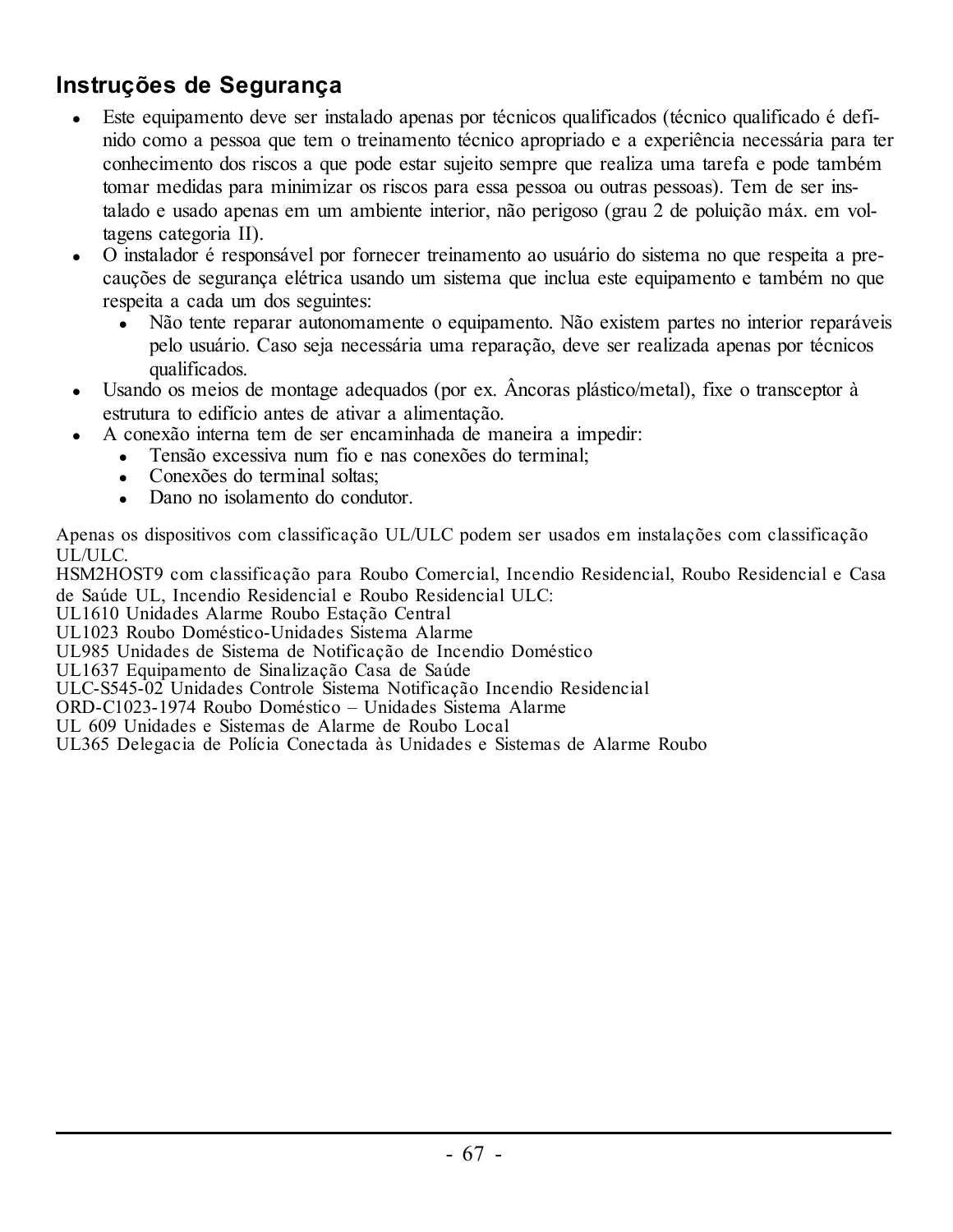## <span id="page-68-0"></span>**Introdução**

O transceptor HSM2HOSTx 2 vias adiciona capacidade sem fio aos controladores de alarme PowerSeries Neo, modelo HS2128 E, HS2064 E, HS2032 ou HS2016. Este manual descreve como instalar, programar e manter o HSM2HOST. Note que apenas um HSM2HOST ou um teclado RFK pode ser registrado no sistema de alarme.

### <span id="page-68-2"></span><span id="page-68-1"></span>**Controles e Indicadores**

### **LEDs Estado**

Os LEDs na frente de HSM2HOST providenciam retorno relativamente à instalação, funcionamento e solução de problemas do aparelho. Os LEDs funcionam como se indica:

| <b>LEDVermelho</b>         | <b>Funcionamento</b>                                                                                                                                                                                                                                                                                                                                                                                                                                      |
|----------------------------|-----------------------------------------------------------------------------------------------------------------------------------------------------------------------------------------------------------------------------------------------------------------------------------------------------------------------------------------------------------------------------------------------------------------------------------------------------------|
| Ativação do módulo:        | Ligar constante durante a sequência de ativação do módulo depois des-<br>ligar.                                                                                                                                                                                                                                                                                                                                                                           |
| Falha ao atualiz firmware: | Intermitência lenta = atualização em progresso<br>Intermitência rápida = atualização falhou                                                                                                                                                                                                                                                                                                                                                               |
| Condição de problema:      | Nenhum problema: 1 intermitência rápida em cada 10 seg.<br>$\bullet$<br>Se houver um problema, ocorre uma série de intermitências em<br>cada 2 segundos. Cada série de intermitências indica problemas<br>como se segue:<br>1 intermitência: Módulo não registrado<br>٠<br>2 intermitências: Perda de contato com o módulo por mais<br>de 60 segundos<br>3 intermitências: Baixa tensão Corbus<br>8 intermitências: Interferência RF (condição obstrução) |
| Confirmação de módulo:     | Intermitência rápida durante o processo de confirmação do módulo.                                                                                                                                                                                                                                                                                                                                                                                         |
| Teste de Colocação:        | Ligar constante quando a localização é incorreta. Desligar quando a<br>localização é boa.                                                                                                                                                                                                                                                                                                                                                                 |
| <b>LEDVerde</b>            | <b>Funcionamento</b>                                                                                                                                                                                                                                                                                                                                                                                                                                      |
| Teste de Colocação:        | Ligar constante quando a localização é correta. Desligar quando<br>a localização é incorreta.<br>Nota: Para sistemas com classificação UL/ULC, o sinal tem de<br>ser "Forte". Veja as Indicações de Estado do Dispositivo Sem fio<br>na página 10 para detalhes.                                                                                                                                                                                          |

### **Violação**

O HSM2HOST tem tampers separados integrados na parede e caixa. O tamper da caixa é desativado por predefinição na versão NA (ativado na versão EU).

Seção [804][810] opção 3 ativa ou desativa o tamper da caixa. Ativa ou desativa o tamper de parede pela fixação firme do suporte separado à parede usando um dos parafusos fornecidos.

O tamper da caixa ativa-se sempre que a caixa é aberta e restaura sempre que a caixa é fechada. O tamper de parede na traseira do aparelho é reduzido pela superfície de montagem sempre que instalado adequadamente. Se o aparelho for removido, o tamper ativa-se. Certifique que a superfície de montagem é regular e sem obstáculos que bloqueiam o acesso à traseira do aparelho. Os fios elétricos não devem passar em cima ou por baixo do módulo quando este é montado.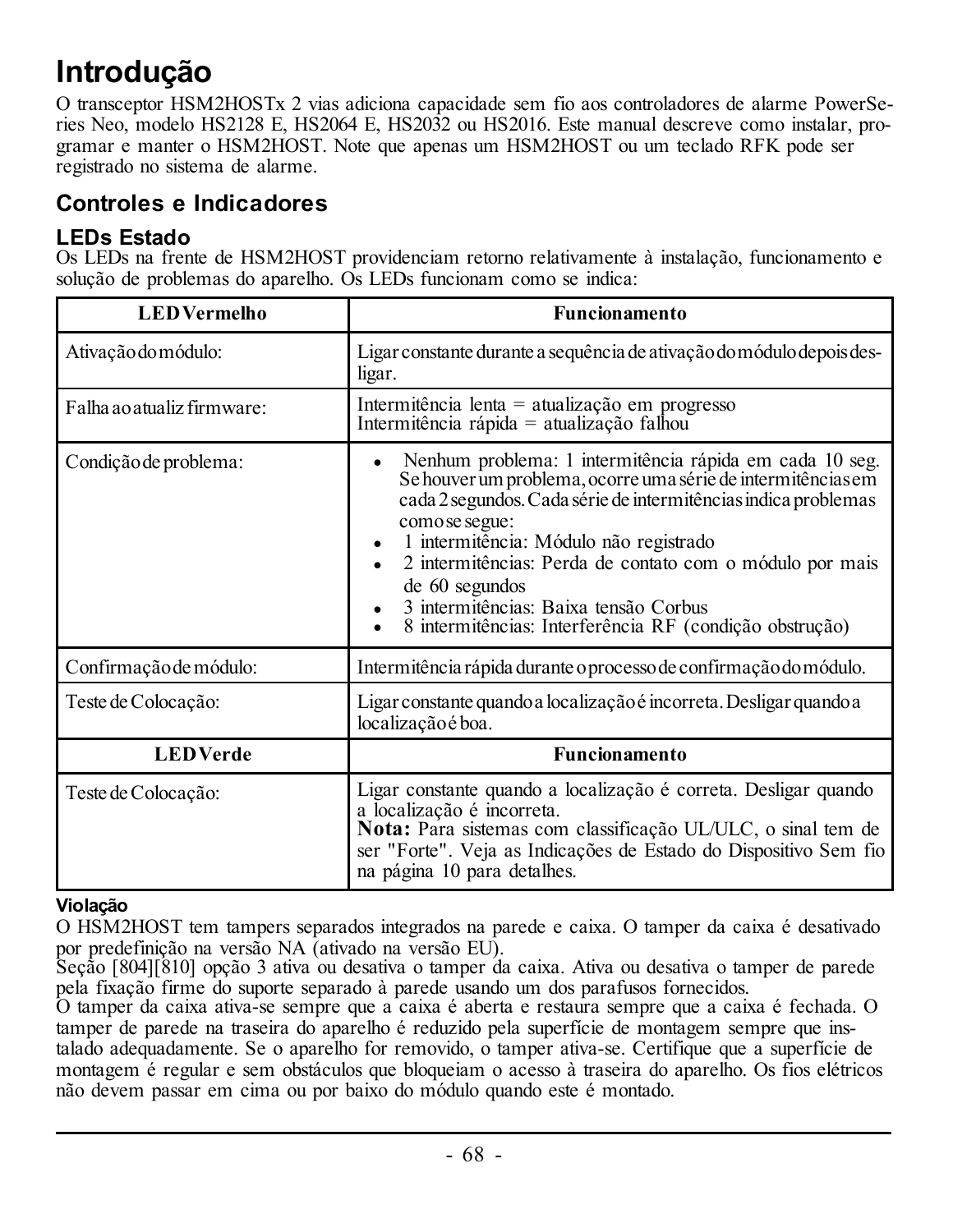**Nota:** O tamper integrado de parede e de caixa tem de ser instalado e ativado para aplicações Roubo Comercial/Residencial com classificação UL/ULC.

### <span id="page-69-0"></span>**Montagem**

**Nota:** Monte permanentemente o receptor HSM2HOST e os dispositivos sem fio DEPOIS de testar cada dispositivo ("[904] Teste de colocação de [Dispositivos](#page-73-2) Sem Fio" Na página 73). Encontre um lugar que seja:

- $\bullet$  seco.
- $\bullet$  dentro do intervalo de temperatura de funcionamento.
- <sup>l</sup> central para a colocação proposta de todos os dispositivos sem fio,
- <sup>l</sup> o mais alto possível. O intervalo é reduzido se montado abaixo do nível do solo,
- <sup>l</sup> afastado de fontes de interferência, incluindo: ruído elétrico (computadores, televisões, motores elétricos, eletrodomésticos, aquecimento e aparelhos de ar condicionado), objetos grandes metálicos como condutas de aquecimento e encanamento que podem proteger as ondas eletromagnéticas,
- <sup>l</sup> regular e sem obstáculos que bloqueiam o acesso à traseira do aparelho.

### <span id="page-69-1"></span>**Conectar o HSM2HOST**

*Cuidado: Remova toda a alimentação (AC, DC e linhas telefônicas) do sistema enquanto conecta os módulos ao Corbus.*

Para conectar o HSM2HOST:

- 1. Com o painel de alarme desligado, conecte o HSM2HOST ao Corbus 4 fios do painel de alarme conforme a Figura 1.
- 2. Depois de completada a fiação, ative o sistema de segurança.



**Figura: 1** Esquema de Fiação

## <span id="page-69-2"></span>**Registrar o HSM2HOST**

O HSM2HOST tem de ser registrado no painel de alarme antes que outros dispositivos sem fio possam ser registrados.

Sempre que o sistema de alarme é ativado pela primeira vez, o primeiro teclado ou o HSM2HOST (se estiver usando um teclado sem fio como primeiro teclado) pode ser registrado. Para fazer isso:

- 1. Depois do HSM2HOST estar ligado ao painel de alarme e estar com alimentação, é ativado um teclado sem fio.
- 2. Pressione qualquer botão no teclado para registrá-lo no HSM2HOST. O HSM2HOST é então automaticamente registrado no painel de alarme.

Alternativamente, registre o HSM2HOST no sistema em qualquer momento usando o seguinte procedimento: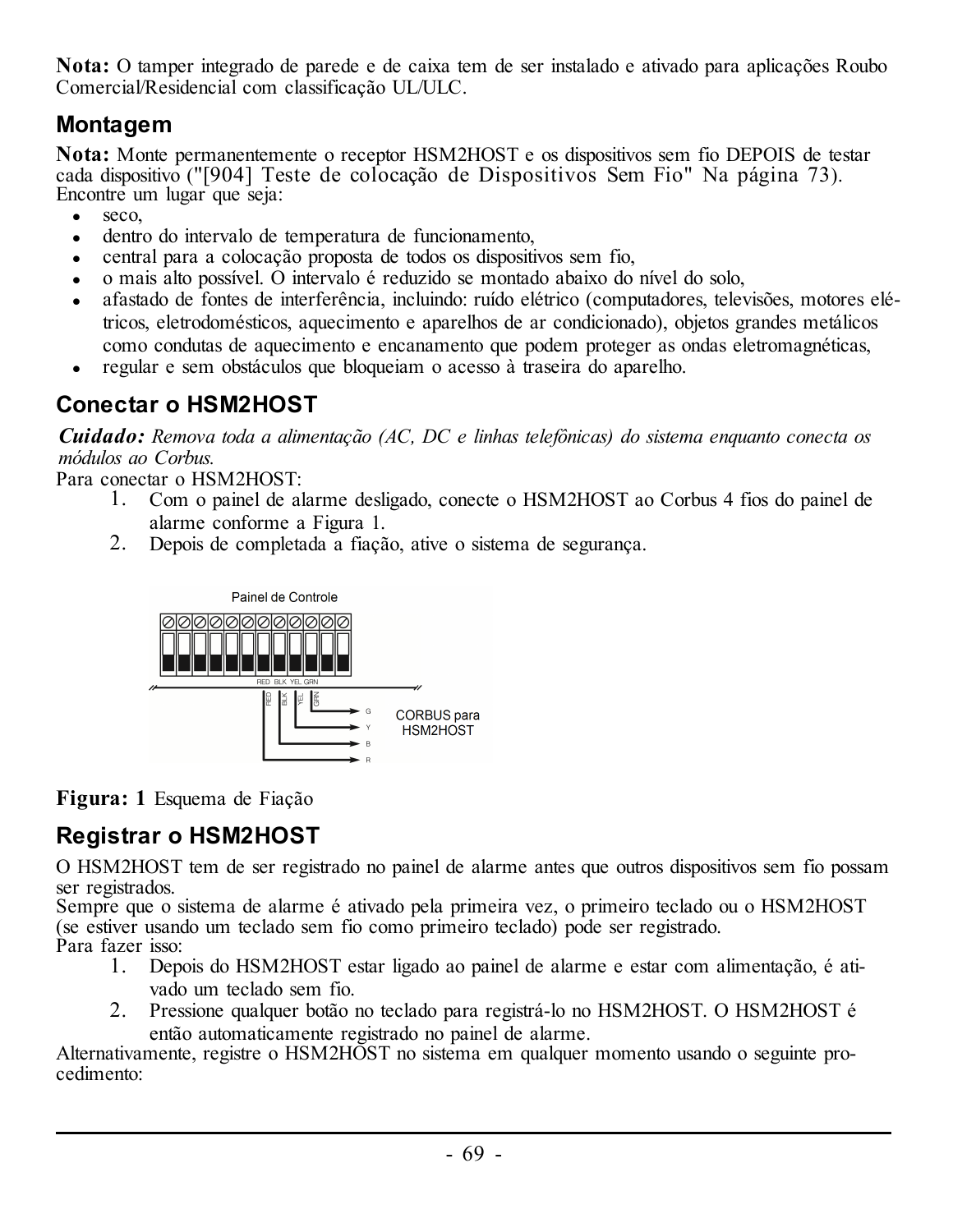- 1. Entre na seção Programaçao Instalador [902][000] (Registro automático todos os módulos).
- 2. Sempre que solicitado, pressione [\*] para registrar.

### <span id="page-70-0"></span>**Excluir o HSM2HOST**

Para remover o HSM2HOST do sistema:

- 1. Entre na seção Programaçao Instalador [902][106] (Excluir HSM2HOSTx).
- 2. Pressione [\*] para excluir.

### <span id="page-70-1"></span>**Monte Permanentemente**

Depois de encontrada uma localização adequada, monte o HSM2HOST como se indica:

- 1. Puxe os fios Corbus através dos orifícios na traseira da caixa.
- 2. Monte a caixa firmemente na parede usando os três parafusos fornecidos.
- 3. Para ativar ou desativar o tamper, fixe firmemente o suporte de separação do tamper da parede usando o parafuso fornecido.



**Figura : 2** Montar o HSM2HOST

### <span id="page-70-2"></span>**Configuração e Programação do Dispositivo Sem Fio**

### <span id="page-70-3"></span>**[804][000] Registrar Dispositivos Sem Fio**

- 1. Entre na seção Programação do Instalador [804][000].
- 2. Sempre que solicitado, ative o dispositivo (ver folha de instalação do dispositivo) para registrar imediatamente ou insira um número de ID do dispositivo. Faça o último para pré-registrar dispositivos e depois para registrá-los na instalação do cliente. O painel de alarme determina o tipo de dispositivo que está sendo registrado e apresenta as opções apropriadas de programação.
- 3. Use as teclas de rolagem ou digite o número correspondente para selecionar uma opção.
- 4. Role através das seleções disponíveis, digite um número ou insira texto conforme apropriado.
- 5. Pressione [\*] para aceitar e mover para a opção seguinte.
- 6. Depois de todas as opções estarem configuradas, o sistema pede para registrar o dispositivo seguinte.
- 7. Repita o processo descrito acima até todos os dispositivos sem fio estarem registrados.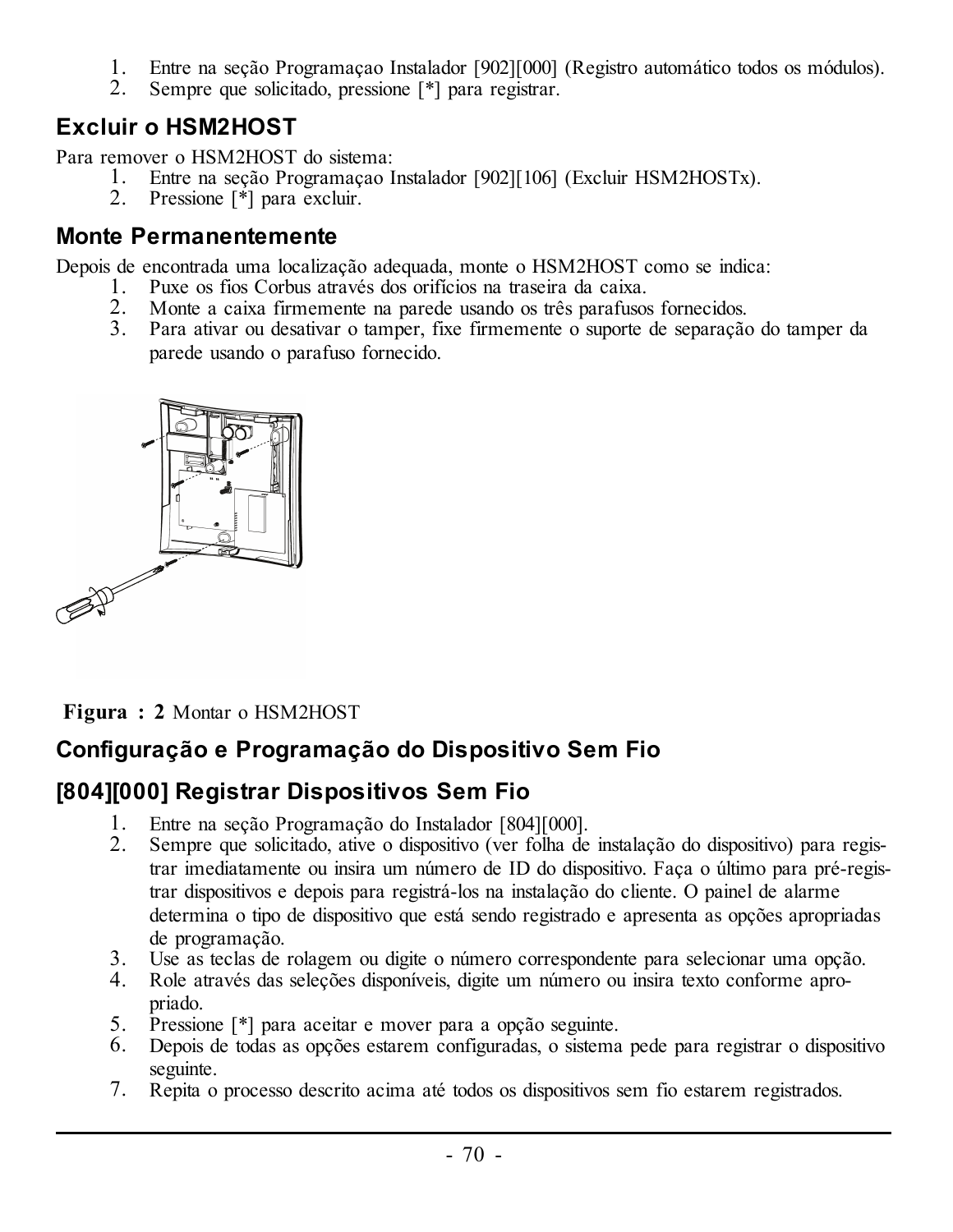### <span id="page-71-0"></span>**[804][001]-[716] Configuração de Dispositivo Sem Fio**

Para configurar dispositivos sem fio:

- 1. Entre na seção de Programação do Instalador [804] depois selecione uma das seguintes subseções:
	- $\bullet$  001-128 Configurar Zonas Sem Fio
	- $\bullet$  601-632 Configurar teclas sem fio
	- $\bullet$  701-716 Configurar teclados sem fio
- 2. Selecione um dispositivo para configurar usando as teclas de rolagem ou vá diretamente para um dispositivo específico inserindo um atalho.
- 3. Use os botões de rolagem ou insira um atalho para selecionar uma opção de configuração para o dispositivo. Ver folhas do dispositivo para detalhes.
- 4. Pressione [\*] para aceitar e mover para a opção seguinte.
- 5. Depois de todas as opções estarem configuradas, o sistema retorna ao menu de configuração base.
- 6. Repita o processo acima descrito para configurar outros dispositivos sem fio.

### <span id="page-71-1"></span>**[804][801] Detecta Obstrução RF**

Para configurar uma obstrução RF:

- 1. Entre na seção de Programação do Instalador [804][801] depois selecione uma das seguintes opções:
	- $\cdot$  00–Desativado
	- $-01 UL20/20 EUA$
	- $-02$ –EN30/60-Europa
	- $\cdot$  03–Classe 630/60-Inglesa
	- Pressione [\*] para aceitar a seleção.
- 3. Pressione [#] para sair da seção.

### <span id="page-71-2"></span>**[804][802] Janela Supervisao Sem Fio**

Para instalações EN, deve ser selecionada 1 hora ou 2 horas.

Sempre que é usada a opção 06, que configura o sistema para gerar condições de falha depois de um dispositivo ter sido detectado como ausente por 24 horas, os detectores de fumaça geram uma condição de falha depois de um máximo de 18 horas sempre que está ativada a opção de alternar supervisao 200s.

Para programar a Janela de Supervisao Sem Fio:

- 1. Entre na seção Programação do Instalador [804][802].
- 2. Selecione uma das seguintes opções rolando ou inserindo o atalho:
	- $\bullet$  00–Desativado
	- $\bullet$  01–Depoisde 1 Hora
	- $\bullet$  02–Depoisde 2Hora
	- $\bullet$  03–Depoisde 4 Hora
	- $-04$ –Depoisde 8 Horas
	- $\bullet$  05–Depoisde 12 Horas
	- $\bullet$  06–Depoisde 24 Horas
- 3. Pressione [\*] para aceitar a seleção.
- 4. Pressione [#] para sair da seção.

**Nota:** Para Roubo Residencial UL (UL1023), Casa de Saúde (UL1637), instalações Roubo Residencial ULC (ULC/ORD-C1023), a janela máxima de Supervisão deve ser definida para 24 horas. Para instalações Incêndio Residencial UL (UL985), a janela máxima de Supervisão é definida para 200s.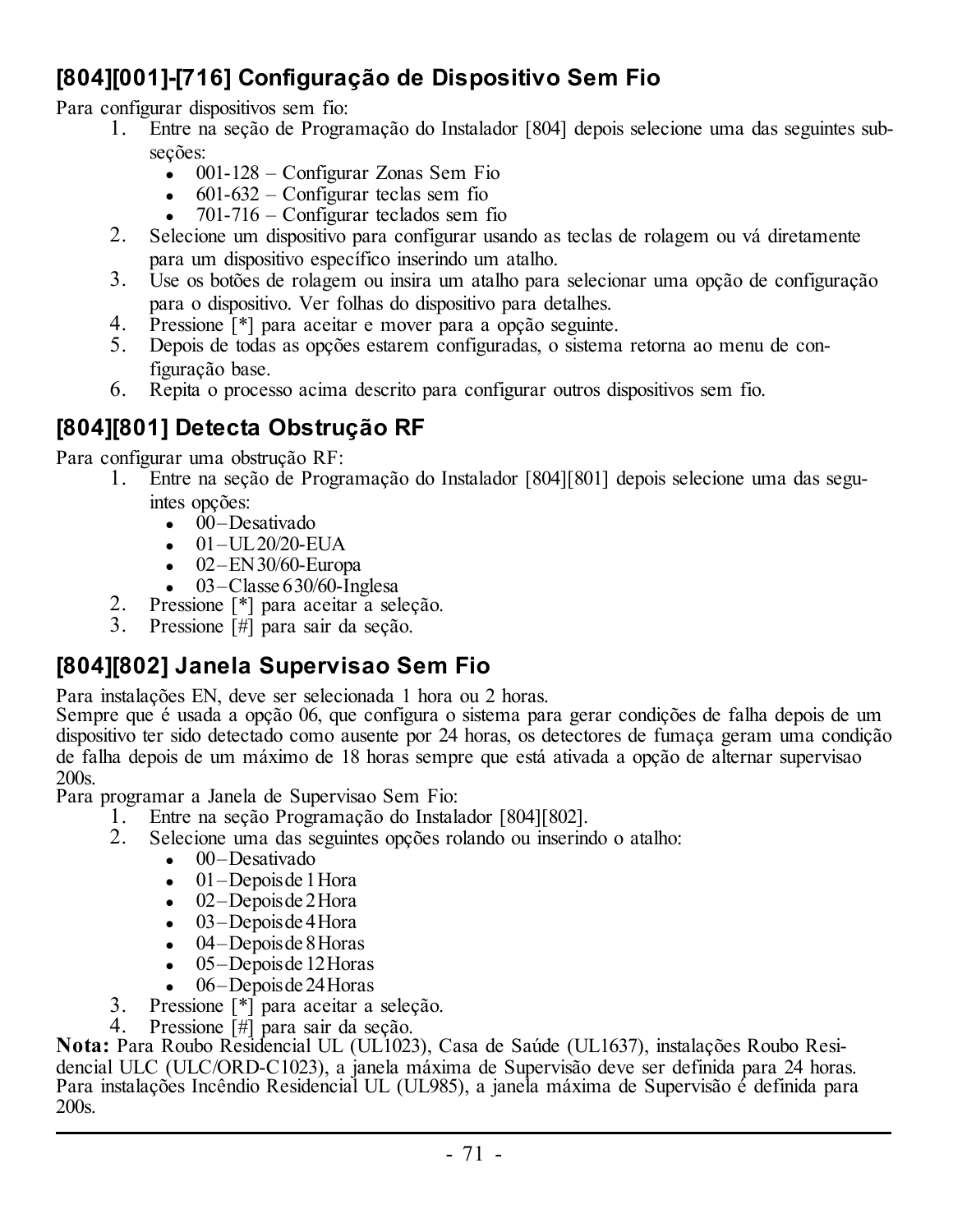Para Roubo Comercial UL (UL1610/UL365) e Incendio Residencial ULC (ULC-S545), a janela máxima de Supervisão deve ser definida para 4 horas.

# **[804][810] Opção 1 Sem Fio**

Para programar as opções sem fio:

- 1. Entre na seção Programação do Instalador [804][810].
- 2. Selecione uma das seguintes opções rolando ou inserindo o atalho:
	- $\bullet$  01–Delinquencia RF
	- · 02–Supervisao Sem Fio/Alarme Obstrução RF
	- $\bullet$  03–Tamper Sem Fio
	- 04–Supervisão Incendio
- 3. Pressione [\*] para salvar as alterações e [#] para sair.

## **[804][841] Cameras Movimento**

Para programar as câmeras de movimento:

- 1. Entre na seção Programação do Instalador [804][841].
- 2. Selecione uma das seguintes opções rolando ou inserindo o atalho:

|       | [001] Verificação Visual | Ligar: Os alarmes acionam a captura de imagem das<br>Câmeras PIR<br>Desligar: Os alarmes não acionam a captura de imagem<br>das Câmeras PIR       |
|-------|--------------------------|---------------------------------------------------------------------------------------------------------------------------------------------------|
| [002] | alização                 | Janela Período de Visu- 01 Alarme + 5 minutos<br>02 Alarme + $15$ minutos<br>03 Alarme $+1$ Hora                                                  |
|       | [003] Ver Outros Alarmes | 01 Tecla incendio ativada/desativada<br>02 Coaccao ativada/desativada<br>03 Tecla medica ativada/desativada<br>04 Tecla panico ativada/desativada |

## **[804][901]-[905] Excluir Dispositivos Sem Fio**

Para excluir dispositivos sem fio:

- 1. Entre na seção de Programação do Instalador [804] depois selecione uma das seguintes subseções:
	- [901] Excluir dispositivos de zona sem fio
	-
	- [902] Excluir tecla sem fio [904] Excluir repetidores
	- [905] Excluir um teclado
- 2. Selecione um dispositivo usando as teclas de rolagem ou vá diretamente para um dispositivo específico inserindo um atalho.
- 3. Pressione [\*] para excluir ou [#] para sair.

## **[804][921]-[925] Substituir Dispositivos Sem Fio**

Para substituir um dispositivo sem fio:

- 1. Entre na seção de Programação do Instalador [804] depois selecione uma das seguintes subseções:
	- [921] Substituir dispositivos de zona sem fio [922] Substituir teclas sem fio
	-
	- [924] Substituir repetidor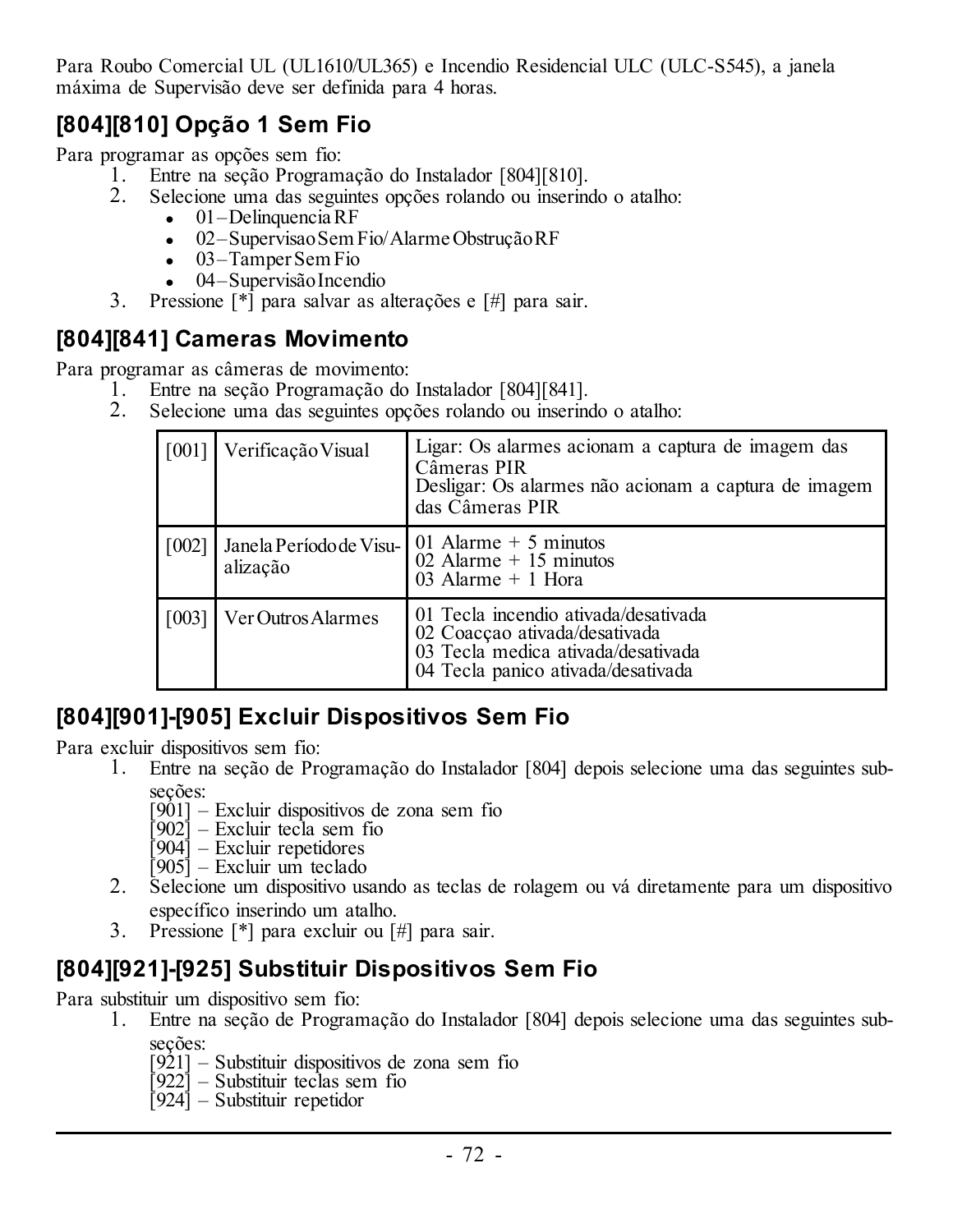[925] – Substituir teclado

- 2. Pressione [\*] para selecionar uma sub-seção. É exibido o primeiro dispositivo disponível.
- 3. Selecione um dispositivo usando as teclas de rolagem ou vá para um dispositivo específico inserindo um atalho.
- 4. Pressione [\*]. Sempre que solicitado, ative o dispositivo (registro total) ou insira a ID do dispositivo (pré-registro). É exibida uma mensagem confirmando o registro.

# **[804][990][001 – 005] Exibe Todos os Dispositivos**

Use esta seção para revisar o registro dos dispositivos sem fio no sistema e para ver os números de série associados com cada dispositivo.

Para revisar a informação do dispositivo sem fio:

- 1. Entre na seção de Programação do Instalador [804][990] depois selecione uma das seguintes sub-seções:
	- $\bullet$   $[001]$  Todas as zonas
	- $\cdot$  [002] Repetidores
	- $\bullet$   $[004]$  Teclassem fio
	- $\cdot$  [005] Teclados
- 2. Pressione [\*] para selecionar um tipo de dispositivo sem fio. É exibido o primeiro dispositivo disponível.
- 3. Use as teclas de rolagem para visualizar os dispositivos registrados.

**Nota:** Esta opção não é totalmente suportada por teclados LED e ICON.

# **[804][999] Reiniciar para predefinições de fábrica**

Selecionando esta opção exclui as definições predefinidas de programaçaão do HSM2HOST.

# **[904] Teste de colocação de Dispositivos Sem Fio**

Estão disponíveis os seguintes modos de teste:

- $[904] [001] [128] -$  Testar zonas sem fio
- $\cdot$  [904][521]-[528] Testar todos os repetidores
- $\cdot$  [904][601]-[632] Testar todos os teclados sem fio
- $\bullet$  [904][701]-[716] Testar todos os teclados

São providenciados dois resultados de teste:

- 24 horas: Os resultados médios do teste de intensidade de sinal durante um período de mais de 24
- horas. <sup>l</sup> Agora: Resultados do estado do sinal do teste atual.

Um LED de Problema intermitente indica interferência RF. Podem ser exibidos os seguintes indicadores de estado:

| <b>LCD</b>      | $Icon*$ | $LED+$      | Estado                                                                                               |  |
|-----------------|---------|-------------|------------------------------------------------------------------------------------------------------|--|
| Forte           |         | $\mathbf Q$ | Intensidade de sinal forte                                                                           |  |
| Bom             | 2       | 10          | Intensidade de sinal boa                                                                             |  |
| Fraco           |         | 11          | Intensidade de sinal fraca                                                                           |  |
| Nenhum<br>teste | 5       | 13          | Exibido como o resultado Agora se não tiver sido e fetuado nenhum teste                              |  |
| Nenhum<br>teste | 5       | 13          | É sempre exibido como o resultado de 24 horas sempre que estão sendo tes-<br>tadas as teclas sem fio |  |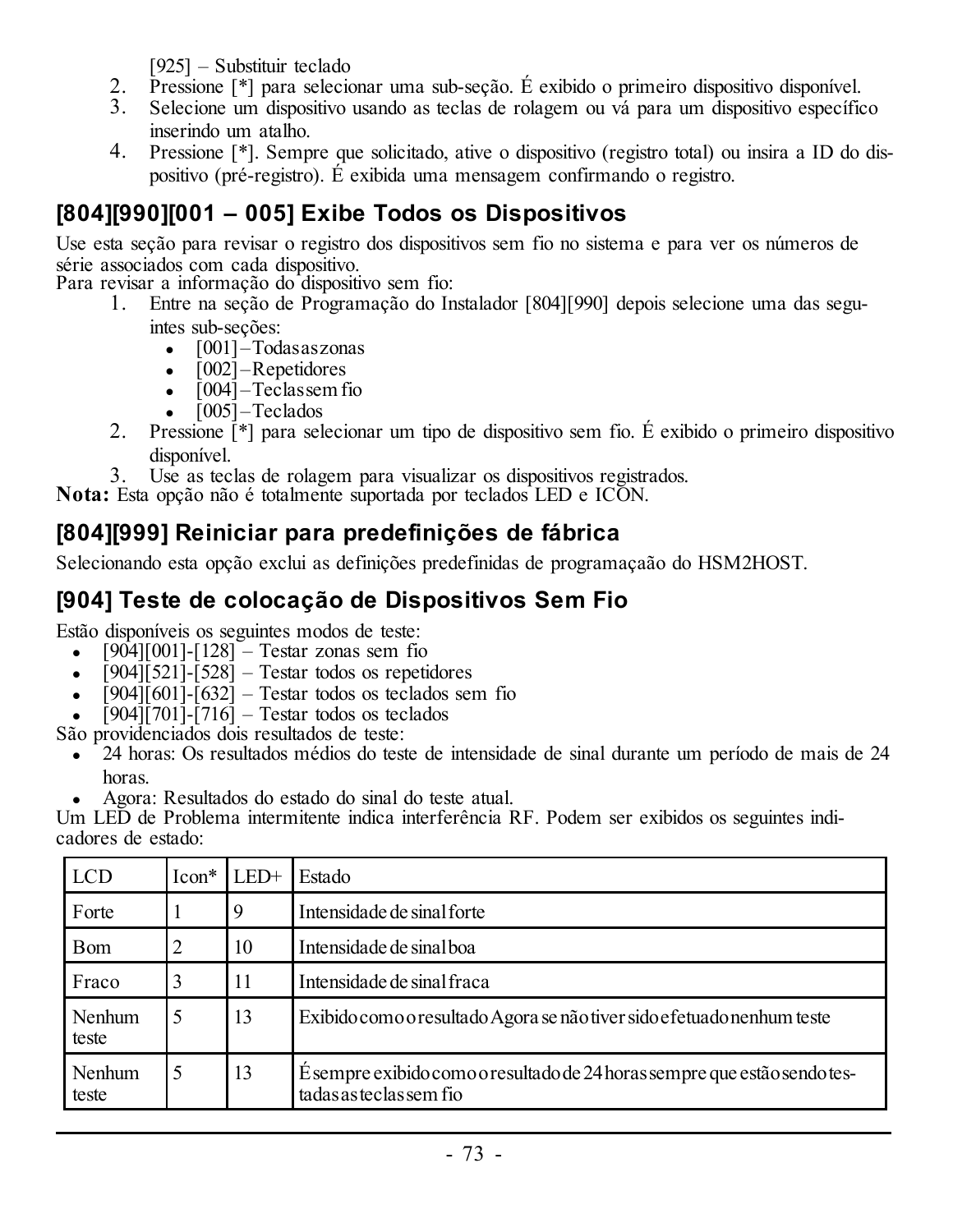\* Para teclados Icon, o dígito 1 indica os resultados de teste de 24 horas; dígito 2 indica resultados de teste Agora.

+Para teclados LED, o primeiro dígito indica resultados 24 horas; o segundo dígito indica resultados de teste Agora.

**Nota:** Para instalações EN/UL/ULC, apenas são aceitáveis os níveis de sinal FORTE.

# **PLANILHAS DE PROGRAMAÇÃO**

### **[000] Etiquetas Módulo**

| $[801]$ | Etiquetas Teclado (1 x 14 caracteres) |      |  |  |  |  |  |
|---------|---------------------------------------|------|--|--|--|--|--|
|         | 001:                                  | 009: |  |  |  |  |  |
|         | 002:                                  | 010: |  |  |  |  |  |
|         | 003:                                  | 011: |  |  |  |  |  |
|         | 004:                                  | 012: |  |  |  |  |  |
|         | 005:                                  | 013: |  |  |  |  |  |
|         | 006:                                  | 014: |  |  |  |  |  |
|         | 007:                                  | 015: |  |  |  |  |  |
|         | 008:                                  | 016: |  |  |  |  |  |

| $[802]$ | Etiquetas Expansor de Zona (1 x 14 caracteres) |      |  |  |  |  |  |
|---------|------------------------------------------------|------|--|--|--|--|--|
|         | 001:                                           | 009: |  |  |  |  |  |
|         | 002:                                           | 010: |  |  |  |  |  |
|         | 003:                                           | 011: |  |  |  |  |  |
|         | 004:                                           | 012: |  |  |  |  |  |
|         | 005:                                           | 013: |  |  |  |  |  |
|         | 006:                                           | 014: |  |  |  |  |  |
|         | 007:                                           | 015: |  |  |  |  |  |
|         | 008:                                           | 016: |  |  |  |  |  |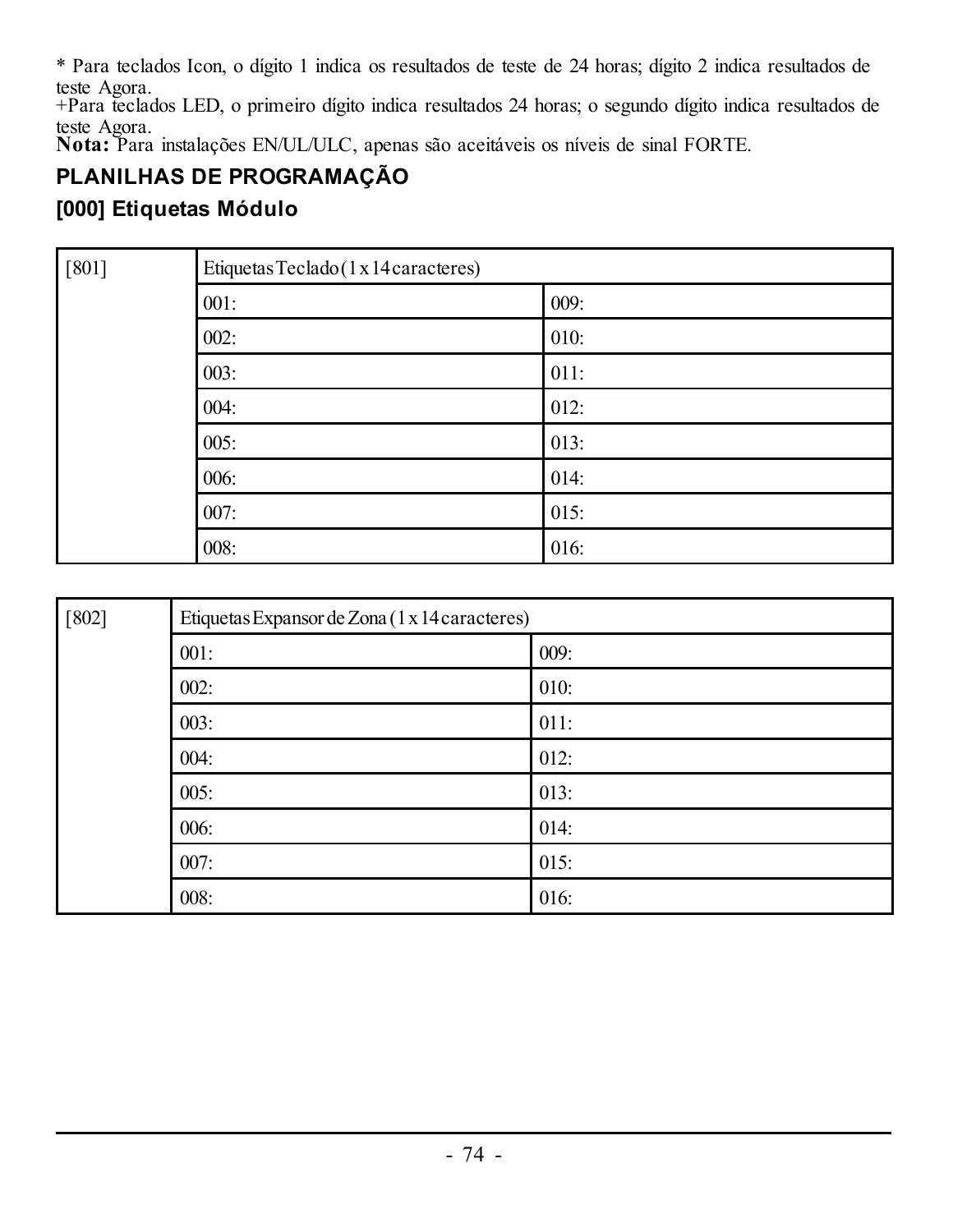| $[803]$ | Etiquetas Expansor de Saída (1 x 14 caracteres) |      |  |  |  |  |
|---------|-------------------------------------------------|------|--|--|--|--|
|         | 001:                                            | 009: |  |  |  |  |
|         | 002:                                            | 010: |  |  |  |  |
|         | 003:                                            | 011: |  |  |  |  |
|         | 004:                                            | 012: |  |  |  |  |
|         | 005:                                            | 013: |  |  |  |  |
|         | 006:                                            | 014: |  |  |  |  |
|         | 007:                                            | 015: |  |  |  |  |
|         | 008:                                            | 016: |  |  |  |  |

| [806] | Etiqueta HSM2HOST(1x14caracteres) |  |  |
|-------|-----------------------------------|--|--|
|       | 01:                               |  |  |

| 809 | Etiqueta Fonte de Alimentação HSM2300(1 x 14 caracteres) |  |  |
|-----|----------------------------------------------------------|--|--|
|     | 01:                                                      |  |  |
|     | 02:                                                      |  |  |
|     | 03:                                                      |  |  |
|     | 04:                                                      |  |  |

| $[810]$ | Etiqueta Saída Corrente Elevada HSM2204 (1 x 14 caracteres) |  |  |
|---------|-------------------------------------------------------------|--|--|
|         | 01:                                                         |  |  |
|         | 02:                                                         |  |  |
|         | 03:                                                         |  |  |
|         | 04:                                                         |  |  |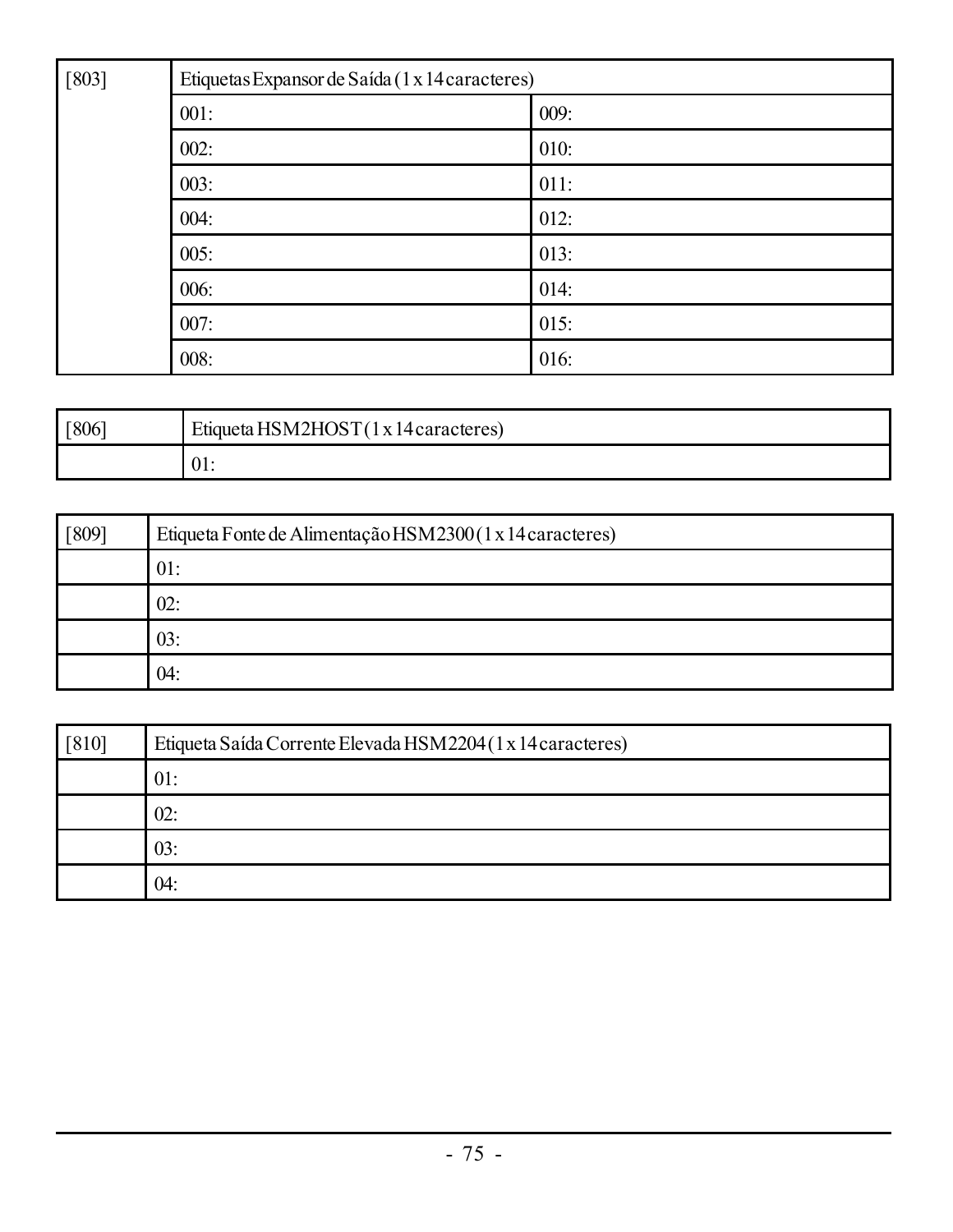| $[821]$ | Etiqueta Repetidor (1 x 14 caracteres) |
|---------|----------------------------------------|
|         | 01:                                    |
|         | 02:                                    |
|         | 03:                                    |
|         | 04:                                    |
|         | 05:                                    |
|         | 06:                                    |
|         | 07:                                    |
|         | 08:                                    |

# **[804][000] Registro Dispositivo Sem Fio – Teclas Sem Fio**

| Tecla#         | Partição# | Usuário | <b>Etiqueta</b> | Tecla# | Partição# | Usuário | Etiqueta |
|----------------|-----------|---------|-----------------|--------|-----------|---------|----------|
| 1              |           |         |                 | 17     |           |         |          |
| $\sqrt{2}$     |           |         |                 | 18     |           |         |          |
| $\mathfrak{Z}$ |           |         |                 | 19     |           |         |          |
| $\overline{4}$ |           |         |                 | 20     |           |         |          |
| 5              |           |         |                 | 21     |           |         |          |
| 6              |           |         |                 | 22     |           |         |          |
| $\overline{7}$ |           |         |                 | 23     |           |         |          |
| $\,$ 8 $\,$    |           |         |                 | 24     |           |         |          |
| 9              |           |         |                 | 25     |           |         |          |
| 10             |           |         |                 | 26     |           |         |          |
| $11\,$         |           |         |                 | 27     |           |         |          |
| 12             |           |         |                 | $28\,$ |           |         |          |
| 13             |           |         |                 | 29     |           |         |          |
| 14             |           |         |                 | 30     |           |         |          |
| 15             |           |         |                 | 31     |           |         |          |
| 16             |           |         |                 | 32     |           |         |          |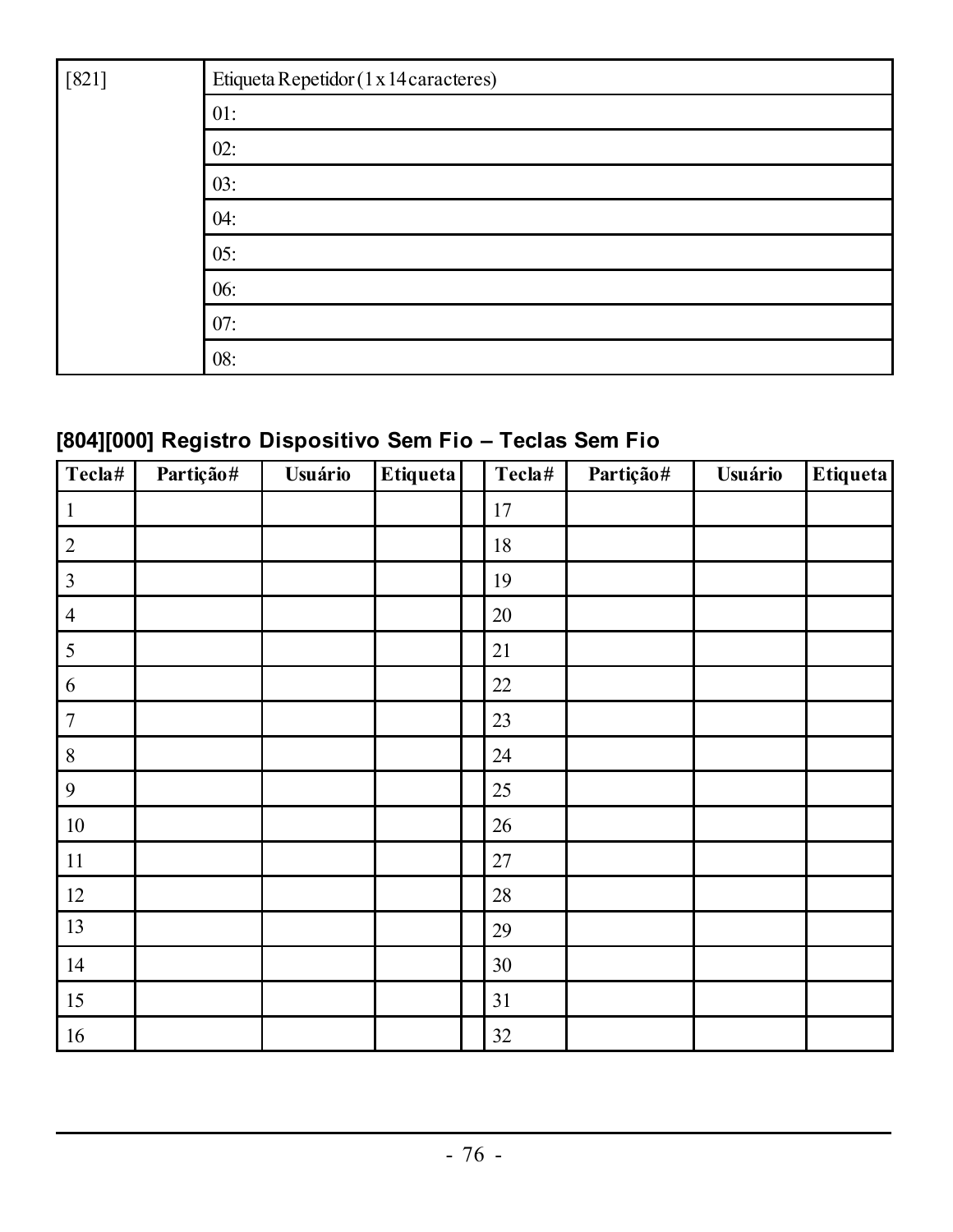# **[804][000] Registro Dispositivo Sem Fio – Teclados Sem Fio**

| Teclado<br>WLS# | Atribuição<br>Teclado | Etiqueta<br>Teclado | Teclado<br>WLS# | Atribuição<br>Teclado | Etiqueta<br>Teclado |
|-----------------|-----------------------|---------------------|-----------------|-----------------------|---------------------|
|                 |                       |                     | Q               |                       |                     |
|                 |                       |                     | 10              |                       |                     |
|                 |                       |                     | 11              |                       |                     |
| 4               |                       |                     | 12              |                       |                     |
|                 |                       |                     | 13              |                       |                     |
| 6               |                       |                     | 14              |                       |                     |
|                 |                       |                     | 15              |                       |                     |
| 8               |                       |                     | 16              |                       |                     |

# **[804][000] Registro Dispositivo Sem Fio – Repetidores Sem Fio**

| $\textbf{Repetidor}\,\text{\#}$ | <b>EtiquetaRepetidor</b> |
|---------------------------------|--------------------------|
|                                 |                          |
|                                 |                          |
|                                 |                          |
|                                 |                          |
|                                 |                          |
| n                               |                          |
|                                 |                          |
|                                 |                          |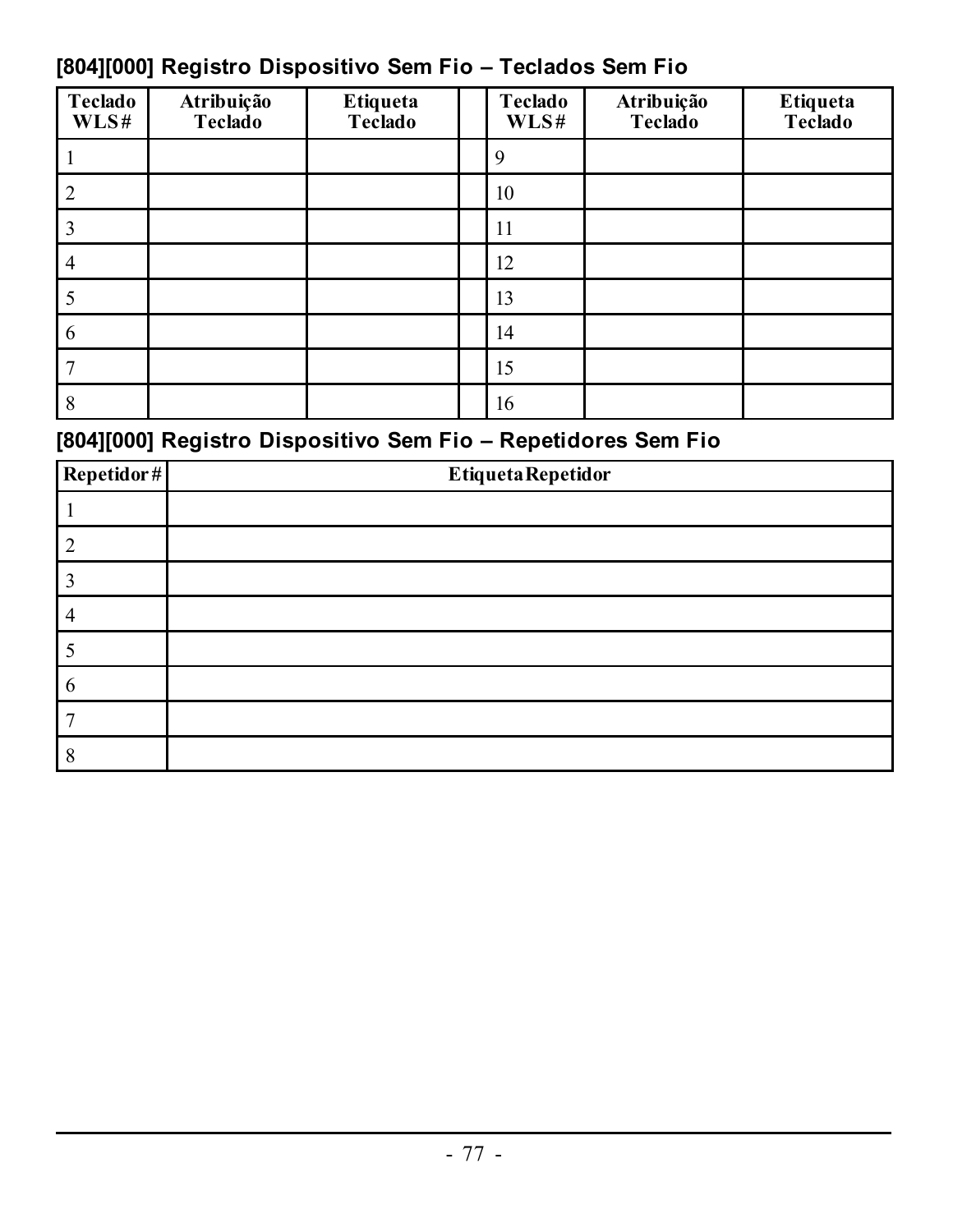### **GARANTIA LIMITADA**

A Digital Security Controls garante ao comprador original que, por um período de doze meses a partir da data de compra, o produto deverá estar livre de defeitos de materiais e de mão-de-obra sob utilização normal. Durante o período de garantia, a Digital Security Controls irá, por opção sua, reparar ou substituir qualquer produto defeituoso mediante devolução do produto à sua fábrica, sem nenhum custo de mão-de-obra e materiais. Qualquer substituição e/ou pra do Cliente e um número de Autorização de Retorno da Merpartes reparadas são garantidas pelo tempo remanescente da garantia original ou noventa (90) dias, qual durar mais. O proprietário original deve notificar prontamente a Digital Security Controls, por escrito, que há defeito no material ou na mão-de-obra; tal notificação escrita deverá ser recebida, em todos os eventos, antes da expiração do período de garantia. Não existe qualquer garantia do software w todos os produtos do softeare são vendidos como licença do usuário conforme os termos do acordo de licença do software incluído com o produto. O Cliente assume toda a responsabilidade da seleção, instalação, funcionamento e manutenção de quaisquer pro-teoria legal. Tais danos incluem, mas não são limitados a, perda de dutos comprados à DSC. Os produtos personalizados são apenas garan-proveitos, perda do produto ou de qualquer equipamento associado, tidos na extensão que não funcionam depois da entrega. Nesses casos, a DSC pode substituir ou creditar conforme seu critério.

#### **Garantia Internacional**

A garantia para clientes internacionais é a mesma como para qualquer cliente dentro do Canadá e dos Estados Unidos, com a exceção que a Digital Security Controls não deverá ser responsável por quaisquer despesas de clientes, taxas ou VAT que possam ser devidas. **Procedimento de Garantia**

Para obter serviço sob esta garantia, favor devolver o(s) item(ns) em questão ao ponto de venda. Todos os distribuidores e revendedores autorizados têm um programa de garantia. Qualquer pessoa que devolve bens à Digital Security Controls deve, primeiro, obter um número de autorização. A Digital Security Controls não aceitará nenhuma remessa que não tenha tido uma autorização prévia. **Condições que Invalidam a Garantia**

Esta garantia aplica-se somente aos defeitos em partes e de mão-deobra relativas à utilização normal. Ela não cobre:

- <sup>l</sup> danos decorrentes de transporte ou manuseio;
- danos causados por desastre, tais como incêndio, inundações, ventos, terremotos ou relâmpagos;
- danos devido a causas fora do controle da Digital Security Controls, tais como tensão excessiva, choque mecânico ou danos com água;
- <sup>l</sup> danos causados por adaptações, alterações, modificações nãoautorizadas ou objetos estranhos;
- danos causados por periféricos (a menos que tais periféricos sejam fornecidos pela Digital Security Controls Ltd.);
- <sup>l</sup> defeitos causados por falha em proporcionar um ambiente adequado de instalação para os produtos;
- <sup>l</sup> danos causados por uso de produtos para objetivos diferentes daqueles para os quais ele foi projetado;
- danos por manutenção inapropriada:
- danos que surgem de qualquer outro abuso, mau trato ou aplicação indevida dos produtos.

#### **Itens não cobertos por garantia**

Adicionalmente aos itens que anulam a Garantia, os seguintes itens não são incluídos na Garantia: (i) custo de transporte para centro de reparação; (ii) produtos que não são identificados com a etiqueta de produto DSC, o número de lote o número de série; (iii) produtos des-duto de substituição será cobrado para cada unidade de substituição. montados ou reparados de uma maneira que afecta prejudicialmente o desempenho ou impedem uma verificação adequada ou um teste

para verificação de qualquer reivindicação de garantia. Os cartões ou etiquetas de acesso devolvidos para substituição conforme a garantia serão creditados ou substituídos conforme critério da DSC. Os produtos não cobertos por esta garantia, ou outros fora de garantia devido à antiguidade, uso incorreto ou danos devem ser avaliados e deve ser fornecido um orçamento de reparação. Não será realizado qualquer trabalho de reparação até ser recebida uma ordem de comcadoria (RMA) emitida pelo Serviço de Atendimento ao Cliente da DSC.

A responsabilidade da Digital Security Controls por falha em reparar o produto sob esta garantia após um número razoável de tentativas será limitada a uma substituição do produto, como a única solução por violação da garantia. Sob circunstância alguma a Digital Security Controls será responsável por quaisquer danos especiais, incidentais ou conseqüenciais baseados na violação da garantia, violação do contrato, negligência, responsabilidade estrita ou qualquer outra custo de capital, custo do equipamento substituído, recursos ou serviços, tempo parado, tempo do comprador, reclamações de terceiros, incluindo clientes, e prejuízos à propriedade. As leis de algumas jurisdições limitem ou não permitam a declaração dos danos consequenciais. Se as leis de uma determinada jurisdição forem aplicáveis a qualquer reivindicação por ou contra a DSC, as limitações e declarações aqui mencionadas devem na sua extensão máxima ser permitidas por lei. Alguns estados não permitem a exclusão ou limitação de danos acidentais ou consequenciais, assim o acima referido pode não aplicar-se ao seu caso.

#### **Renúncia das Garantias**

Esta garantia contém a garantia completa e deverá estar no lugar de quaisquer e todas as outras garantias, expressas ou implícitas (incluindo todas as garantias implícitas de comerciabilidade ou adequação a um objetivo em especial), e de todas as outras obrigações ou responsabilidades por parte da Digital Security Controls. A Digital Security Controls não assume nenhuma responsabilidade nem autoriza qualquer outra pessoa que pretenda agir em seu nome para modificar ou alterar esta garantia, nem para assumir por ela qualquer outra garantia ou responsabilidade referente a este produto. Esta renúncia das garantias e garantia limitada são controladas pelas leis da província de Ontário, Canadá.

NOTIFICAÇÃO: A Digital Security Controls recomenda que o sistema inteiro seja completamente testado regularmente. No entanto, apesar do teste freqüente e devido, mas não limitado a, violação criminal ou interrupção elétrica, é possível que este produto falhe ao realizar o planejado.

#### **Fora das Reparações de Garantia**

A Digital Security Controls Irá, por opção sua, reparar ou substituir os produtos fora de garantia, os quais forem devolvidos à sua fábrica, de acordo com as seguintes condições. Qualquer pessoa que devolve bens à Digital Security Controls deve, primeiro, obter um número de autorização. A Digital Security Controls não aceitará nenhuma remessa que não tenha tido uma autorização prévia.

Os produtos que a Digital Security Controls determina como sendo reparáveis, serão reparados e devolvidos. Uma taxa estabelecida, a qual a Digital Security Controls predeterminou e que pode ser revisada de tempos em tempos, será cobrada para cada unidade reparada.

Os produtos que a Digital Security Controls determina como não sendo reparáveis, serão substituídos pelo produto equivalente mais próximo disponível naquele momento. O preço de mercado atual do pro-**AVISO - LEIA COM ATENÇÃO**

### **Nota para Instaladores**

Esta advertência contém informações vitais. Como único indivíduo em contato com os usuários do sistema, é de sua responsabilidade trazer cada item desta advertência à atenção dos usuários deste sistema.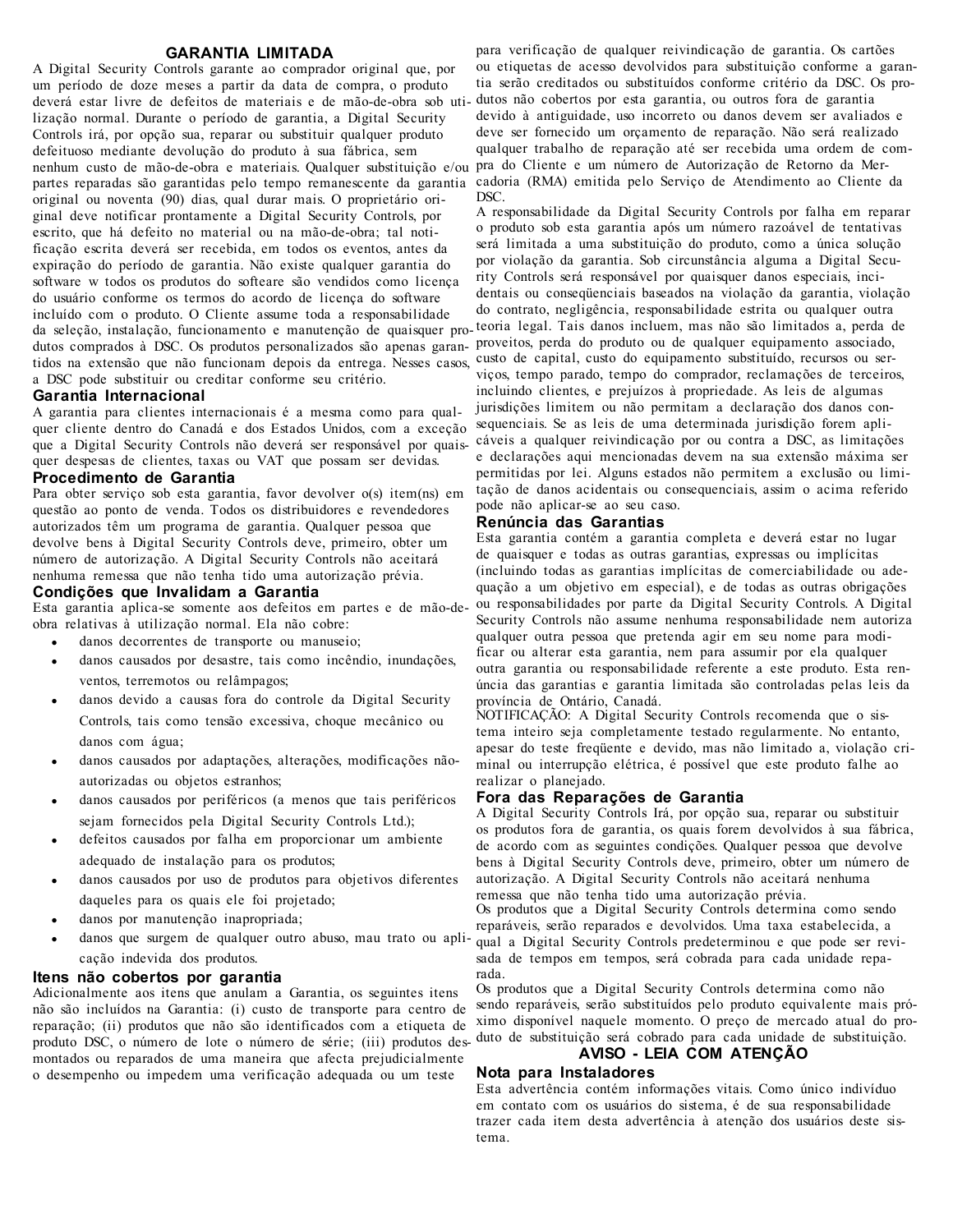#### **Falhas do Sistema**

Este sistema foi cuidadosamente projetado para ser tão eficaz quanto possível. Entretanto, há circunstâncias que envolvem incêndio, roubo ou outros tipos de emergência, onde este poderia não oferecer proteção. Qualquer sistema de alarme de qualquer tipo pode estar comprometido deliberadamente ou pode falhar ao operar como esperado por uma variedade de razões. Algumas, mas não todas destas razões podem ser:

Instalação Inadequada

Um sistema de segurança deve ser instalado adequadamente a fim de fornecer uma proteção adequada. Cada instalação deverá ser avaliada por um profissional de segurança para garantir que todos os pontos e áreas de acesso sejam cobertos. Fechaduras e trancas em janelas e portas devem ser fixadas e operar como previsto. Janelas , portas, paredes, tetos e outros materiais de construção devem ser de suficiente resistência e construção para oferecer o nível de proteção esperado. Uma reavaliação deve ser feita durante e após qualquer atividade de construção. Uma avaliação pelo departamento de incêndio e/ou de polícia é extremamente recomendada se este serviço estiver disponível.

### **Conhecimento criminal**

Este sistema contém recursos de segurança que são conhecidos como sendo eficazes no momento da fabricação. É possível, para pessoas com pretensões criminais, desenvolver técnicas que reduzam a eficácia destes recursos. É importante que um sistema de segurança seja revisado periodicamente para garantir que os seus recursos permaneçam eficazes e que sejam atualizados ou substituídos, se forem encontrados de forma que não ofereçam a proteção esperada. Acesso por Intrusos

Os intrusos podem entrar através de um ponto de acesso não protegido, evitando um dispositivo sensor, esquivando-se de detecção pela movimentação através de uma área de cobertura insuficiente, desconectando um dispositivo de aviso ou interferindo ou evitando a operação adequada do sistema.

#### **Falha de Energia**

As unidades de controle, os detectores de intrusão, os detectores de fumaça e vários outros dispositivos de segurança requerem uma fonte de alimentação adequada para operação apropriada. Se um dispositivo opera com baterias, é possível que as baterias falhem. Mesmo se as baterias não falharem, elas devem ser carregadas, em boas condições e instaladas corretamente. Se um dispositivo opera somente com energia de CA, qualquer interrupção, mesmo que breve, tornará aquele dispositivo inoperante enquanto não tiver energia. As interrupções de energia de qualquer duração são freqüentemente acompanhadas por flutuações de tensão, que pode danificar o equipamento eletrônico, tal como um sistema de segurança. Após ter ocorrido uma interrupção de energia, conduzir imediatamente um teste completo do sistema para garantir que o sistema opere como planejado.

#### **Falha das Baterias Substituíveis**

Os transmissores remotos deste sistema foram projetados para oferecer vários anos de vida de bateria sob condições normais. A vida esperada da bateria é uma função do ambiente do dispositivo, utilização e tipo. As condições ambientais, tais como alta umidade, alta ou baixa temperatura ou grandes flutuações de temperatura, podem reduzir a vida esperada da bateria. Enquanto cada dispositivo transmissor tem um monitor de bateria baixa, o qual identifica quando as baterias necessitam ser substituídas, este monitor pode falhar para operar como esperado. Teste e manutenção regulares manterão o sistema em boas condições operacionais.

### **Compromissodos Dispositivosde Radiofreqüência(sem fio)**

Os sinais podem não alcançar o receptor sob todas as circunstâncias as quais poderiam incluir objetos de metal posicionados sobre ou pró-Se as linhas telefônicas forem utilizadas para transmitir alarmes, ximos do caminho do rádio ou considerar bloqueio ou outra interferência do sinal de rádio por inadvertência.

#### **Usuários do Sistema**

Um usuário pode não estar apto a operar um interruptor de pânico ou de emergência, possivelmente devido à desabilidade física permanente ou temporária, inabilidade para alcançar o dispositivo em tempo ou não-familiaridade com a operação correta. É importante que todos os usuários do sistema sejam treinados sobre a operação correta do sistema de alarme e que eles saibam como responder quando o sistema indicar um alarme.

### **Detectores de Fumaça**

Os detectores de fumaça, que são uma parte deste sistema, podem não alertar adequadamente os ocupantes de um incêndio por várias razões, algumas das quais citadas a seguir. Os detectores de fumaça podem não ter sido instalados ou posicionados adequadamente. A fumaça pode não ser capaz de alcançar os detectores de fumaça, tal como quando o fogo está em uma chaminé, paredes ou telhados, ou do outro lado de portas fechadas. Os detectores de fumaça podem não detectar a fumaça de incêndios em um outro pavimento da residência ou do prédio.

Cada incêndio é diferente na quantidade de fumaça produzida e na proporção da queima. Os detectores de fumaça podem não detectar igualmente bem todos os tipos de fogo. Os detectores de fumaça podem não proporcionar aviso em tempo de incêndios causados por imprudência ou riscos de segurança, tais como fumar na cama, explosões violentas, escape de gás, estocagem inadequada de materiais inflamáveis, circuitos elétricos sobrecarregados, crianças brincando com fósforos ou incêndio culposo.

Mesmo se o detector de fumaça operar como planejado, pode haver circunstâncias quando há aviso insuficiente para permitir que todos os ocupantes escapem em tempo para evitar lesões ou morte.

#### **Detectores de Movimento**

Os detectores de movimento podem detectar movimento somente dentro das áreas designadas, como mostrado nas suas respectivas instruções de instalação. Eles não podem discriminar entre intrusos e ocupantes internos. Os detectores de movimento não oferecem proteção da área volumétrica. Eles têm múltiplos feixes de detecção e o movimento pode somente ser detectado em áreas não obstruídas cobertas por estes feixes. Eles não podem detectar movimento que ocorre atrás das paredes, tetos, pisos, portas fechadas, partições de vidro, portas ou janelas de vidro. Qualquer tipo de violação, seja intencional ou não-intencional, tais como mascaramento, pintura ou borrifação de qualquer material nos sensores, espelhos, janelas ou qualquer outra parte do sistema de detecção, prejudicará sua operação adequada.

Os detectores de movimento com infravermelho passivo operam detectando alterações na temperatura. Entretanto, a sua eficácia pode ser reduzida quando a temperatura ambiente aumentar para próximo ou acima da temperatura do corpo ou se houver fontes de calor intencionais ou não-intencionais dentro ou próximas da área de detecção. Algumas destas fontes de calor poderiam ser aquecedores, radiadores, estufas, churrasqueiras, lareiras, luz solar, vaporizadores, iluminação, etc.

#### **Dispositivos de Aviso**

Os dispositivos de aviso, tais como sirenes, buzinas ou luzes estroboscópicas podem não avisar ou acordar alguém que esteja dormindo, se houver intervenção de uma parede ou porta. Se os dispositivos de aviso estiverem localizados em um nível diferente da residência ou do prédio, então, é menos provável que os ocupantes sejam alertados ou acordados. Os dispositivos de aviso audíveis podem ser interferidos por outras fontes de ruído, como estéreos, rádios, televisores, ares-condicionados ou outros equipamentos ou tráfego passante. Os dispositivos de aviso audíveis, mesmo altos, podem não ser ouvidos por uma pessoa com deficiência auditiva. **Linhas Telefônicas**

elas podem estar fora de serviço ou ocupadas por certos períodos de tempo. Outrossim, um intruso pode cortar a linha telefônica ou anular sua operação por meios mais sofisticados, os quais podem ser difíceis de serem detectados.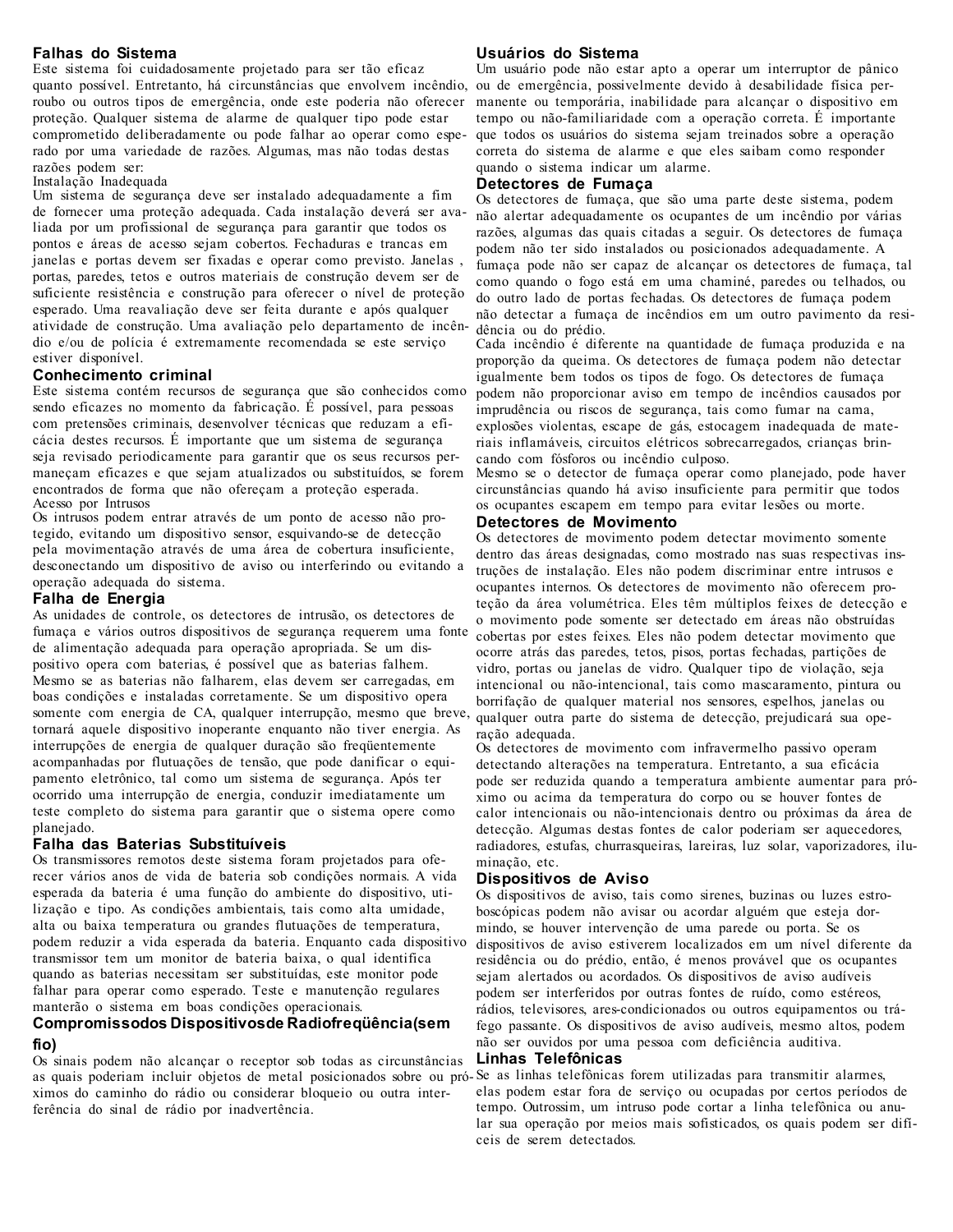#### **Tempo Insuficiente**

Pode haver circunstâncias, quando o sistema irá operar como planejado, em que os ocupantes não seriam protegidos de emergência devido à sua inabilidade de responder aos avisos em tempo. Se o sistema for monitorado, a resposta pode não ocorrer em tempo para proteger os ocupantes ou os seus pertences.

### **Falha de Componente**

Embora todo esforço tenha sido feito para fazer este sistema tão confiável quanto possível, o sistema pode falhar para funcionar como planejado devido à falha de um componente.

### **Teste Inadequado**

A maioria dos problemas, que evitariam um sistema de alarme de operar como planejado, pode ser encontrada pelo teste e manutenção regulares. O sistema completo deverá ser testado semanalmente e imediatamente após uma interrupção, uma interrupção intencional, um incêndio, uma tempestade, um terremoto, um acidente ou qualquer tipo de atividade de construção dentro ou fora das instalações. O teste deverá incluir todos os dispositivos sensores, teclados, consoles, dispositivos que indicam alarme e quaisquer outros dispositivos operacionais que fazem parte do sistema.

#### **Segurança e Seguro**

substituto para um seguro de propriedade ou de vida. Um sistema de alarme também não é um substituto para possuidores de pro-

priedades, inquilinos ou outros ocupantes para agir prudentemente a fim evitar ou minimizar os efeitos prejudiciais de uma situação de emergência.

### **IMPORTANTE - LEIA COM ATENÇÃO: O software DSC, adquirido com ou sem Produtos e Componentes, respeita leis de direitos de autor e é comprado com a aceitação dos seguintes termos de licenciamento:**

- <sup>l</sup> O Contrato de Licença de Usuário Final ("CLUF") é um acordo legal entre o Usuário (empresa, indivíduo ou entidade que adquire o Software ou qualquer Hardware relacionado) e a Digital Security Controls, uma divisão da Tyco Safety Products Canada Ltd. ("DSC"), o fabricante dos sistemas de segurança integrados e o programador do software e quaisquer produtos ou com-(d) Aluguer – V.Exa. não poderá alugar, ceder ou emprestar o ponentes relacionados ("HARDWARE") adquiridos pelo Usuário.
- <sup>l</sup> No caso de estar definido que o software do produto DSC ("PRODUTO SOFTWARE" ou "SOFTWARE") destina-se a ser acompanhado do HARDWARE, e se verificar que NÃO está inclu-venda ou transferência permanente do HARDWARE, desde que ído um novo HARDWARE, o Usuário não poderá utilizar, copiar ou instalar o PRODUTO SOFTWARE. O PRODUTO SOFTWARE inclui o software para computador, e poderá incluir meios associados, materiais impressos e documentação eletrônica ou "online".
- Qualquer software fornecido com o PROGRAMA que esteja associado a um contrato de licença de utilizador final em separado está licenciado a V.Exa. nos termos desse mesmo contrato de licença.
- Ao instalar, copiar, descarregar, armazenar, aceder, ou outro, utilizando o PRODUTO SOFTWARE, o Usuário concorda incondicionalmente em respeitar os termos deste EULA, mesmo que o EULA seja considerado como uma modificação de quaisquer acordos ou contratos prévios. Se o Usuário não concordar com os termos deste EULA a DSC não irá licenciar o PRODUTO SOFTWARE ao Usuário, e o Usuário não terá direito à sua utilização.

O PRODUTO SOFTWARE está protegido por legislação e tratados internacionais dos direitos autorais , bem como por outras legislações e tratados de propriedade inteletual. O PRODUTO DO SOFTWARE é licenciado, não vendido.

1. CONCESSÃO DA LICENÇA. Este CLUF, concede a V.Exa. os seguintes direitos:

(a) Instalação e Uso do Software – Para cada licença que V.Exa. adquire, apenas poderá ter uma cópia do PROGRAMA instalado. (b) Armazenamento/Uso em Rede – O PROGRAMA não pode ser instalado, acedido, apresentado, executado, partilhado ou utilizado de forma concomitante em ou a partir de diferentes computadores, incluindo estações de trabalho, terminais ou outros dispositivos electrónicos digitais ("Dispositivo"). Por outras palavras, se o Usuário tem várias estações de trabalho, terá de adquirir uma licença para cada estação de trabalho onde o SOFTWARE será utilizado. (c) Cópia de Segurança – V.Exa. poderá efectuar cópias de segurança do PROGRAMA, mas poderá apenas ter uma cópia por cada licença instalada numa determinada altura. O Usuário apenas poderá utilizar a cópia de segurança para finalidades de arquivo. Salvo se expressamente mencionado neste EULA, o Usuário não poderá fazer cópias do PRODUTO SOFTWARE, incluindo os materiais impressos que acompanham o SOFTWARE.

Independente de suas competências, um sistema de alarme não é um (a) Limitações sobre Engenharia Inversa, Descompilação e Des-2. DESCRIÇÃO DE OUTROS DIREITOS E LIMITAÇÕES montagem – V.Exa. não poderá fazer engenharia inversa, descompilação ou desmontagem do PROGRAMA, excepção feita à actividade cuja extensão é permitida por lei aplicável, sem oposição a esta limitação. O Usuário não poderá realizar alterações ou modificações ao Software, sem a autorização escrita de um responsável da DSC. O Usuário não poderá remover quaisquer avisos de propriedade, marcas ou etiquetas do Produto Software. O Usuário irá instituir medidas razoáveis para garantir a conformidade com os termos e condições deste EULA.

> (b) Separação de Componentes – O PROGRAMA é licenciado como um produto único. As partes que o constituem não podem ser separadas para utilização em mais do que uma unidade de HARDWARE. (c) PRODUTO ÚNICO INTEGRADO – Se V.Exa. adquiriu este SOFTWARE com HARDWARE, então o PROGRAMA é licenciado com o HARDWARE como um produto único integrado. Nesse caso, o PRODUTO SOFTWARE só pode ser utilizado com o HARDWARE, como determinado neste EULA.

> PROGRAMA. O Usuário não pode disponibilizá-lo a outros ou colocálo em um servidor ou site da web.

(e) Transferência do Programa – V.Exa. poderá transferir todos os seus direitos abrangidos por este CLUF apenas como parte de uma V.Exa. não fique com quaisquer cópias, transfira todo o PROGRAMA (incluindo todos os componentes, meios e materiais impressos, quaisquer upgrades e este CLUF), desde que o receptor concorde com os termos deste CLUF. Se o PRODUTO SOFTWARE for uma atualização, qualquer transferência deve incluir todas as versões anteriores do PRODUTO SOFTWARE.

f) Extinção – Sem prejuízo a quaisquer outros direitos, a DSC pode terminar este CLUF se V.Exa. falhar no cumprimento dos termos e condições deste CLUF. Se tal acontecer, o Usuário deverá destruir todas as cópias do PRODUTO SOFTWARE e todos seus componentes. (g) Marcas Registadas – Este CLUF não concede a V.Exa. quaisquer direitos em relação a quaisquer marcas registadas ou de serviço da DSC ou seus fornecedores.

3. DIREITOS DE AUTOR. Todos os títulos e direitos de propriedade intelectual no e para o PROGRAMA (incluindo, mas não limitando, quaisquer imagens, fotografias e texto incorporado no PROGRAMA), os materiais impressos que o acompanham ou quaisquer cópias do

LICENÇA DO PRODUTO SOFTWARE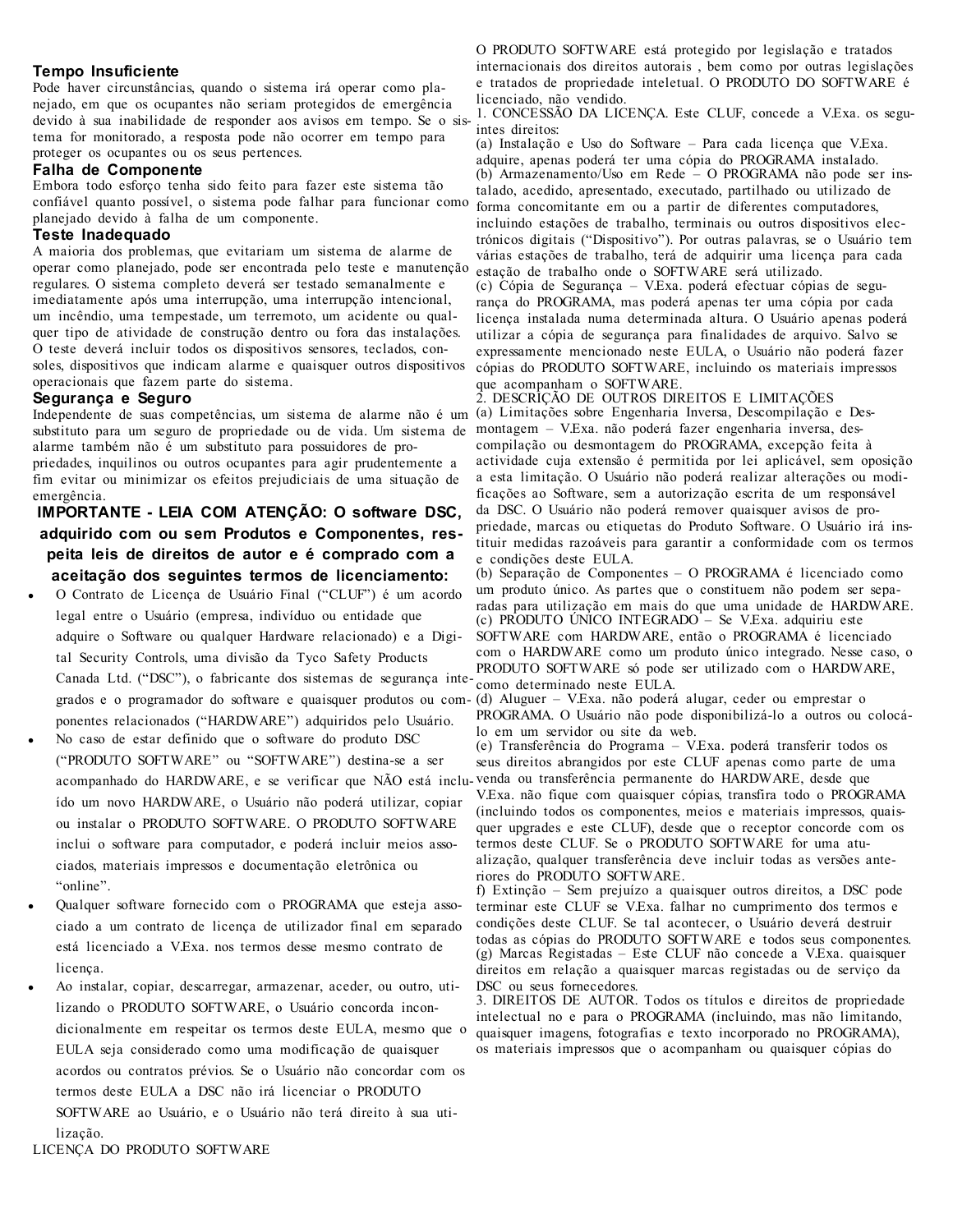PROGRAMA, são propriedade da DSC ou dos seus fornecedores. O usu-NOTIFICAÇÃO: A DSC recomenda que todo o sistema seja comário não pode copiar os materiais impressos que acompanham o PRODUTO SOFTWARE. Todos os títulos e direitos de propriedade intelectual no e para o conteúdo que poderá ser acessado através do elétrica, é possível que esse PRODUTO SOFTWARE possa não funuso do PRODUTO SOFTWARE são propriedade dos respetivos proprietários do conteúdo e podem ser protegidos por direitos autorais aplicáveis ou outras legislações e tratados de propriedade intelectual. Este EULA não confere ao Usuário quaisquer direitos para uso desse conteúdo. A DSC e seus fornecedores reservam todos os direitos não expressamente conferidos ao abrigo deste EULA. 4. RESTRIÇÕES À EXPORTAÇÃO. V.Exa. assume que não exportará

ou reexportará o PROGRAMA para qualquer país, individuo ou entidade sujeito a restrições de exportação Canadianas.

5. LEGISLAÇÃO APLICÁVEL. Este Acordo de Licença de Software é regido pelas leis da Província de Ontário, Canada.

6. ARBITRAGEM. Todos os conflitos emergentes da relação com este Acordo serão determinados por arbitragem final e mandatória ao abrigo do Arbitration Act, ficando as partes sujeitas à decisão arbitral. O local designado para a arbitragem será Toronto, no Canadá, e a língua da arbitragem será o Inglês.

#### 7. GARANTIA LIMITADA

(a) ISENÇÃO DE GARANTIA - DSC FORNECE O SOFTWARE "TAL COMO ESTÁ" SEM GARANTIA. A DSC NÃO GARANTE QUE O SOFWARE IRÁ AO ENCONTRO DE SEUS REQUISITOS OU QUE O FUNCIONAMENTO DO SOFTWARE SEJA ININTERRUPTO OU LIVRE DE ERROS.

(b) ALTERAÇÕES AO AMBIENTE OPERATIVO - A DSC não se responsabiliza por problemas causados por alterações às características operativas do HARDWARE, ou por problemas na interação do PRODUTO DO SOFTWARE com SOFTWARE ou HARDWARE não produzido pela DSC.

(c) LIMITAÇÕES DE RESPONSABILIDADE; A GARANTIA REFLECTE A ALOCAÇÃO DE RISCO - EM QUALQUER CASO, SE ALGUM ESTATUTO IMPLICAR GARANTIAS OU CONDIÇÕES NÃO MENCIONADOS NESTE ACORDO DE LICENÇA, A RESPONSABILIDADE TOTAL DA DSC NÃO SERÁ SUPERIOR AO VALOR EFECTIVAMENTE PAGO POR V.EXA. PELA LICENÇA DESTE PROGRAMA E CINCO DOLARES CANADIANOS (CAD\$5,00). PORQUE ALGUMAS JURISDIÇÕES NÃO PERMITEM A EXCLUSÃO OU LIMITAÇÃO DE RESPONSABILIDADE PARA DANOS CONSEQUENTES OU ACIDENTAIS, A LIMITAÇÃO ACIMA INDICADA PODERÁ NÃO SE APLICAR AO USUÁRIO. (d) ISENÇÃO DE GARANTIAS - ESTA GARANTIA CONTÉM A GARANTIA COMPLETA E DEVERÁ PREVALECER SOBRE TODA E QUALQUER GARANTIA, EXPRESSA OU IMPLÍCITA (INCLUINDO TODAS AS GARANTIAS IMPLÍCITAS DE COMERCIALIZAÇÃO OU ADAPTAÇÃO PARA UM DETERMINADO FIM) E TODAS AS OUTRAS OBRIGAÇÕES OU RESPONSABILIDADES POR PARTE DA DSC. A DSC NÃO DÁ QUAISQUER OUTRAS GARANTIAS. A DSC NÃO ASSUME NEM AUTORIZA QUALQUER OUTRA PESSOA A ATUAR EM SEU NOME PARA MODIFICAR OU ALTERAR ESTA GARANTIA, NEM A ASSUMIR POR SI (DSC) QUALQUER OUTRA GARANTIA OU RESPONSABILIDADE RELACIONADA COM ESTE PRODUTO SOFTWARE.

(e) DIREITOS EXCLUSIVOS E LIMITAÇÃO DE GARANTIA - EM NENHUMA CIRCUNSTÂNCIA SERÁ A DSC RESPONSABILIZADA POR QUAISQUER DANOS ESPECIAIS, ACIDENTAIS, CONSEQUENTES OU INDIRETOS RESULTANTES DE INCUMPRIMENTOS DA GARANTIA, INCUMPRIMENTOS DO CONTRATO, NEGLIGÊNCIA, RESPONSABILIDADE OBJETIVA, OU QUALQUER OUTRA DISPOSIÇÃO JURÍDICA. TAIS DANOS INCLUEM, MAS NÃO LIMITAM, PERDA DE LUCROS, PERDA DO PRODUTO DO SOFTWARE OU QUALQUER EQUIPAMENTO ASSOCIADO, CUSTO DE CAPITAL, CUSTOS COM EQUIPAMENTO DE SUBSTITUIÇÃO, INSTALAÇÕES OU SERVIÇOS, TEMPO DE PARADA, TEMPO DE COMPRA, EXIGÊNCIAS DE TERCEIROS, INCLUINDO CLIENTES, E DANOS MATERIAIS.

pletamente testado com regularidade. Contudo, e apesar da testagem frequente, e devido a, mas não limitado a, manuseio ilícito ou falha cionar como esperado.